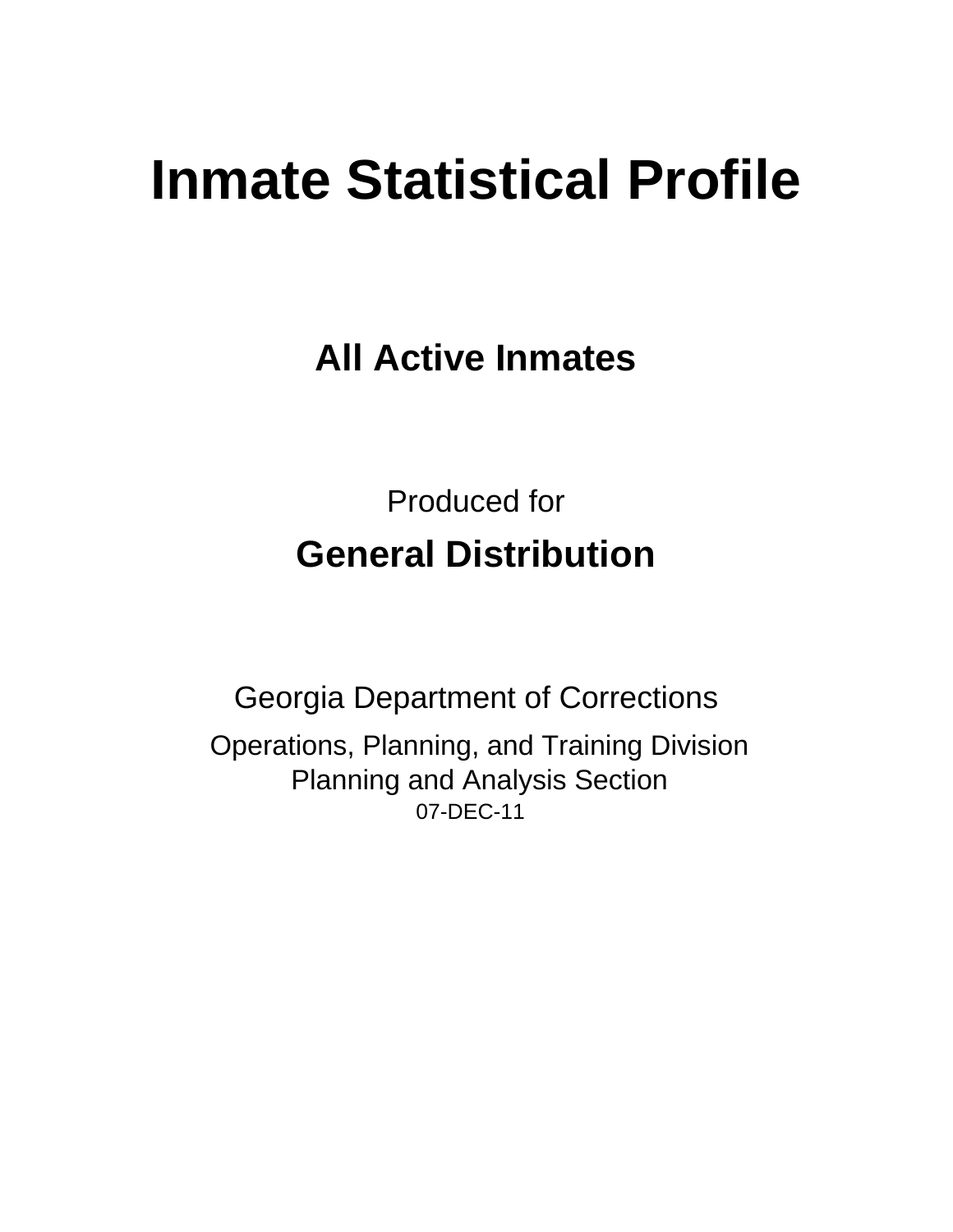#### **Inmate Statistical Profile 07-DEC-11** Contents

**All Active Inmates** 

Produced for General Distribution

# **Table of Contents**

| <b>Demographic information</b>                                       |
|----------------------------------------------------------------------|
| 5 Current age, broken out in ten year age groups                     |
| 6 Race group                                                         |
| 7 Marital status, self-reported at entry to prison                   |
| 8 Number of children, self-reported at entry to prison               |
| 9 Religious affiliation, self-reported at entry to prison            |
| 10 Home county - self-reported at entry to prison                    |
| 15 Socioeconomic class, self-reported at entry to prison             |
| 16 Environment to age 16, self-reported at entry to prison           |
| 17 Guardian status to age 16, self-reported at entry to prison       |
| 18 Employment status before prison, self-reported at entry to prison |
| 19 Age at admission                                                  |
| 21 Height, measured at entry to prison                               |
| 22 Weight, measured at entry to prison                               |
| 24 Military service                                                  |
| <b>Correctional information</b>                                      |
| 25 Type of admission to prison                                       |
| 26 Current / last security status                                    |
| 27 Current / last institution type                                   |
| 28 Institution type - transitional centers                           |
| 29 Institution type - county prisons                                 |
| 30 Institution type - state prisons                                  |
| 31 Institution type - private prisons                                |
| 32 Institution type - pre-release centers                            |
| 33 Institution type - inmate boot camp                               |
| 34 Number of disciplinary reports                                    |
| 35 Number of transfers                                               |
| 36 Number of escapes                                                 |
| 38 Probable future release type of still active inmates              |
| 39 Time served in current (or last) institution                      |
| Educational, psychological and physical information                  |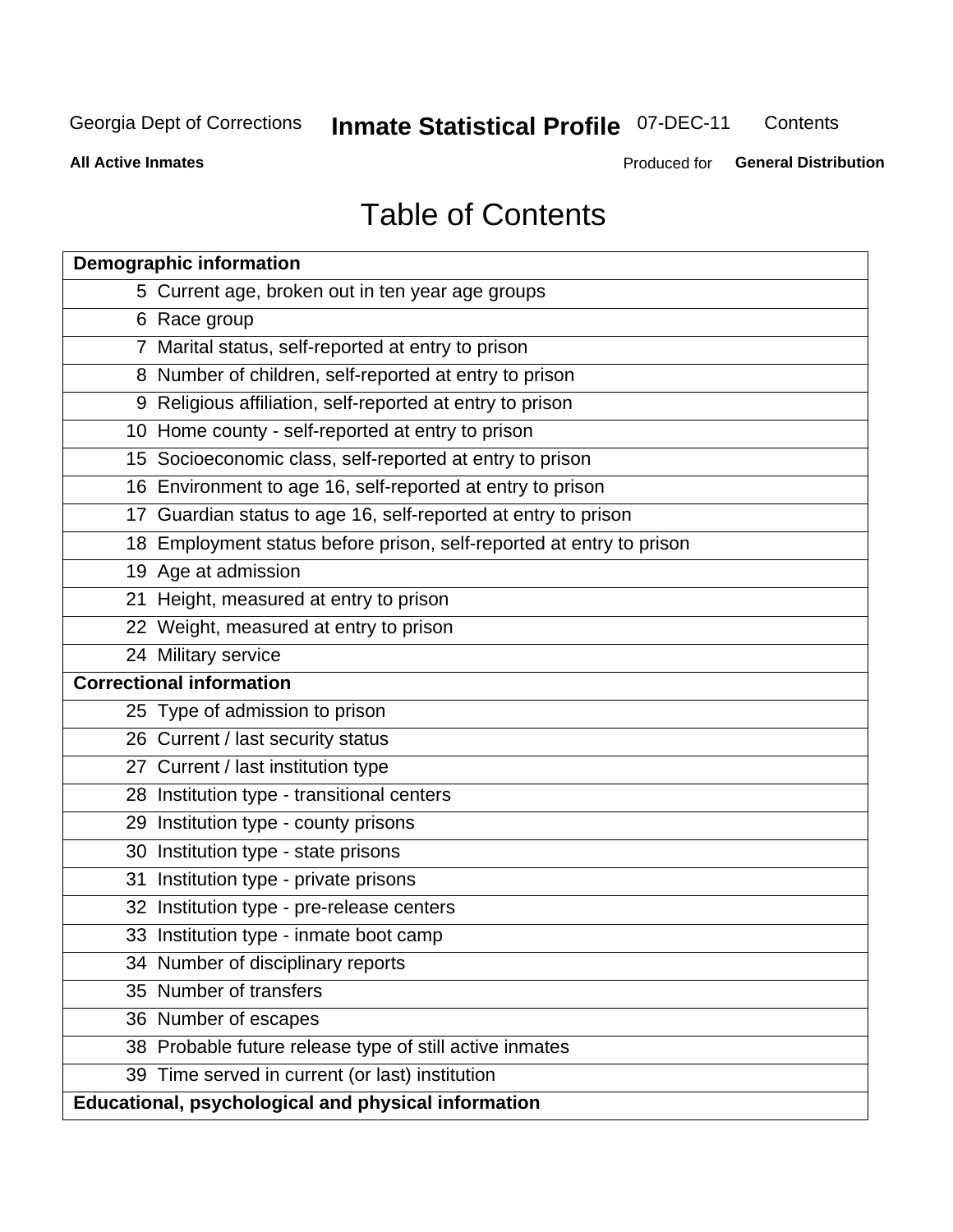# **Inmate Statistical Profile 07-DEC-11**

Contents

**All Active Inmates** 

Produced for General Distribution

# **Table of Contents**

| Educational, psychological and physical information              |
|------------------------------------------------------------------|
| 37 Culture fair IQ scores                                        |
| 40 Highest grade level attained                                  |
| 41 Culture fair IQ scores                                        |
| 42 Wide Range Achievement Test (WRAT) reading score              |
| 43 Wide Range Achievement Test (WRAT) math score                 |
| 44 Wide Range Achievement Test (WRAT) spelling score             |
| 45 Scope of substance abuse - summary                            |
| 46 Scope of substance abuse - detail                             |
| 47 Current / last mental health treatment level                  |
| 48 PULHESDWIT medical scale - 'P' overall condition ('P'hysical) |
| 49 PULHESDWIT medical scale - 'U' upper body                     |
| 50 PULHESDWIT medical scale - 'L' lower body                     |
| 51 PULHESDWIT medical scale - 'H' hearing                        |
| 52 PULHESDWIT medical scale - 'E' vision                         |
| 53 PULHESDWIT medical scale -'S' psychiatric                     |
| 54 PULHESDWIT medical scale - 'D' dental                         |
| 55 PULHESDWIT medical scale - 'W' work ability                   |
| 56 PULHESDWIT medical scale - 'I' impairment                     |
| 57 PULHESDWIT medical scale - 'T' transportability               |
| 58 Criminality in family, self-reported                          |
| 59 Alcoholism in family, self-reported                           |
| 60 Drug abuse in family, self-reported                           |
| 61 Subjected to frequent beatings, self-reported                 |
| 62 Father absent during inmate's childhood                       |
| 63 Mother absent during inmate's childhood                       |
| 64 Inmate diagnosed as manipulative                              |
| 65 Inmate diagnosed as assaultive                                |
| <b>Crimes and criminal history information</b>                   |
| 66 Number of prior Georgia incarcerations                        |
| 67 Prison sentence in years                                      |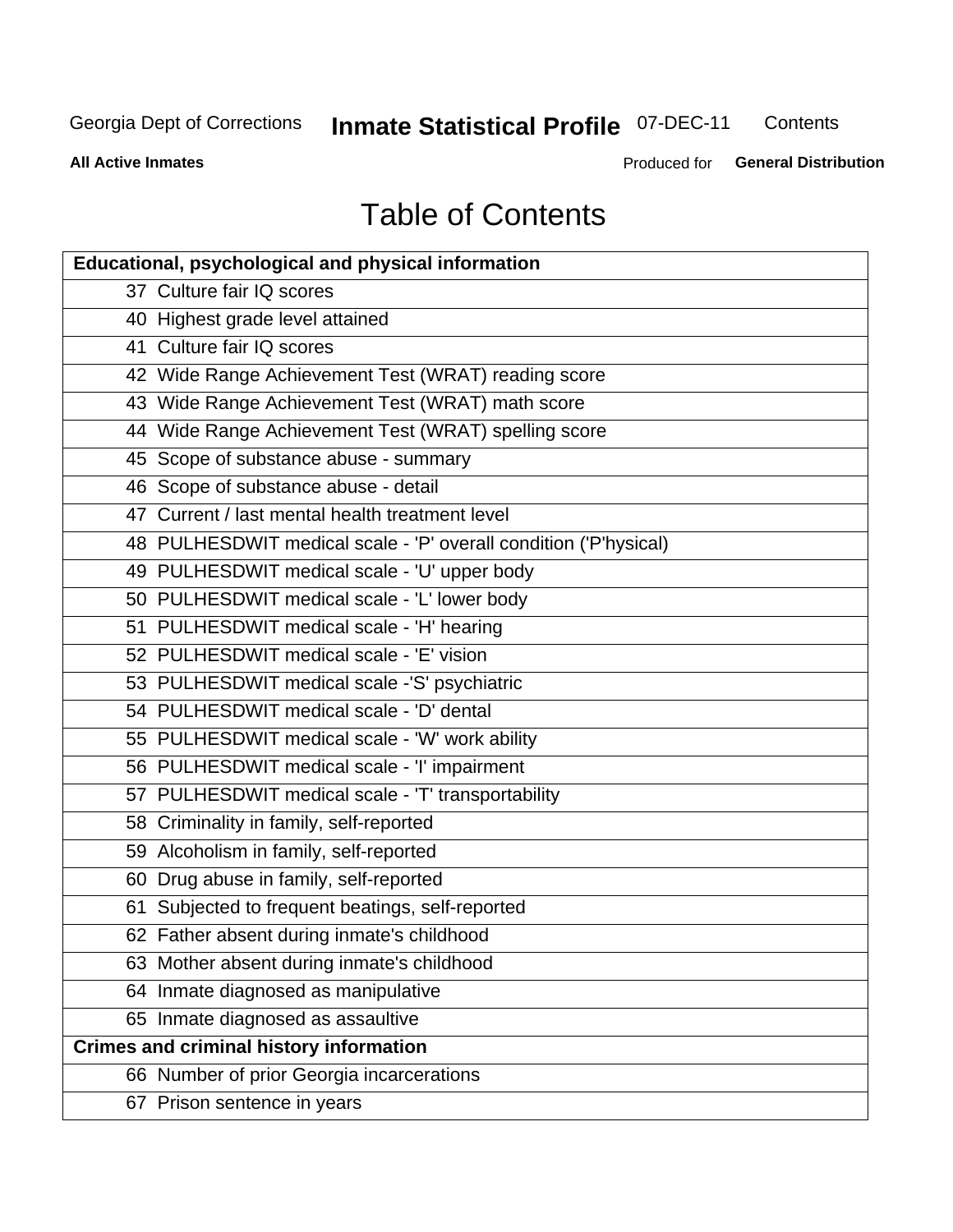#### **Inmate Statistical Profile 07-DEC-11** Contents

**All Active Inmates** 

Produced for General Distribution

# **Table of Contents**

| <b>Crimes and criminal history information</b>                 |
|----------------------------------------------------------------|
| 68 Primary offense, broken out into felonies vs misdemeanors   |
| 69 Primary offense, broken out into six broad crime categories |
| 70 Primary offense, detailed offense code                      |
| 79 County of conviction of primary offense                     |
| 84 Circuit of conviction of primary offense                    |
| 86 Years served (jail + prison) in this incarceration          |
| <b>Medical information</b>                                     |
| 87 Results of most recent HIV test                             |
| 88 Results of most recent tuberculosis test                    |
| 89 Results of most recent syphilis test                        |
| 90 Results of most recent Hepatitis-C test                     |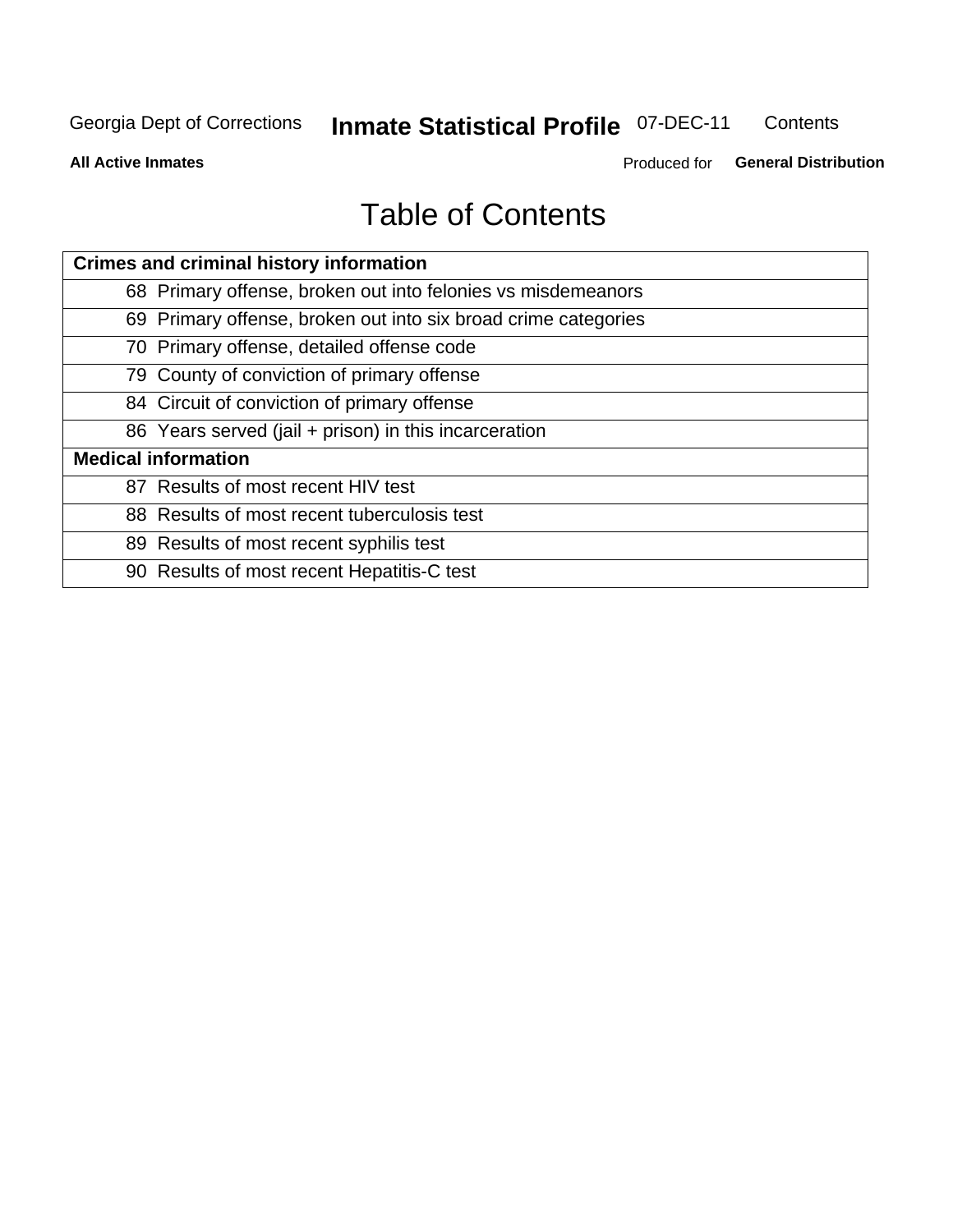#### **Inmate Statistical Profile 07-DEC-11** Page 5

### **All Active Inmates**

### Produced for General Distribution

### Current age, broken out in ten-year age groups

COL % - percent each COUNT is of its particular column

|                          |              | <b>Male</b> |        |              | <b>Female</b> |       | <b>Total</b> |               |
|--------------------------|--------------|-------------|--------|--------------|---------------|-------|--------------|---------------|
| <b>Current Age</b>       | <b>Count</b> | Col %       | Row %  | <b>Count</b> | Col %         | Row % | <b>Total</b> | Col %         |
| <b>Teens (1-19)</b>      | 994          | 1.95%       | 97.83% | 22           | 0.59%         | 2.17% | 1,016        | 1.85%         |
| <b>Twenties (20-29)</b>  | 15,609       | 30.58%      | 93.55% | 1,076        | 28.78%        | 6.45% | 16,685       | 30.46%        |
| <b>Thirties (30-39)</b>  | 14,786       | 28.97%      | 92.44% | 1,209        | 32.33%        | 7.56% |              | 15,995 29.20% |
| <b>Forties (40-49)</b>   | 11,104       | 21.75%      | 91.86% | 984          | 26.32%        | 8.14% |              | 12,088 22.07% |
| <b>Fifties (50-59)</b>   | 6,142        | 12.03%      | 94.49% | 358          | 9.57%         | 5.51% | 6,500        | 11.86%        |
| <b>Sixties (60-69)</b>   | 1,526        | 2.99%       | 95.67% | 69           | 1.85%         | 4.33% | 1,595        | 2.91%         |
| Seventy + (70 and above) | 883          | 1.73%       | 97.68% | 21           | 0.56%         | 2.32% | 904          | 1.65%         |
| <b>Total Reported</b>    | 51,044       | 100%        | 93.17% | 3,739        | 100%          | 6.83% | 54,783       | 100%          |

| <b>Not Reported</b> | າດດ<br>20Y    |      | $20^{\circ}$<br>ZJZ |
|---------------------|---------------|------|---------------------|
| Total               | っっっ<br>5دد, ا | 2712 | 55.075              |

| <b>Mean</b><br>(average)       | 37.26     | 36.74 | 37.22 |
|--------------------------------|-----------|-------|-------|
| Median (middle)                | -25<br>vu | 36    | 35    |
| <b>Mode</b><br>(most frequent) |           | 29    |       |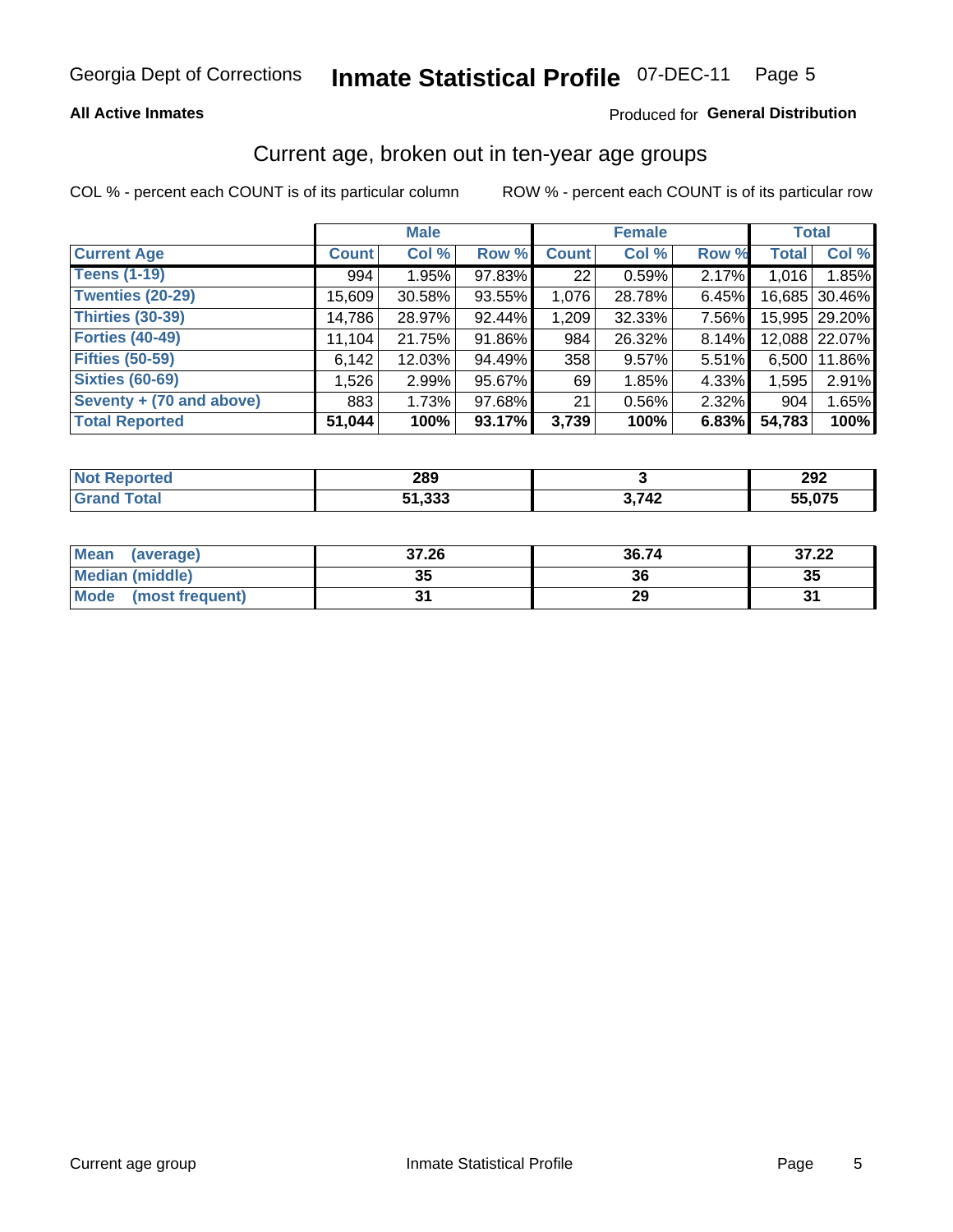#### **Inmate Statistical Profile 07-DEC-11** Page 6

#### **All Active Inmates**

### Produced for General Distribution

### Race group

COL % - percent each COUNT is of its particular column

|              |                        |                 | <b>Male</b> |         |             | <b>Female</b> |         |              | <b>Total</b> |
|--------------|------------------------|-----------------|-------------|---------|-------------|---------------|---------|--------------|--------------|
|              | <b>Race Group</b>      | <b>Count</b>    | Col %       |         | Row % Count | Col %         | Row %   | <b>Total</b> | Col %        |
|              | <b>White</b>           | 16,329          | $31.81\%$   | 89.17%  | 1,983       | 52.99%        | 10.83%  | 18,312       | 33.25%       |
| $\mathbf{2}$ | <b>Black</b>           | 32,453          | 63.22%      | 95.13%  | ,662        | 44.41%        | 4.87%   | 34,115       | 61.94%       |
| 5.           | <b>Other</b>           | 45              | .09%        | 84.91%  | 8           | .21%          | 15.09%  | 53           | .10%         |
| 6            | <b>Asian</b>           | 129             | .25%        | 96.27%  | 5           | .13%          | 3.73%   | 134          | .24%         |
| 9            | <b>Unknown</b>         | 2               | .01%        | 100.00% |             |               |         | 2            | .01%         |
| 10           | <b>Hispanic</b>        | 2,349           | 4.58%       | 96.79%  | 78          | 2.08%         | 3.21%   | 2,427        | 4.41%        |
| $12 \,$      | <b>Native American</b> | 26 <sub>1</sub> | .05%        | 83.87%  | 5           | .13%          | 16.13%  | 31           | .06%         |
| 13           | <b>Native Hawaiian</b> |                 |             |         |             | .03%          | 100.00% |              | .01%         |
|              | <b>Total Reported</b>  | 51,333          | 100%        | 93.21%  | 3,742       | 100%          | 6.79%   | 55,075       | 100%         |

| orted<br><b>NA</b> |        |            |                  |
|--------------------|--------|------------|------------------|
| <b>cotal</b>       | 51,333 | 3712<br>т. | FF 87F<br>.ט / ט |

| Mode (most frequent) | Black | White | <b>Black</b> |
|----------------------|-------|-------|--------------|
|                      |       |       |              |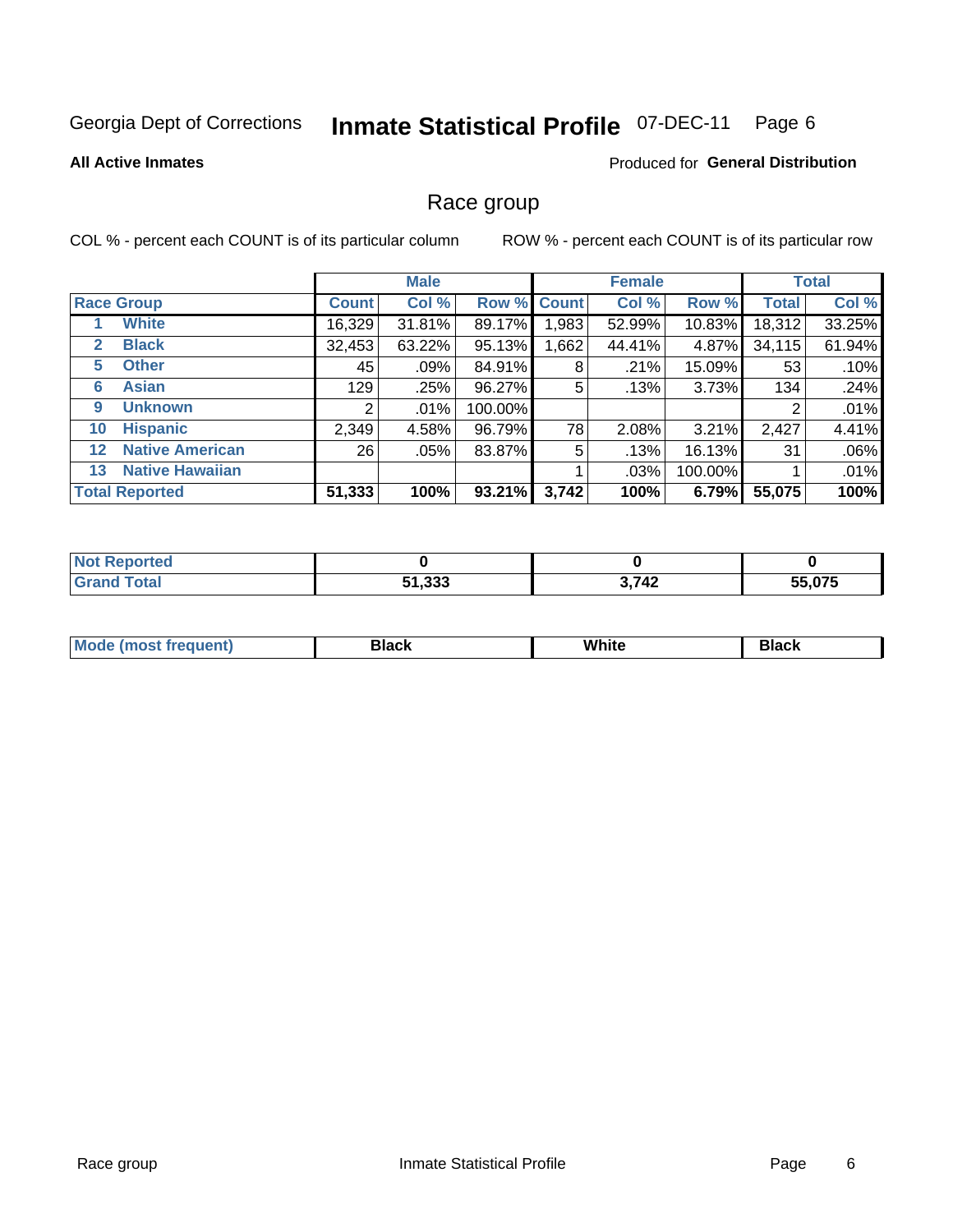#### **Inmate Statistical Profile 07-DEC-11** Page 7

**All Active Inmates** 

### Produced for General Distribution

### Marital status, self-reported at entry to prison

COL % - percent each COUNT is of its particular column

|                       |              | <b>Male</b> |        |              | <b>Female</b> |        |              | <b>Total</b> |
|-----------------------|--------------|-------------|--------|--------------|---------------|--------|--------------|--------------|
| <b>Marital Status</b> | <b>Count</b> | Col %       | Row %  | <b>Count</b> | Col %         | Row %  | <b>Total</b> | Col %        |
| <b>Unknown</b><br>0   | 507          | .99%        | 92.86% | 39           | 1.04%         | 7.14%  | 546          | .99%         |
| <b>Divorced</b><br>D  | 4,910        | $9.56\%$    | 88.39% | 645          | 17.24%        | 11.61% | 5,555        | 10.09%       |
| <b>Married</b><br>M   | 7,184        | 13.99%      | 92.32% | 598          | 15.98%        | 7.68%  | 7,782        | 14.13%       |
| <b>Separated</b><br>S | 1,770        | 3.45%       | 84.21% | 332          | 8.87%         | 15.79% | 2,102        | 3.82%        |
| <b>Unmarried</b><br>U | 36,498       | 71.10%      | 94.83% | 1,988        | 53.13%        | 5.17%  | 38,486       | 69.88%       |
| <b>Widow</b><br>W     | 464          | .90%        | 76.82% | 140          | 3.74%         | 23.18% | 604          | 1.10%        |
| <b>Total Reported</b> | 51,333       | 100%        | 93.21% | 3,742        | 100%          | 6.79%  | 55,075       | 100%         |

| ----<br>rted<br>NO |                 |       |        |
|--------------------|-----------------|-------|--------|
| $int^{\bullet}$    | EA DOO<br>√ט, ו | 3,742 | 55.075 |

|--|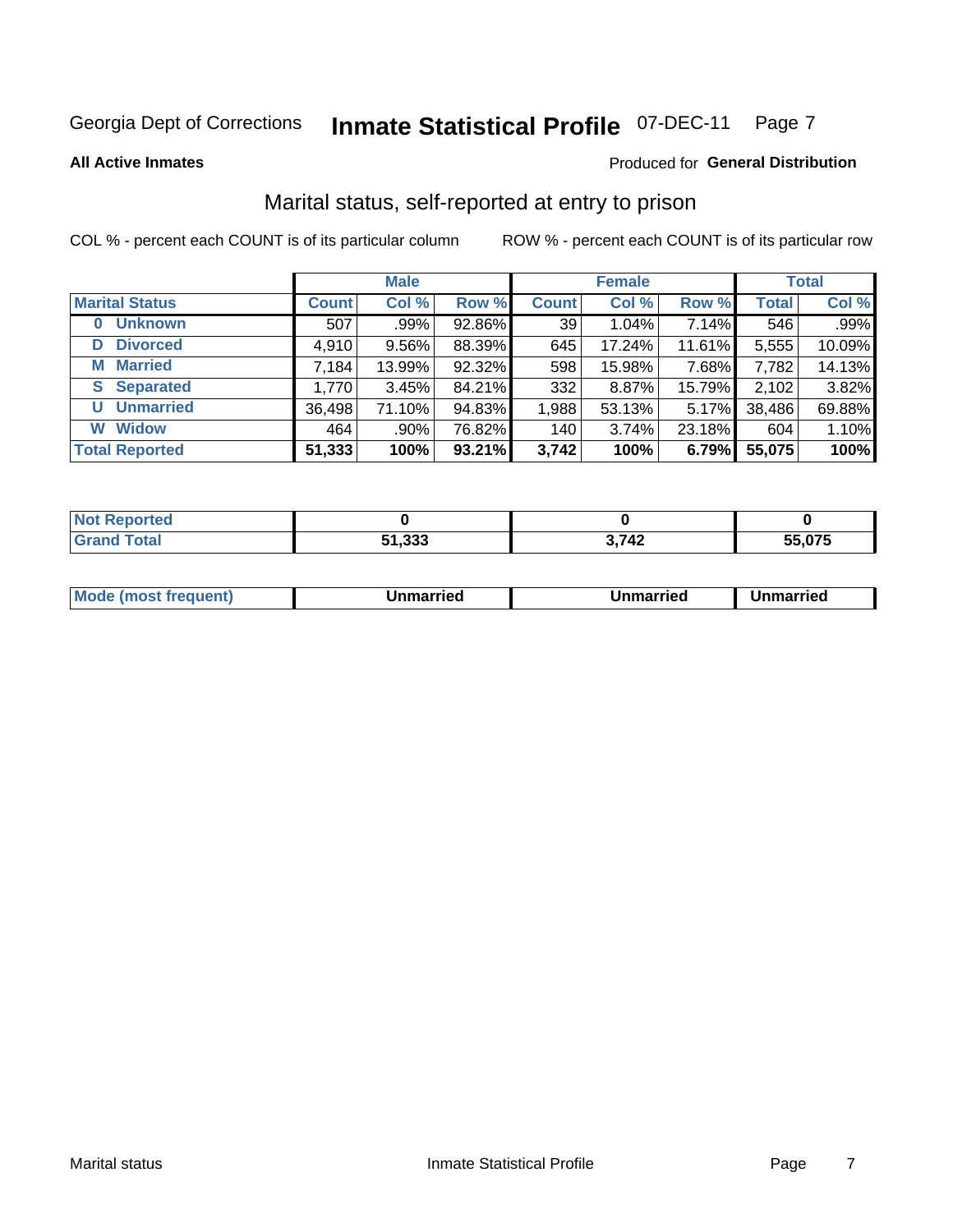#### **Inmate Statistical Profile 07-DEC-11** Page 8

#### **All Active Inmates**

### **Produced for General Distribution**

### Number of children, self reported at entry to prison

COL % - percent each COUNT is of its particular column

ROW % - percent each COUNT is of its particular row

|                           |              | <b>Male</b> |        |              | <b>Female</b> |        | <b>Total</b> |        |
|---------------------------|--------------|-------------|--------|--------------|---------------|--------|--------------|--------|
| <b>Number of Children</b> | <b>Count</b> | Col %       | Row %  | <b>Count</b> | Col %         | Row %  | <b>Total</b> | Col %  |
| $\overline{0}$            | 20,724       | 41.32%      | 94.69% | 1,163        | 31.15%        | 5.31%  | 21,887       | 40.62% |
|                           | 11,325       | 22.58%      | 94.15% | 704          | 18.86%        | 5.85%  | 12,029       | 22.32% |
| $\overline{2}$            | 8,194        | 16.34%      | 91.14% | 797          | 21.35%        | 8.86%  | 8,991        | 16.69% |
| $\overline{\mathbf{3}}$   | 4,927        | 9.82%       | 89.00% | 609          | 16.31%        | 11.00% | 5,536        | 10.27% |
| 4                         | 2,474        | 4.93%       | 90.69% | 254          | 6.80%         | 9.31%  | 2,728        | 5.06%  |
| 5                         | 1,251        | 2.49%       | 92.53% | 101          | 2.71%         | 7.47%  | 1,352        | 2.51%  |
| 6                         | 608          | 1.21%       | 91.43% | 57           | 1.53%         | 8.57%  | 665          | 1.23%  |
| 7                         | 284          | 0.57%       | 92.21% | 24           | 0.64%         | 7.79%  | 308          | 0.57%  |
| 8                         | 145          | 0.29%       | 92.36% | 12           | 0.32%         | 7.64%  | 157          | 0.29%  |
| 9                         | 89           | 0.18%       | 96.74% | 3            | 0.08%         | 3.26%  | 92           | 0.17%  |
| 10                        | 58           | 0.12%       | 90.63% | 6            | 0.16%         | 9.38%  | 64           | 0.12%  |
| Over 10                   | 73           | 0.15%       | 96.05% | 3            | 0.08%         | 3.95%  | 76           | 0.14%  |
| <b>Total Reported</b>     | 50,152       | 100%        | 93.07% | 3,733        | 100%          | 6.93%  | 53,885       | 100%   |

| rteo<br>NO)      | 191<br>101 |           | ,190   |
|------------------|------------|-----------|--------|
| $F_{\mathbf{A}}$ | 51,333     | 742<br>44 | 55,075 |

| <b>Mean</b><br>(average) | l.35 | 1.38 |
|--------------------------|------|------|
| Median (middle)          |      |      |
| Mode (most frequent)     |      |      |

Number of children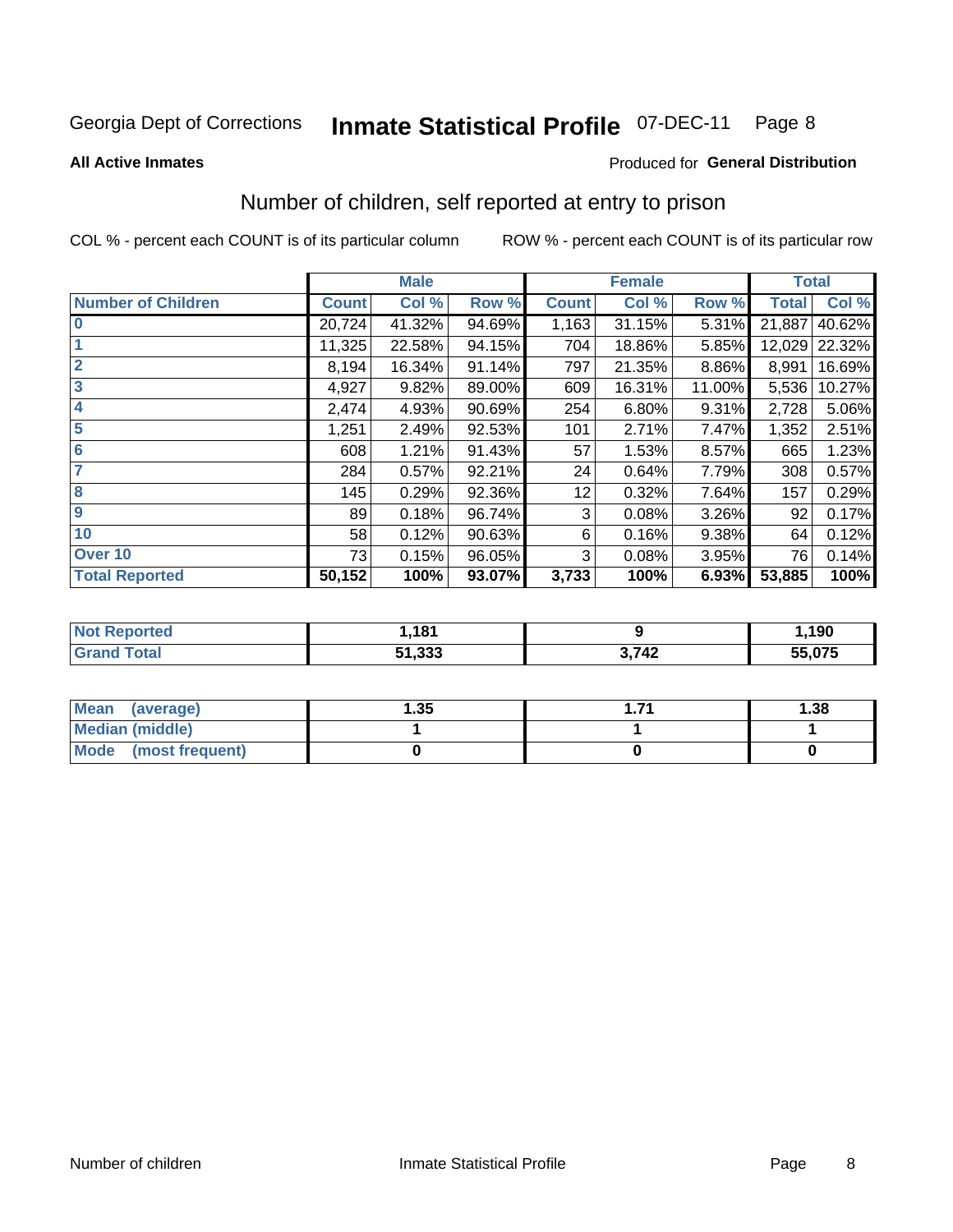#### **Inmate Statistical Profile 07-DEC-11** Page 9

#### **All Active Inmates**

### Produced for General Distribution

### Religious affiliation, self-reported at entry to prison

COL % - percent each COUNT is of its particular column

|                         |                              |              | <b>Male</b> |         |              | <b>Female</b> |        |              | <b>Total</b> |
|-------------------------|------------------------------|--------------|-------------|---------|--------------|---------------|--------|--------------|--------------|
|                         | <b>Religious Affiliation</b> | <b>Count</b> | Col %       | Row %   | <b>Count</b> | Col %         | Row %  | <b>Total</b> | CoI%         |
| 1                       | <b>Islam</b>                 | 1,156        | 3.92%       | 97.55%  | 29           | 1.02%         | 2.45%  | 1,185        | 3.67%        |
| $\overline{2}$          | <b>Catholic</b>              | 1,561        | 5.30%       | 90.18%  | 170          | 5.98%         | 9.82%  | 1,731        | 5.36%        |
| $\mathbf{3}$            | <b>Baptist</b>               | 14,302       | 48.52%      | 88.82%  | 1,801        | 63.30%        | 11.18% | 16,103       | 49.82%       |
| 4                       | <b>Methodist</b>             | 604          | 2.05%       | 87.03%  | 90           | 3.16%         | 12.97% | 694          | 2.15%        |
| $\overline{\mathbf{5}}$ | <b>EpiscopIn</b>             | 45           | .15%        | 90.00%  | 5            | .18%          | 10.00% | 50           | .15%         |
| $6\overline{6}$         | <b>Presbytrn</b>             | 85           | .29%        | 92.39%  | 7            | .25%          | 7.61%  | 92           | .28%         |
| 7                       | <b>Chc Of God</b>            | 423          | 1.44%       | 68.12%  | 198          | 6.96%         | 31.88% | 621          | 1.92%        |
| 8                       | <b>Holiness</b>              | 992          | 3.37%       | 83.64%  | 194          | 6.82%         | 16.36% | 1,186        | 3.67%        |
| 9                       | <b>Jewish</b>                | 39           | .13%        | 95.12%  | 2            | .07%          | 4.88%  | 41           | .13%         |
| 10                      | <b>Anglican</b>              |              | .02%        | 87.50%  |              | .04%          | 12.50% | 8            | .02%         |
| 11                      | <b>Grk Orthdx</b>            | 6            | .02%        | 85.71%  |              | .04%          | 14.29% | 7            | .02%         |
| 12                      | <b>Hindu</b>                 | 8            | .03%        | 100.00% |              |               |        | 8            | .02%         |
| 13                      | <b>Buddhist</b>              | 43           | .15%        | 87.76%  | 6            | .21%          | 12.24% | 49           | .15%         |
| 14                      | <b>Taoist</b>                | 4            | .01%        | 80.00%  | 1            | .04%          | 20.00% | 5            | .02%         |
| 15                      | <b>Shintoist</b>             | 3            | .01%        | 100.00% |              |               |        | 3            | .01%         |
| 16                      | <b>Seven D Ad</b>            | 100          | .34%        | 87.72%  | 14           | .49%          | 12.28% | 114          | .35%         |
| $\overline{17}$         | <b>Jehovah Wt</b>            | 359          | 1.22%       | 92.53%  | 29           | 1.02%         | 7.47%  | 388          | 1.20%        |
| 18                      | <b>Latr Day S</b>            | 40           | .14%        | 86.96%  | 6            | .21%          | 13.04% | 46           | .14%         |
| 20                      | <b>Other Prot</b>            | 5,022        | 17.04%      | 95.71%  | 225          | 7.91%         | 4.29%  | 5,247        | 16.23%       |
| 96                      | <b>None</b>                  | 4,677        | 15.87%      | 98.61%  | 66           | 2.32%         | 1.39%  | 4,743        | 14.67%       |
|                         | <b>Total Reported</b>        | 29,476       | 100%        | 91.2%   | 2,845        | 100%          | 8.8%   | 32,321       | 100%         |

| 21.857<br>- -         | 897                   | 22,754        |
|-----------------------|-----------------------|---------------|
| າາາ<br>E4.<br>ว เ.ววว | 2 7A2<br>$\mathbf{r}$ | $\sim$<br>U/5 |

|  | Mode (most frequent) | 3aptist | 3aptist | Baptist |
|--|----------------------|---------|---------|---------|
|--|----------------------|---------|---------|---------|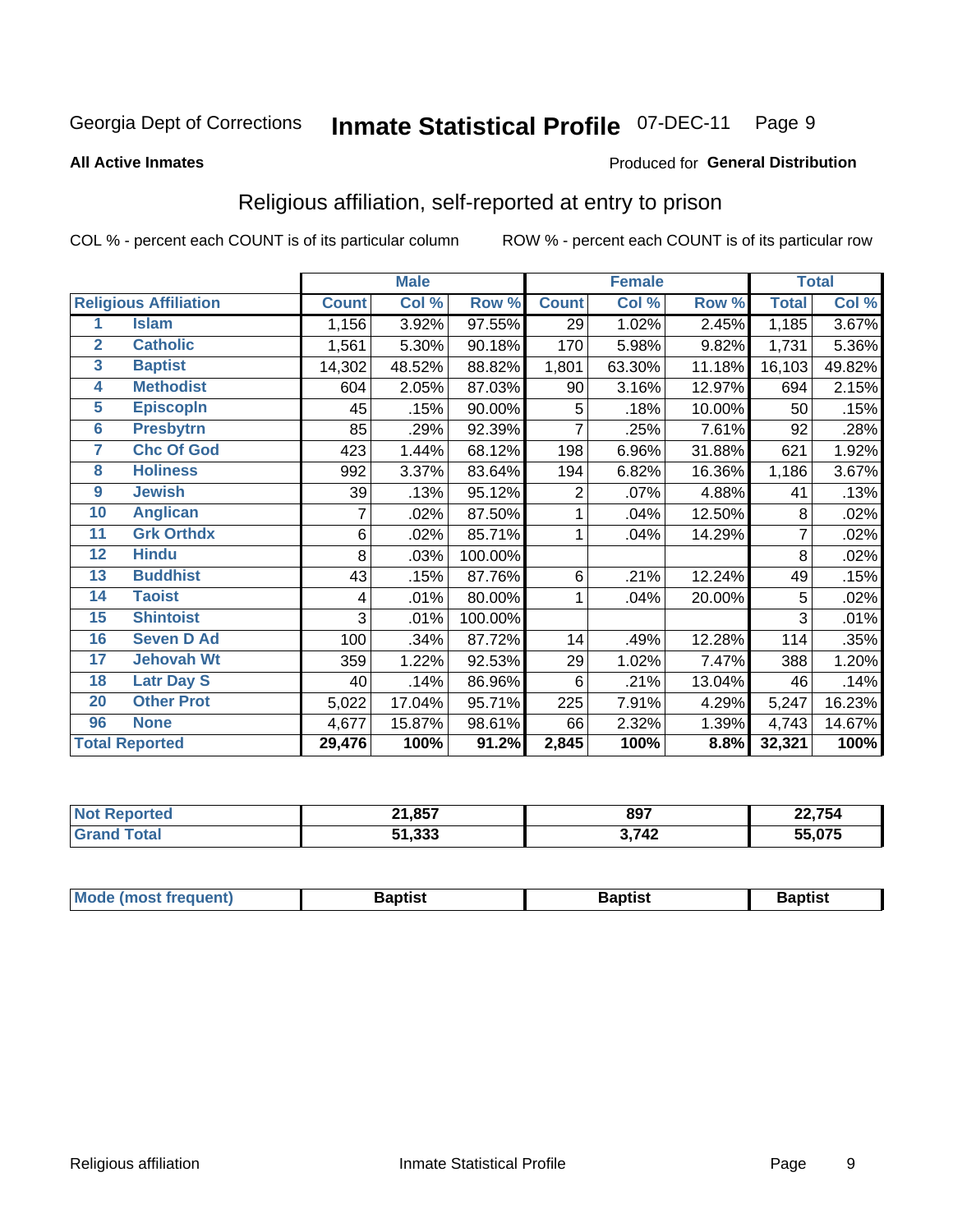#### **Inmate Statistical Profile 07-DEC-11** Page 10

#### **All Active Inmates**

### Produced for General Distribution

### Home county, self-reported at entry to prison

COL % - percent each COUNT is of its particular column

|     |                             |              | <b>Male</b> |         |              | <b>Female</b> |        | <b>Total</b> |        |
|-----|-----------------------------|--------------|-------------|---------|--------------|---------------|--------|--------------|--------|
|     | <b>Home County</b>          | <b>Count</b> | Col %       | Row %   | <b>Count</b> | Col %         | Row %  | <b>Total</b> | Col %  |
| 000 | <b>Unknown</b>              | 5,613        | 10.93%      | 94.51%  | 326          | 8.71%         | 5.49%  | 5,939        | 10.78% |
| 001 | <b>Appling County</b>       | 133          | .26%        | 97.08%  | 4            | .11%          | 2.92%  | 137          | .25%   |
| 002 | <b>Atkinson County</b>      | 43           | .08%        | 91.49%  | 4            | .11%          | 8.51%  | 47           | .09%   |
| 003 | <b>Bacon County</b>         | 63           | .12%        | 94.03%  | 4            | .11%          | 5.97%  | 67           | .12%   |
| 004 | <b>Baker County</b>         | 17           | .03%        | 100.00% |              |               |        | 17           | .03%   |
| 005 | <b>Baldwin County</b>       | 260          | .51%        | 93.19%  | 19           | .51%          | 6.81%  | 279          | .51%   |
| 006 | <b>Banks County</b>         | 50           | .10%        | 89.29%  | $\,6$        | .16%          | 10.71% | 56           | .10%   |
| 007 | <b>Barrow County</b>        | 268          | .52%        | 91.16%  | 26           | .69%          | 8.84%  | 294          | .53%   |
| 008 | <b>Bartow County</b>        | 535          | 1.04%       | 90.22%  | 58           | 1.55%         | 9.78%  | 593          | 1.08%  |
| 009 | <b>Ben Hill County</b>      | 195          | .38%        | 93.75%  | 13           | .35%          | 6.25%  | 208          | .38%   |
| 010 | <b>Berrien County</b>       | 76           | .15%        | 91.57%  | 7            | .19%          | 8.43%  | 83           | .15%   |
| 011 | <b>Bibb County</b>          | 1,182        | 2.30%       | 95.17%  | 60           | 1.60%         | 4.83%  | 1,242        | 2.26%  |
| 012 | <b>Bleckley County</b>      | 65           | .13%        | 95.59%  | 3            | .08%          | 4.41%  | 68           | .12%   |
| 013 | <b>Brantley County</b>      | 57           | .11%        | 91.94%  | 5            | .13%          | 8.06%  | 62           | .11%   |
| 014 | <b>Brooks County</b>        | 112          | .22%        | 96.55%  | 4            | .11%          | 3.45%  | 116          | .21%   |
| 015 | <b>Bryan County</b>         | 112          | .22%        | 96.55%  | 4            | .11%          | 3.45%  | 116          | .21%   |
| 016 | <b>Bulloch County</b>       | 332          | .65%        | 91.71%  | 30           | .80%          | 8.29%  | 362          | .66%   |
| 017 | <b>Burke County</b>         | 215          | .42%        | 98.62%  | 3            | .08%          | 1.38%  | 218          | .40%   |
| 018 | <b>Butts County</b>         | 145          | .28%        | 92.95%  | 11           | .29%          | 7.05%  | 156          | .28%   |
| 019 | <b>Calhoun County</b>       | 54           | .11%        | 93.10%  | 4            | .11%          | 6.90%  | 58           | .11%   |
| 020 | <b>Camden County</b>        | 119          | .23%        | 93.70%  | 8            | .21%          | 6.30%  | 127          | .23%   |
| 021 | <b>Candler County</b>       | 104          | .20%        | 92.04%  | 9            | .24%          | 7.96%  | 113          | .21%   |
| 022 | <b>Carroll County</b>       | 576          | 1.12%       | 90.14%  | 63           | 1.68%         | 9.86%  | 639          | 1.16%  |
| 023 | <b>Catoosa County</b>       | 213          | .41%        | 88.38%  | 28           | .75%          | 11.62% | 241          | .44%   |
| 024 | <b>Charlton County</b>      | 45           | .09%        | 91.84%  | 4            | .11%          | 8.16%  | 49           | .09%   |
| 025 | <b>Chatham County</b>       | 2,241        | 4.37%       | 95.57%  | 104          | 2.78%         | 4.43%  | 2,345        | 4.26%  |
| 026 | <b>Chattahoochee County</b> | 24           | .05%        | 100.00% |              |               |        | 24           | .04%   |
| 027 | <b>Chattooga County</b>     | 243          | .47%        | 88.04%  | 33           | .88%          | 11.96% | 276          | .50%   |
| 028 | <b>Cherokee County</b>      | 377          | .73%        | 88.71%  | 48           | 1.28%         | 11.29% | 425          | .77%   |
| 029 | <b>Clarke County</b>        | 492          | .96%        | 93.54%  | 34           | .91%          | 6.46%  | 526          | .96%   |
| 030 | <b>Clay County</b>          | 44           | .09%        | 97.78%  | $\mathbf{1}$ | .03%          | 2.22%  | 45           | .08%   |
| 031 | <b>Clayton County</b>       | 1,398        | 2.72%       | 92.71%  | 110          | 2.94%         | 7.29%  | 1,508        | 2.74%  |
| 032 | <b>Clinch County</b>        | 57           | .11%        | 95.00%  | 3            | .08%          | 5.00%  | 60           | .11%   |
| 033 | <b>Cobb County</b>          | 2,027        | 3.95%       | 91.51%  | 188          | 5.02%         | 8.49%  | 2,215        | 4.02%  |
| 034 | <b>Coffee County</b>        | 216          | .42%        | 92.70%  | 17           | .45%          | 7.30%  | 233          | .42%   |
| 035 | <b>Colquitt County</b>      | 249          | .49%        | 95.77%  | 11           | .29%          | 4.23%  | 260          | .47%   |
| 036 | <b>Columbia County</b>      | 212          | .41%        | 91.77%  | 19           | .51%          | 8.23%  | 231          | .42%   |
| 037 | <b>Cook County</b>          | 118          | .23%        | 95.16%  | $\,6\,$      | .16%          | 4.84%  | 124          | .23%   |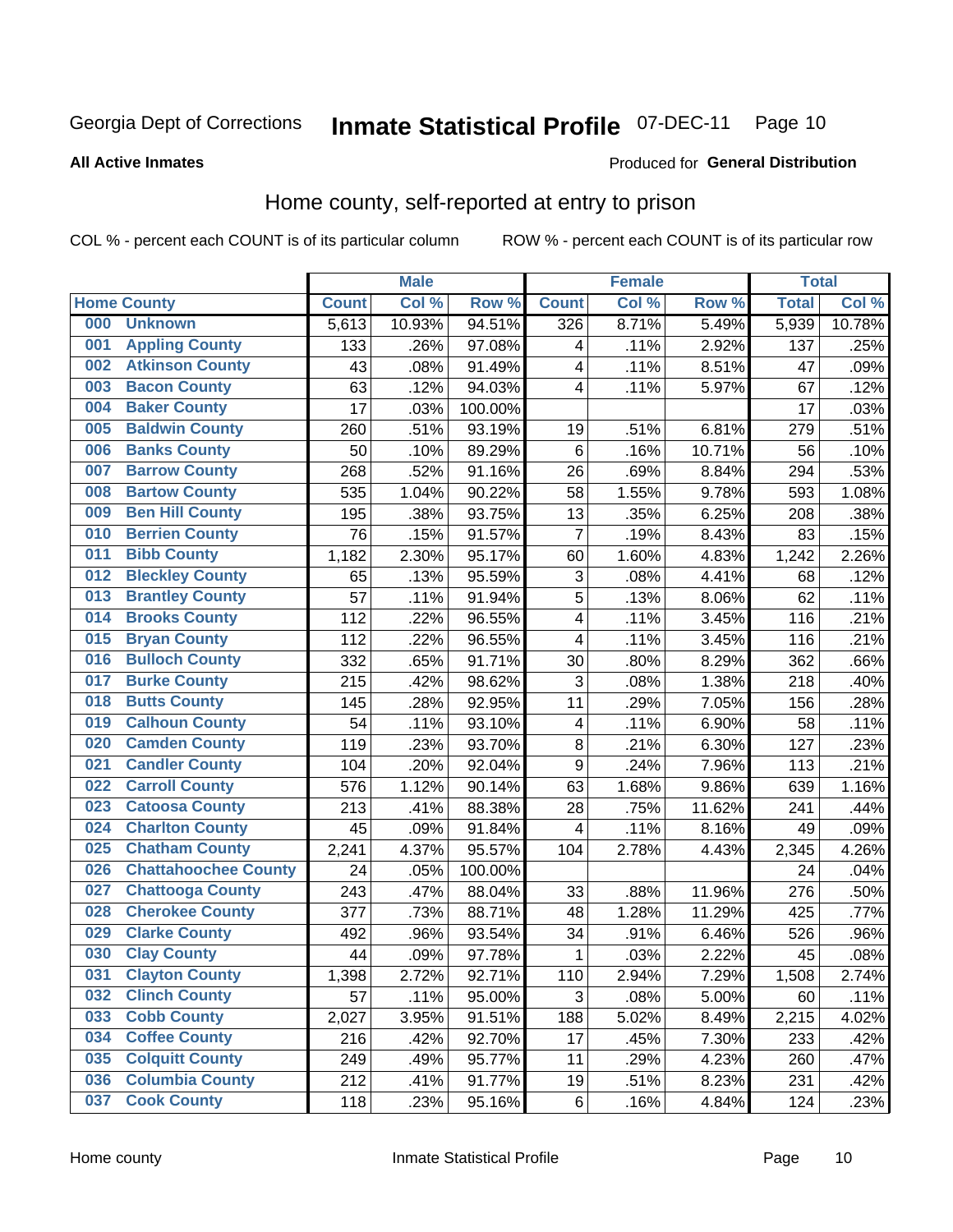#### **Inmate Statistical Profile 07-DEC-11** Page 11

### **All Active Inmates**

### Produced for General Distribution

### Home county, self-reported at entry to prison

COL % - percent each COUNT is of its particular column

|     |                         |              | <b>Male</b> |                  |                  | <b>Female</b> |        | <b>Total</b> |         |
|-----|-------------------------|--------------|-------------|------------------|------------------|---------------|--------|--------------|---------|
|     | <b>Home County</b>      | <b>Count</b> | Col %       | Row <sup>%</sup> | <b>Count</b>     | Col %         | Row %  | <b>Total</b> | Col %   |
| 038 | <b>Coweta County</b>    | 435          | .85%        | 92.95%           | 33               | .88%          | 7.05%  | 468          | $.85\%$ |
| 039 | <b>Crawford County</b>  | 30           | .06%        | 88.24%           | 4                | .11%          | 11.76% | 34           | .06%    |
| 040 | <b>Crisp County</b>     | 235          | .46%        | 93.63%           | 16               | .43%          | 6.37%  | 251          | .46%    |
| 041 | <b>Dade County</b>      | 76           | .15%        | 92.68%           | 6                | .16%          | 7.32%  | 82           | .15%    |
| 042 | <b>Dawson County</b>    | 85           | .17%        | 91.40%           | 8                | .21%          | 8.60%  | 93           | .17%    |
| 043 | <b>Decatur County</b>   | 266          | .52%        | 91.10%           | 26               | .69%          | 8.90%  | 292          | .53%    |
| 044 | <b>Dekalb County</b>    | 2,855        | 5.56%       | 93.76%           | 190              | 5.08%         | 6.24%  | 3,045        | 5.53%   |
| 045 | <b>Dodge County</b>     | 145          | .28%        | 90.06%           | 16               | .43%          | 9.94%  | 161          | .29%    |
| 046 | <b>Dooly County</b>     | 82           | .16%        | 93.18%           | 6                | .16%          | 6.82%  | 88           | .16%    |
| 047 | <b>Dougherty County</b> | 944          | 1.84%       | 94.68%           | 53               | 1.42%         | 5.32%  | 997          | 1.81%   |
| 048 | <b>Douglas County</b>   | 597          | 1.16%       | 88.84%           | 75               | 2.00%         | 11.16% | 672          | 1.22%   |
| 049 | <b>Early County</b>     | 84           | .16%        | 95.45%           | 4                | .11%          | 4.55%  | 88           | .16%    |
| 050 | <b>Echols County</b>    | 12           | .02%        | 100.00%          |                  |               |        | 12           | .02%    |
| 051 | <b>Effingham County</b> | 162          | .32%        | 92.05%           | 14               | .37%          | 7.95%  | 176          | .32%    |
| 052 | <b>Elbert County</b>    | 155          | .30%        | 93.94%           | 10               | .27%          | 6.06%  | 165          | .30%    |
| 053 | <b>Emanuel County</b>   | 165          | .32%        | 91.16%           | 16               | .43%          | 8.84%  | 181          | .33%    |
| 054 | <b>Evans County</b>     | 80           | .16%        | 94.12%           | 5                | .13%          | 5.88%  | 85           | .15%    |
| 055 | <b>Fannin County</b>    | 104          | .20%        | 87.39%           | 15               | .40%          | 12.61% | 119          | .22%    |
| 056 | <b>Fayette County</b>   | 158          | .31%        | 89.77%           | 18               | .48%          | 10.23% | 176          | .32%    |
| 057 | <b>Floyd County</b>     | 653          | 1.27%       | 88.96%           | 81               | 2.16%         | 11.04% | 734          | 1.33%   |
| 058 | <b>Forsyth County</b>   | 181          | .35%        | 85.78%           | 30               | .80%          | 14.22% | 211          | .38%    |
| 059 | <b>Franklin County</b>  | 122          | .24%        | 91.04%           | 12               | .32%          | 8.96%  | 134          | .24%    |
| 060 | <b>Fulton County</b>    | 5,507        | 10.73%      | 95.18%           | 279              | 7.46%         | 4.82%  | 5,786        | 10.51%  |
| 061 | <b>Gilmer County</b>    | 113          | .22%        | 91.87%           | 10               | .27%          | 8.13%  | 123          | .22%    |
| 062 | <b>Glascock County</b>  | 12           | .02%        | 100.00%          |                  |               |        | 12           | .02%    |
| 063 | <b>Glynn County</b>     | 342          | .67%        | 95.00%           | 18               | .48%          | 5.00%  | 360          | .65%    |
| 064 | <b>Gordon County</b>    | 257          | .50%        | 89.55%           | 30               | .80%          | 10.45% | 287          | .52%    |
| 065 | <b>Grady County</b>     | 175          | .34%        | 94.09%           | 11               | .29%          | 5.91%  | 186          | .34%    |
| 066 | <b>Greene County</b>    | 119          | .23%        | 95.97%           | 5                | .13%          | 4.03%  | 124          | .23%    |
| 067 | <b>Gwinnett County</b>  | 1,615        | 3.15%       | 92.55%           | 130              | 3.47%         | 7.45%  | 1,745        | 3.17%   |
| 068 | <b>Habersham County</b> | 106          | .21%        | 91.38%           | 10               | .27%          | 8.62%  | 116          | .21%    |
| 069 | <b>Hall County</b>      | 598          | 1.16%       | 91.58%           | 55               | 1.47%         | 8.42%  | 653          | 1.19%   |
| 070 | <b>Hancock County</b>   | 60           | .12%        | 95.24%           | 3                | .08%          | 4.76%  | 63           | .11%    |
| 071 | <b>Haralson County</b>  | 137          | .27%        | 94.48%           | 8                | .21%          | 5.52%  | 145          | .26%    |
| 072 | <b>Harris County</b>    | 103          | .20%        | 93.64%           | $\overline{7}$   | .19%          | 6.36%  | 110          | .20%    |
| 073 | <b>Hart County</b>      | 111          | .22%        | 92.50%           | $\boldsymbol{9}$ | .24%          | 7.50%  | 120          | .22%    |
| 074 | <b>Heard County</b>     | 60           | .12%        | 96.77%           | $\boldsymbol{2}$ | .05%          | 3.23%  | 62           | .11%    |
| 075 | <b>Henry County</b>     | 529          | 1.03%       | 92.64%           | 42               | 1.12%         | 7.36%  | 571          | 1.04%   |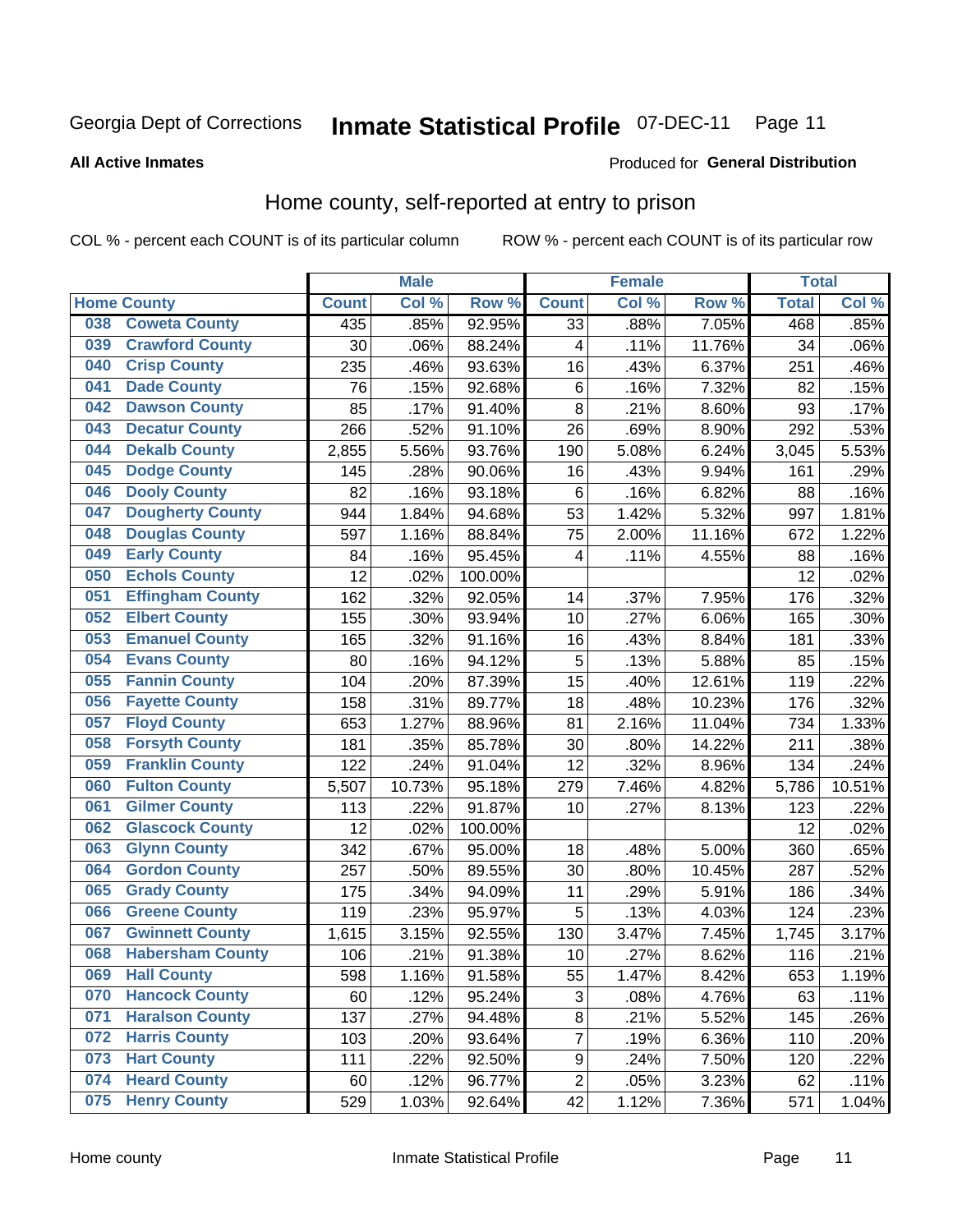# Inmate Statistical Profile 07-DEC-11 Page 12

### **All Active Inmates**

### Produced for General Distribution

### Home county, self-reported at entry to prison

COL % - percent each COUNT is of its particular column

|                  |                          |              | <b>Male</b> |                  |                  | <b>Female</b> |        | <b>Total</b> |       |
|------------------|--------------------------|--------------|-------------|------------------|------------------|---------------|--------|--------------|-------|
|                  | <b>Home County</b>       | <b>Count</b> | Col %       | Row <sup>%</sup> | <b>Count</b>     | Col %         | Row %  | <b>Total</b> | Col % |
| 076              | <b>Houston County</b>    | 533          | 1.04%       | 90.96%           | 53               | 1.42%         | 9.04%  | 586          | 1.06% |
| 077              | <b>Irwin County</b>      | 82           | .16%        | 96.47%           | 3                | .08%          | 3.53%  | 85           | .15%  |
| 078              | <b>Jackson County</b>    | 203          | .40%        | 92.27%           | 17               | .45%          | 7.73%  | 220          | .40%  |
| 079              | <b>Jasper County</b>     | 84           | .16%        | 92.31%           | $\overline{7}$   | .19%          | 7.69%  | 91           | .17%  |
| 080              | <b>Jeff Davis County</b> | 71           | .14%        | 89.87%           | 8                | .21%          | 10.13% | 79           | .14%  |
| 081              | <b>Jefferson County</b>  | 173          | .34%        | 94.54%           | 10               | .27%          | 5.46%  | 183          | .33%  |
| 082              | <b>Jenkins County</b>    | 65           | .13%        | 95.59%           | 3                | .08%          | 4.41%  | 68           | .12%  |
| 083              | <b>Johnson County</b>    | 43           | .08%        | 86.00%           | 7                | .19%          | 14.00% | 50           | .09%  |
| 084              | <b>Jones County</b>      | 133          | .26%        | 94.33%           | 8                | .21%          | 5.67%  | 141          | .26%  |
| 085              | <b>Lamar County</b>      | 77           | .15%        | 90.59%           | $\bf 8$          | .21%          | 9.41%  | 85           | .15%  |
| 086              | <b>Lanier County</b>     | 43           | .08%        | 97.73%           | 1                | .03%          | 2.27%  | 44           | .08%  |
| 087              | <b>Laurens County</b>    | 299          | .58%        | 93.44%           | 21               | .56%          | 6.56%  | 320          | .58%  |
| 088              | <b>Lee County</b>        | 85           | .17%        | 90.43%           | 9                | .24%          | 9.57%  | 94           | .17%  |
| 089              | <b>Liberty County</b>    | 262          | .51%        | 95.97%           | 11               | .29%          | 4.03%  | 273          | .50%  |
| 090              | <b>Lincoln County</b>    | 22           | .04%        | 88.00%           | 3                | .08%          | 12.00% | 25           | .05%  |
| 091              | <b>Long County</b>       | 54           | .11%        | 88.52%           | $\overline{7}$   | .19%          | 11.48% | 61           | .11%  |
| 092              | <b>Lowndes County</b>    | 469          | .91%        | 93.06%           | 35               | .94%          | 6.94%  | 504          | .92%  |
| 093              | <b>Lumpkin County</b>    | 79           | .15%        | 89.77%           | $\boldsymbol{9}$ | .24%          | 10.23% | 88           | .16%  |
| 094              | <b>Macon County</b>      | 88           | .17%        | 95.65%           | 4                | .11%          | 4.35%  | 92           | .17%  |
| 095              | <b>Madison County</b>    | 136          | .26%        | 90.67%           | 14               | .37%          | 9.33%  | 150          | .27%  |
| 096              | <b>Marion County</b>     | 50           | .10%        | 87.72%           | 7                | .19%          | 12.28% | 57           | .10%  |
| 097              | <b>Mcduffie County</b>   | 176          | .34%        | 92.15%           | 15               | .40%          | 7.85%  | 191          | .35%  |
| 098              | <b>Mcintosh County</b>   | 52           | .10%        | 98.11%           | 1                | .03%          | 1.89%  | 53           | .10%  |
| 099              | <b>Meriwether County</b> | 186          | .36%        | 96.37%           | $\overline{7}$   | .19%          | 3.63%  | 193          | .35%  |
| 100              | <b>Miller County</b>     | 32           | .06%        | 96.97%           | 1                | .03%          | 3.03%  | 33           | .06%  |
| 101              | <b>Mitchell County</b>   | 214          | .42%        | 93.86%           | 14               | .37%          | 6.14%  | 228          | .41%  |
| 102              | <b>Monroe County</b>     | 139          | .27%        | 95.21%           | $\overline{7}$   | .19%          | 4.79%  | 146          | .27%  |
| 103              | <b>Montgomery County</b> | 62           | .12%        | 95.38%           | 3                | .08%          | 4.62%  | 65           | .12%  |
| 104              | <b>Morgan County</b>     | 114          | .22%        | 90.48%           | 12               | .32%          | 9.52%  | 126          | .23%  |
| 105              | <b>Murray County</b>     | 181          | .35%        | 87.44%           | 26               | .69%          | 12.56% | 207          | .38%  |
| 106              | <b>Muscogee County</b>   | 1,353        | 2.64%       | 95.21%           | 68               | 1.82%         | 4.79%  | 1,421        | 2.58% |
| 107              | <b>Newton County</b>     | 548          | 1.07%       | 92.26%           | 46               | 1.23%         | 7.74%  | 594          | 1.08% |
| 108              | <b>Oconee County</b>     | 51           | .10%        | 91.07%           | 5                | .13%          | 8.93%  | 56           | .10%  |
| 109              | <b>Oglethorpe County</b> | 64           | .12%        | 94.12%           | 4                | .11%          | 5.88%  | 68           | .12%  |
| 110              | <b>Paulding County</b>   | 319          | .62%        | 90.37%           | 34               | .91%          | 9.63%  | 353          | .64%  |
| 111              | <b>Peach County</b>      | 99           | .19%        | 96.12%           | 4                | .11%          | 3.88%  | 103          | .19%  |
| $\overline{112}$ | <b>Pickens County</b>    | 121          | .24%        | 88.32%           | 16               | .43%          | 11.68% | 137          | .25%  |
| 113              | <b>Pierce County</b>     | 62           | .12%        | 89.86%           | $\overline{7}$   | .19%          | 10.14% | 69           | .13%  |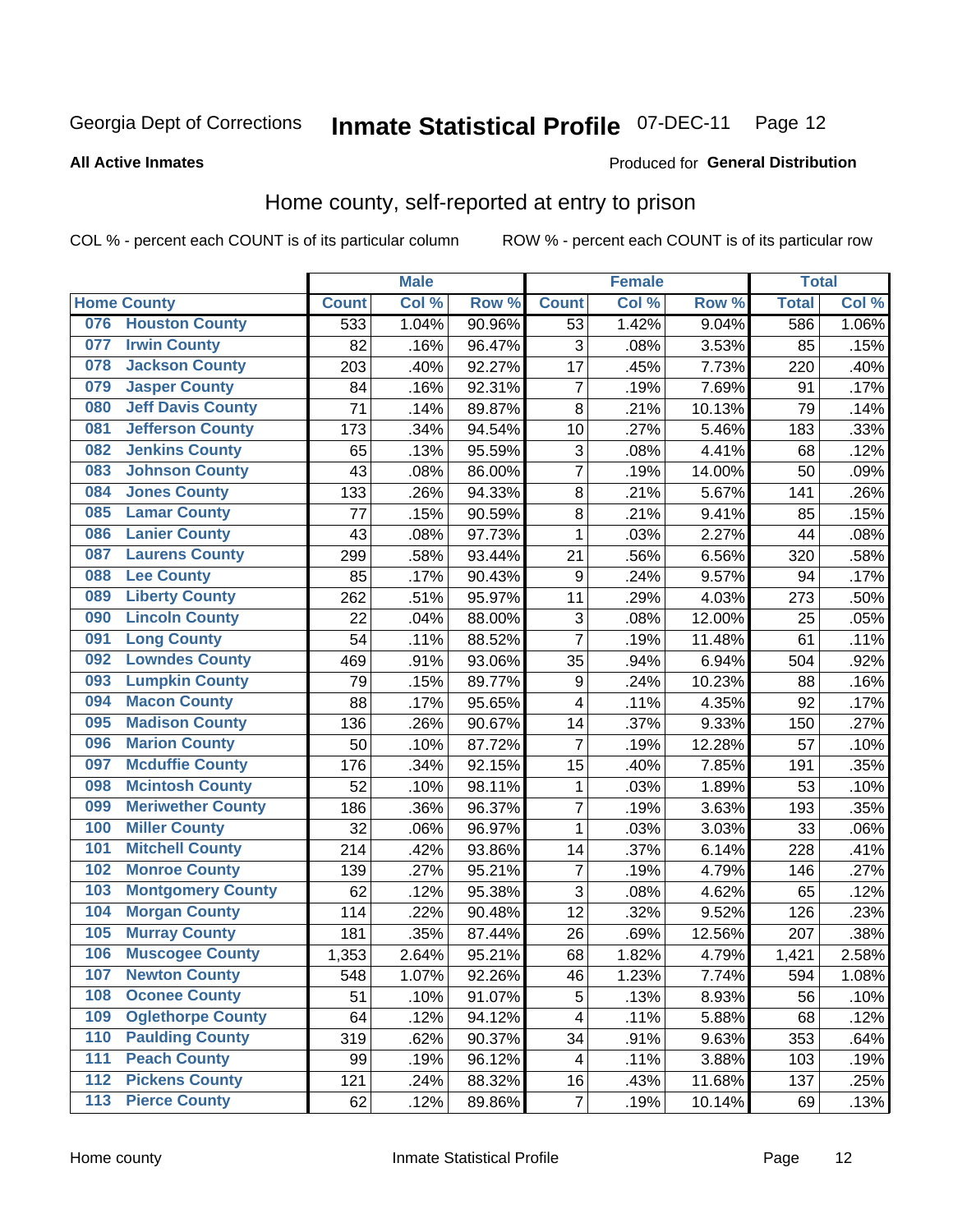#### **Inmate Statistical Profile 07-DEC-11** Page 13

**All Active Inmates** 

### Produced for General Distribution

### Home county, self-reported at entry to prison

COL % - percent each COUNT is of its particular column

|                  |                          |              | <b>Male</b> |                  |                  | <b>Female</b> |        | <b>Total</b> |       |
|------------------|--------------------------|--------------|-------------|------------------|------------------|---------------|--------|--------------|-------|
|                  | <b>Home County</b>       | <b>Count</b> | Col %       | Row <sup>%</sup> | <b>Count</b>     | Col %         | Row %  | <b>Total</b> | Col % |
| 114              | <b>Pike County</b>       | 60           | .12%        | 92.31%           | 5                | .13%          | 7.69%  | 65           | .12%  |
| 115              | <b>Polk County</b>       | 225          | .44%        | 92.21%           | 19               | .51%          | 7.79%  | 244          | .44%  |
| 116              | <b>Pulaski County</b>    | 76           | .15%        | 90.48%           | 8                | .21%          | 9.52%  | 84           | .15%  |
| 117              | <b>Putnam County</b>     | 148          | .29%        | 93.67%           | 10               | .27%          | 6.33%  | 158          | .29%  |
| 118              | <b>Quitman County</b>    | 19           | .04%        | 100.00%          |                  |               |        | 19           | .03%  |
| 119              | <b>Rabun County</b>      | 45           | .09%        | 84.91%           | 8                | .21%          | 15.09% | 53           | .10%  |
| 120              | <b>Randolph County</b>   | 77           | .15%        | 98.72%           | $\mathbf{1}$     | .03%          | 1.28%  | 78           | .14%  |
| 121              | <b>Richmond County</b>   | 1,668        | 3.25%       | 95.26%           | 83               | 2.22%         | 4.74%  | 1,751        | 3.18% |
| 122              | <b>Rockdale County</b>   | 351          | .68%        | 91.41%           | 33               | .88%          | 8.59%  | 384          | .70%  |
| 123              | <b>Schley County</b>     | 17           | .03%        | 94.44%           | 1                | .03%          | 5.56%  | 18           | .03%  |
| 124              | <b>Screven County</b>    | 135          | .26%        | 94.41%           | $\bf 8$          | .21%          | 5.59%  | 143          | .26%  |
| 125              | <b>Seminole County</b>   | 59           | .11%        | 89.39%           | $\overline{7}$   | .19%          | 10.61% | 66           | .12%  |
| 126              | <b>Spalding County</b>   | 495          | .96%        | 92.01%           | 43               | 1.15%         | 7.99%  | 538          | .98%  |
| 127              | <b>Stephens County</b>   | 156          | .30%        | 90.17%           | 17               | .45%          | 9.83%  | 173          | .31%  |
| 128              | <b>Stewart County</b>    | 34           | .07%        | 94.44%           | 2                | .05%          | 5.56%  | 36           | .07%  |
| 129              | <b>Sumter County</b>     | 217          | .42%        | 96.02%           | $\boldsymbol{9}$ | .24%          | 3.98%  | 226          | .41%  |
| 130              | <b>Talbot County</b>     | 68           | .13%        | 98.55%           | $\mathbf{1}$     | .03%          | 1.45%  | 69           | .13%  |
| 131              | <b>Taliaferro County</b> | 12           | .02%        | 100.00%          |                  |               |        | 12           | .02%  |
| 132              | <b>Tattnall County</b>   | 159          | .31%        | 93.53%           | 11               | .29%          | 6.47%  | 170          | .31%  |
| 133              | <b>Taylor County</b>     | 72           | .14%        | 92.31%           | 6                | .16%          | 7.69%  | 78           | .14%  |
| 134              | <b>Telfair County</b>    | 101          | .20%        | 90.18%           | 11               | .29%          | 9.82%  | 112          | .20%  |
| $\overline{135}$ | <b>Terrell County</b>    | 75           | .15%        | 93.75%           | 5                | .13%          | 6.25%  | 80           | .15%  |
| 136              | <b>Thomas County</b>     | 252          | .49%        | 95.82%           | 11               | .29%          | 4.18%  | 263          | .48%  |
| 137              | <b>Tift County</b>       | 255          | .50%        | 94.80%           | 14               | .37%          | 5.20%  | 269          | .49%  |
| 138              | <b>Toombs County</b>     | 318          | .62%        | 90.60%           | 33               | .88%          | 9.40%  | 351          | .64%  |
| 139              | <b>Towns County</b>      | 36           | .07%        | 87.80%           | 5                | .13%          | 12.20% | 41           | .07%  |
| 140              | <b>Treutlen County</b>   | 63           | .12%        | 94.03%           | 4                | .11%          | 5.97%  | 67           | .12%  |
| 141              | <b>Troup County</b>      | 519          | 1.01%       | 93.01%           | 39               | 1.04%         | 6.99%  | 558          | 1.01% |
| $\overline{142}$ | <b>Turner County</b>     | 74           | .14%        | 92.50%           | $\,6$            | .16%          | 7.50%  | 80           | .15%  |
| 143              | <b>Twiggs County</b>     | 63           | .12%        | 91.30%           | $\,6$            | .16%          | 8.70%  | 69           | .13%  |
| 144              | <b>Union County</b>      | 54           | .11%        | 84.38%           | 10               | .27%          | 15.63% | 64           | .12%  |
| 145              | <b>Upson County</b>      | 170          | .33%        | 92.39%           | 14               | .37%          | 7.61%  | 184          | .33%  |
| 146              | <b>Walker County</b>     | 352          | .69%        | 91.19%           | 34               | .91%          | 8.81%  | 386          | .70%  |
| 147              | <b>Walton County</b>     | 361          | .70%        | 91.86%           | 32               | .86%          | 8.14%  | 393          | .71%  |
| 148              | <b>Ware County</b>       | 255          | .50%        | 93.75%           | 17               | .45%          | 6.25%  | 272          | .49%  |
| 149              | <b>Warren County</b>     | 30           | .06%        | 93.75%           | $\overline{2}$   | .05%          | 6.25%  | 32           | .06%  |
| 150              | <b>Washington County</b> | 174          | .34%        | 91.58%           | 16               | .43%          | 8.42%  | 190          | .34%  |
| 151              | <b>Wayne County</b>      | 152          | .30%        | 92.68%           | 12               | .32%          | 7.32%  | 164          | .30%  |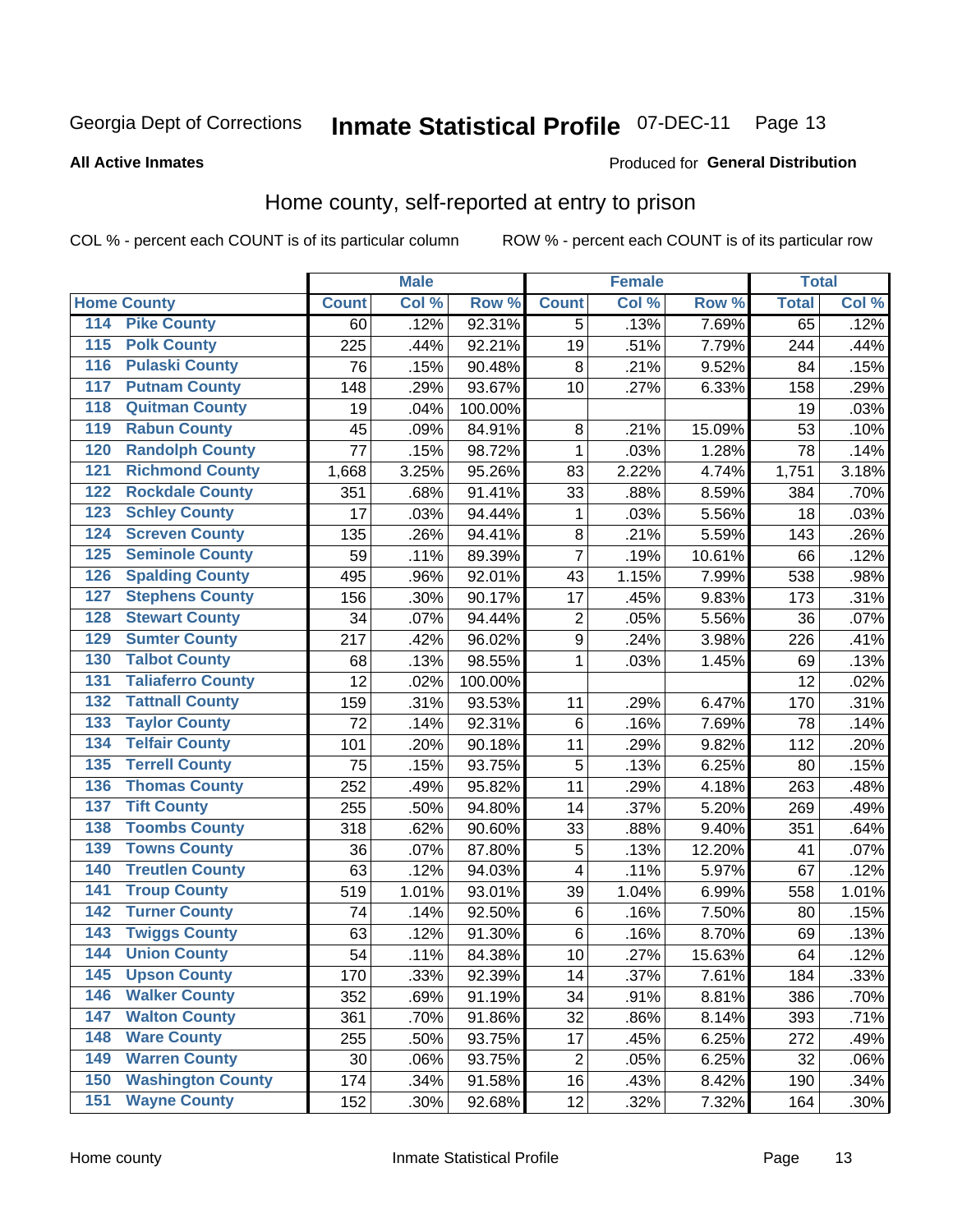#### **Inmate Statistical Profile 07-DEC-11** Page 14

**All Active Inmates** 

### Produced for General Distribution

### Home county, self-reported at entry to prison

COL % - percent each COUNT is of its particular column

|     |                             |              | <b>Male</b> |         |              | <b>Female</b> |        | <b>Total</b> |       |
|-----|-----------------------------|--------------|-------------|---------|--------------|---------------|--------|--------------|-------|
|     | <b>Home County</b>          | <b>Count</b> | Col %       | Row %   | <b>Count</b> | Col %         | Row %  | <b>Total</b> | Col % |
| 152 | <b>Webster County</b>       | 9            | .02%        | 100.00% |              |               |        | 9            | .02%  |
| 153 | <b>Wheeler County</b>       | 23           | .04%        | 79.31%  | 6            | .16%          | 20.69% | 29           | .05%  |
| 154 | <b>White County</b>         | 87           | $.17\%$     | 92.55%  | 7            | .19%          | 7.45%  | 94           | .17%  |
| 155 | <b>Whitfield County</b>     | 528          | 1.03%       | 88.29%  | 70           | 1.87%         | 11.71% | 598          | 1.09% |
| 156 | <b>Wilcox County</b>        | 60           | .12%        | 84.51%  | 11           | .29%          | 15.49% | 71           | .13%  |
| 157 | <b>Wilkes County</b>        | 55           | .11%        | 91.67%  | 5            | .13%          | 8.33%  | 60           | .11%  |
| 158 | <b>Wilkinson County</b>     | 57           | $.11\%$     | 95.00%  | 3            | .08%          | 5.00%  | 60           | .11%  |
| 159 | <b>Worth County</b>         | 113          | .22%        | 93.39%  | 8            | .21%          | 6.61%  | 121          | .22%  |
| 999 | <b>Other Custody/Out Of</b> | 428          | .83%        | 91.45%  | 40           | 1.07%         | 8.55%  | 468          | .85%  |
|     | <b>State</b>                |              |             |         |              |               |        |              |       |
|     | <b>Total Rported</b>        | 51,333       | 100%        | 93.21%  | 3,742        | 100%          | 6.79%  | 55,075       | 100%  |

| ueo |                      |                    |                          |
|-----|----------------------|--------------------|--------------------------|
|     | ാരര<br>E4.<br>31.JJJ | <b>742</b><br>- 74 | $F = \triangle T$<br>U75 |

| Mode<br><b>Tequent)</b><br>ns | nown | mown | เทown |
|-------------------------------|------|------|-------|
|                               |      |      |       |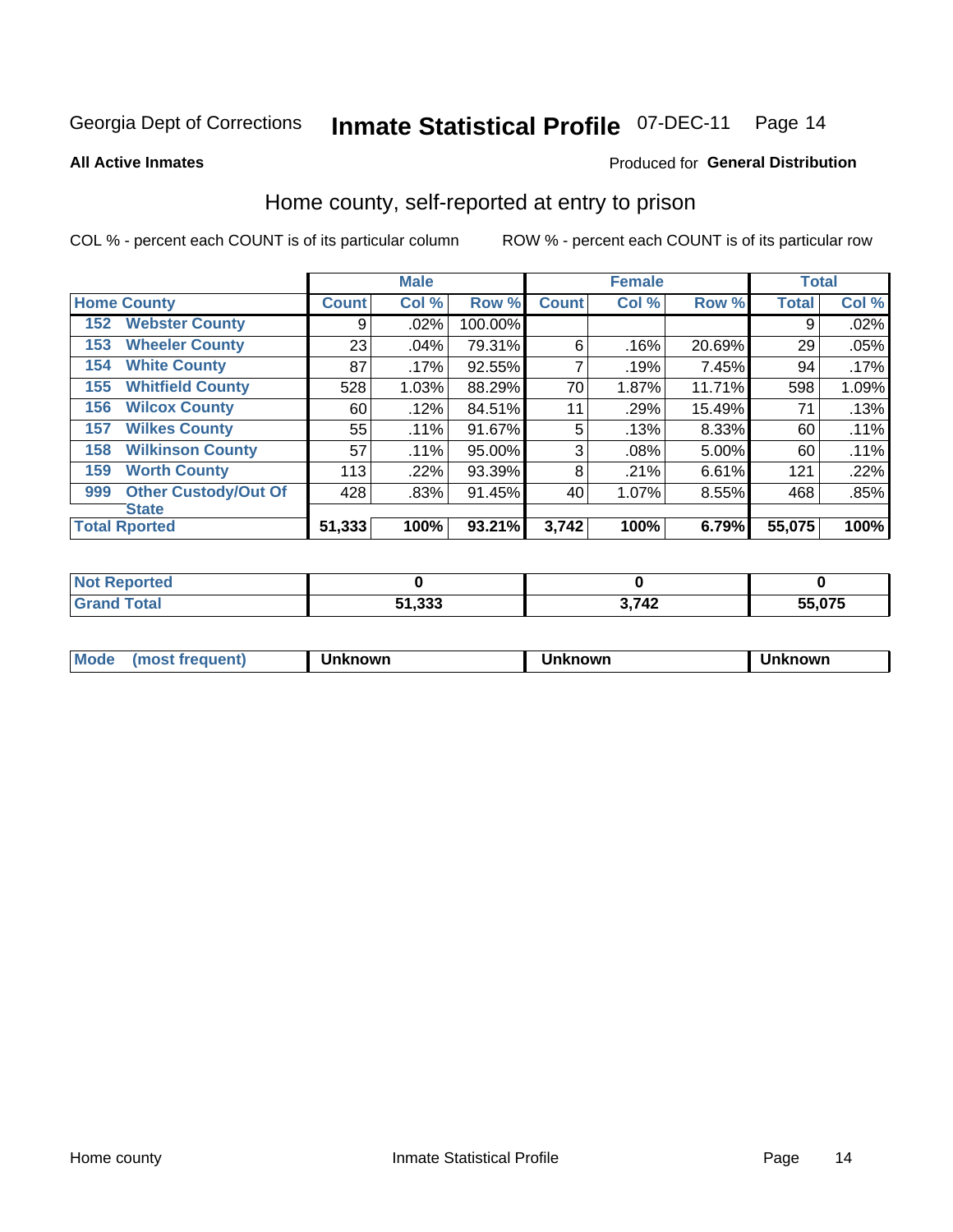# Inmate Statistical Profile 07-DEC-11 Page 15

### **All Active Inmates**

### **Produced for General Distribution**

### Socioeconomic class, self-reported at entry to prison

COL % - percent each COUNT is of its particular column

|                       |        | <b>Male</b> |        |              | <b>Female</b> |          |        | <b>Total</b> |
|-----------------------|--------|-------------|--------|--------------|---------------|----------|--------|--------------|
| Socioeconomic Class   | Count  | Col %       | Row %  | <b>Count</b> | Col %         | Row %    | Total  | Col %        |
| <b>Welfare</b>        | 2,486  | 9.87%       | 95.29% | 123          | 10.78%        | $4.71\%$ | 2,609  | 9.91%        |
| <b>Occ Employ</b>     | 999    | 3.97%       | 98.81% | 12           | 1.05%         | $1.19\%$ | 1,011  | 3.84%        |
| <b>Minimum Std</b>    | 10,289 | 40.85%      | 96.63% | 359          | 31.46%        | 3.37%    | 10,648 | 40.44%       |
| <b>Middle</b><br>4    | 11.415 | 45.32%      | 94.64% | 647          | 56.70%        | 5.36%    | 12,062 | 45.81%       |
| <b>Total Reported</b> | 25,189 | 100%        | 95.67% | 1,141        | 100%          | 4.33%    | 26,330 | 100%         |

| <b>orted</b><br><b>INOT</b> | 26,144 | 2,601 | ∠8,745 |
|-----------------------------|--------|-------|--------|
| $-$                         | 51,333 | 742   | 55,075 |

| Mo<br><b>Middle</b><br><b>Middle</b><br>uuıt<br>___<br>____<br>____ |  |
|---------------------------------------------------------------------|--|
|---------------------------------------------------------------------|--|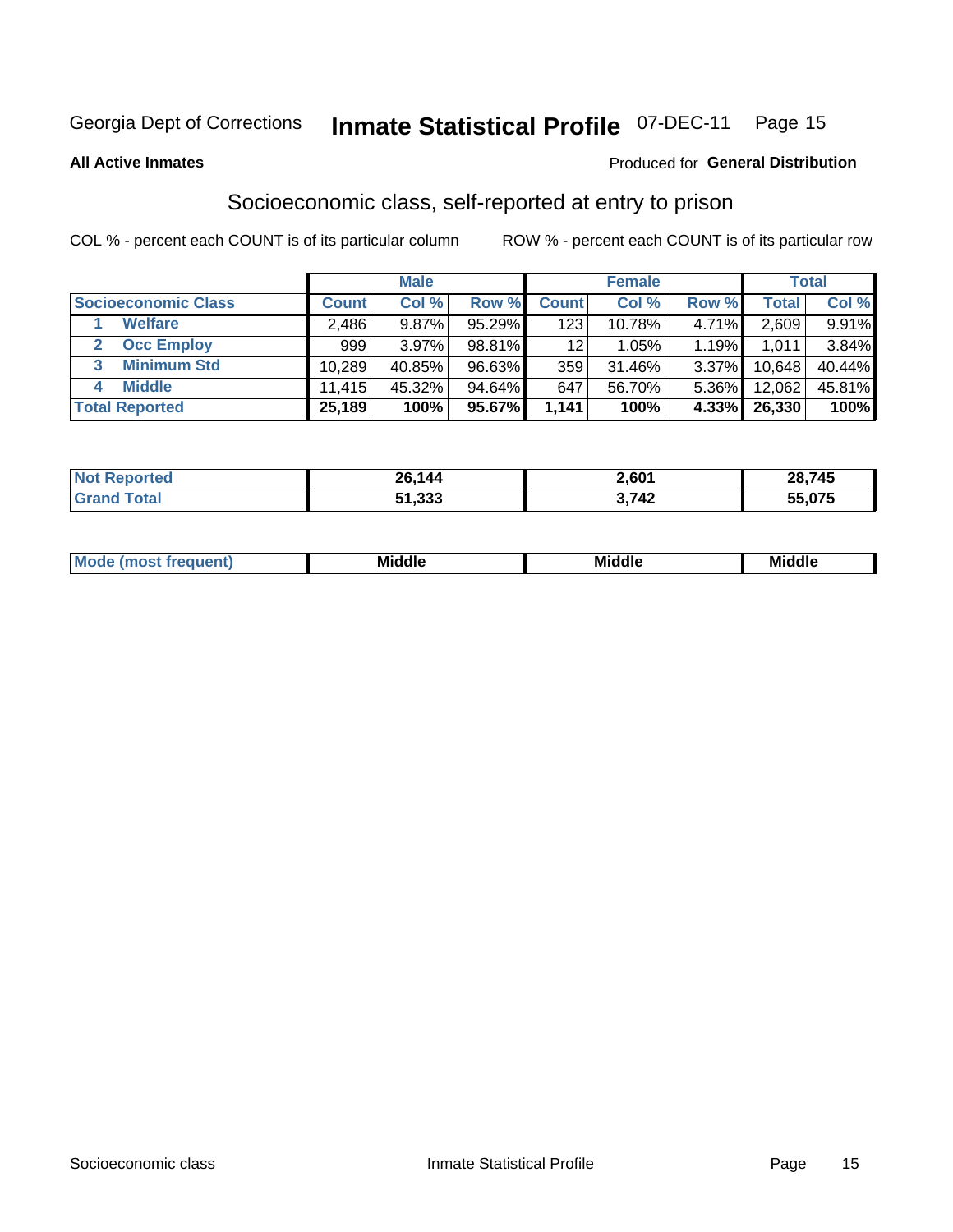# Inmate Statistical Profile 07-DEC-11 Page 16

**All Active Inmates** 

### Produced for General Distribution

### Environment to age 16, self-reported at entry to prison

COL % - percent each COUNT is of its particular column

|                                   |              | <b>Male</b> |        |              | <b>Female</b> |       |              | <b>Total</b> |
|-----------------------------------|--------------|-------------|--------|--------------|---------------|-------|--------------|--------------|
| <b>Environment to age 16</b>      | <b>Count</b> | Col %       | Row %  | <b>Count</b> | Col %         | Row % | <b>Total</b> | Col %        |
| <b>Rural/Farm</b>                 | 950          | 3.74%       | 96.06% | 39           | 3.41%         | 3.94% | 989          | 3.73%        |
| <b>Rural/Nfarm</b><br>$2^{\circ}$ | 1,384        | 5.45%       | 91.72% | 125          | 10.94%        | 8.28% | 1,509        | 5.68%        |
| 3 S.M.S.A                         | 8,986        | 35.37%      | 97.56% | 225          | 19.69%        | 2.44% | 9,211        | 34.70%       |
| <b>Urban</b><br>4                 | 5,621        | 22.13%      | 93.09% | 417          | 36.48%        | 6.91% | 6,038        | 22.74%       |
| <b>Small Town</b><br>5.           | 8,464        | 33.32%      | 96.17% | 337          | 29.48%        | 3.83% | 8,801        | 33.15%       |
| <b>Total Reported</b>             | 25,405       | 100%        | 95.69% | 1,143        | 100%          | 4.31% | 26,548       | 100%         |

| <b>Not Reported</b> | 25,928 | 2,599 | 28,527 |
|---------------------|--------|-------|--------|
|                     | 51,333 | 3.742 | 55,075 |

| Mo | M<br>______ | Irhan<br>rva<br>_____ | M<br>______ |
|----|-------------|-----------------------|-------------|
|    |             |                       |             |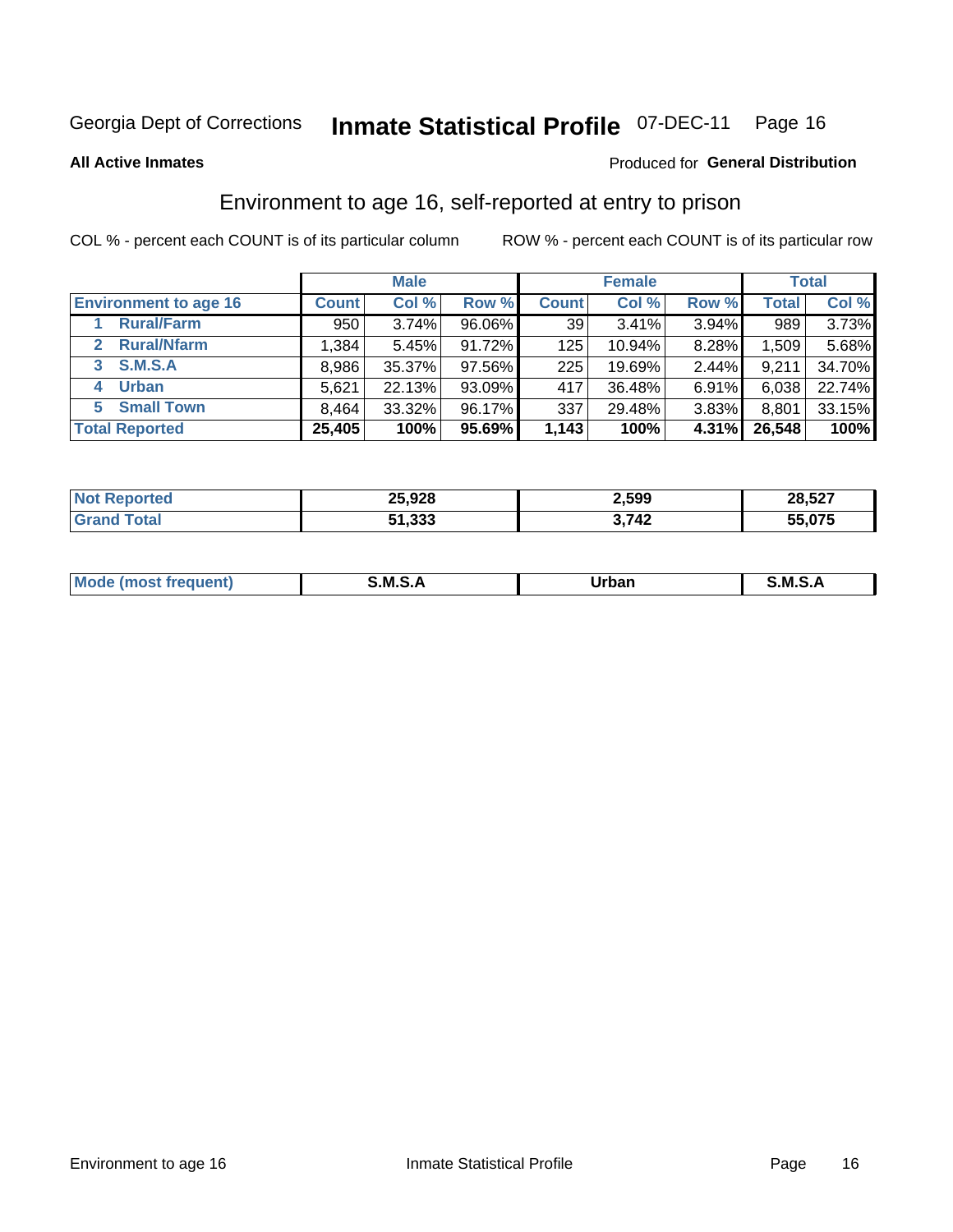# Inmate Statistical Profile 07-DEC-11 Page 17

#### **All Active Inmates**

### Produced for General Distribution

### Guardian status to age 16, self-reported at entry to prison

COL % - percent each COUNT is of its particular column

|                                  |                 | <b>Male</b> |         |              | <b>Female</b> |       |        | <b>Total</b> |
|----------------------------------|-----------------|-------------|---------|--------------|---------------|-------|--------|--------------|
| <b>Guardian Status To Age 16</b> | <b>Count</b>    | Col %       | Row %   | <b>Count</b> | Col %         | Row % | Total  | Col %        |
| 1 Orphanage                      | 20 <sub>1</sub> | .10%        | 100.00% |              |               |       | 20     | $.10\%$      |
| 2 Father Only                    | 569             | 2.94%       | 97.60%  | 14           | 2.89%         | 2.40% | 583    | 2.94%        |
| <b>3 Both Parents</b>            | 7,578           | 39.19%      | 97.28%  | 212          | 43.80%        | 2.72% | 7,790  | 39.30%       |
| <b>4 Mother Only</b>             | 8,428           | 43.58%      | 98.02%  | 170          | 35.12%        | 1.98% | 8,598  | 43.37%       |
| <b>6 Oth Female</b>              | 509             | 2.63%       | 97.88%  | 11           | 2.27%         | 2.12% | 520    | 2.62%        |
| <b>7 Oth Male</b>                | 79              | .41%        | 97.53%  | 2            | .41%          | 2.47% | 81     | .41%         |
| 8 Step-Parents                   | 193             | 1.00%       | 99.48%  |              | .21%          | .52%  | 194    | .98%         |
| <b>9 Foster Home</b>             | 326             | 1.69%       | 97.31%  | 9            | 1.86%         | 2.69% | 335    | 1.69%        |
| <b>10 Grand Parents</b>          | 1,637           | 8.46%       | 96.18%  | 65           | 13.43%        | 3.82% | 1,702  | 8.59%        |
| <b>Total Reported</b>            | 19,339          | 100%        | 97.56%  | 484          | 100%          | 2.44% | 19,823 | 100%         |

| Reported<br><b>Not</b> | 1,994<br>-94 | 3,258 | 35,252           |
|------------------------|--------------|-------|------------------|
| ⊺ota⊾                  | 51,333       | 3,742 | 55.075<br>$\sim$ |

| Mode | วทIv<br>Mot | <b>Both Parents</b><br>Parents | lM.<br>Only<br>. |
|------|-------------|--------------------------------|------------------|
|      |             |                                |                  |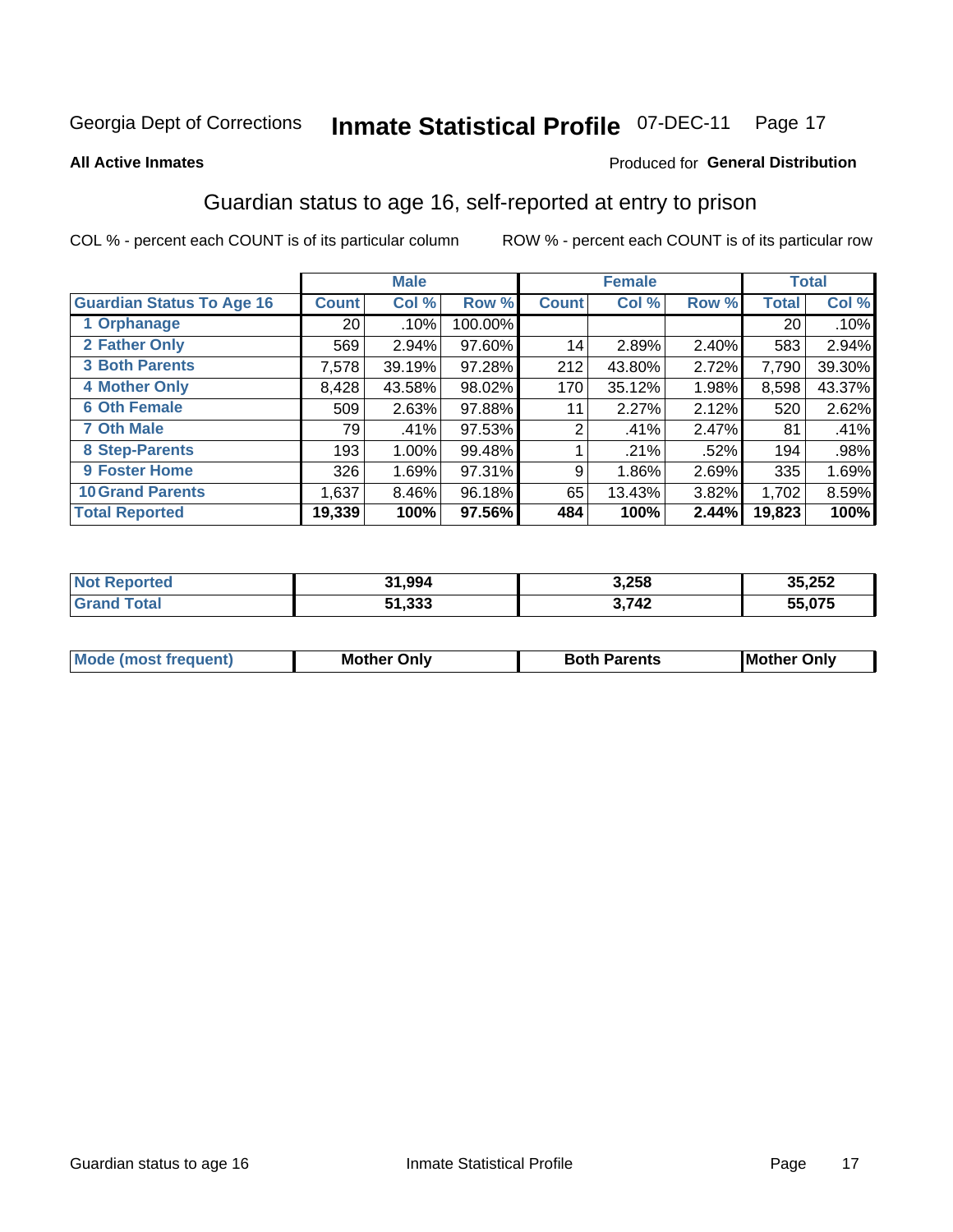#### **Inmate Statistical Profile 07-DEC-11** Page 18

### **All Active Inmates**

### Produced for General Distribution

### Employment status before prison, self-reported at entry to prison

COL % - percent each COUNT is of its particular column

|                                  |              | <b>Male</b> |        |              | <b>Female</b> |        |        | <b>Total</b> |
|----------------------------------|--------------|-------------|--------|--------------|---------------|--------|--------|--------------|
| <b>Employment Status</b>         | <b>Count</b> | Col %       | Row %  | <b>Count</b> | Col %         | Row %  | Total  | Col %        |
| <b>Full Time</b>                 | 20,677       | 49.23%      | 96.09% | 842          | 32.20%        | 3.91%  | 21,519 | 48.23%       |
| <b>Part Time</b><br>$\mathbf{2}$ | 3,893        | 9.27%       | 95.75% | 173          | 6.62%         | 4.25%  | 4,066  | 9.11%        |
| Unempl $<$ 6m<br>3               | 3,674        | 8.75%       | 96.35% | 139          | 5.32%         | 3.65%  | 3,813  | 8.55%        |
| Unempl > 6m<br>4                 | 7,121        | 16.95%      | 89.09% | 872          | 33.35%        | 10.91% | 7,993  | 17.91%       |
| <b>Never Workd</b><br>5          | 4,106        | 9.78%       | 95.00% | 216          | 8.26%         | 5.00%  | 4,322  | 9.69%        |
| <b>Student</b><br>6              | 771          | 1.84%       | 89.44% | 91           | 3.48%         | 10.56% | 862    | 1.93%        |
| <b>Incapable</b>                 | 1,763        | 4.20%       | 86.21% | 282          | 10.78%        | 13.79% | 2,045  | 4.58%        |
| <b>Total Reported</b>            | 42,005       | 100%        | 94.14% | 2,615        | 100%          | 5.86%  | 44,620 | 100%         |

| Reported<br><b>NOT</b> | 9,328  | 107<br>. | 10,455 |
|------------------------|--------|----------|--------|
| ota                    | 51,333 | 3,742    | .075   |

| <b>Moo.</b><br><b>THOST</b> | the contract of the contract of the contract of the contract of the contract of the contract of the contract of | 6m | ıme |
|-----------------------------|-----------------------------------------------------------------------------------------------------------------|----|-----|
|                             |                                                                                                                 |    |     |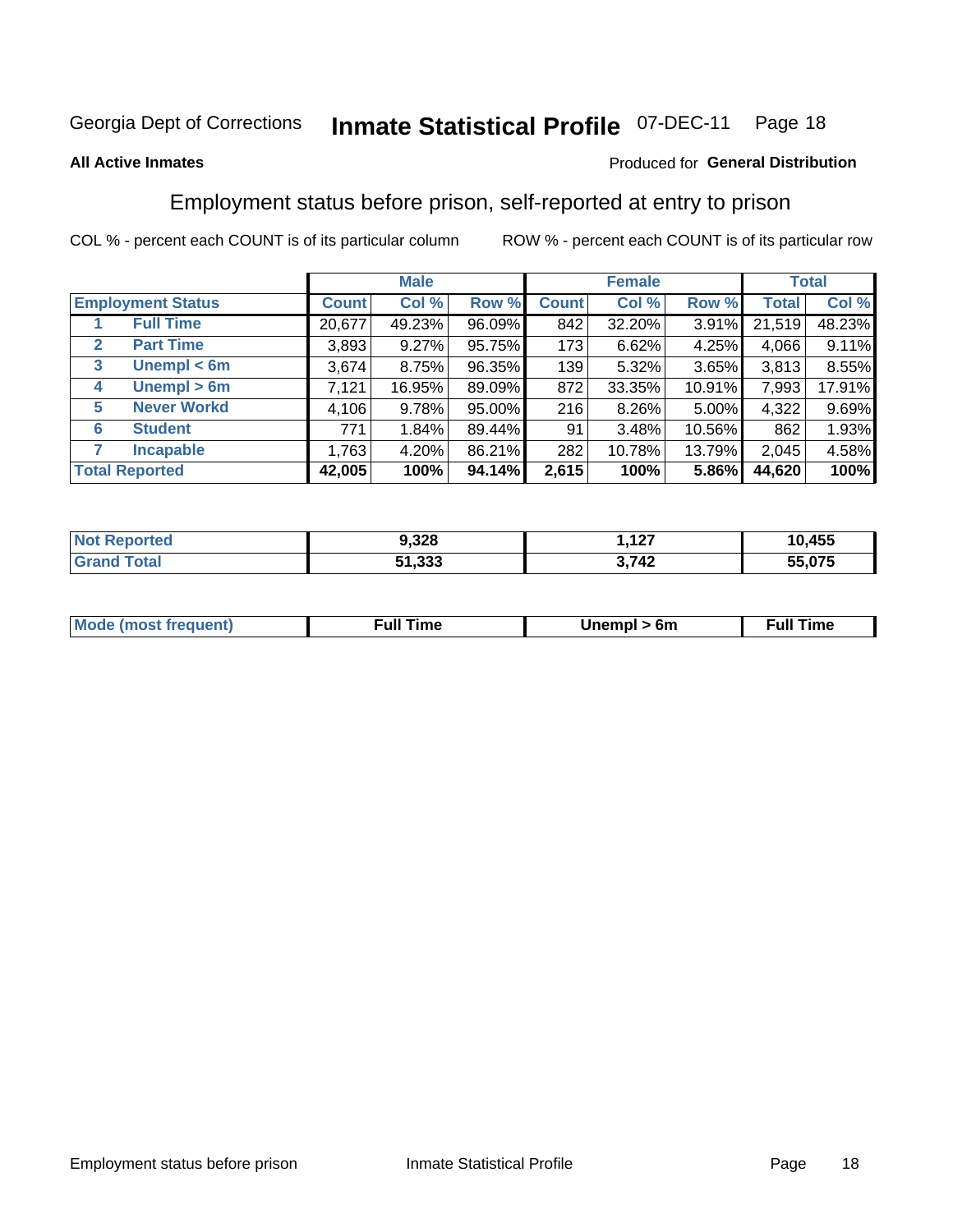# Inmate Statistical Profile 07-DEC-11 Page 19

### **All Active Inmates**

Produced for General Distribution

### Age at admission

COL % - percent each COUNT is of its particular column

|                         |              | <b>Male</b> |         |              | <b>Female</b> |       |              | <b>Total</b> |
|-------------------------|--------------|-------------|---------|--------------|---------------|-------|--------------|--------------|
| <b>Age At Admission</b> | <b>Count</b> | Col %       | Row %   | <b>Count</b> | Col %         | Row % | <b>Total</b> | Col %        |
| 13                      | 1            | 0.01%       | 100.00% |              |               |       | 1            | 0.01%        |
| $\overline{14}$         | 19           | 0.04%       | 95.00%  | 1            | 0.03%         | 5.00% | 20           | 0.04%        |
| 15                      | 69           | 0.13%       | 98.57%  | 1            | 0.03%         | 1.43% | 70           | 0.13%        |
| 16                      | 202          | 0.39%       | 95.73%  | 9            | 0.24%         | 4.27% | 211          | 0.38%        |
| $\overline{17}$         | 774          | 1.51%       | 97.24%  | 22           | 0.59%         | 2.76% | 796          | 1.45%        |
| 18                      | 1,572        | 3.06%       | 97.40%  | 42           | 1.12%         | 2.60% | 1,614        | 2.93%        |
| 19                      | 2,254        | 4.39%       | 97.11%  | 67           | 1.79%         | 2.89% | 2,321        | 4.21%        |
| 20                      | 2,320        | 4.52%       | 95.12%  | 119          | 3.18%         | 4.88% | 2,439        | 4.43%        |
| $\overline{21}$         | 2,330        | 4.54%       | 95.06%  | 121          | 3.23%         | 4.94% | 2,451        | 4.45%        |
| $\overline{22}$         | 2,303        | 4.49%       | 94.70%  | 129          | 3.45%         | 5.30% | 2,432        | 4.42%        |
| 23                      | 2,095        | 4.08%       | 94.16%  | 130          | 3.48%         | 5.84% | 2,225        | 4.04%        |
| 24                      | 2,040        | 3.97%       | 93.32%  | 146          | 3.90%         | 6.68% | 2,186        | 3.97%        |
| $\overline{25}$         | 1,966        | 3.83%       | 93.31%  | 141          | 3.77%         | 6.69% | 2,107        | 3.83%        |
| 26                      | 1,867        | 3.64%       | 93.77%  | 124          | 3.31%         | 6.23% | 1,991        | 3.62%        |
| 27                      | 1,833        | 3.57%       | 93.38%  | 130          | 3.48%         | 6.62% | 1,963        | 3.56%        |
| 28                      | 1,824        | 3.55%       | 93.20%  | 133          | 3.56%         | 6.80% | 1,957        | 3.55%        |
| 29                      | 1,753        | 3.42%       | 93.15%  | 129          | 3.45%         | 6.85% | 1,882        | 3.42%        |
| 30                      | 1,662        | 3.24%       | 92.64%  | 132          | 3.53%         | 7.36% | 1,794        | 3.26%        |
| 31                      | 1,638        | 3.19%       | 91.87%  | 145          | 3.88%         | 8.13% | 1,783        | 3.24%        |
| 32                      | 1,477        | 2.88%       | 92.72%  | 116          | 3.10%         | 7.28% | 1,593        | 2.89%        |
| 33                      | 1,416        | 2.76%       | 93.10%  | 105          | 2.81%         | 6.90% | 1,521        | 2.76%        |
| 34                      | 1,276        | 2.49%       | 91.08%  | 125          | 3.34%         | 8.92% | 1,401        | 2.54%        |
| 35                      | 1,272        | 2.48%       | 93.12%  | 94           | 2.51%         | 6.88% | 1,366        | 2.48%        |
| 36                      | 1,249        | 2.43%       | 91.57%  | 115          | 3.07%         | 8.43% | 1,364        | 2.48%        |
| $\overline{37}$         | 1,195        | 2.33%       | 93.36%  | 85           | 2.27%         | 6.64% | 1,280        | 2.32%        |
| 38                      | 1,144        | 2.23%       | 91.52%  | 106          | 2.83%         | 8.48% | 1,250        | 2.27%        |
| 39                      | 1,147        | 2.23%       | 90.31%  | 123          | 3.29%         | 9.69% | 1,270        | 2.31%        |
| 40                      | 1,128        | 2.20%       | 90.89%  | 113          | 3.02%         | 9.11% | 1,241        | 2.25%        |
| 41                      | 1,041        | 2.03%       | 90.13%  | 114          | 3.05%         | 9.87% | 1,155        | 2.10%        |
| 42                      | 987          | 1.92%       | 91.14%  | 96           | 2.57%         | 8.86% | 1,083        | 1.97%        |
| 43                      | 944          | 1.84%       | 91.74%  | 85           | 2.27%         | 8.26% | 1,029        | 1.87%        |
| 44                      | 907          | 1.77%       | 91.43%  | 85           | 2.27%         | 8.57% | 992          | 1.80%        |
| 45                      | 859          | 1.67%       | 90.14%  | 94           | 2.51%         | 9.86% | 953          | 1.73%        |
| 46                      | 814          | 1.59%       | 91.15%  | 79           | 2.11%         | 8.85% | 893          | 1.62%        |
| 47                      | 728          | 1.42%       | 90.32%  | 78           | 2.09%         | 9.68% | 806          | 1.46%        |
| 48                      | 689          | 1.34%       | 91.62%  | 63           | 1.68%         | 8.38% | 752          | 1.37%        |
| 49                      | 618          | 1.20%       | 92.79%  | 48           | 1.28%         | 7.21% | 666          | 1.21%        |
| 50                      | 587          | 1.14%       | 93.32%  | 42           | 1.12%         | 6.68% | 629          | 1.14%        |
| 51                      | 499          | 0.97%       | 91.90%  | 44           | 1.18%         | 8.10% | 543          | 0.99%        |
| 52                      | 449          | 0.87%       | 94.13%  | 28           | 0.75%         | 5.87% | 477          | 0.87%        |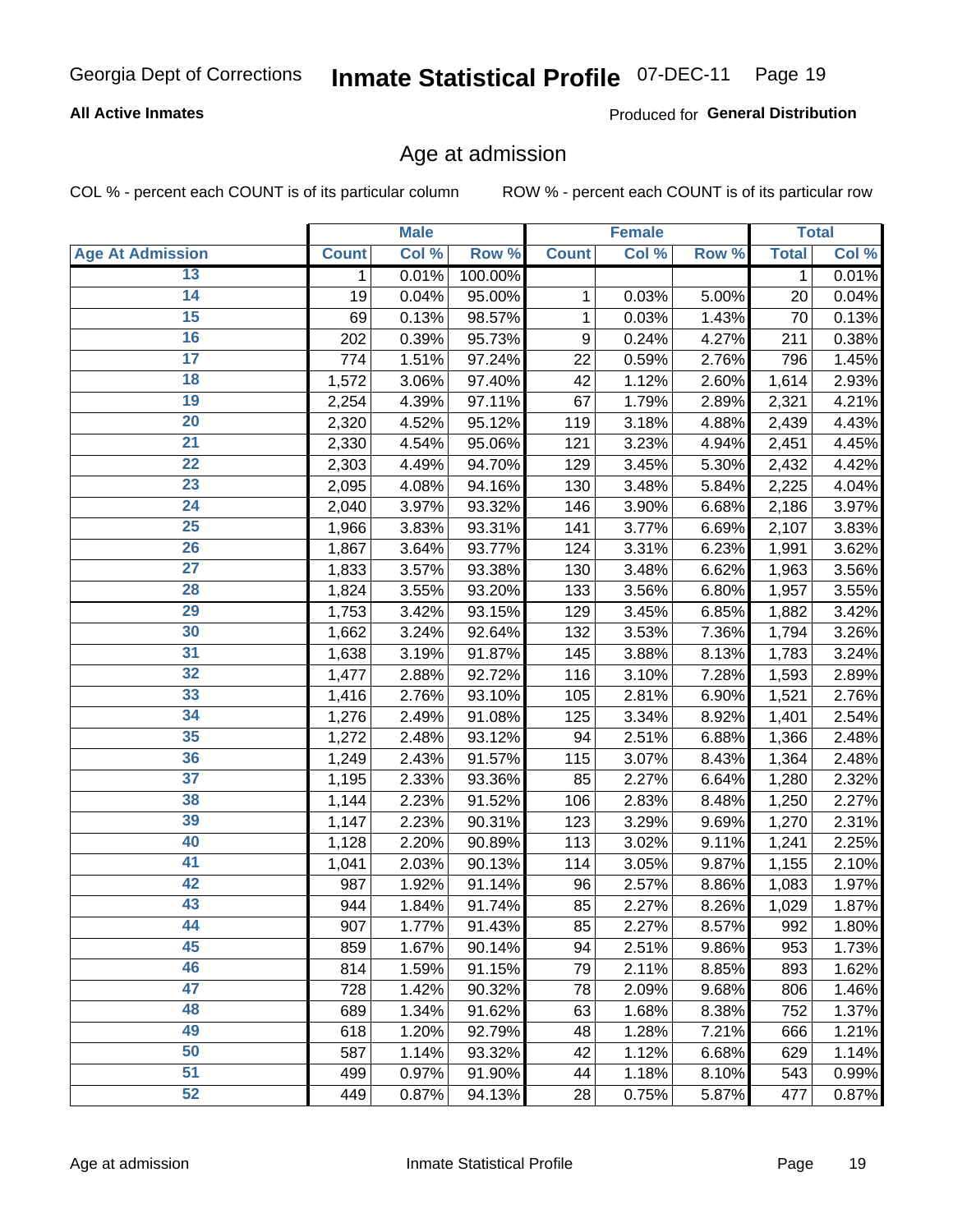# Inmate Statistical Profile 07-DEC-11 Page 20

### **All Active Inmates**

Produced for General Distribution

### Age at admission

COL % - percent each COUNT is of its particular column

|                         | <b>Male</b>    |       | <b>Female</b> |                |       | <b>Total</b> |                |       |
|-------------------------|----------------|-------|---------------|----------------|-------|--------------|----------------|-------|
| <b>Age At Admission</b> | <b>Count</b>   | Col % | Row %         | <b>Count</b>   | Col % | Row %        | <b>Total</b>   | Col % |
| 53                      | 411            | 0.80% | 91.54%        | 38             | 1.02% | 8.46%        | 449            | 0.82% |
| 54                      | 300            | 0.58% | 92.88%        | 23             | 0.61% | 7.12%        | 323            | 0.59% |
| 55                      | 278            | 0.54% | 91.75%        | 25             | 0.67% | 8.25%        | 303            | 0.55% |
| 56                      | 252            | 0.49% | 93.33%        | 18             | 0.48% | 6.67%        | 270            | 0.49% |
| 57                      | 185            | 0.36% | 92.50%        | 15             | 0.40% | 7.50%        | 200            | 0.36% |
| 58                      | 163            | 0.32% | 92.09%        | 14             | 0.37% | 7.91%        | 177            | 0.32% |
| 59                      | 159            | 0.31% | 92.98%        | 12             | 0.32% | 7.02%        | 171            | 0.31% |
| 60                      | 104            | 0.20% | 92.04%        | 9              | 0.24% | 7.96%        | 113            | 0.21% |
| 61                      | 104            | 0.20% | 94.55%        | 6              | 0.16% | 5.45%        | 110            | 0.20% |
| 62                      | 72             | 0.14% | 96.00%        | 3              | 0.08% | 4.00%        | 75             | 0.14% |
| 63                      | 68             | 0.13% | 97.14%        | $\overline{2}$ | 0.05% | 2.86%        | 70             | 0.13% |
| 64                      | 55             | 0.11% | 96.49%        | $\overline{2}$ | 0.05% | 3.51%        | 57             | 0.10% |
| 65                      | 38             | 0.07% | 97.44%        | 1              | 0.03% | 2.56%        | 39             | 0.07% |
| 66                      | 28             | 0.05% | 93.33%        | $\overline{2}$ | 0.05% | 6.67%        | 30             | 0.05% |
| 67                      | 31             | 0.06% | 91.18%        | 3              | 0.08% | 8.82%        | 34             | 0.06% |
| 68                      | 23             | 0.04% | 92.00%        | $\overline{2}$ | 0.05% | 8.00%        | 25             | 0.05% |
| 69                      | 34             | 0.07% | 100.00%       |                |       |              | 34             | 0.06% |
| 70                      | 16             | 0.03% | 88.89%        | $\overline{2}$ | 0.05% | 11.11%       | 18             | 0.03% |
| $\overline{71}$         | 8              | 0.02% | 100.00%       |                |       |              | 8              | 0.01% |
| $\overline{72}$         | 9              | 0.02% | 75.00%        | 3              | 0.08% | 25.00%       | 12             | 0.02% |
| $\overline{73}$         | 10             | 0.02% | 100.00%       |                |       |              | 10             | 0.02% |
| 74                      | 10             | 0.02% | 100.00%       |                |       |              | 10             | 0.02% |
| 75                      | $\overline{7}$ | 0.01% | 100.00%       |                |       |              | $\overline{7}$ | 0.01% |
| 76                      | $\overline{7}$ | 0.01% | 100.00%       |                |       |              | $\overline{7}$ | 0.01% |
| $\overline{77}$         | 3              | 0.01% | 75.00%        | 1              | 0.03% | 25.00%       | 4              | 0.01% |
| 78                      | 3              | 0.01% | 100.00%       |                |       |              | 3              | 0.01% |
| 79                      | $\mathbf{1}$   | 0.01% | 50.00%        | $\mathbf{1}$   | 0.03% | 50.00%       | $\overline{2}$ | 0.01% |
| 82                      | $\overline{3}$ | 0.01% | 100.00%       |                |       |              | $\overline{3}$ | 0.01% |
| 84                      | 1              | 0.01% | 100.00%       |                |       |              | 1              | 0.01% |
| <b>Total Reported</b>   | 51,331         | 100%  | 93.21%        | 3,741          | 100%  | 6.79%        | 55,072         | 100%  |

| <b>Not Reported</b> |        |              |        |
|---------------------|--------|--------------|--------|
| <b>c</b> otal       | 51,333 | : 742<br>- - | 55,075 |

| Mean (average)         | 31.95 | 34.10   | 32.10  |
|------------------------|-------|---------|--------|
| <b>Median (middle)</b> | 30    | ົ<br>دد | 30     |
| Mode (most frequent)   |       |         | $\sim$ |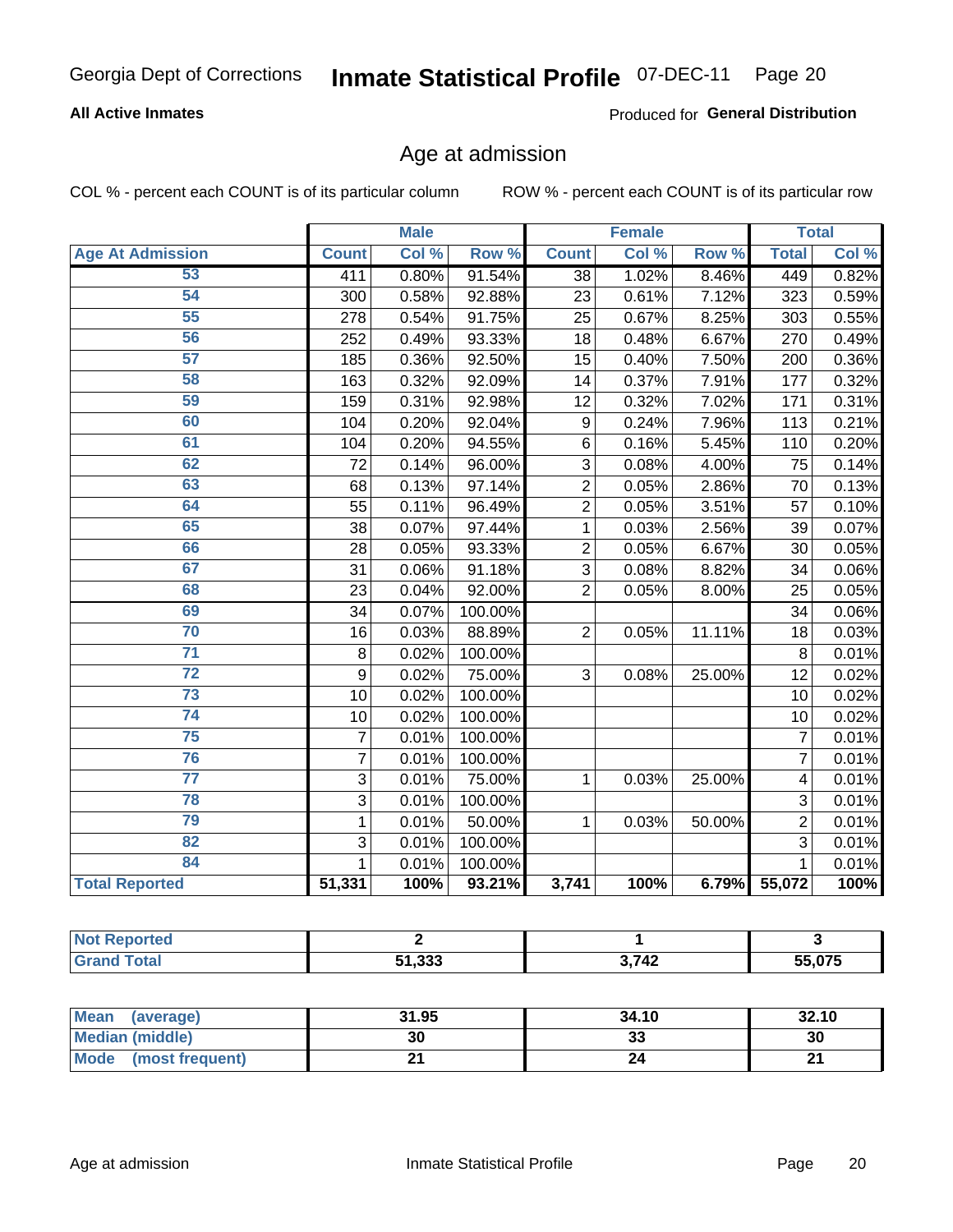#### **Inmate Statistical Profile 07-DEC-11** Page 21

### **All Active Inmates**

### Produced for General Distribution

### Height, measured at entry to prison

COL % - percent each COUNT is of its particular column

|                       | <b>Male</b>    |        |         | <b>Female</b>    |        |        | <b>Total</b>   |        |
|-----------------------|----------------|--------|---------|------------------|--------|--------|----------------|--------|
| <b>Height</b>         | <b>Count</b>   | Col %  | Row %   | <b>Count</b>     | Col %  | Row %  | <b>Total</b>   | Col %  |
| 4'10"                 | 2              | 0.02%  | 14.29%  | 12               | 5.48%  | 85.71% | 14             | 0.12%  |
| 4'11''                | 12             | 0.10%  | 16.00%  | 63               | 28.77% | 84.00% | 75             | 0.62%  |
| 5'02''                | $\overline{c}$ | 0.02%  | 66.67%  | 1                | 0.46%  | 33.33% | 3              | 0.02%  |
| 5'03''                | $\overline{c}$ | 0.02%  | 100.00% |                  |        |        | $\overline{2}$ | 0.02%  |
| 5'05''                | 9              | 0.08%  | 100.00% |                  |        |        | 9              | 0.07%  |
| 5'06''                | 13             | 0.11%  | 92.86%  | 1                | 0.46%  | 7.14%  | 14             | 0.12%  |
| 5'07''                | 20             | 0.17%  | 100.00% |                  |        |        | 20             | 0.16%  |
| 5'08''                | 16             | 0.13%  | 100.00% |                  |        |        | 16             | 0.13%  |
| 5'09''                | 19             | 0.16%  | 100.00% |                  |        |        | 19             | 0.16%  |
| 5'10''                | 5,828          | 48.96% | 98.53%  | 87               | 39.73% | 1.47%  | 5,915          | 48.80% |
| 5'11''                | 5,914          | 49.68% | 99.08%  | 55               | 25.11% | 0.92%  | 5,969          | 49.24% |
| 6'00''                | 17             | 0.14%  | 100.00% |                  |        |        | 17             | 0.14%  |
| 6'01''                | 12             | 0.10%  | 100.00% |                  |        |        | 12             | 0.10%  |
| 6'02''                | 10             | 0.08%  | 100.00% |                  |        |        | 10             | 0.08%  |
| 6'03''                | 3              | 0.03%  | 100.00% |                  |        |        | 3              | 0.02%  |
| 6'04''                | 3              | 0.03%  | 100.00% |                  |        |        | 3              | 0.02%  |
| 6'05''                | 3              | 0.03%  | 100.00% |                  |        |        | 3              | 0.02%  |
| 6'06''                | 1              | 0.01%  | 100.00% |                  |        |        | 1              | 0.01%  |
| 6'10''                | 5              | 0.04%  | 100.00% |                  |        |        | 5              | 0.04%  |
| 6'11''                | 11             | 0.09%  | 100.00% |                  |        |        | 11             | 0.09%  |
| Seven feet +          | 1              | 0.01%  | 100.00% |                  |        |        | 1              | 0.01%  |
| <b>Total Reported</b> | 11,903         | 100%   | 98.19%  | $\overline{219}$ | 100%   | 1.81%  | 12,122         | 100%   |

| <b>Not</b><br>Reported | 39,430              | 3,523 | 42,953 |
|------------------------|---------------------|-------|--------|
| ™otar                  | っっっ<br>51<br>31.JJJ | 3,742 | 55,075 |

| <b>Mean</b><br>(average)       | 5'10" | 5'06" | 5'10" |
|--------------------------------|-------|-------|-------|
| Median (middle)                | 544"  | 5'10" | 5'10" |
| <b>Mode</b><br>(most frequent) | 5'11" | 5'10" | 544"  |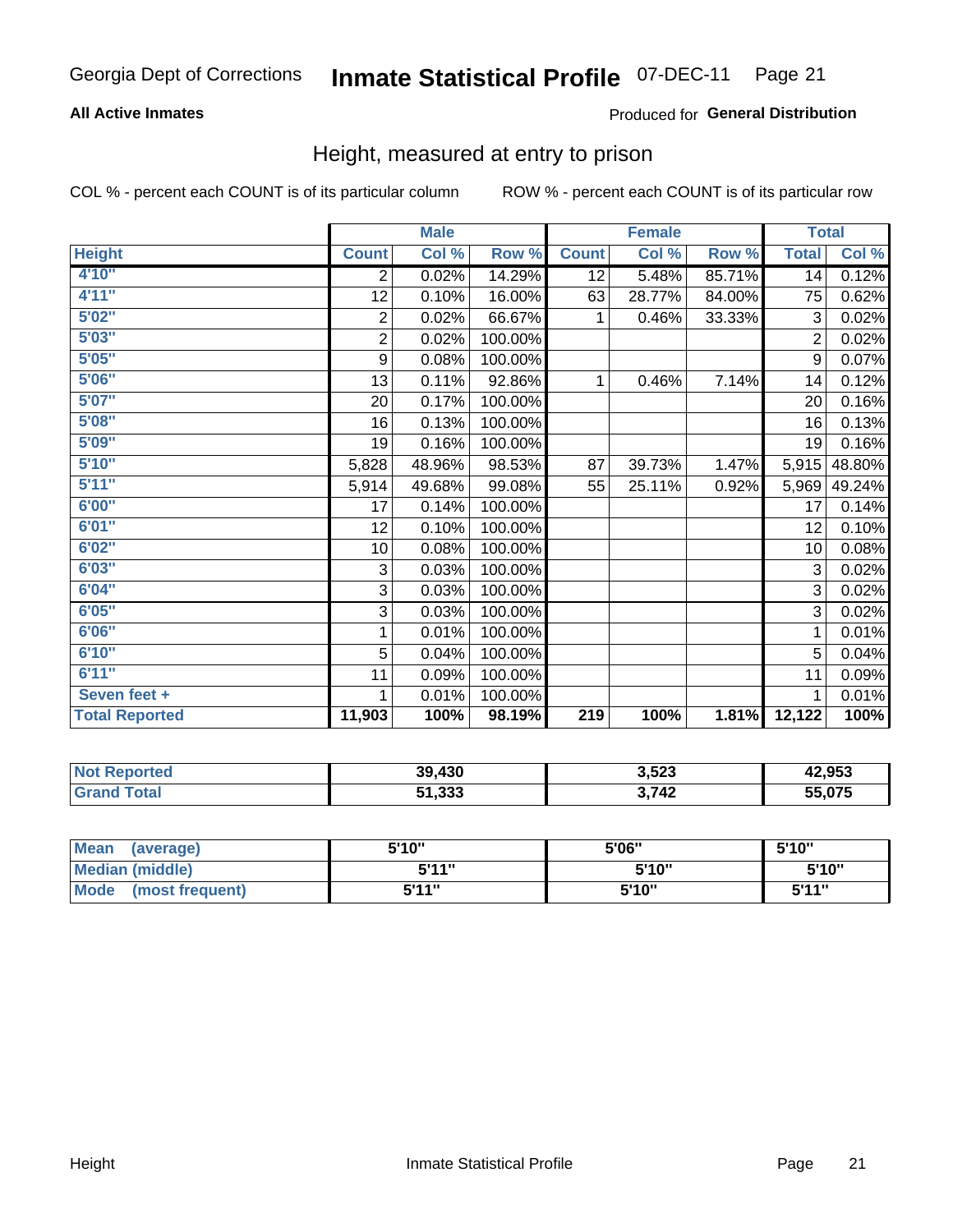#### **Inmate Statistical Profile 07-DEC-11** Page 22

### **All Active Inmates**

### Produced for General Distribution

### Weight, measured at entry to prison

COL % - percent each COUNT is of its particular column

|                        |                         | <b>Male</b> |                  |                | <b>Female</b> |        | <b>Total</b>    |        |
|------------------------|-------------------------|-------------|------------------|----------------|---------------|--------|-----------------|--------|
| Weight                 | <b>Count</b>            | Col %       | Row <sup>%</sup> | <b>Count</b>   | Col %         | Row %  | <b>Total</b>    | Col %  |
| <b>Under 80 pounds</b> | $\overline{28}$         | 0.06%       | 100.00%          |                |               |        | $\overline{28}$ | 0.05%  |
| 80 - 89 pounds         | $\boldsymbol{9}$        | 0.02%       | 81.82%           | 2              | 0.05%         | 18.18% | 11              | 0.02%  |
| 90 - 99 pounds         | 5                       | 0.01%       | 41.67%           | $\overline{7}$ | 0.19%         | 58.33% | 12              | 0.02%  |
| 100 - 109 pounds       | 18                      | 0.04%       | 36.73%           | 31             | 0.83%         | 63.27% | 49              | 0.09%  |
| 110 - 119 pounds       | 95                      | 0.19%       | 40.95%           | 137            | 3.68%         | 59.05% | 232             | 0.43%  |
| 120 - 129 pounds       | 418                     | 0.83%       | 63.72%           | 238            | 6.39%         | 36.28% | 656             | 1.22%  |
| 130 - 139 pounds       | 1,337                   | 2.67%       | 77.28%           | 393            | 10.55%        | 22.72% | 1,730           | 3.21%  |
| 140 - 149 pounds       | 3,150                   | 6.29%       | 87.35%           | 456            | 12.24%        | 12.65% | 3,606           | 6.70%  |
| 150 - 159 pounds       | 4,735                   | 9.45%       | 92.48%           | 385            | 10.33%        | 7.52%  | 5,120           | 9.51%  |
| 160 - 169 pounds       | 6,865                   | 13.70%      | 94.17%           | 425            | 11.41%        | 5.83%  | 7,290           | 13.54% |
| 170 - 179 pounds       | 6,327                   | 12.63%      | 95.24%           | 316            | 8.48%         | 4.76%  | 6,643           | 12.34% |
| 180 - 189 pounds       | 6,830                   | 13.63%      | 95.09%           | 353            | 9.47%         | 4.91%  | 7,183           | 13.35% |
| 190 - 199 pounds       | 4,685                   | 9.35%       | 95.67%           | 212            | 5.69%         | 4.33%  | 4,897           | 9.10%  |
| 200 - 209 pounds       | 4,175                   | 8.33%       | 95.63%           | 191            | 5.13%         | 4.37%  | 4,366           | 8.11%  |
| 210 - 219 pounds       | 3,120                   | 6.23%       | 96.30%           | 120            | 3.22%         | 3.70%  | 3,240           | 6.02%  |
| 220 - 229 pounds       | 2,483                   | 4.96%       | 96.09%           | 101            | 2.71%         | 3.91%  | 2,584           | 4.80%  |
| 230 - 239 pounds       | 1,710                   | 3.41%       | 95.48%           | 81             | 2.17%         | 4.52%  | 1,791           | 3.33%  |
| 240 - 249 pounds       | 1,352                   | 2.70%       | 95.21%           | 68             | 1.83%         | 4.79%  | 1,420           | 2.64%  |
| 250 - 259 pounds       | 863                     | 1.72%       | 92.20%           | 73             | 1.96%         | 7.80%  | 936             | 1.74%  |
| 260 - 269 pounds       | 623                     | 1.24%       | 93.97%           | 40             | 1.07%         | 6.03%  | 663             | 1.23%  |
| 270 - 279 pounds       | 370                     | 0.74%       | 94.39%           | 22             | 0.59%         | 5.61%  | 392             | 0.73%  |
| 280 - 289 pounds       | 280                     | 0.56%       | 92.11%           | 24             | 0.64%         | 7.89%  | 304             | 0.56%  |
| 290 - 299 pounds       | 159                     | 0.32%       | 91.38%           | 15             | 0.40%         | 8.62%  | 174             | 0.32%  |
| 300 - 309 pounds       | 151                     | 0.30%       | 92.07%           | 13             | 0.35%         | 7.93%  | 164             | 0.30%  |
| 310 - 319 pounds       | 71                      | 0.14%       | 95.95%           | 3              | 0.08%         | 4.05%  | 74              | 0.14%  |
| 320 - 329 pounds       | 87                      | 0.17%       | 96.67%           | 3              | 0.08%         | 3.33%  | 90              | 0.17%  |
| 330 - 339 pounds       | 30                      | 0.06%       | 96.77%           | $\mathbf{1}$   | 0.03%         | 3.23%  | 31              | 0.06%  |
| 340 - 349 pounds       | 23                      | 0.05%       | 82.14%           | 5              | 0.13%         | 17.86% | 28              | 0.05%  |
| 350 - 359 pounds       | 40                      | 0.08%       | 85.11%           | $\overline{7}$ | 0.19%         | 14.89% | 47              | 0.09%  |
| 360 - 369 pounds       | 10                      | 0.02%       | 90.91%           | $\mathbf{1}$   | 0.03%         | 9.09%  | 11              | 0.02%  |
| 370 - 379 pounds       | 13                      | 0.03%       | 92.86%           | 1              | 0.03%         | 7.14%  | 14              | 0.03%  |
| 380 - 389 pounds       | 8                       | 0.02%       | 100.00%          |                |               |        | 8               | 0.01%  |
| 390 - 399 pounds       | $\overline{\mathbf{4}}$ | 0.01%       | 100.00%          |                |               |        | $\overline{4}$  | 0.01%  |
| 400 pounds and over    | 23                      | 0.05%       | 92.00%           | $\overline{2}$ | 0.05%         | 8.00%  | 25              | 0.05%  |
| <b>Total Reported</b>  | 50,097                  | 100%        | 93.08%           | 3,726          | 100%          | 6.92%  | 53,823          | 100%   |

| <b>Not</b><br>ported<br>neu | nne<br>50. . |       | 1,252  |
|-----------------------------|--------------|-------|--------|
| <b>Total</b>                | 51,333       | 3,742 | 55,075 |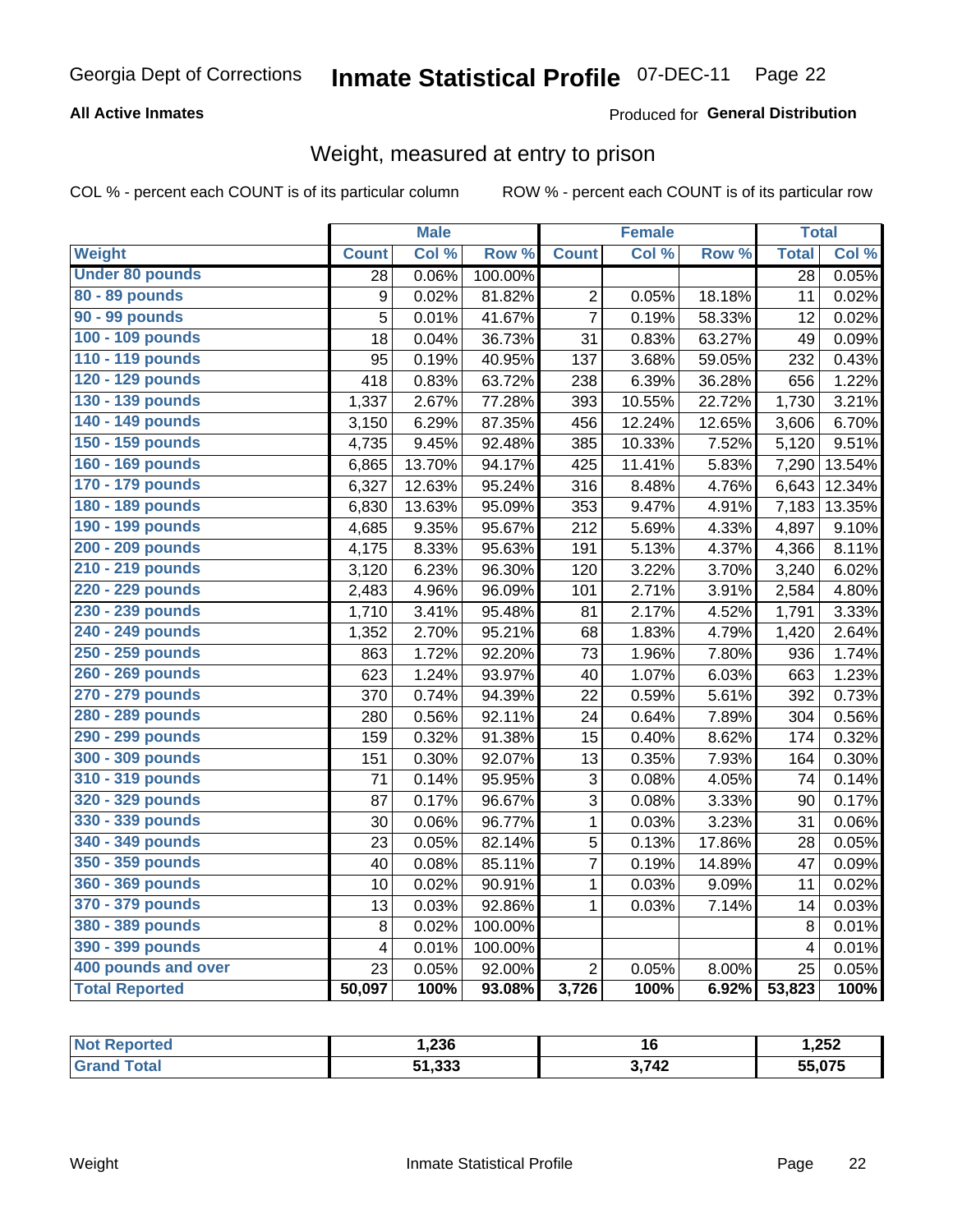## Inmate Statistical Profile 07-DEC-11 Page 23

### **All Active Inmates**

### Produced for General Distribution

### Weight, measured at entry to prison

COL % - percent each COUNT is of its particular column

|                          | <b>Male</b> | <b>Female</b> | Total |
|--------------------------|-------------|---------------|-------|
| <b>Mean</b><br>(average) | 186         | 170           | 185   |
| <b>Median (middle)</b>   | 180         | 163           | 180   |
| Mode<br>(most frequent)  | 180         | 140           | 180   |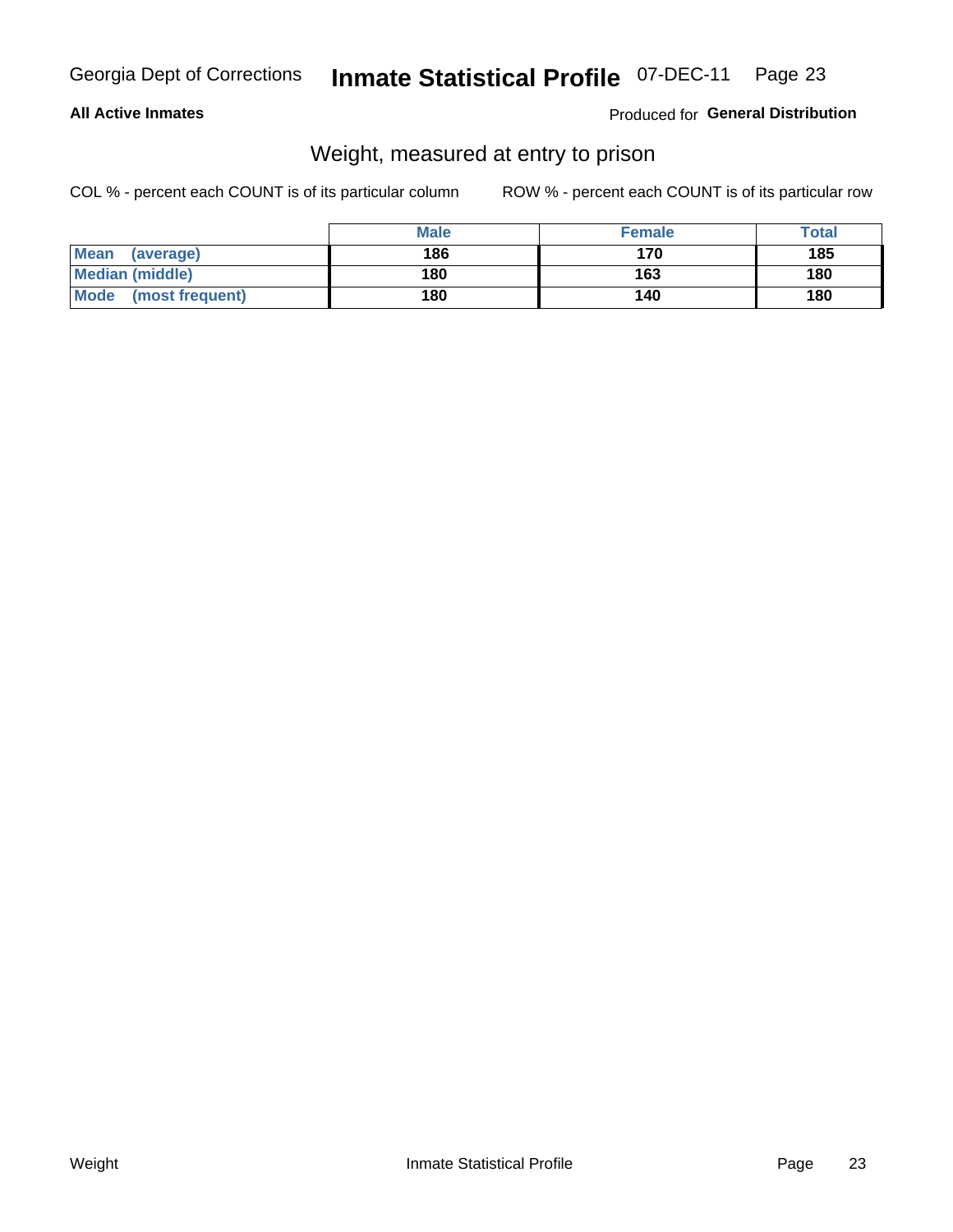#### **Inmate Statistical Profile 07-DEC-11** Page 24

**All Active Inmates** 

Produced for General Distribution

### Military service

COL % - percent each COUNT is of its particular column

|                          | <b>Male</b>  |          |         | <b>Female</b>      |         |          | <b>Total</b> |        |
|--------------------------|--------------|----------|---------|--------------------|---------|----------|--------------|--------|
| <b>Military service</b>  | <b>Count</b> | Col %    |         | <b>Row % Count</b> | Col %   | Row %    | <b>Total</b> | Col %  |
| <b>Air Force</b>         | 1,717        | 6.39%    | 98.06%  | 34                 | 1.91%   | 1.94%    | 1,751        | 6.11%  |
| $\mathbf{2}$<br>Army     | 288          | $1.07\%$ | 96.97%  | 9                  | .51%    | 3.03%    | 297          | 1.04%  |
| <b>Navy</b><br>3         | 564          | 2.10%    | 98.95%  | 6                  | .34%    | 1.05%    | 570          | 1.99%  |
| <b>Marines</b><br>4      | 28           | $.10\%$  | 100.00% |                    |         |          | 28           | .10%   |
| <b>Coast Guard</b><br>5. | 380          | 1.41%    | 99.74%  |                    | $.06\%$ | .26%     | 381          | 1.33%  |
| <b>None</b><br>96        | 23,904       | 88.93%   | 93.25%  | 1,731              | 97.19%  | $6.75\%$ | 25,635       | 89.44% |
| <b>Total Reported</b>    | 26,881       | 100%     | 93.79%  | 1,781              | 100%    | 6.21%    | 28,662       | 100%   |

| <b>Not</b><br>Reported | 24,452 | ,961  | 26.413<br>9 I J                    |
|------------------------|--------|-------|------------------------------------|
| ™ota.                  | 51,333 | 3,742 | $F \Gamma$ $\sim$ $\tau$<br>55,075 |

|  | <b>Mode (most frequent)</b> | Force | <b>Force</b><br>Л і Р | <b>Force</b><br>ΑL |
|--|-----------------------------|-------|-----------------------|--------------------|
|--|-----------------------------|-------|-----------------------|--------------------|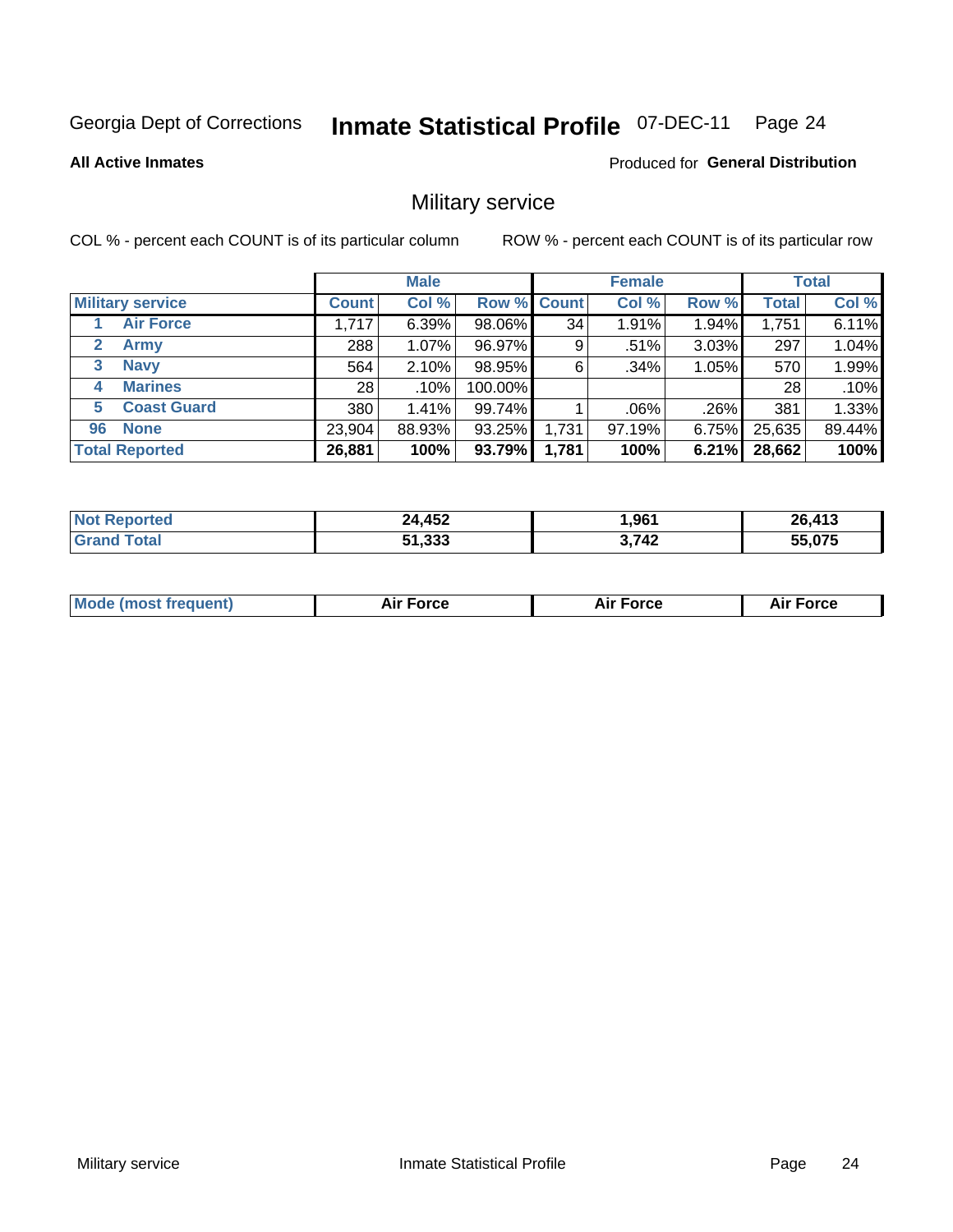#### **Inmate Statistical Profile 07-DEC-11** Page 25

**All Active Inmates** 

### Produced for General Distribution

### Type of admission to prison

COL % - percent each COUNT is of its particular column

|                |                             |              | <b>Male</b> |                    |     | <b>Female</b> |        |              | <b>Total</b> |
|----------------|-----------------------------|--------------|-------------|--------------------|-----|---------------|--------|--------------|--------------|
|                | <b>Type of Admission</b>    | <b>Count</b> | Col %       | <b>Row % Count</b> |     | Col %         | Row %  | <b>Total</b> | Col %        |
| 1              | <b>Committed From Court</b> | 42,993       | 84.13%      | 93.46% 3,010       |     | 80.68%        | 6.54%  | 46,003       | 83.90%       |
| $\overline{2}$ | <b>Return Appeal/Bond</b>   | 3            | .01%        | 100.00%            |     |               |        | 3            | .01%         |
| 3              | <b>Parole Rev/New Sent</b>  | 2,667        | 5.22%       | 95.39%             | 129 | 3.46%         | 4.61%  | 2,796        | 5.10%        |
| 4              | <b>Par Rev/No New Sent</b>  | 1,143        | 2.24%       | 95.49%             | 54  | 1.45%         | 4.51%  | 1,197        | 2.18%        |
| 5              | <b>Prob Viol/Total Rev</b>  |              | .01%        | 100.00%            |     |               |        |              | .01%         |
| 6              | <b>Prob Viol/Partial</b>    | 1,749        | 3.42%       | 88.47%             | 228 | 6.11%         | 11.53% | 1,977        | 3.61%        |
| 7              | <b>Admit Fm Other Cust</b>  | 8            | $.02\%$     | 100.00%            |     |               |        | 8            | .01%         |
| 9              | <b>Prob Rev/Remainder</b>   | 2,440        | 4.77%       | 88.76%             | 309 | 8.28%         | 11.24% | 2,749        | 5.01%        |
| 10             | <b>New Sent/Par Rev Pnd</b> | 9            | .02%        | 100.00%            |     |               |        | 9            | .02%         |
| 11             | <b>Life W/O Parole</b>      | 15           | .03%        | 100.00%            |     |               |        | 15           | .03%         |
| 30             | Par Rev/Rsn Unknown         | 51           | .10%        | 100.00%            |     |               |        | 51           | .09%         |
| 32             | <b>Pb Parole Rescinded</b>  | 2            | .01%        | 100.00%            |     |               |        | 2            | .01%         |
| 33             | <b>Prob Revoc/Spec Cond</b> | 4            | .01%        | 100.00%            |     |               |        | 4            | .01%         |
| 40             | <b>Par Rev/Revoc Center</b> | 5            | .01%        | 100.00%            |     |               |        | 5            | .01%         |
| 50             | <b>Dcys At Risk</b>         | 1            | .01%        | 100.00%            |     |               |        |              | .01%         |
| 97             | <b>Other</b>                | 9            | .02%        | 90.00%             |     | .03%          | 10.00% | 10           | .02%         |
| 99             | <b>Unknown</b>              |              | .01%        | 100.00%            |     |               |        |              | .01%         |
|                | <b>Total Reported</b>       | 51,101       | 100%        | $93.2\%$ 3,731     |     | 100%          | 6.8%   | 54,832       | 100%         |

| eported<br>'NO. | ົດລຸດ<br>ZJZ | . .   | 243    |
|-----------------|--------------|-------|--------|
| <b>Tota</b>     | $-1.000$     | 3,742 | 55,075 |
| 'Grano          | 31,JJJ       | v.    |        |

| <b>Mode (most frequent)</b> | Court Cmmt | <b>Court Cmmt</b> | Court Cmmt |
|-----------------------------|------------|-------------------|------------|
|                             |            |                   |            |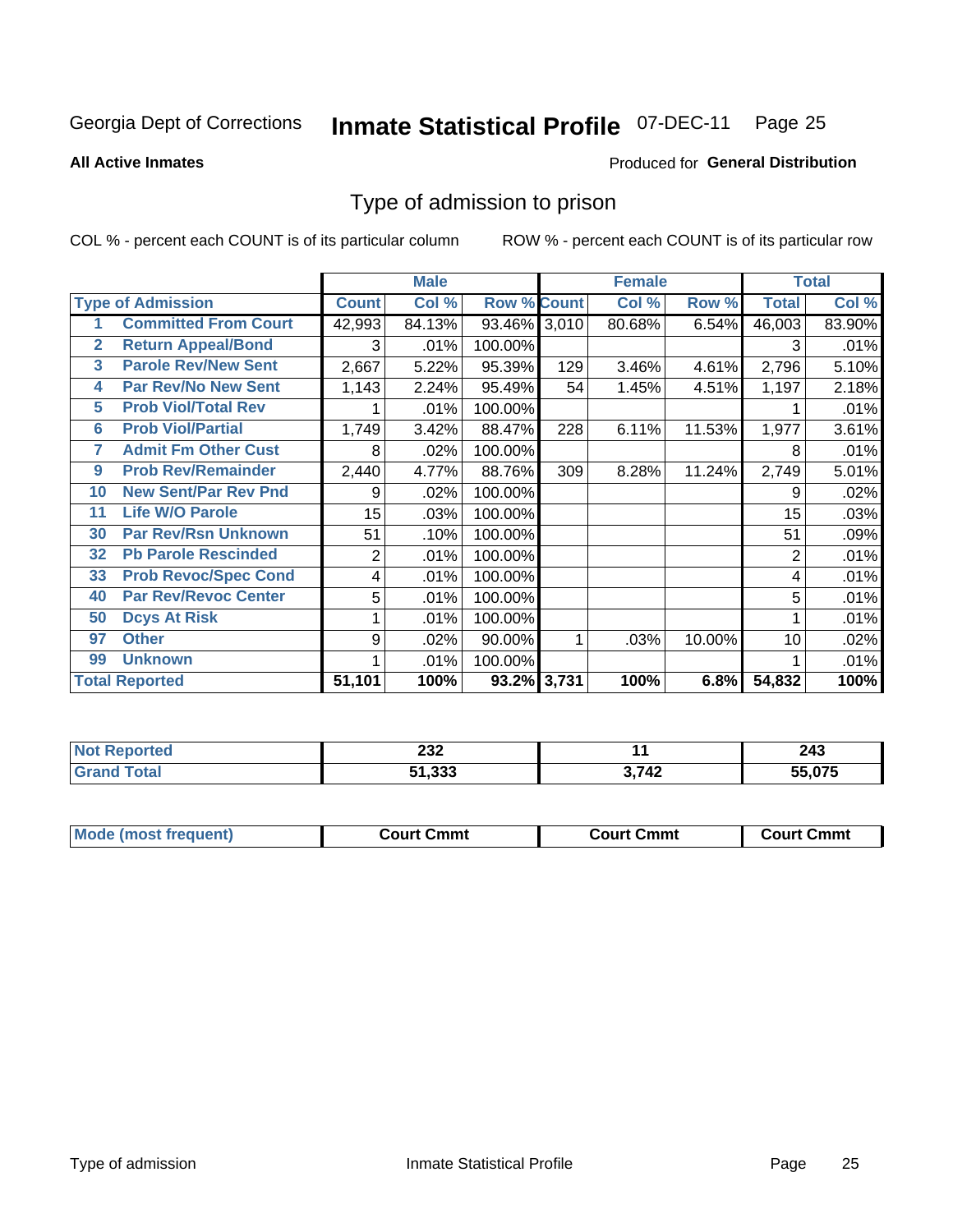#### **Inmate Statistical Profile 07-DEC-11** Page 26

**All Active Inmates** 

### Produced for General Distribution

### Current / last security status

COL % - percent each COUNT is of its particular column

|                        |              | <b>Male</b> |             |       | <b>Female</b> |        |              | <b>Total</b> |
|------------------------|--------------|-------------|-------------|-------|---------------|--------|--------------|--------------|
| <b>Security Status</b> | <b>Count</b> | Col %       | Row % Count |       | Col %         | Row %  | <b>Total</b> | Col %        |
| <b>Wrk Releas</b>      | 2            | .01%        | 66.67%      |       | $.03\%$       | 33.33% | 3            | .01%         |
| 2 Trusty               | 6            | $.01\%$     | 100.00%     |       | .00%          |        | 6            | .01%         |
| 3 Minimum              | 11,925       | 23.96%      | 86.60%      | 1,846 | 52.79%        | 13.40% | 13,771       | 25.85%       |
| 4 Medium               | 28,592       | 57.44%      | 95.31%      | 1,408 | 40.26%        | 4.69%  | 30,000       | 56.32%       |
| 5 Close                | 9,157        | 18.40%      | 97.44%      | 241   | 6.89%         | 2.56%  | 9,398        | 17.64%       |
| <b>6 Maximum</b>       | 91           | .18%        | 98.91%      |       | .03%          | 1.09%  | 92           | .17%         |
| <b>Total Reported</b>  | 49,773       | 100%        | 93.44%      | 3,497 | 100%          | 6.56%  | 53,270       | 100%         |

| <b>Still being diagnosed</b> |        |       |        |
|------------------------------|--------|-------|--------|
| <b>Not Reported</b>          | .560   | 245   | 1,805  |
| <b>Grand Total</b>           | 51,333 | 3.742 | 55.075 |

| M | NЛ<br><br>dilim<br>_____ | ---<br>-- | . .<br>Medium<br>Me |
|---|--------------------------|-----------|---------------------|
|   |                          |           |                     |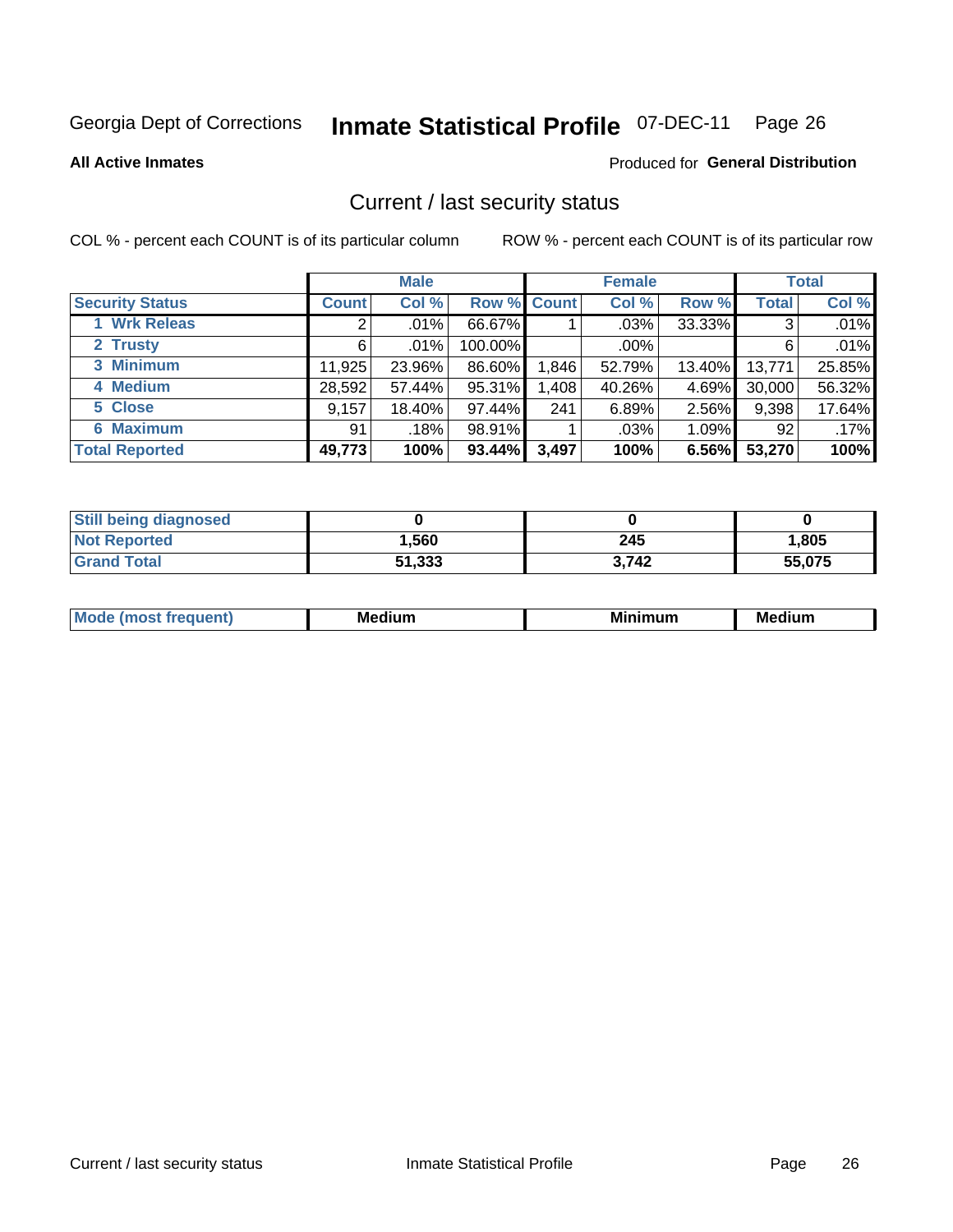#### Inmate Statistical Profile 07-DEC-11 Page 27

**All Active Inmates** 

### Produced for General Distribution

### Current / last type of institution

COL % - percent each COUNT is of its particular column

|                                 |              | <b>Male</b> |             |       | <b>Female</b> |        |              | <b>Total</b> |
|---------------------------------|--------------|-------------|-------------|-------|---------------|--------|--------------|--------------|
| <b>Type of Institution</b>      | <b>Count</b> | Col %       | Row % Count |       | Col %         | Row %  | <b>Total</b> | Col %        |
| <b>County Ci</b>                | 5,029        | 10.13%      | 100.00%     |       |               |        | 5,029        | 9.43%        |
| <b>State Prison</b>             | 36,503       | 73.52%      | 91.79%      | 3,265 | 88.67%        | 8.21%  | 39,768       | 74.57%       |
| <b>Transitional Center</b>      | 2,022        | 4.07%       | 89.83%      | 229   | 6.22%         | 10.17% | 2,251        | 4.22%        |
| <b>Private Prison</b>           | 5,595        | 11.27%      | 100.00%     |       |               |        | 5,595        | 10.49%       |
| <b>Parole Revocation Center</b> | 38           | $.08\%$     | 100.00%     |       |               |        | 38           | .07%         |
| <b>Rsat - Probation</b>         |              | .01%        | 100.00%     |       |               |        |              | .01%         |
| <b>Pre Release Center</b>       | 461          | $.93\%$     | 71.03%      | 188   | $5.11\%$      | 28.97% | 649          | 1.22%        |
| <b>Total Reported</b>           | 49,649       | 100%        | 93.1%       | 3,682 | 100%          | 6.9%   | 53,331       | 100%         |

| νrtea<br>NO | ,684        | 60    | ,744               |
|-------------|-------------|-------|--------------------|
|             | 1,333<br>E4 | 3,742 | $F = 0.7F$<br>.075 |

| <b>Mode (most frequent)</b> | <b>State Prison</b> | <b>State Prison</b> | <b>State Prison</b> |
|-----------------------------|---------------------|---------------------|---------------------|
|                             |                     |                     |                     |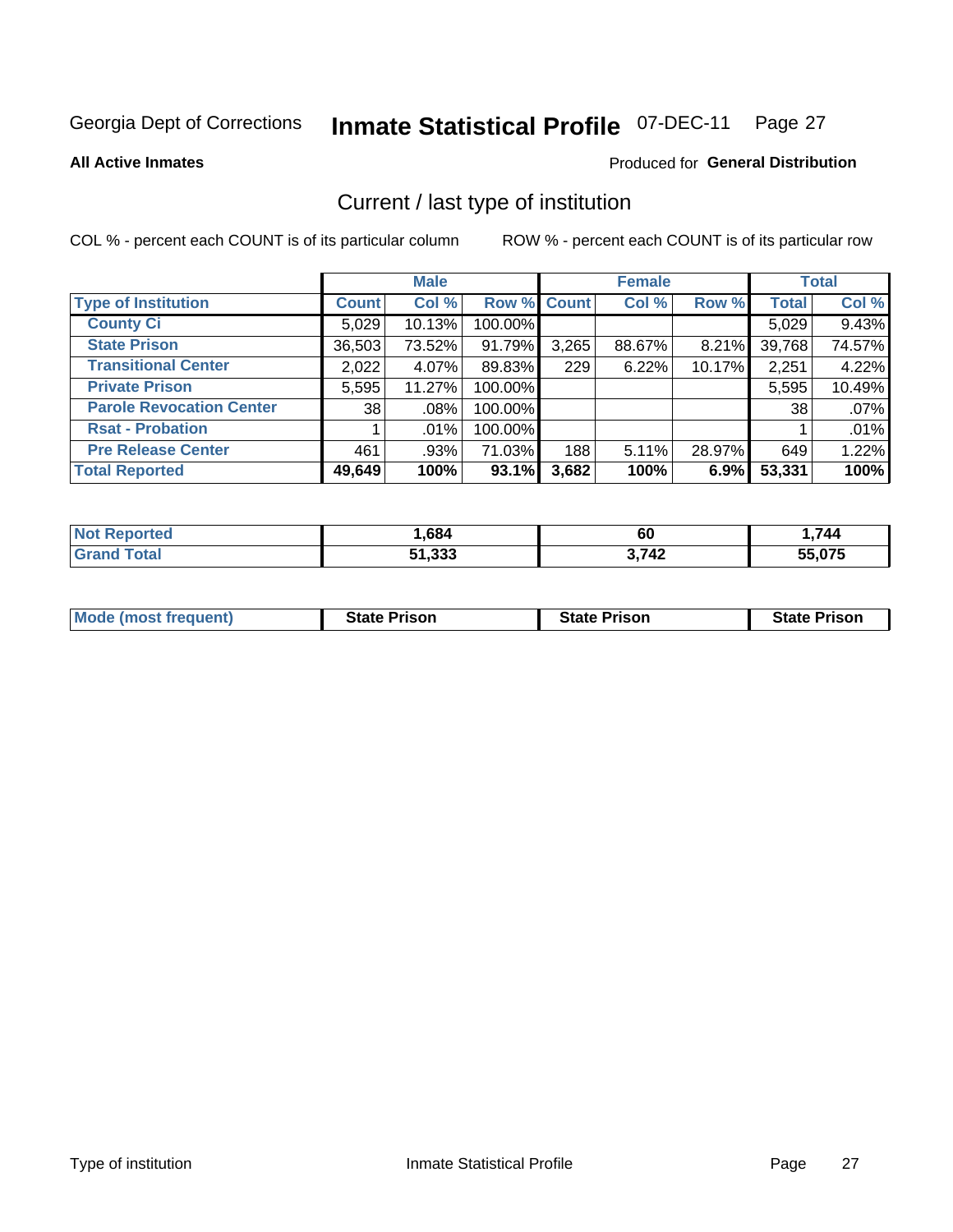#### **Inmate Statistical Profile 07-DEC-11** Page 28

**All Active Inmates** 

### Produced for General Distribution

### Institution type - transitional centers

COL % - percent each COUNT is of its particular column

|                                          |              | <b>Male</b> |         |              | <b>Female</b> |         |              | <b>Total</b> |
|------------------------------------------|--------------|-------------|---------|--------------|---------------|---------|--------------|--------------|
| <b>Institution Type - Trans. Centers</b> | <b>Count</b> | Col %       | Row %   | <b>Count</b> | Col %         | Row %   | <b>Total</b> | Col %        |
| <b>Albany Transitional Ct</b>            | 147          | 6.38%       | 100.00% |              |               |         | 147          | 5.56%        |
| <b>Arrendale State Prison</b>            |              |             |         | 108          | 32.05%        | 100.00% | 108          | 4.09%        |
| <b>Atl. Transitional Ctr (M)</b>         | 254          | 11.02%      | 100.00% |              |               |         | 254          | 9.61%        |
| <b>Augusta Tc</b>                        | 206          | 8.94%       | 100.00% |              |               |         | 206          | 7.80%        |
| <b>Clayton Tc</b>                        | 356          | 15.44%      | 100.00% |              |               |         | 356          | 13.47%       |
| <b>Coastal Tc</b>                        | 260          | 11.28%      | 100.00% |              |               |         | 260          | 9.84%        |
| <b>Columbus Tc</b>                       | 180          | 7.81%       | 100.00% |              |               |         | 180          | 6.81%        |
| <b>Lagrange Tc</b>                       | 155          | 6.72%       | 100.00% |              |               |         | 155          | 5.87%        |
| <b>Macon Transitional Ctr (M)</b>        | 154          | 6.68%       | 100.00% |              |               |         | 154          | 5.83%        |
| <b>Metro Transitional Ctr</b>            |              |             |         | 229          | 67.95%        | 100.00% | 229          | 8.67%        |
| <b>Phillips State Prison</b>             | 283          | 12.28%      | 100.00% |              |               |         | 283          | 10.71%       |
| <b>Smith T.C</b>                         | 206          | 8.94%       | 100.00% |              |               |         | 206          | 7.80%        |
| <b>Valdosta Tc</b>                       | 104          | 4.51%       | 100.00% |              |               |         | 104          | 3.94%        |
| <b>Total Reported</b>                    | 2,305        | 100%        | 87.24%  | 337          | 100%          | 12.76%  | 2,642        | 100%         |

| orted<br>  |       |     |       |
|------------|-------|-----|-------|
| <b>ota</b> | 2,305 | 027 | 2,642 |

| Mode (most frequent) | <b>Phillips State Prison</b> | Arrendale State Prison | <b>Phillips State</b><br>Prison |
|----------------------|------------------------------|------------------------|---------------------------------|
|                      |                              |                        |                                 |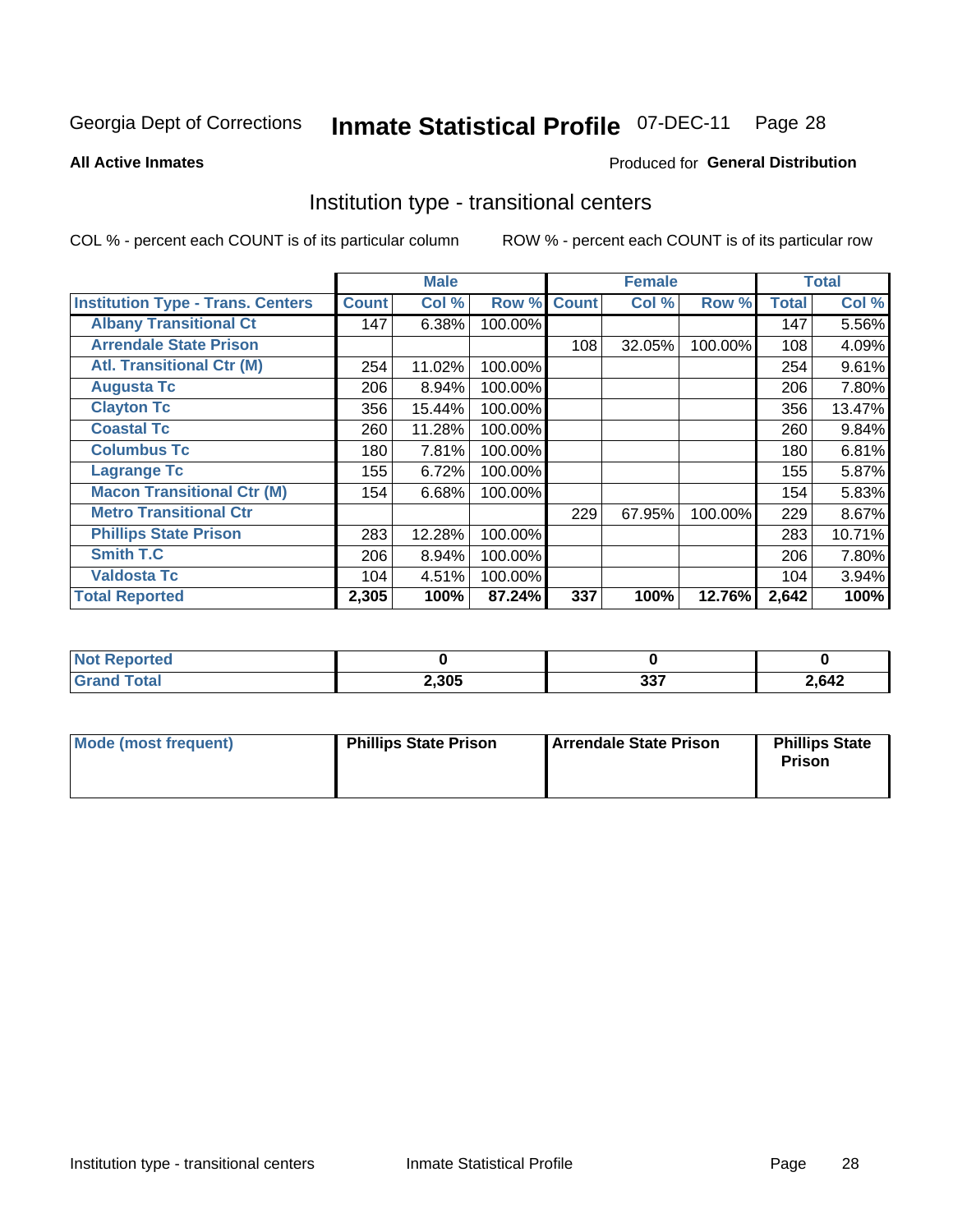#### **Inmate Statistical Profile 07-DEC-11** Page 29

#### **All Active Inmates**

### **Produced for General Distribution**

### Institution type - county prisons

COL % - percent each COUNT is of its particular column

|                                          |              | <b>Male</b> |         |              | <b>Female</b> |               |              | <b>Total</b> |
|------------------------------------------|--------------|-------------|---------|--------------|---------------|---------------|--------------|--------------|
| <b>Institution Type - County Prisons</b> | <b>Count</b> | Col %       | Row %   | <b>Count</b> | Col %         | Row %         | <b>Total</b> | Col %        |
| <b>Bulloch County Ci</b>                 | 145          | 2.88%       | 100.00% |              |               |               | 145          | 2.88%        |
| <b>Carroll County Ci</b>                 | 243          | 4.83%       | 100.00% |              |               |               | 243          | 4.83%        |
| <b>Clarke County Ci</b>                  | 109          | 2.17%       | 100.00% |              |               |               | 109          | 2.17%        |
| <b>Clayton County Ci</b>                 | 240          | 4.77%       | 100.00% |              |               |               | 240          | 4.77%        |
| <b>Colquitt County Ci</b>                | 188          | 3.74%       | 100.00% |              |               |               | 188          | 3.74%        |
| <b>Coweta County Ci</b>                  | 203          | 4.04%       | 100.00% |              |               |               | 203          | 4.04%        |
| <b>Decatur County Ci</b>                 | 231          | 4.59%       | 100.00% |              |               |               | 231          | 4.59%        |
| <b>Effingham County Ci</b>               | 220          | 4.37%       | 100.00% |              |               |               | 220          | 4.37%        |
| <b>Floyd County Ci</b>                   | 341          | 6.78%       | 100.00% |              |               |               | 341          | 6.78%        |
| <b>Gwinnett County Ci</b>                | 124          | 2.47%       | 100.00% |              |               |               | 124          | 2.47%        |
| <b>Hall County Ci</b>                    | 155          | 3.08%       | 100.00% |              |               |               | 155          | 3.08%        |
| <b>Harris County Ci</b>                  | 118          | 2.35%       | 100.00% |              |               |               | 118          | 2.35%        |
| <b>Jackson County Ci</b>                 | 192          | 3.82%       | 100.00% |              |               |               | 192          | 3.82%        |
| <b>Jefferson County Ci</b>               | 186          | 3.70%       | 100.00% |              |               |               | 186          | 3.70%        |
| <b>Mitchell County Ci</b>                | 122          | 2.43%       | 100.00% |              |               |               | 122          | 2.43%        |
| <b>Muscogee County Ci</b>                | 533          | 10.60%      | 100.00% |              |               |               | 533          | 10.60%       |
| <b>Richmond County Ci</b>                | 215          | 4.28%       | 100.00% |              |               |               | 215          | 4.28%        |
| <b>Screven County Ci</b>                 | 148          | 2.94%       | 100.00% |              |               |               | 148          | 2.94%        |
| <b>Spalding County Ci</b>                | 377          | 7.50%       | 100.00% |              |               |               | 377          | 7.50%        |
| <b>Sumter County Ci</b>                  | 344          | 6.84%       | 100.00% |              |               |               | 344          | 6.84%        |
| <b>Terrell County Ci</b>                 | 138          | 2.74%       | 100.00% |              |               |               | 138          | 2.74%        |
| <b>Thomas County Ci</b>                  | 184          | 3.66%       | 100.00% |              |               |               | 184          | 3.66%        |
| <b>Troup County Ci</b>                   | 273          | 5.43%       | 100.00% |              |               |               | 273          | 5.43%        |
| <b>Total Reported</b>                    | 5,029        | 100%        | 100%    |              |               | $\frac{9}{6}$ | 5,029        | 100%         |

| <b>Not Reported</b> |       |       |  |
|---------------------|-------|-------|--|
| <b>Grand Total</b>  | 5,029 | 5,029 |  |

| <b>Mode (most frequent)</b> | Muscogee County Ci | <b>Null</b> | Muscogee County |
|-----------------------------|--------------------|-------------|-----------------|
|-----------------------------|--------------------|-------------|-----------------|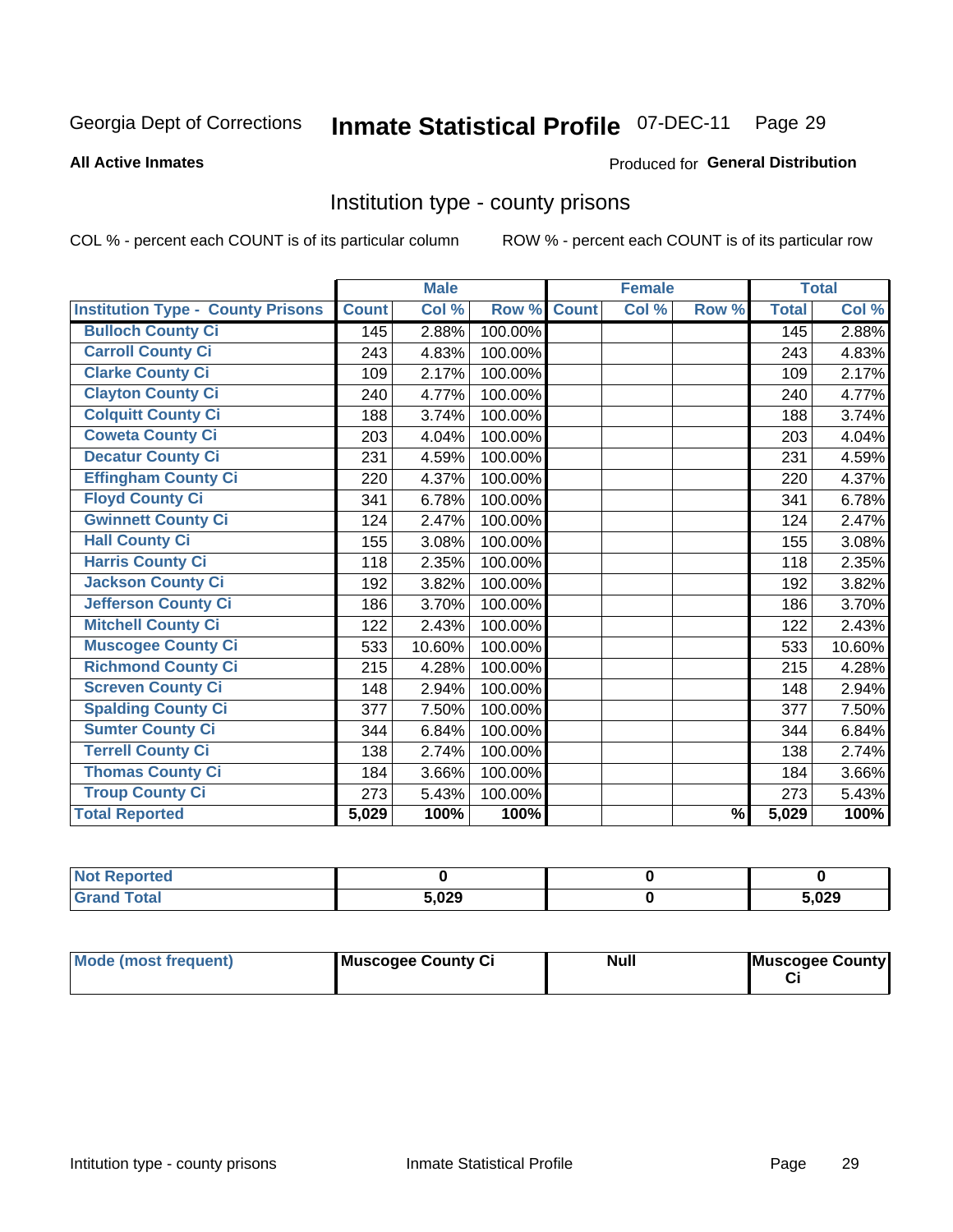#### **Inmate Statistical Profile 07-DEC-11** Page 30

#### **All Active Inmates**

### Produced for General Distribution

### Institution type - state prisons

COL % - percent each COUNT is of its particular column

ROW % - percent each COUNT is of its particular row

|                                         |              | <b>Male</b>                 |         |              | <b>Female</b>                 |         | <b>Total</b>            |       |
|-----------------------------------------|--------------|-----------------------------|---------|--------------|-------------------------------|---------|-------------------------|-------|
| <b>Institution Type - State Prisons</b> | <b>Count</b> | Col %                       | Row %   | <b>Count</b> | Col %                         | Row %   | <b>Total</b>            | Col % |
| <b>Arrendale State Prison</b>           |              |                             |         | 1,497        | 45.85%                        | 100.00% | 1,497                   | 3.76% |
| <b>Augusta State Med. Prison</b>        | 1,335        | 3.66%                       | 99.63%  | 5            | .15%                          | .37%    | 1,340                   | 3.37% |
| <b>Autry State Prison</b>               | 1,701        | 4.66%                       | 100.00% |              |                               |         | 1,701                   | 4.28% |
| <b>Baldwin State Prison</b>             | 919          | 2.52%                       | 100.00% |              |                               |         | 919                     | 2.31% |
| <b>Burrus Corr Trn Cntr</b>             | 712          | 1.95%                       | 100.00% |              |                               |         | 712                     | 1.79% |
| <b>Calhoun State Prison</b>             | 1,667        | 4.57%                       | 100.00% |              |                               |         | 1,667                   | 4.19% |
| <b>Central State Prison</b>             | 1,137        | 3.11%                       | 100.00% |              |                               |         | 1,137                   | 2.86% |
| <b>Coastal State Prison</b>             | 1,309        | 3.59%                       | 100.00% |              |                               |         | 1,309                   | 3.29% |
| <b>Dodge State Prison</b>               | 1,236        | 3.39%                       | 100.00% |              |                               |         | 1,236                   | 3.11% |
| <b>Dooly State Prison</b>               | 1,697        | 4.65%                       | 100.00% |              |                               |         | 1,697                   | 4.27% |
| <b>Emanuel - Swainsboro</b>             |              |                             |         | 559          | 17.12%                        | 100.00% | 559                     | 1.41% |
| <b>Ga Diag Class Prison</b>             | 2,253        | 6.17%                       | 100.00% |              |                               |         | 2,253                   | 5.67% |
| <b>Ga State Prison</b>                  | 1,576        | 4.32%                       | 100.00% |              |                               |         | 1,576                   | 3.96% |
| <b>Hancock State Prison</b>             | 1,264        | 3.46%                       | 100.00% |              |                               |         | 1,264                   | 3.18% |
| <b>Hays State Prison</b>                | 1,674        | 4.59%                       | 100.00% |              |                               |         | 1,674                   | 4.21% |
| <b>Helms Facility</b>                   | 20           | .05%                        | 66.67%  | 10           | .31%                          | 33.33%  | 30                      | .08%  |
| <b>Johnson State Prison</b>             | 1,598        | 4.38%                       | 100.00% |              |                               |         | 1,598                   | 4.02% |
| <b>Lee State Prison</b>                 | 772          | 2.11%                       | 100.00% |              |                               |         | 772                     | 1.94% |
| Long                                    | 231          | .63%                        | 100.00% |              |                               |         | 231                     | .58%  |
| <b>Macon State Prison</b>               | 1,775        | 4.86%                       | 100.00% |              |                               |         | 1,775                   | 4.46% |
| <b>Montgomery State Prison</b>          | 419          | 1.15%                       | 100.00% |              |                               |         | 419                     | 1.05% |
| <b>Phillips State Prison</b>            | 1,170        | 3.21%                       | 100.00% |              |                               |         | 1,170                   | 2.94% |
| <b>Pulaski State Prison</b>             |              |                             |         | 1,194        | 36.57%                        | 100.00% | 1,194                   | 3.00% |
| <b>Rogers State Prison</b>              | 1,504        | 4.12%                       | 100.00% |              |                               |         | 1,504                   | 3.78% |
| <b>Rutledge State Prison</b>            | 632          | 1.73%                       | 100.00% |              |                               |         | 632                     | 1.59% |
| <b>Smith State Prison</b>               | 1,630        | 4.47%                       | 100.00% |              |                               |         | 1,630                   | 4.10% |
| <b>Telfair State Prison</b>             | 1,406        | 3.85%                       | 100.00% |              |                               |         | 1,406                   | 3.54% |
| <b>Valdosta Sp</b>                      | 1,399        | 3.83%                       | 100.00% |              |                               |         | 1,399                   | 3.52% |
| <b>Walker State Prison</b>              | 430          | 1.18%                       | 100.00% |              |                               |         | 430                     | 1.08% |
| <b>Ware State Prison</b>                | 1,610        | 4.41%                       | 100.00% |              |                               |         | 1,610                   | 4.05% |
| <b>Washington State Prison</b>          | 1,554        | 4.26%                       | 100.00% |              |                               |         | 1,554                   | 3.91% |
| <b>Wilcox State Prison</b>              | 1,873        | 5.13%                       | 100.00% |              |                               |         | 1,873                   | 4.71% |
| <b>Total Reported</b>                   | 36,503       | 100%                        | 91.79%  | 3,265        | 100%                          | 8.21%   | 39,768                  | 100%  |
| <b>Not Reported</b>                     |              | $\overline{\mathbf{0}}$     |         |              | $\pmb{0}$                     |         | $\overline{\mathbf{0}}$ |       |
| <b>Grand Total</b>                      |              | 36,503                      |         |              | 3,265                         |         | 39,768                  |       |
| <b>Mode (most frequent)</b>             |              | <b>Ga Diag Class Prison</b> |         |              | <b>Arrendale State Prison</b> |         | <b>Ga Diag Class</b>    |       |

Prison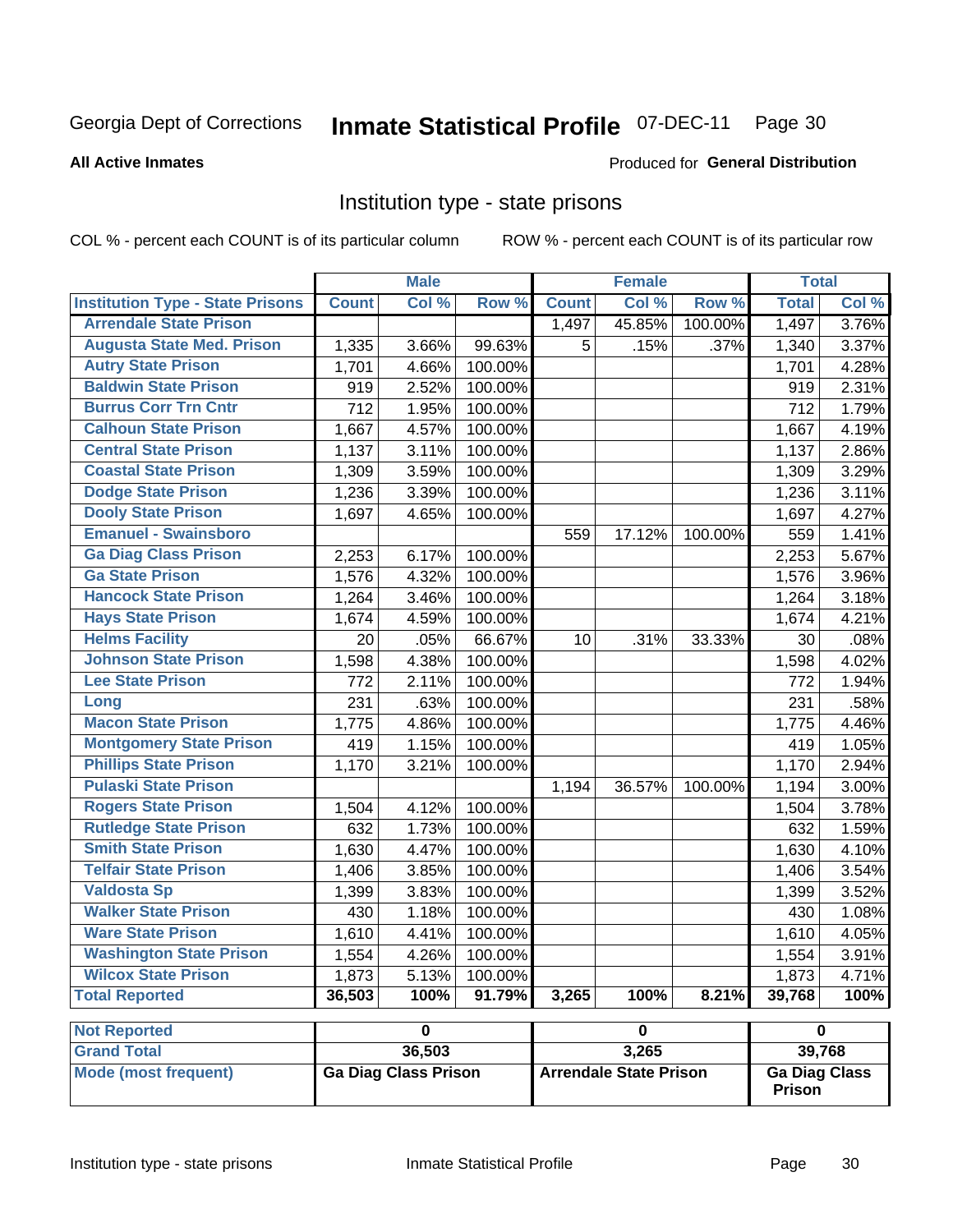# Inmate Statistical Profile 07-DEC-11 Page 31

**All Active Inmates** 

### Produced for General Distribution

### Institution type - private prisons

COL % - percent each COUNT is of its particular column

|                                           |              | <b>Male</b> |                    | <b>Female</b> |       |              | <b>Total</b> |
|-------------------------------------------|--------------|-------------|--------------------|---------------|-------|--------------|--------------|
| <b>Institution Type - Private Prisons</b> | <b>Count</b> | Col%        | <b>Row % Count</b> | Col %         | Row % | <b>Total</b> | Col %        |
| <b>Coffee Corr Facility</b>               | 2.661        | 47.56%      | $100.00\%$         |               |       | 2.661        | 47.56%       |
| <b>Wheeler Corr Facility</b>              | 2.934        | $52.44\%$   | 100.00%            |               |       | 2.934        | 52.44%       |
| <b>Total Reported</b>                     | 5,595        | 100%        | 100%               |               | %     | 5,595        | 100%         |

| <b>Reported</b><br>' NOT |       |       |
|--------------------------|-------|-------|
| <b>otal</b>              | 5,595 | 5,595 |

| Mode (most frequent) | Wheeler Corr Facility | <b>Null</b> | <b>Wheeler Corr</b><br><b>Facility</b> |
|----------------------|-----------------------|-------------|----------------------------------------|
|----------------------|-----------------------|-------------|----------------------------------------|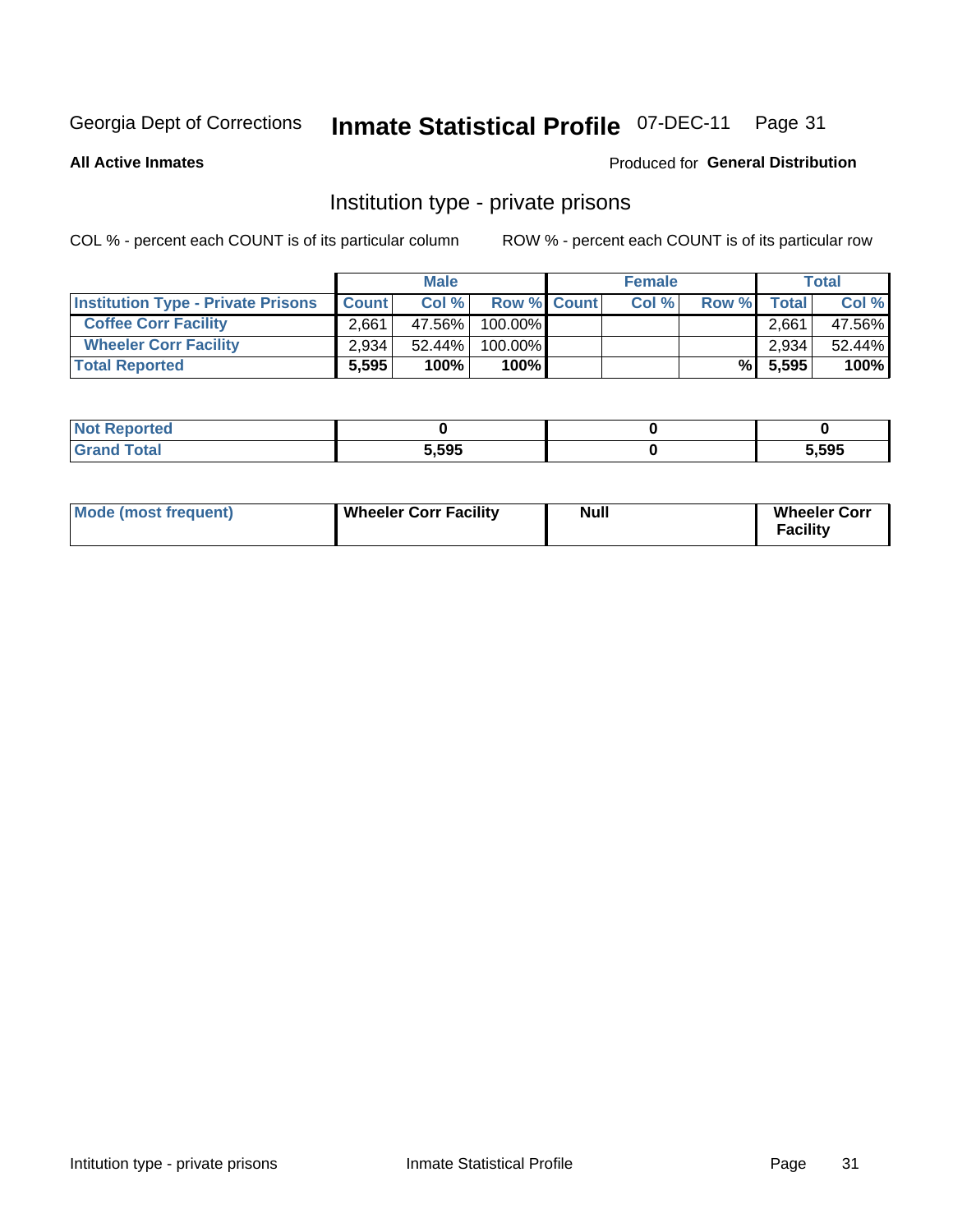# Inmate Statistical Profile 07-DEC-11 Page 32

**All Active Inmates** 

### Produced for General Distribution

# Institution type - pre-release centers

COL % - percent each COUNT is of its particular column

|                                                   |     | <b>Male</b> |            |                  | <b>Female</b> |         |       | <b>Total</b> |
|---------------------------------------------------|-----|-------------|------------|------------------|---------------|---------|-------|--------------|
| <b>Institution Type - Prison Annexe   Count  </b> |     | Col %       | Row %      | <b>Count</b>     | Col %         | Row %   | Total | Col %        |
| <b>Appling Prc</b>                                | 232 | $50.33\%$   | 100.00%    |                  |               |         | 232   | 35.75%       |
| <b>Turner Prc</b>                                 | 229 | 49.67%      | $100.00\%$ |                  |               |         | 229   | 35.29%       |
| <b>West Central</b>                               |     |             |            | 188              | $100.00\%$    | 100.00% | 188   | 28.97%       |
| <b>Total Reported</b>                             | 461 | 100%        | 71.03%I    | 188 <sub>1</sub> | 100%          | 28.97%  | 649   | 100%         |

| <b>v</b> ur | 46. | 188 | <b>CAC</b> |
|-------------|-----|-----|------------|
| $\sim$      | . . |     | 045        |

| Mode (most frequent) | <b>Appling Prc</b> | <b>West Central</b> | <b>Appling Prc</b> |
|----------------------|--------------------|---------------------|--------------------|
|----------------------|--------------------|---------------------|--------------------|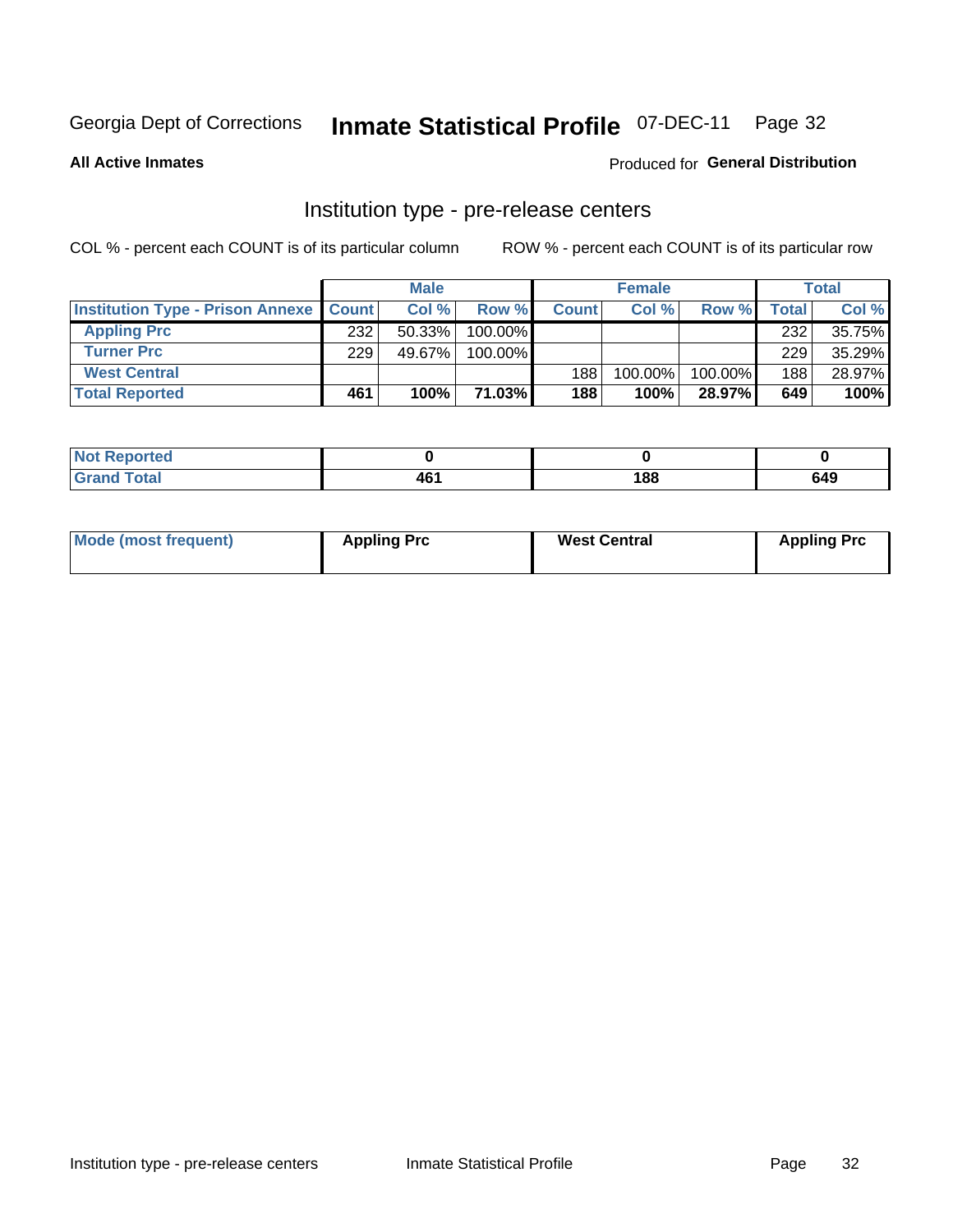# Inmate Statistical Profile 07-DEC-11 Page 33

**All Active Inmates** 

### Produced for General Distribution

### Institution type - inmate boot camp

COL % - percent each COUNT is of its particular column

|                                      |              | <b>Male</b> |               |              | <b>Female</b> |             | <b>Total</b> |
|--------------------------------------|--------------|-------------|---------------|--------------|---------------|-------------|--------------|
| <b>Institution Type - Boot Camps</b> | <b>Count</b> | Col %       | <b>Row %I</b> | <b>Count</b> | Col %         | Row % Total | Col %        |
| <b>Total Rported</b>                 |              |             |               |              |               |             |              |

| <b>Not Reported</b>                   |  |  |
|---------------------------------------|--|--|
| <b>Total</b><br><b>C HAM</b><br>_____ |  |  |

| <b>I Mode (most frequent)</b> | <b>Null</b> | <b>Null</b> | <b>Null</b> |
|-------------------------------|-------------|-------------|-------------|
|                               |             |             |             |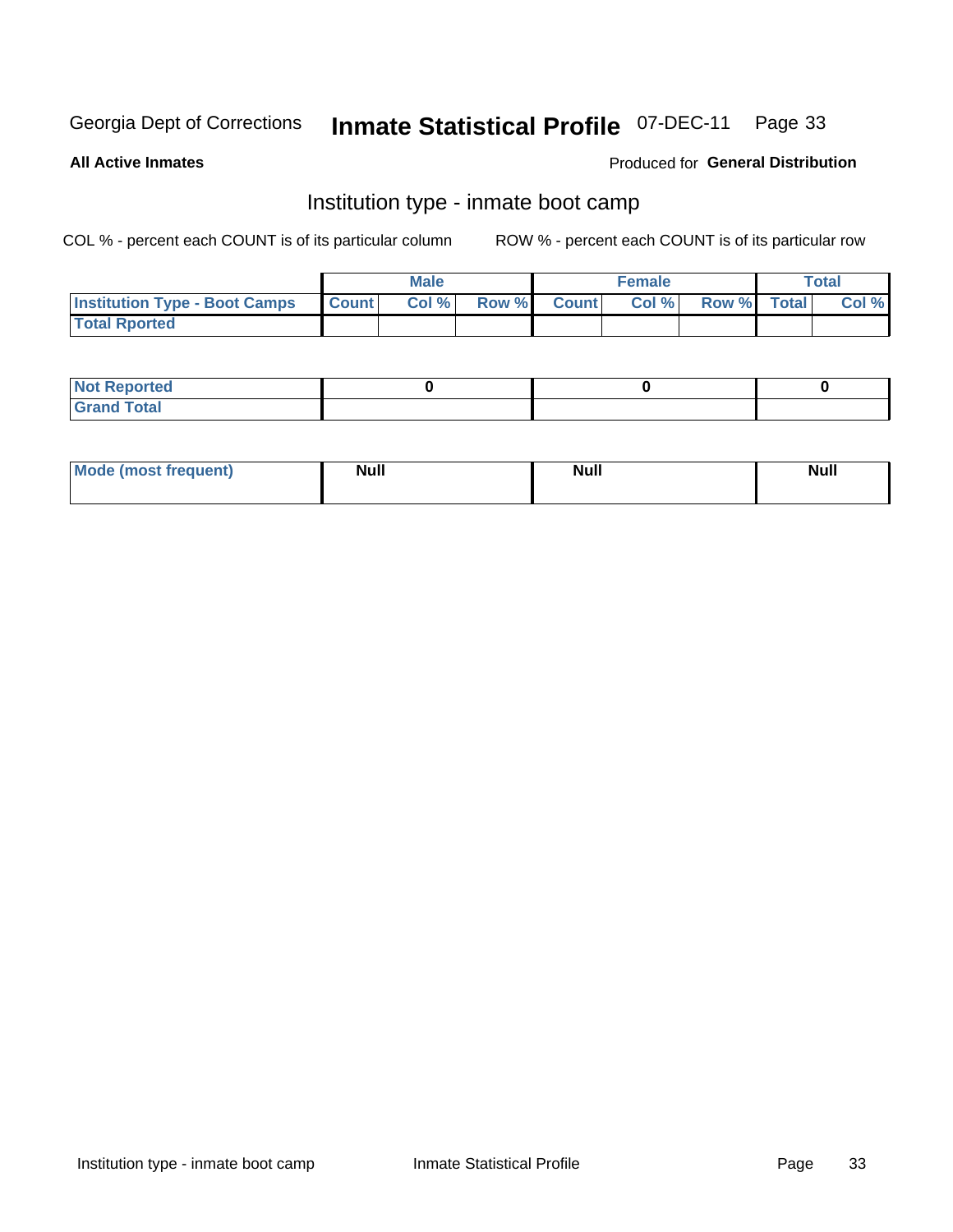# Inmate Statistical Profile 07-DEC-11 Page 34

#### **All Active Inmates**

### **Produced for General Distribution**

### Number of disciplinary reports

COL % - percent each COUNT is of its particular column

|                                       |              | <b>Male</b> |        |       | <b>Female</b> |          |              | <b>Total</b> |
|---------------------------------------|--------------|-------------|--------|-------|---------------|----------|--------------|--------------|
| <b>Number of Disciplinary Reports</b> | <b>Count</b> | Col %       | Row %  | Count | Col %         | Row %    | <b>Total</b> | Col %        |
| $\bf{0}$                              | 23,163       | 45.12%      | 91.02% | 2,284 | 61.04%        | $8.98\%$ | 25,447       | 46.20%       |
|                                       | 5,577        | 10.86%      | 92.98% | 421   | 11.25%        | $7.02\%$ | 5,998        | 10.89%       |
| $\overline{2}$                        | 4,017        | 7.83%       | 93.77% | 267   | 7.14%         | 6.23%    | 4,284        | 7.78%        |
| 3                                     | 2,349        | 4.58%       | 94.57% | 135   | $3.61\%$      | 5.43%    | 2,484        | 4.51%        |
| 4                                     | 2,021        | $3.94\%$    | 95.29% | 100   | 2.67%         | 4.71%    | 2,121        | 3.85%        |
| 5                                     | 1,484        | 2.89%       | 95.43% | 71    | 1.90%         | $4.57\%$ | 1,555        | 2.82%        |
| <b>More Than 5</b>                    | 12,722       | 24.78%      | 96.48% | 464   | 12.40%        | $3.52\%$ | 13,186       | 23.94%       |
| <b>Total Reported</b>                 | 51,333       | 100%        | 93.21% | 3,742 | 100.0%        | 6.79%    | 55,075       | 100%         |

| วrted<br>NO. |        |       |                                                |
|--------------|--------|-------|------------------------------------------------|
| <b>Total</b> | 51,333 | 3,742 | $F \Gamma$ $G \overline{\gamma}$ $F$<br>.u / o |

| Mean (average)         | 5.56 | 2.76 | E 97<br>ว.ง เ |
|------------------------|------|------|---------------|
| <b>Median (middle)</b> |      |      |               |
| Mode (most frequent)   |      |      |               |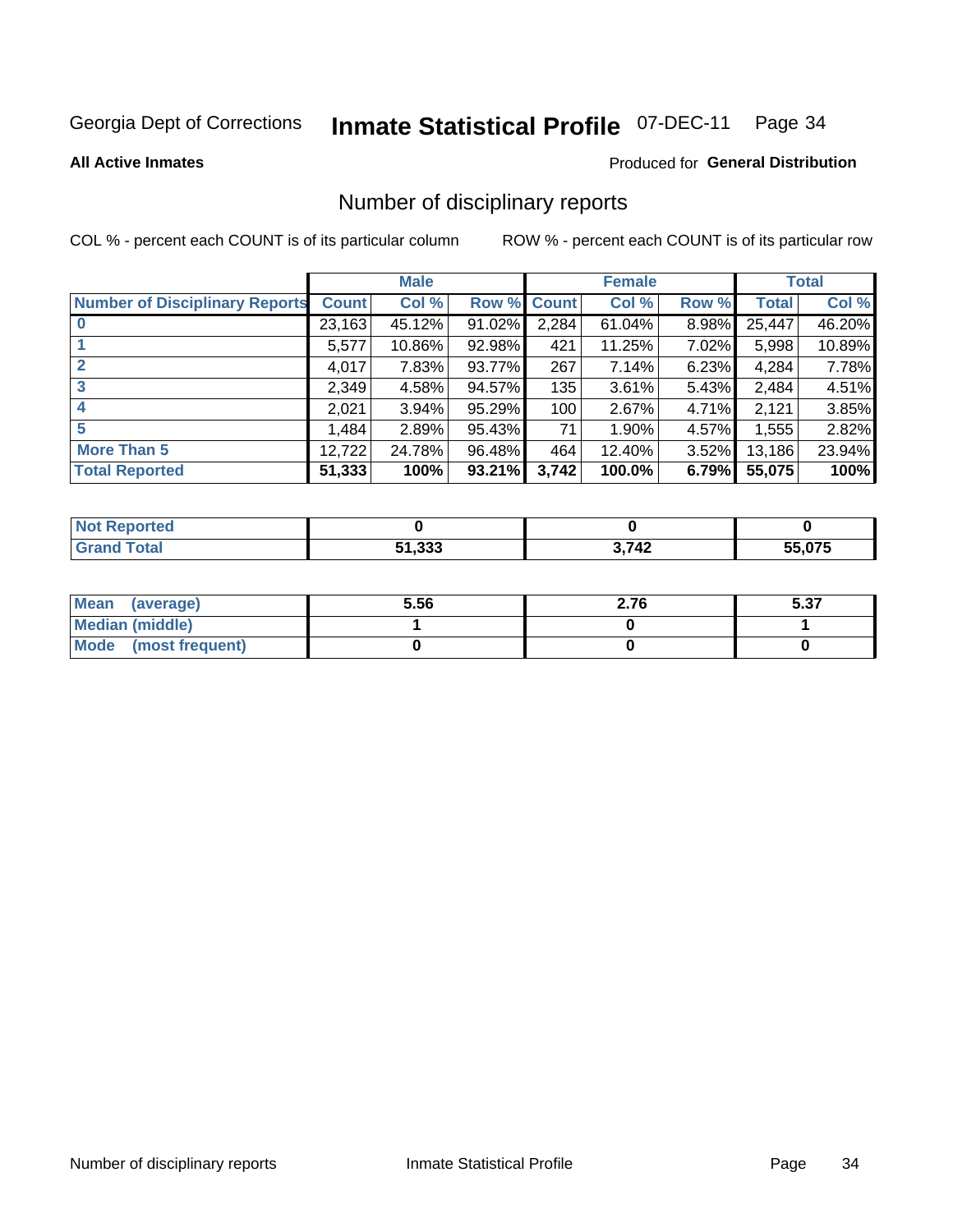# Inmate Statistical Profile 07-DEC-11 Page 35

**All Active Inmates** 

### **Produced for General Distribution**

### Number of transfers

COL % - percent each COUNT is of its particular column

|                            |              | <b>Male</b> |                    |       | <b>Female</b> |          |              | <b>Total</b> |
|----------------------------|--------------|-------------|--------------------|-------|---------------|----------|--------------|--------------|
| <b>Number of Transfers</b> | <b>Count</b> | Col %       | <b>Row % Count</b> |       | Col %         | Row %    | <b>Total</b> | Col %        |
| $\bf{0}$                   | 4,136        | $8.06\%$    | 87.33%             | 600   | 16.03%        | 12.67%   | 4,736        | 8.60%        |
|                            | 14,255       | 27.77%      | 91.87%             | 1,262 | 33.73%        | $8.13\%$ | 15,517       | 28.17%       |
| $\mathbf{2}$               | 9,114        | 17.75%      | $91.31\%$          | 867   | 23.17%        | 8.69%    | 9,981        | 18.12%       |
| 3                          | 6,488        | 12.64%      | $93.51\%$          | 450   | 12.03%        | $6.49\%$ | 6,938        | 12.60%       |
|                            | 4,499        | 8.76%       | 94.08%             | 283   | 7.56%         | 5.92%    | 4,782        | 8.68%        |
| 5                          | 3,449        | 6.72%       | 96.10%             | 140   | 3.74%         | 3.90%    | 3,589        | 6.52%        |
| <b>More Than 5</b>         | 9,392        | 18.30%      | 98.53%             | 140   | 3.74%         | 1.47%    | 9,532        | 17.31%       |
| <b>Total Reported</b>      | 51,333       | 100%        | 93.21%             | 3,742 | 100%          | 6.79%    | 55,075       | 100%         |

| <b>Not Reported</b> |        |       |                  |
|---------------------|--------|-------|------------------|
| Total               | 51,333 | 3,742 | FF 87F<br>.u / o |

| Mean (average)       | 3.34 | 93. ا | 3.24 |
|----------------------|------|-------|------|
| Median (middle)      |      |       |      |
| Mode (most frequent) |      |       |      |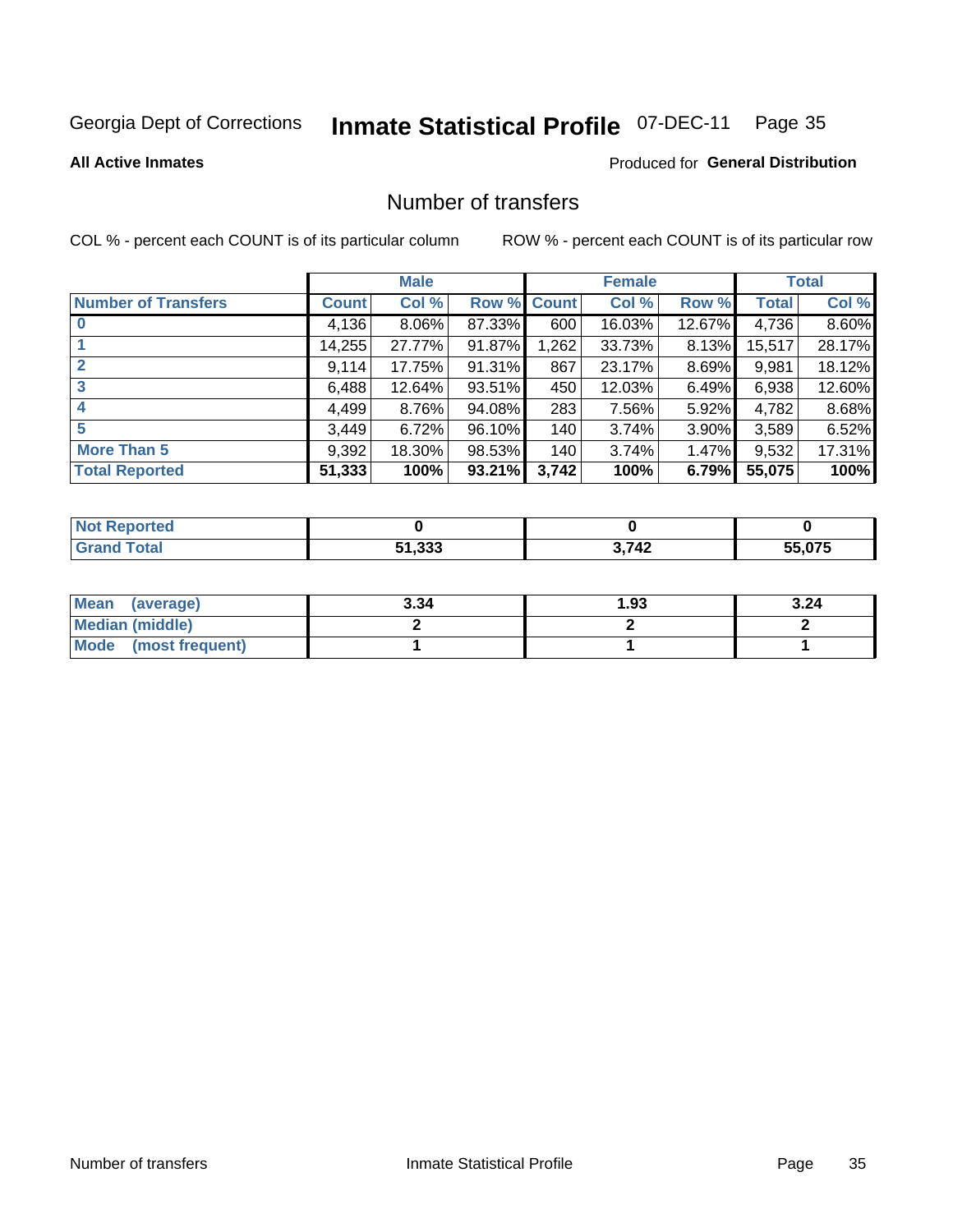# Inmate Statistical Profile 07-DEC-11 Page 36

#### **All Active Inmates**

### Produced for General Distribution

### Number of escapes

COL % - percent each COUNT is of its particular column

|                          |              | <b>Male</b> |                    |       | <b>Female</b> |          |              | <b>Total</b> |
|--------------------------|--------------|-------------|--------------------|-------|---------------|----------|--------------|--------------|
| <b>Number of Escapes</b> | <b>Count</b> | Col %       | <b>Row % Count</b> |       | Col %         | Row %    | <b>Total</b> | Col %        |
|                          | 50,099       | 97.60%      | 93.08%             | 3,723 | 99.49%        | $6.92\%$ | 53,822       | 97.72%       |
|                          | 1,119        | 2.18%       | 98.68%             | 15    | 0.40%         | 1.32%    | 1,134        | 2.06%        |
| 2                        | 105          | 0.20%       | 96.33%             | 4     | 0.11%         | 3.67%    | 109          | 0.20%        |
| 3                        | 9            | 0.02%       | 100.00%            |       |               |          | 9            | $0.02\%$     |
|                          |              | 0.01%       | 100.00%            |       |               |          |              | 0.01%        |
| <b>Total Reported</b>    | 51,333       | 100%        | 93.21%             | 3,742 | 100%          | 6.79%    | 55,075       | 100.0%       |

| <b>Not Reported</b> |        |       |        |
|---------------------|--------|-------|--------|
| ັ∩tal               | 51,333 | 3,742 | 55.075 |

| Mean (average)         | .ט. | .03 |
|------------------------|-----|-----|
| <b>Median (middle)</b> |     |     |
| Mode (most frequent)   |     |     |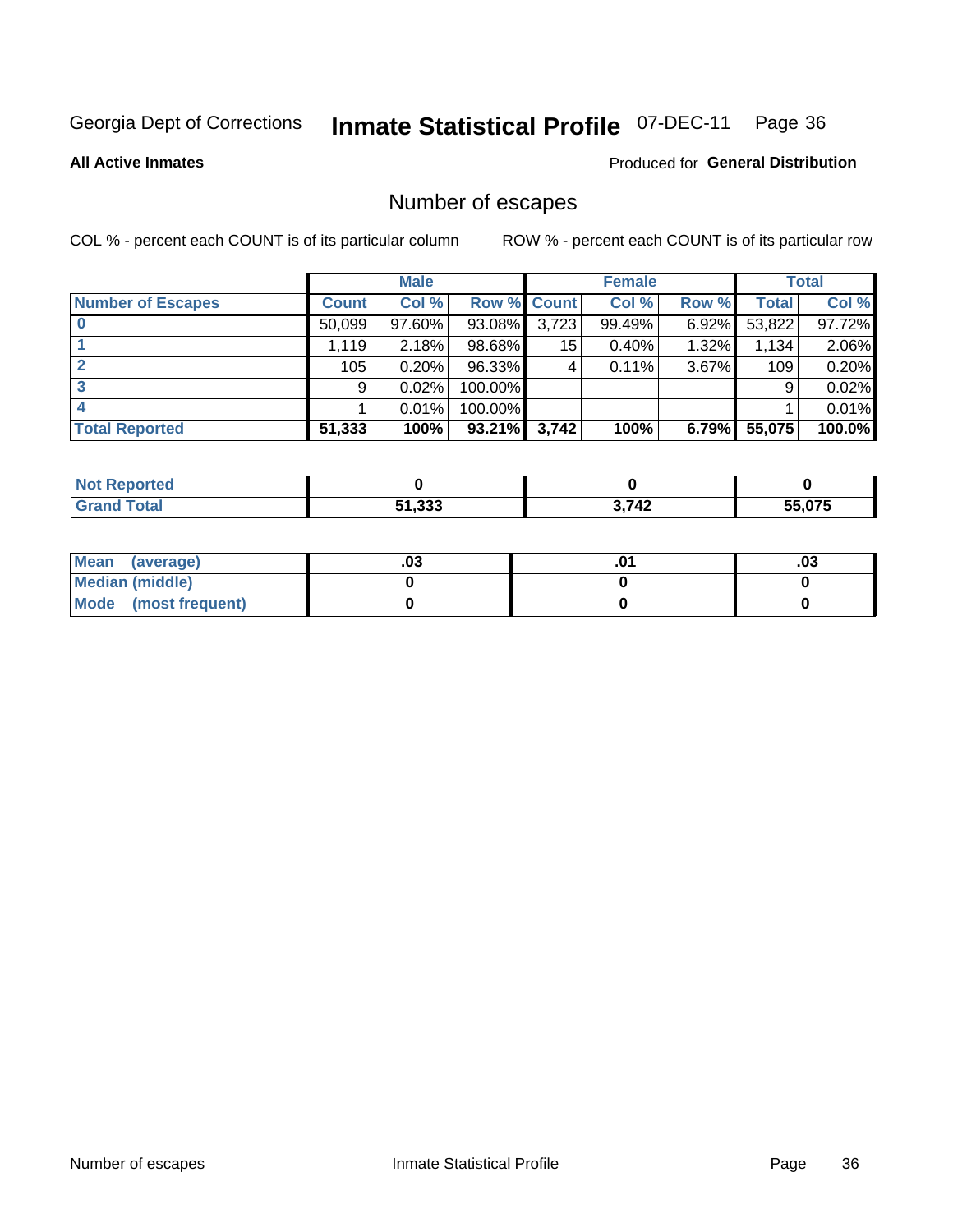#### **Inmate Statistical Profile 07-DEC-11** Page 37

**All Active Inmates** 

### Produced for General Distribution

# Split sentences - Probation to follow

COL % - percent each COUNT is of its particular column

|                            |              | <b>Male</b> |                    | <b>Female</b> |          |              | <b>Total</b> |
|----------------------------|--------------|-------------|--------------------|---------------|----------|--------------|--------------|
| <b>Probation to follow</b> | <b>Count</b> | Col %       | <b>Row % Count</b> | Col %         | Row %    | <b>Total</b> | Col %        |
| <b>Yes</b>                 | 27,303       | 53.19%      | 92.54% 2,201       | 58.82%        |          | 7.46% 29,504 | 53.57%       |
| <b>No</b>                  | 24.030       | 46.81%      | 93.97% 1.541       | 41.18%        |          | 6.03% 25,571 | 46.43%       |
| <b>Total Reported</b>      | 51,333       | 100%        | $93.21\%$ 3,742    | 100%          | $6.79\%$ | 55,075       | 100%         |

|  |  | 51.333 | $\sim$ 7.40<br>$\overline{ }$ | EE OTE<br>55.U75 |
|--|--|--------|-------------------------------|------------------|
|--|--|--------|-------------------------------|------------------|

| reauent)<br>Yes<br>v.c<br>0٥<br>.<br>. .<br>$\sim$ |  | <b>Mode</b> |  |  |  |
|----------------------------------------------------|--|-------------|--|--|--|
|----------------------------------------------------|--|-------------|--|--|--|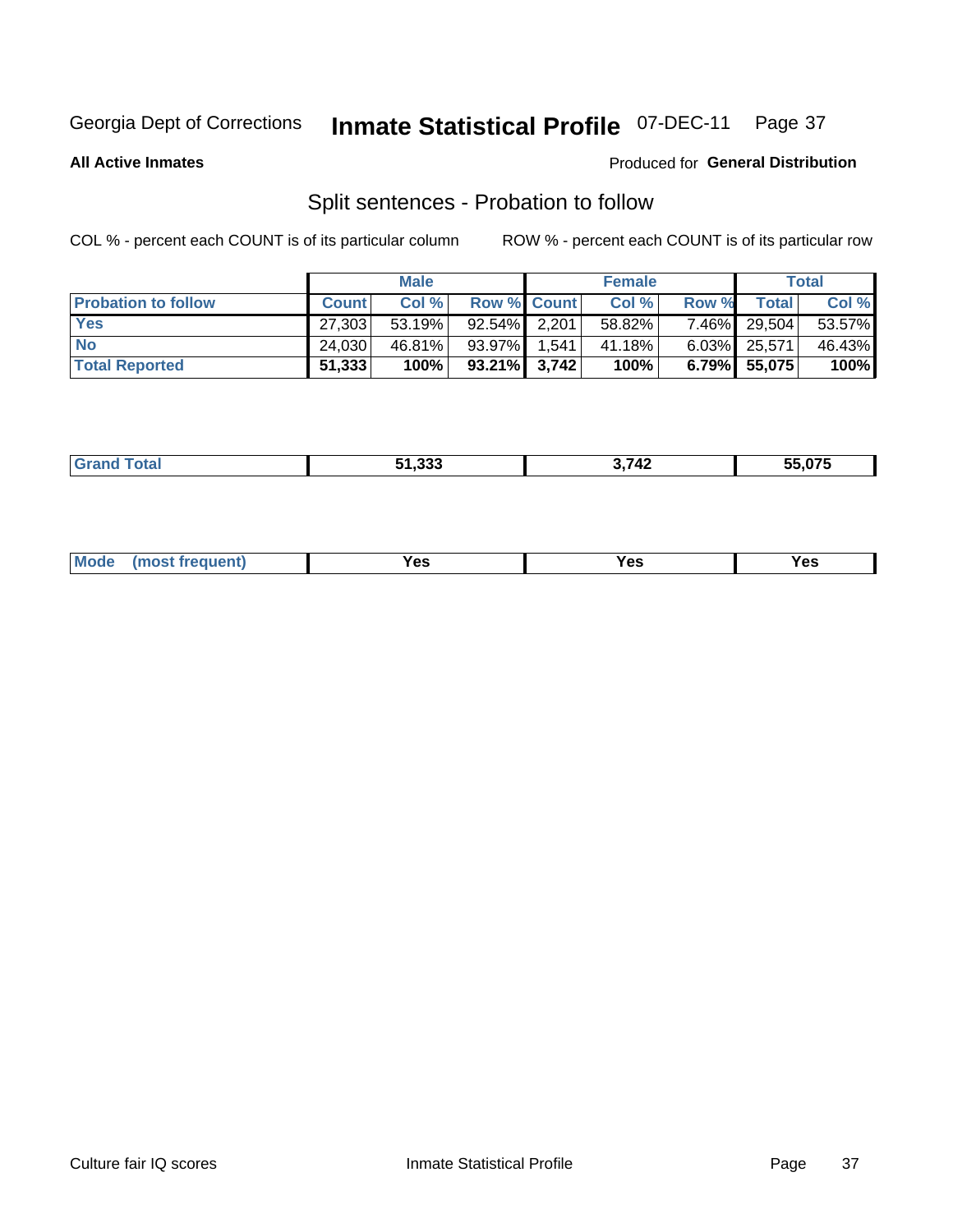#### **Inmate Statistical Profile 07-DEC-11** Page 38

**All Active Inmates** 

### Produced for General Distribution

# Probable future release type of still active inmates

COL % - percent each COUNT is of its particular column

|                                         |              | <b>Male</b> |                    |                  | <b>Female</b> |          | <b>Total</b> |        |
|-----------------------------------------|--------------|-------------|--------------------|------------------|---------------|----------|--------------|--------|
| <b>Probable Future Release Type</b>     | <b>Count</b> | Col %       | <b>Row % Count</b> |                  | Col%          | Row %    | <b>Total</b> | Col %  |
| <b>Paroled with probation to follow</b> | 3,176        | $6.26\%$    | 95.06%             | 165              | 4.44%         | 4.94%    | 3,341        | 6.13%  |
| Paroled w/o probation to follow         | 2,482        | 4.89%       | 96.05%             | 102 <sub>2</sub> | 2.74%         | 3.95%    | 2,584        | 4.74%  |
| <b>Maxout with probation to follow</b>  | 23,405       | 46.11%      | $92.09\%$   2,009  |                  | 54.06%        | $7.91\%$ | 25,414       | 46.65% |
| <b>Maxout w/o probation to follow</b>   | 14,129       | 27.83%      | 92.72% 1.110       |                  | 29.87%        | 7.28%    | 15,239       | 27.97% |
| Life, LWOP or death sentence            | 7,571        | 14.91%      | 95.82%             | 330              | 8.88%         | 4.18%    | 7,901        | 14.50% |
| <b>Total Reported</b>                   | 50,763       | 100%        | $93.18\%$ 3,716    |                  | 100%          | 6.82%    | 54,479       | 100%   |

| . otal | <b>50 762</b><br>ാ | 574c | ,479<br>51 |
|--------|--------------------|------|------------|

| Mode (most frequent) | Maxout with PROB follow   Maxout with PROB follow   Maxout with PROB |        |
|----------------------|----------------------------------------------------------------------|--------|
|                      |                                                                      | follow |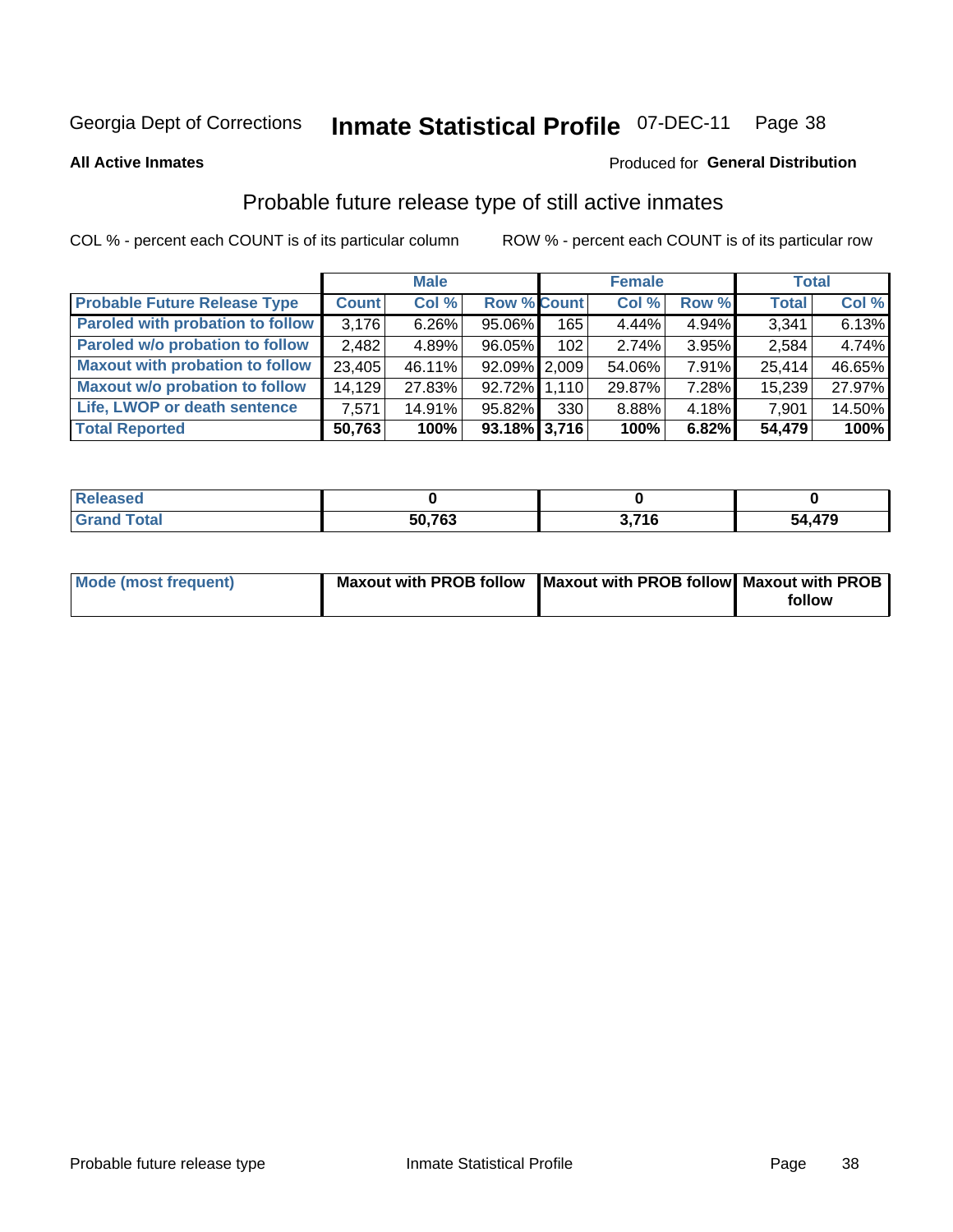## **All Active Inmates**

## **Produced for General Distribution**

# Time served in current (or last) institution

COL % - percent each COUNT is of its particular column

|                            |              | <b>Male</b> |        |              | <b>Female</b> |        |              | <b>Total</b> |
|----------------------------|--------------|-------------|--------|--------------|---------------|--------|--------------|--------------|
| <b>Time In Institution</b> | <b>Count</b> | Col %       | Row %  | <b>Count</b> | Col %         | Row %  | <b>Total</b> | Col %        |
| 0 to 3 months              | 12,281       | 23.92%      | 93.12% | 907          | 24.24%        | 6.88%  | 13,188       | 23.95%       |
| 3.01 to 6 months           | 8,942        | 17.42%      | 92.91% | 682          | 18.23%        | 7.09%  | 9,624        | 17.47%       |
| 6.01 to 9 months           | 6,174        | 12.03%      | 86.05% | 1,001        | 26.75%        | 13.95% | 7,175        | 13.03%       |
| 9.01 to 12 months          | 3,476        | 6.77%       | 95.42% | 167          | 4.46%         | 4.58%  | 3,643        | 6.61%        |
| 12.01 to 18 months         | 6,089        | 11.86%      | 94.58% | 349          | 9.33%         | 5.42%  | 6,438        | 11.69%       |
| <b>18.01 to 24 months</b>  | 3,430        | 6.68%       | 94.65% | 194          | 5.18%         | 5.35%  | 3,624        | 6.58%        |
| $2.01$ to 3 years          | 4,066        | 7.92%       | 96.65% | 141          | 3.77%         | 3.35%  | 4,207        | 7.64%        |
| 3.01 to 4 years            | 2,343        | 4.56%       | 96.14% | 94           | 2.51%         | 3.86%  | 2,437        | 4.42%        |
| $4.01$ to 5 years          | 991          | 1.93%       | 96.40% | 37           | 0.99%         | 3.60%  | 1,028        | 1.87%        |
| 5.01 to 6 years            | 667          | 1.30%       | 92.90% | 51           | 1.36%         | 7.10%  | 718          | 1.30%        |
| 6.01 to 7 years            | 495          | 0.96%       | 89.35% | 59           | 1.58%         | 10.65% | 554          | 1.01%        |
| 7.01 to 8 years            | 324          | 0.63%       | 95.86% | 14           | 0.37%         | 4.14%  | 338          | 0.61%        |
| $8.01$ to 9 years          | 242          | 0.47%       | 98.37% | 4            | 0.11%         | 1.63%  | 246          | 0.45%        |
| 9.01 to 10 years           | 204          | 0.40%       | 97.14% | 6            | 0.16%         | 2.86%  | 210          | 0.38%        |
| Over 10 years              | 1,609        | 3.13%       | 97.81% | 36           | 0.96%         | 2.19%  | 1,645        | 2.99%        |
| <b>Total Reported</b>      | 51,333       | 100%        | 93.21% | 3,742        | 100%          | 6.79%  | 55,075       | 100%         |

| orted<br><b>NOT</b> |                         |       |                            |
|---------------------|-------------------------|-------|----------------------------|
| .'nta'              | <b>E4 222</b><br>31,JJJ | ! フィク | $F = A \rightarrow F$<br>. |

| <b>Mean</b><br>(average) | 33 months | 14 months | 32 months |
|--------------------------|-----------|-----------|-----------|
| Median (middle)          | 8 months  | 7 months  | 8 months  |
| Mode (most frequent)     | months    | months    | l months  |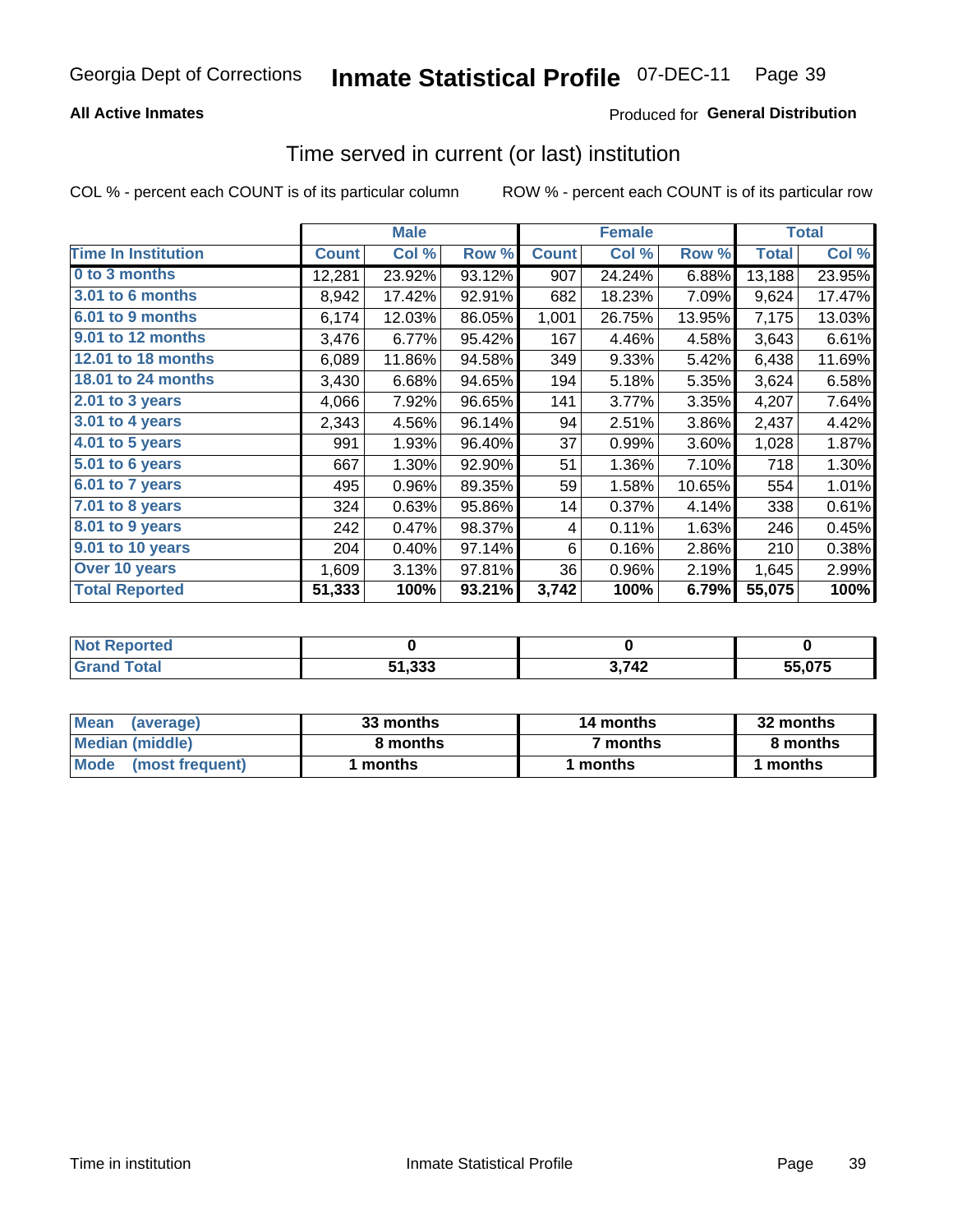#### **Inmate Statistical Profile 07-DEC-11** Page 40

### **All Active Inmates**

### Produced for General Distribution

## Highest grade level attained

COL % - percent each COUNT is of its particular column

|                              |              | <b>Male</b> |         |                | <b>Female</b> |        |              | <b>Total</b> |
|------------------------------|--------------|-------------|---------|----------------|---------------|--------|--------------|--------------|
| <b>Grade Level</b>           | <b>Count</b> | Col %       | Row %   | <b>Count</b>   | Col %         | Row %  | <b>Total</b> | Col %        |
| No school at all             | 28           | 0.06%       | 100.00% |                |               |        | 28           | 0.05%        |
| <b>Grade 1</b>               | 41           | 0.08%       | 97.62%  | 1              | 0.03%         | 2.38%  | 42           | 0.08%        |
| <b>Grade 2</b>               | 84           | 0.17%       | 97.67%  | $\overline{c}$ | 0.06%         | 2.33%  | 86           | 0.17%        |
| Grade 3                      | 128          | 0.26%       | 95.52%  | 6              | 0.17%         | 4.48%  | 134          | $0.26\%$     |
| Grade 4                      | 146          | 0.30%       | 95.42%  | $\overline{7}$ | 0.19%         | 4.58%  | 153          | 0.29%        |
| Grade 5                      | 185          | 0.38%       | 93.43%  | 13             | 0.36%         | 6.57%  | 198          | 0.38%        |
| Grade 6                      | 709          | 1.46%       | 95.42%  | 34             | 0.94%         | 4.58%  | 743          | 1.43%        |
| <b>Grade 7</b>               | 998          | 2.06%       | 94.24%  | 61             | 1.69%         | 5.76%  | 1,059        | 2.03%        |
| Grade 8                      | 3,458        | 7.14%       | 93.41%  | 244            | 6.75%         | 6.59%  | 3,702        | 7.11%        |
| Grade 9                      | 6,135        | 12.67%      | 94.62%  | 349            | 9.66%         | 5.38%  | 6,484        | 12.46%       |
| Grade 10                     | 8,216        | 16.96%      | 95.03%  | 430            | 11.90%        | 4.97%  | 8,646        | 16.61%       |
| Grade 11                     | 8,035        | 16.59%      | 94.99%  | 424            | 11.73%        | 5.01%  | 8,459        | 16.25%       |
| <b>Grade 12 or GED</b>       | 15,207       | 31.39%      | 92.74%  | 1,191          | 32.96%        | 7.26%  | 16,398       | 31.50%       |
| Some tech school             | 316          | 0.65%       | 78.41%  | 87             | 2.41%         | 21.59% | 403          | 0.77%        |
| <b>Completed tech school</b> | 337          | 0.70%       | 85.10%  | 59             | 1.63%         | 14.90% | 396          | 0.76%        |
| College, 1 year              | 1,321        | 2.73%       | 85.12%  | 231            | 6.39%         | 14.88% | 1,552        | 2.98%        |
| College, 2 year              | 1,828        | 3.77%       | 86.19%  | 293            | 8.11%         | 13.81% | 2,121        | 4.07%        |
| College, 3 year              | 485          | 1.00%       | 89.48%  | 57             | 1.58%         | 10.52% | 542          | 1.04%        |
| <b>Bachelor's degree</b>     | 627          | 1.29%       | 85.89%  | 103            | 2.85%         | 14.11% | 730          | 1.40%        |
| <b>Master's degree</b>       | 112          | 0.23%       | 86.15%  | 18             | 0.50%         | 13.85% | 130          | 0.25%        |
| Ph.D. degree                 | 19           | 0.04%       | 95.00%  | $\mathbf{1}$   | 0.03%         | 5.00%  | 20           | 0.04%        |
| Law degree                   | 15           | 0.03%       | 88.24%  | $\overline{2}$ | 0.06%         | 11.76% | 17           | 0.03%        |
| <b>Medical degree</b>        | 8            | 0.02%       | 88.89%  | 1              | 0.03%         | 11.11% | 9            | 0.02%        |
| <b>Total Reported</b>        | 48,438       | 100%        | 93.06%  | 3,614          | 100.0%        | 6.94%  | 52,052       | 100%         |

| 2,895  | 190<br>170   | <b>מרח כ</b><br>3.UZ3 |
|--------|--------------|-----------------------|
| 51.333 | 3 742<br>-14 | EE OTE                |

| Mean<br>(average)              | 10.76           | 11.36           | 10.80                    |
|--------------------------------|-----------------|-----------------|--------------------------|
| Median (middle)                | Grade 11        | Grade 12 or GED | Grade 11                 |
| <b>Mode</b><br>(most frequent) | Grade 12 or GED | Grade 12 or GED | <b>I</b> Grade 12 or GED |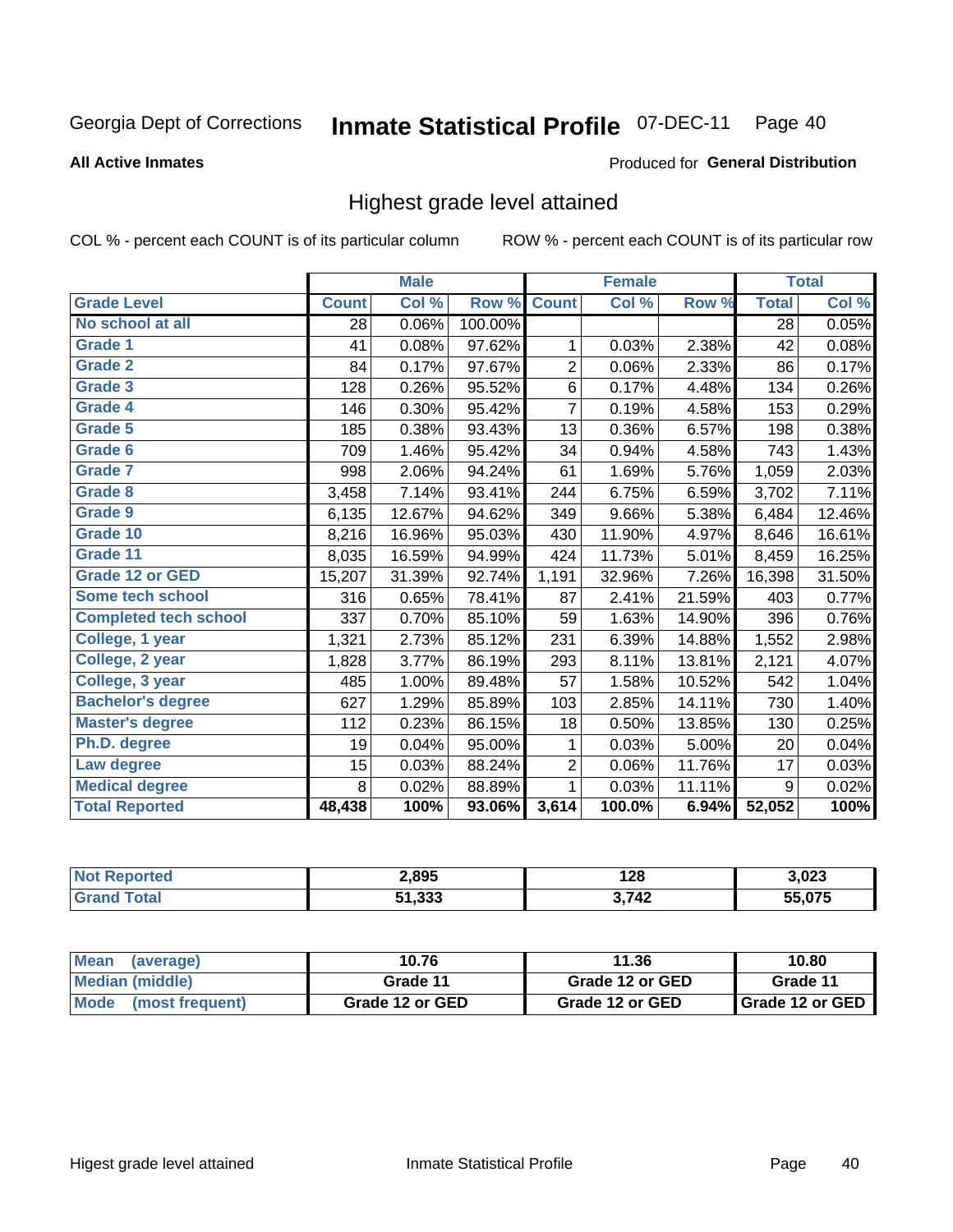# Inmate Statistical Profile 07-DEC-11 Page 41

**All Active Inmates** 

## **Produced for General Distribution**

## Culture fair IQ scores

COL % - percent each COUNT is of its particular column

|                       |                 | <b>Male</b> |             |                 | <b>Female</b> |        |              | <b>Total</b> |
|-----------------------|-----------------|-------------|-------------|-----------------|---------------|--------|--------------|--------------|
| <b>IQ Scores</b>      | <b>Count</b>    | Col %       | Row % Count |                 | Col %         | Row %  | <b>Total</b> | Col %        |
| $60 - 69$             | 1,074           | 3.21%       | 96.67%      | 37              | 2.04%         | 3.33%  | 1,111        | 3.15%        |
| $70 - 79$             | 2,673           | 7.98%       | 94.75%      | 148             | 8.16%         | 5.25%  | 2,821        | 7.99%        |
| $80 - 89$             | 5,105           | 15.24%      | 91.85%      | 453             | 24.99%        | 8.15%  | 5,558        | 15.74%       |
| $90 - 99$             | 8,779           | 26.21%      | 93.52%      | 608             | 33.54%        | 6.48%  | 9,387        | 26.59%       |
| $100 - 109$           | 8,940           | 26.69%      | 97.13%      | 264             | 14.56%        | 2.87%  | 9,204        | 26.07%       |
| $110 - 119$           | 5,687           | 16.98%      | 97.68%      | 135             | 7.45%         | 2.32%  | 5,822        | 16.49%       |
| $120 - 129$           | 1,170           | 3.49%       | 92.56%      | 94              | 5.18%         | 7.44%  | 1,264        | 3.58%        |
| $130 - 139$           | 52              | 0.16%       | 49.06%      | 54              | 2.98%         | 50.94% | 106          | 0.30%        |
| 140 & Up              | 12 <sup>2</sup> | 0.04%       | 37.50%      | 20 <sub>1</sub> | 1.10%         | 62.50% | 32           | 0.09%        |
| <b>Total Reported</b> | 33,492          | 100%        | 94.86%      | 1,813           | 100%          | 5.14%  | 35,305       | 100%         |

| <b>Not Reported</b>         | 17,235 | .772  | 19,007 |
|-----------------------------|--------|-------|--------|
| <b>Not Valid (under 60)</b> | 606    | 157   | 763    |
| <b>Grand Total</b>          | 51,333 | 3,742 | 55,075 |

| Mean<br>(average)       | 98  | כח | 98 |
|-------------------------|-----|----|----|
| <b>Median (middle)</b>  | 99  | 94 | 99 |
| Mode<br>(most frequent) | 103 |    | 99 |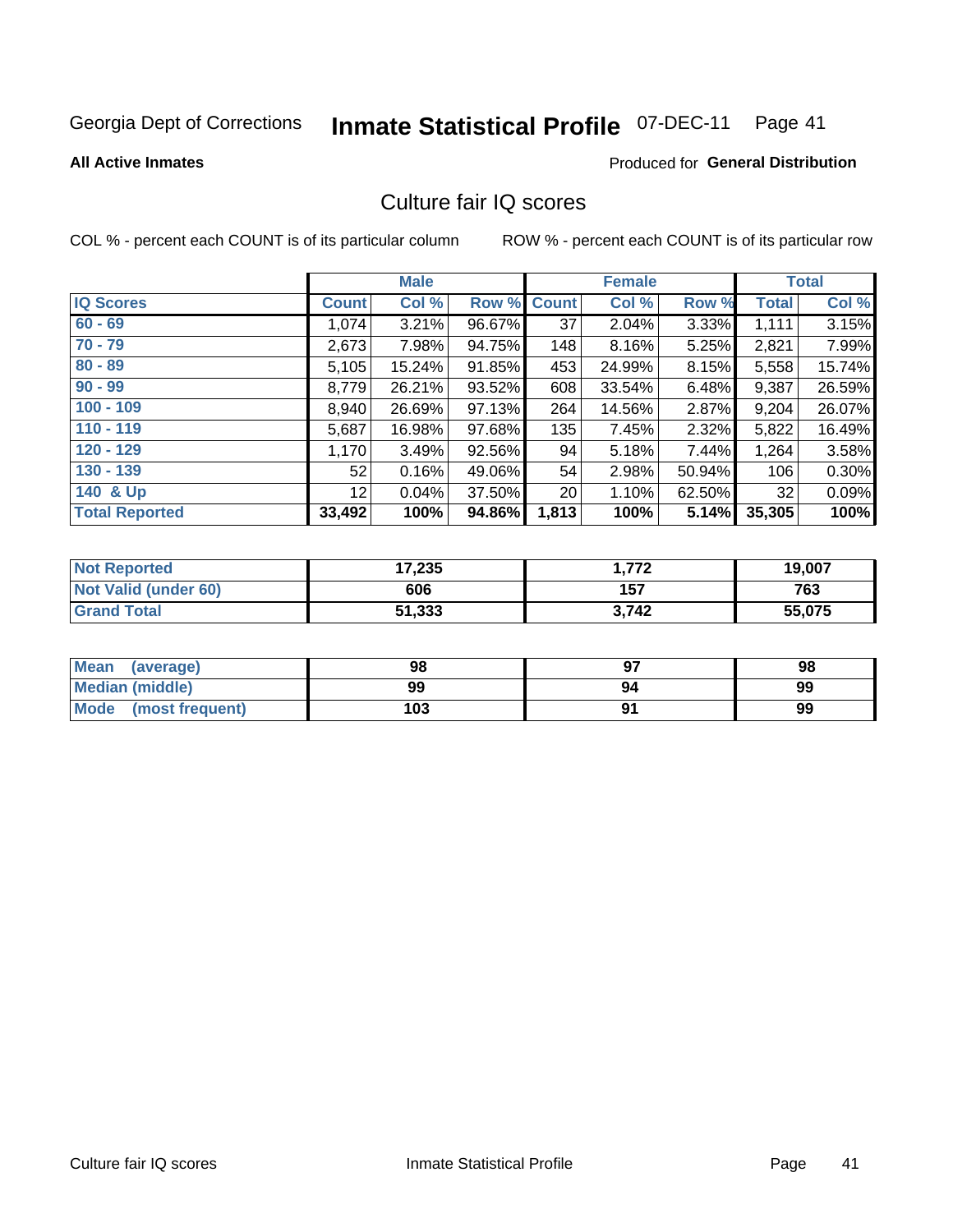#### **Inmate Statistical Profile 07-DEC-11** Page 42

**All Active Inmates** 

### Produced for General Distribution

# Wide Range Achievement Test (WRAT) reading score

COL % - percent each COUNT is of its particular column

|                           |              | <b>Male</b> |        |                 | <b>Female</b> |        |              | <b>Total</b>                                 |
|---------------------------|--------------|-------------|--------|-----------------|---------------|--------|--------------|----------------------------------------------|
| <b>WRAT Reading Score</b> | <b>Count</b> | Col %       | Row %  | <b>Count</b>    | Col %         | Row %  | <b>Total</b> | Col %                                        |
| $0.1$ to $0.9$            | 735          | 2.16%       | 98.66% | 10 <sup>1</sup> | 0.51%         | 1.34%  | 745          | 2.07%                                        |
| 1.0 to 1.9                | 844          | 2.48%       | 97.57% | 21              | 1.07%         | 2.43%  | 865          | 2.40%                                        |
| 2.0 to 2.9                | 1,495        | 4.39%       | 97.14% | 44              | 2.23%         | 2.86%  | 1,539        | 4.28%                                        |
| 3.0 to 3.9                | 2,810        | 8.26%       | 96.36% | 106             | 5.38%         | 3.64%  | 2,916        | 8.10%                                        |
| 4.0 to 4.9                | 3,240        | 9.52%       | 95.52% | 152             | 7.72%         | 4.48%  | 3,392        | 9.42%                                        |
| 5.0 to 5.9                | 2,837        | 8.34%       | 96.10% | 115             | 5.84%         | 3.90%  | 2,952        | 8.20%                                        |
| 6.0 to 6.9                | 2,941        | 8.64%       | 95.02% | 154             | 7.82%         | 4.98%  | 3,095        | 8.60%                                        |
| 7.0 to 7.9                | 1,381        | 4.06%       | 95.11% | 71              | 3.60%         | 4.89%  | 1,452        | 4.03%                                        |
| 8.0 to 8.9                | 2,698        | 7.93%       | 95.17% | 137             | 6.95%         | 4.83%  | 2,835        | 7.88%                                        |
| 9.0 to 9.9                | 2,074        | 6.10%       | 95.89% | 89              | 4.52%         | 4.11%  | 2,163        | 6.01%                                        |
| 10.0 to 10.9              | 1,919        | 5.64%       | 93.84% | 126             | 6.40%         | 6.16%  | 2,045        | 5.68%                                        |
| 11.0 to 11.9              | 2,440        | 7.17%       | 93.74% | 163             | 8.27%         | 6.26%  | 2,603        | 7.23%                                        |
| 12.0 to 12.9              | 7,179        | 21.10%      | 92.05% | 620             | 31.47%        | 7.95%  | 7,799        | 21.67%                                       |
| 13                        | 1,428        | 4.20%       | 89.81% | 162             | 8.22%         | 10.19% | 1,590        | 4.42%                                        |
| <b>Total Reported</b>     | 34,021       | 100%        | 94.53% | 1,970           | 100%          | 5.47%  | 35,991       | 100%                                         |
|                           |              |             |        |                 |               |        |              |                                              |
| <b>Net Departed</b>       |              | 17.210      |        |                 | 4770          |        |              | $\overline{A}$ $\overline{A}$ $\overline{A}$ |

| <b>Not Reported</b>   | 17,312 | フフつ<br>1. I I Z | 19,084 |
|-----------------------|--------|-----------------|--------|
| Total<br><b>Grand</b> | 51,333 | 3,742           | 55,075 |
|                       |        |                 |        |

| <b>Mean</b><br>(average)       | 8.07       | 9.42 | 8.14 |
|--------------------------------|------------|------|------|
| <b>Median (middle)</b>         | י ה<br>0.Z | 10.8 | o.z  |
| <b>Mode</b><br>(most frequent) | 12.9       | 12.9 | 12.9 |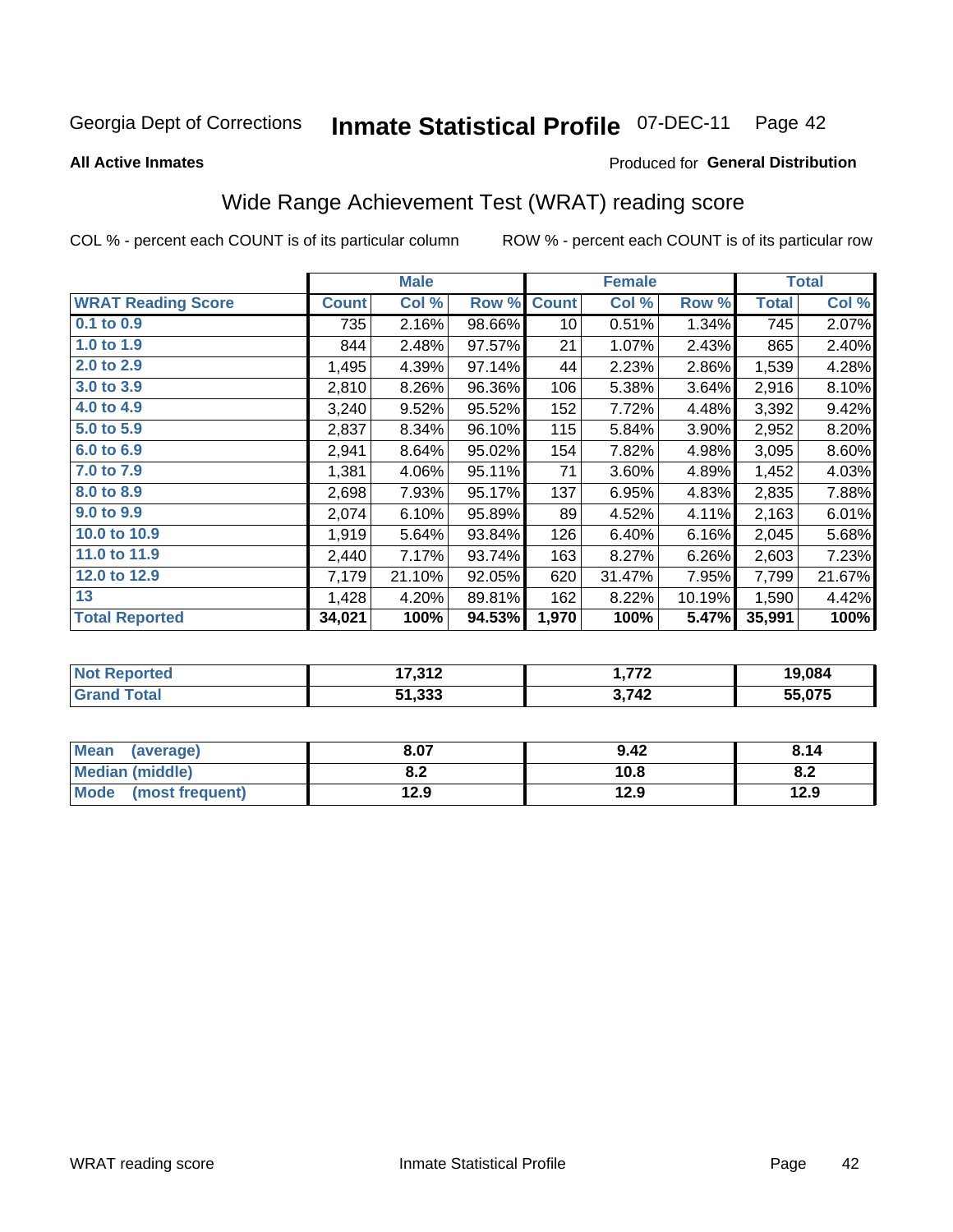#### **Inmate Statistical Profile 07-DEC-11** Page 43

**All Active Inmates** 

### Produced for General Distribution

# Wide Range Achievement Test (WRAT) math score

COL % - percent each COUNT is of its particular column

|                              |              | <b>Male</b> |        |                | <b>Female</b> |        |              | <b>Total</b> |
|------------------------------|--------------|-------------|--------|----------------|---------------|--------|--------------|--------------|
| <b>WRAT Mathematic Score</b> | <b>Count</b> | Col %       | Row %  | <b>Count</b>   | Col %         | Row %  | <b>Total</b> | Col %        |
| $0.1$ to $0.9$               | 110          | 0.32%       | 98.21% | $\overline{2}$ | 0.10%         | 1.79%  | 112          | 0.31%        |
| 1.0 to 1.9                   | 250          | 0.73%       | 97.66% | 6              | 0.30%         | 2.34%  | 256          | 0.71%        |
| 2.0 to 2.9                   | 841          | 2.47%       | 95.35% | 41             | 2.08%         | 4.65%  | 882          | 2.45%        |
| 3.0 to 3.9                   | 2,024        | 5.95%       | 96.47% | 74             | 3.76%         | 3.53%  | 2,098        | 5.83%        |
| 4.0 to 4.9                   | 4,084        | 12.00%      | 96.18% | 162            | 8.22%         | 3.82%  | 4,246        | 11.80%       |
| 5.0 to 5.9                   | 5,002        | 14.70%      | 95.55% | 233            | 11.83%        | 4.45%  | 5,235        | 14.54%       |
| 6.0 to 6.9                   | 7,499        | 22.04%      | 95.10% | 386            | 19.59%        | 4.90%  | 7,885        | 21.91%       |
| 7.0 to 7.9                   | 3,777        | 11.10%      | 95.50% | 178            | 9.04%         | 4.50%  | 3,955        | 10.99%       |
| 8.0 to 8.9                   | 2,972        | 8.73%       | 92.88% | 228            | 11.57%        | 7.13%  | 3,200        | 8.89%        |
| 9.0 to 9.9                   | 2,251        | 6.62%       | 93.71% | 151            | 7.66%         | 6.29%  | 2,402        | 6.67%        |
| 10.0 to 10.9                 | 1,008        | 2.96%       | 96.74% | 34             | 1.73%         | 3.26%  | 1,042        | 2.89%        |
| 11.0 to 11.9                 | 1,233        | 3.62%       | 91.54% | 114            | 5.79%         | 8.46%  | 1,347        | 3.74%        |
| 12.0 to 12.9                 | 2,796        | 8.22%       | 89.33% | 334            | 16.95%        | 10.67% | 3,130        | 8.70%        |
| 13                           | 179          | 0.53%       | 86.89% | 27             | 1.37%         | 13.11% | 206          | 0.57%        |
| <b>Total Reported</b>        | 34,026       | 100%        | 94.53% | 1,970          | 100%          | 5.47%  | 35,996       | 100%         |
|                              |              |             |        |                |               |        |              |              |

| <b>Not Reported</b> | 17,307 | フフへ<br>. | 19,079 |
|---------------------|--------|----------|--------|
| Total               | 51,333 | 3,742    | 55,075 |

| <b>Mean</b><br>(average)       | 7.10 | 8.04 | 7.16 |
|--------------------------------|------|------|------|
| <b>Median (middle)</b>         | ხ. J |      | o.o  |
| <b>Mode</b><br>(most frequent) | 6.9  | 12.9 | 6.9  |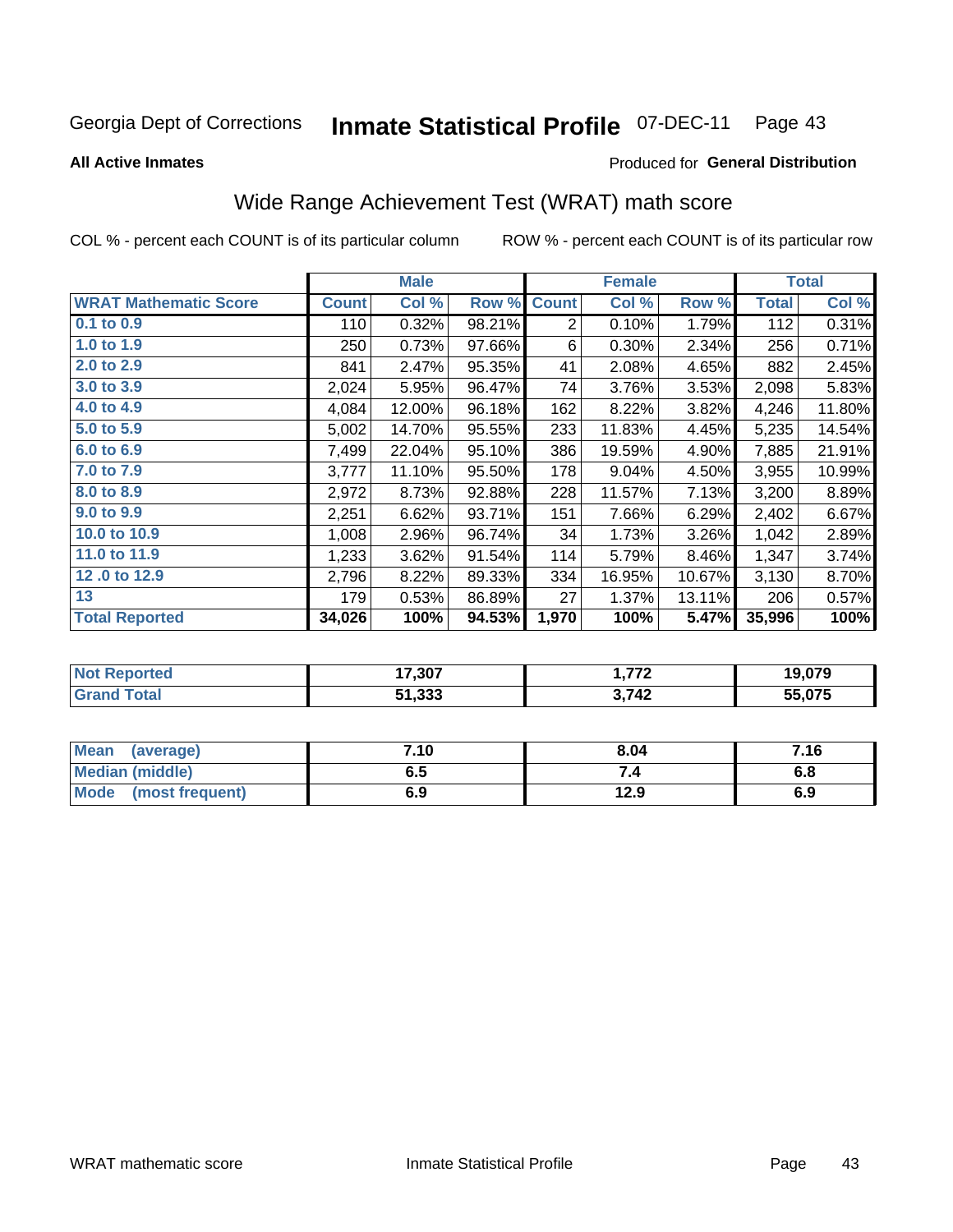#### **Inmate Statistical Profile 07-DEC-11** Page 44

### **All Active Inmates**

## Produced for General Distribution

## Wide Range Achievement Test (WRAT) spelling score

COL % - percent each COUNT is of its particular column

ROW % - percent each COUNT is of its particular row

|                            |              | <b>Male</b> |        |              | <b>Female</b> |        |              | <b>Total</b> |
|----------------------------|--------------|-------------|--------|--------------|---------------|--------|--------------|--------------|
| <b>WRAT Spelling Score</b> | <b>Count</b> | Col %       | Row %  | <b>Count</b> | Col %         | Row %  | <b>Total</b> | Col %        |
| $0.1$ to $0.9$             | 834          | 2.45%       | 98.70% | 11           | 0.56%         | 1.30%  | 845          | 2.35%        |
| 1.0 to 1.9                 | 1,290        | 3.79%       | 98.55% | 19           | 0.96%         | 1.45%  | 1,309        | 3.64%        |
| 2.0 to 2.9                 | 2,198        | 6.46%       | 98.08% | 43           | 2.18%         | 1.92%  | 2,241        | 6.23%        |
| 3.0 to 3.9                 | 2,777        | 8.16%       | 97.54% | 70           | 3.55%         | 2.46%  | 2,847        | 7.91%        |
| 4.0 to 4.9                 | 2,836        | 8.34%       | 97.16% | 83           | 4.21%         | 2.84%  | 2,919        | 8.11%        |
| 5.0 to 5.9                 | 3,973        | 11.68%      | 95.97% | 167          | 8.48%         | 4.03%  | 4,140        | 11.50%       |
| 6.0 to 6.9                 | 3,563        | 10.47%      | 95.42% | 171          | 8.68%         | 4.58%  | 3,734        | 10.37%       |
| 7.0 to 7.9                 | 2,898        | 8.52%       | 94.24% | 177          | 8.98%         | 5.76%  | 3,075        | 8.54%        |
| 8.0 to 8.9                 | 2,662        | 7.82%       | 94.30% | 161          | 8.17%         | 5.70%  | 2,823        | 7.84%        |
| 9.0 to 9.9                 | 2,029        | 5.96%       | 94.68% | 114          | 5.79%         | 5.32%  | 2,143        | 5.95%        |
| 10.0 to 10.9               | 1,881        | 5.53%       | 95.00% | 99           | 5.03%         | 5.00%  | 1,980        | 5.50%        |
| 11.0 to 11.9               | 1,909        | 5.61%       | 93.03% | 143          | 7.26%         | 6.97%  | 2,052        | 5.70%        |
| 12.0 to 12.9               | 4,510        | 13.26%      | 88.05% | 612          | 31.07%        | 11.95% | 5,122        | 14.23%       |
| 13                         | 663          | 1.95%       | 86.89% | 100          | 5.08%         | 13.11% | 763          | 2.12%        |
| <b>Total Reported</b>      | 34,023       | 100%        | 94.53% | 1,970        | 100%          | 5.47%  | 35,993       | 100%         |
|                            |              |             |        |              |               |        |              |              |
| <b>Not Reported</b>        |              | 17,310      |        |              | 1,772         |        |              | 19,082       |
| <b>Grand Total</b>         |              | 51,333      |        |              | 3,742         |        |              | 55,075       |

| Mean<br>(average)       | 7.23 | 9.31 | 7.34 |
|-------------------------|------|------|------|
| <b>Median (middle)</b>  | ο. Ι | 9.6  | 6.9  |
| Mode<br>(most frequent) | 12.9 | 12.9 | 12.9 |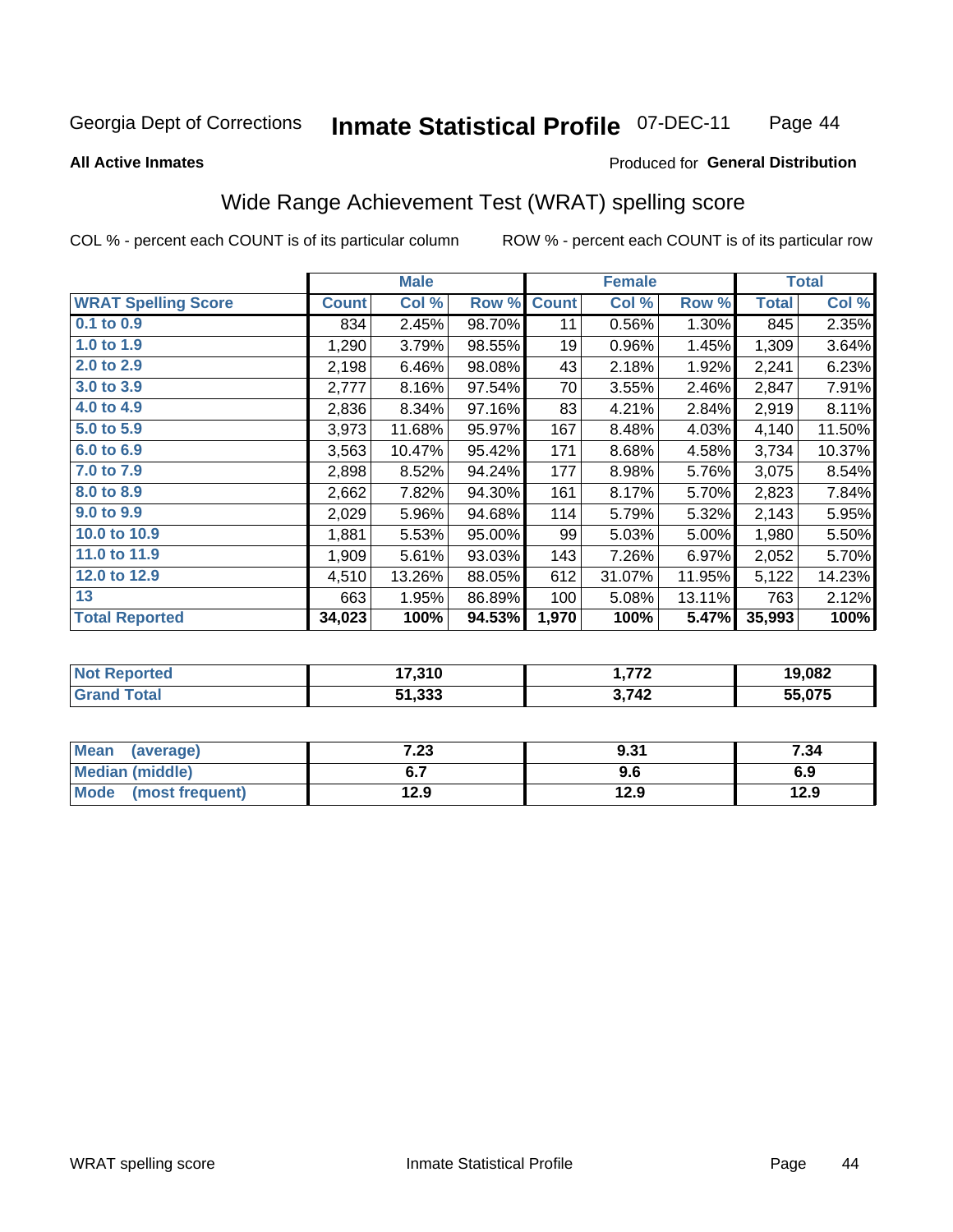### **All Active Inmates**

## Produced for General Distribution

# Scope of substance abuse - summary

COL % - percent each COUNT is of its particular column

|                        |                     | <b>Male</b> |           |              | <b>Female</b> |          |        | <b>Total</b> |
|------------------------|---------------------|-------------|-----------|--------------|---------------|----------|--------|--------------|
| <b>Substance Abuse</b> | <b>Count</b>        | Col %       | Row %     | <b>Count</b> | Col %         | Row %    | Total  | Col %        |
| <b>None</b>            | $34.41\overline{7}$ | 67.05%      | 91.94%    | 3,018        | 80.65%        | $8.06\%$ | 37,435 | 67.97%       |
| <b>Drugs only</b>      | 9.172               | 17.87%      | $94.26\%$ | 559          | 14.94%        | 5.74%    | 9,731  | 17.67%       |
| <b>Alcohol only</b>    | .929                | $3.76\%$    | $98.17\%$ | 36           | $0.96\%$      | 1.83%    | 1,965  | 3.57%        |
| Drugs and alcohol      | 5.815               | $11.33\%$   | 97.83%    | 129          | 3.45%         | 2.17%    | 5,944  | 10.79%       |
| <b>Total Reported</b>  | 51,333              | 100%        | $93.21\%$ | 3,742        | 100%          | 6.79%    | 55,075 | 100%         |

| <b>Not</b><br><b>Reported</b> |        |       |        |
|-------------------------------|--------|-------|--------|
| Total                         | 51,333 | 3,742 | 55.075 |

|  | Mode<br>auenu | None | None | None |
|--|---------------|------|------|------|
|--|---------------|------|------|------|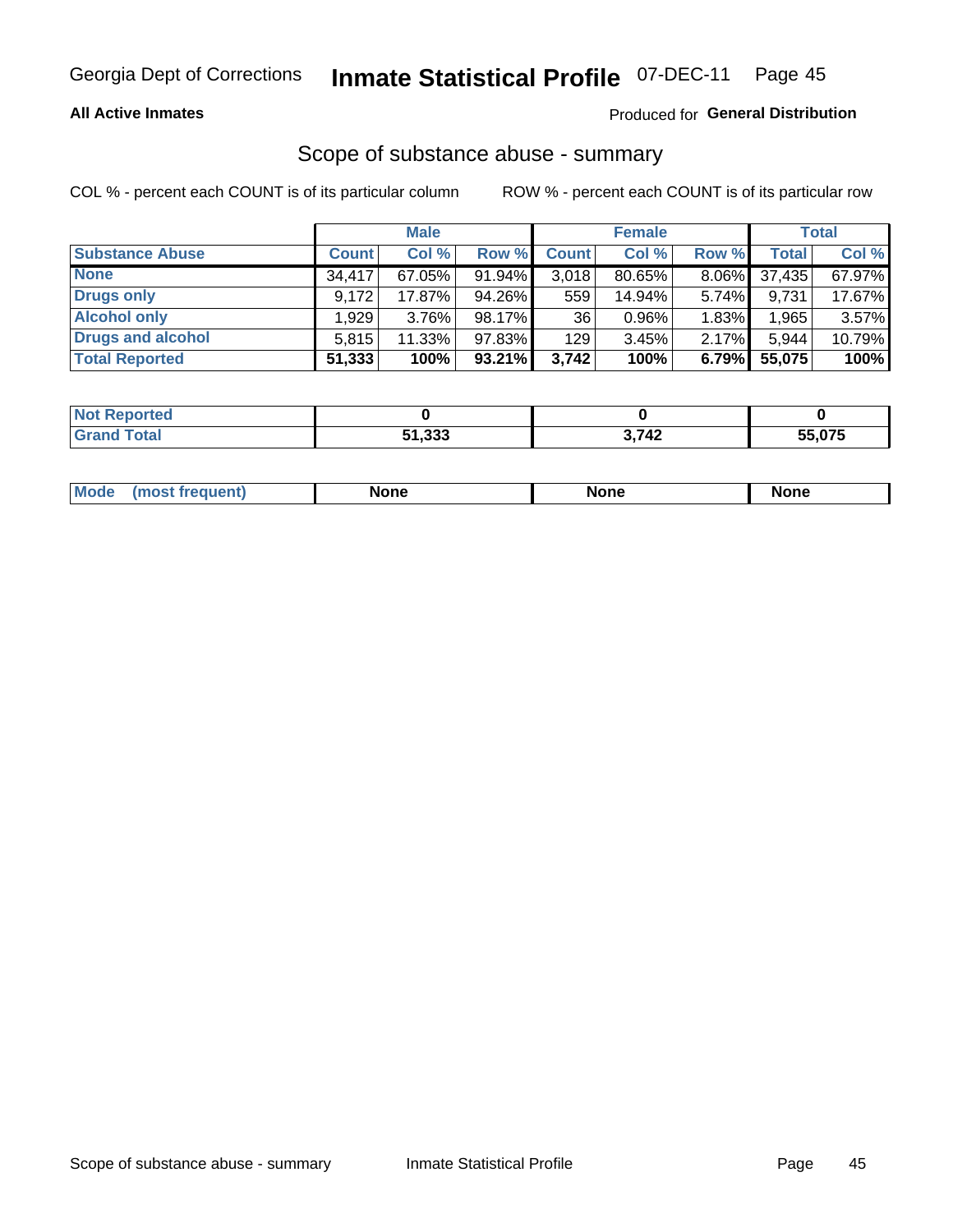## **All Active Inmates**

## **Produced for General Distribution**

## Scope of substance abuse - detail

COL % - percent each COUNT is of its particular column

|                                      |              | <b>Male</b> |         |              | <b>Female</b> |       |        | <b>Total</b> |
|--------------------------------------|--------------|-------------|---------|--------------|---------------|-------|--------|--------------|
| <b>Substance Abuse</b>               | <b>Count</b> | Col %       | Row %   | <b>Count</b> | Col %         | Row % | Total  | Col %        |
| No drug or alcohol problems          | 34,417       | 67.05%      | 91.94%  | 3,018        | 80.65%        | 8.06% | 37,435 | 67.97%       |
| Drug addiction but no alcohol        | 160          | 0.31%       | 90.91%  | 16           | 0.43%         | 9.09% | 176    | 0.32%        |
| <b>Drug addiction and alcohol</b>    | 74           | 0.14%       | 97.37%  | 2            | 0.05%         | 2.63% | 76     | 0.14%        |
| <b>labuse</b>                        |              |             |         |              |               |       |        |              |
| <b>Drug addiction and alcoholism</b> | 54           | 0.11%       | 100.00% |              |               |       | 54     | 0.10%        |
| No drug problem but alcohol          | 1,599        | 3.11%       | 99.01%  | 16           | 0.43%         | 0.99% | 1,615  | 2.93%        |
| <b>labuse</b>                        |              |             |         |              |               |       |        |              |
| No drug problem but alcoholism       | 330          | 0.64%       | 94.29%  | 20           | 0.53%         | 5.71% | 350    | 0.64%        |
| Drug experiment but no alcohol       | 4,567        | 8.90%       | 97.05%  | 139          | 3.71%         | 2.95% | 4,706  | 8.54%        |
| <b>Drug experiment &amp; alcohol</b> | 900          | 1.75%       | 98.58%  | 13           | 0.35%         | 1.42% | 913    | 1.66%        |
| abuse                                |              |             |         |              |               |       |        |              |
| Drug experiment & alcoholism         | 288          | 0.56%       | 96.00%  | 12           | 0.32%         | 4.00% | 300    | 0.54%        |
| Drug abuse but no alcohol            | 4,445        | 8.66%       | 91.67%  | 404          | 10.80%        | 8.33% | 4,849  | 8.80%        |
| Drug abuse and alcohol abuse         | 3,821        | 7.44%       | 98.73%  | 49           | 1.31%         | 1.27% | 3,870  | 7.03%        |
| <b>Drug abuse and alcoholism</b>     | 678          | 1.32%       | 92.75%  | 53           | 1.42%         | 7.25% | 731    | 1.33%        |
| <b>Total Reported</b>                | 51,333       | 100%        | 93.21%  | 3,742        | 100%          | 6.79% | 55,075 | 100%         |

| oorted<br>NOT |        |       |        |
|---------------|--------|-------|--------|
|               | 51,333 | 3,742 | 55,075 |

| Mode (most frequent) | No drug or alcohol problems No drug or alcohol problems No drug or alcohol |          |
|----------------------|----------------------------------------------------------------------------|----------|
|                      |                                                                            | problems |
|                      |                                                                            |          |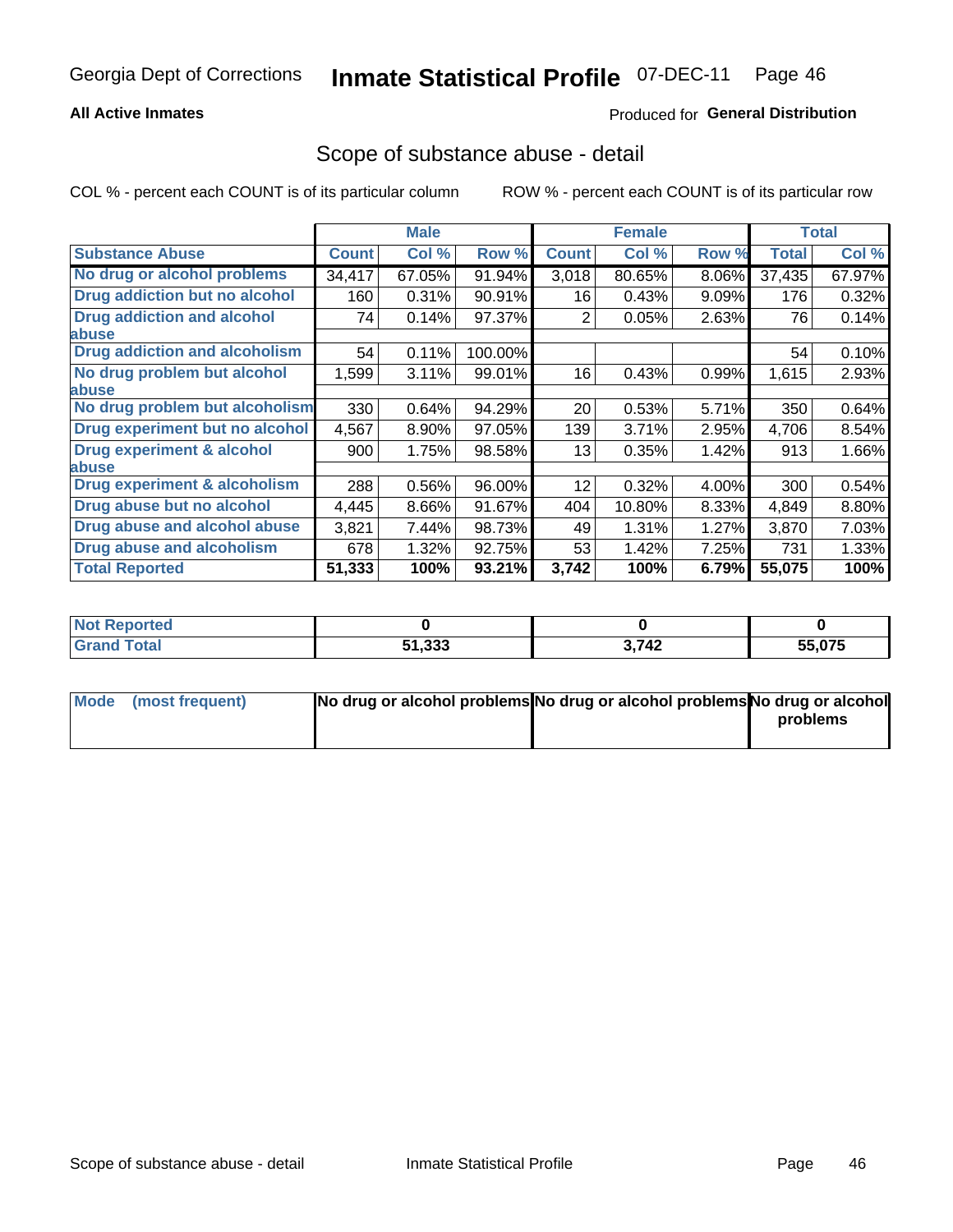#### **Inmate Statistical Profile 07-DEC-11** Page 47

**All Active Inmates** 

### Produced for General Distribution

# Current / last mental health treatment level

COL % - percent each COUNT is of its particular column

|                                    |              | <b>Male</b> |         |              | <b>Female</b> |        |              | <b>Total</b> |
|------------------------------------|--------------|-------------|---------|--------------|---------------|--------|--------------|--------------|
| <b>Mental Health Treatment Lev</b> | <b>Count</b> | Col %       | Row %   | <b>Count</b> | Col %         | Row %  | <b>Total</b> | Col %        |
| 1 No problem at current time       | 1,505        | 12.14%      | 97.79%  | 34           | 1.55%         | 2.21%  | 1,539        | 10.55%       |
| 2 Receiving outpatient             | 8,814        | 71.13%      | 80.68%  | 2,110        | 96.00%        | 19.32% | 10,924       | 74.87%       |
| <b>Treatment</b>                   |              |             |         |              |               |        |              |              |
| 3 Inpatient, moderate              | 1,617        | 13.05%      | 97.47%  | 42           | 1.91%         | 2.53%  | 1,659        | 11.37%       |
| <b>Treatment</b>                   |              |             |         |              |               |        |              |              |
| 4 Inpatient, intensive             | 417          | 3.37%       | 97.20%  | 12           | 0.55%         | 2.80%  | 429          | 2.94%        |
| <b>Treatment</b>                   |              |             |         |              |               |        |              |              |
| <b>5 Undergoing crisis</b>         | 34           | 0.27%       | 100.00% |              |               |        | 34           | 0.23%        |
| <b>stabilization</b>               |              |             |         |              |               |        |              |              |
| <b>6 Hospital for criminally</b>   | 5            | 0.04%       | 100.00% |              |               |        | 5            | 0.03%        |
| <b>Tinsane</b>                     |              |             |         |              |               |        |              |              |
| <b>Total Evaluated</b>             | 12,392       | 100%        | 84.93%  | 2,198        | 100%          | 15.07% | 14,590       | 100%         |

| Never had MH evaluation | 38,941 | 1,544 | 40,485 |
|-------------------------|--------|-------|--------|
| <b>Grand Total</b>      | 51,333 | 3.742 | 55,075 |

| <b>Median (middle)</b>         | <b>Receiving outpatient</b><br>treatment | <b>Receiving outpatient</b><br>treatment | <b>Receiving</b><br>outpatient<br>treatment |  |  |
|--------------------------------|------------------------------------------|------------------------------------------|---------------------------------------------|--|--|
| <b>Mode</b><br>(most frequent) | <b>Receiving outpatient</b><br>treatment | <b>Receiving outpatient</b><br>treatment | Receiving<br>outpatient<br>treatment        |  |  |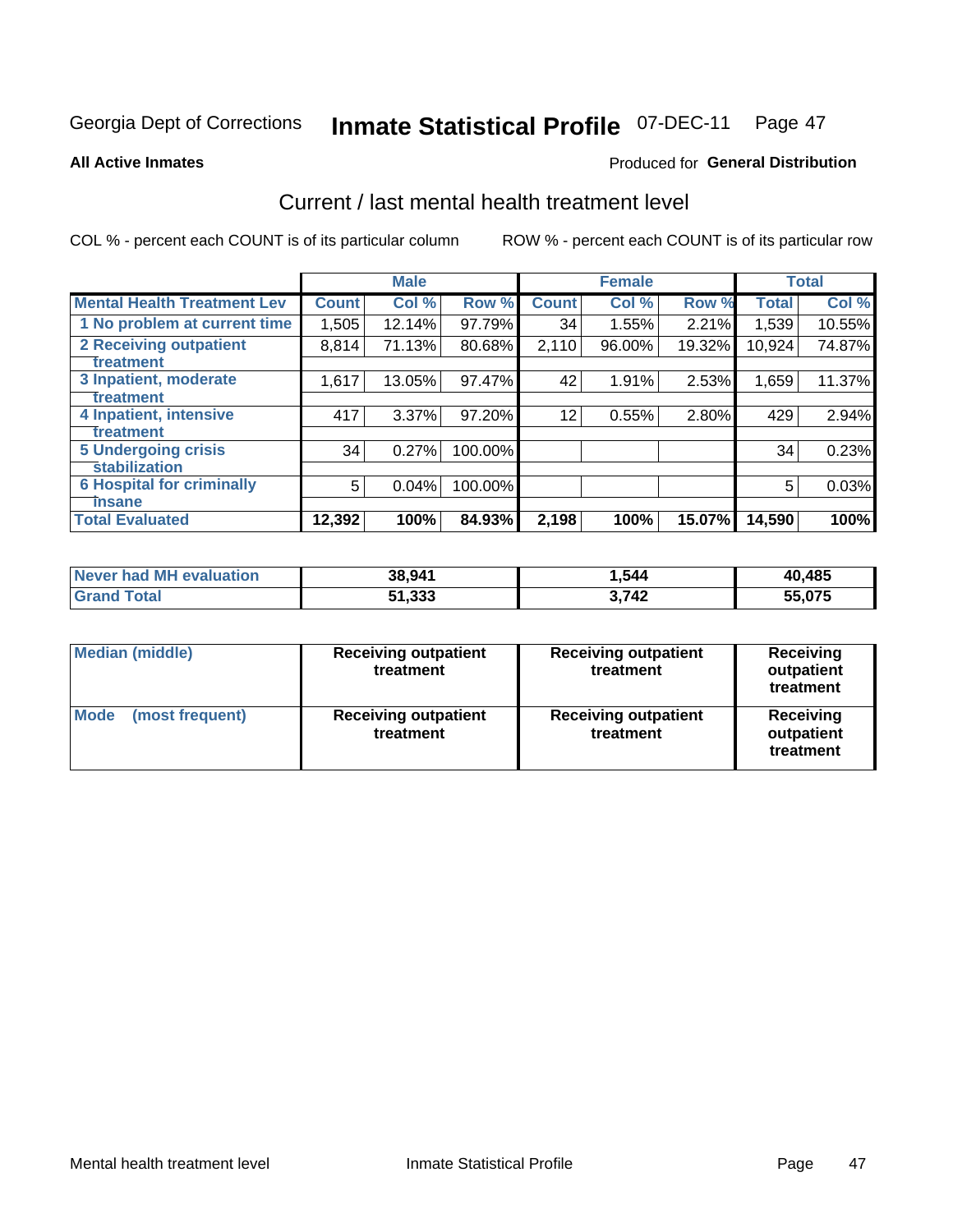## **All Active Inmates**

## Produced for General Distribution

# PULHESDWIT medical scale - 'P' overall condition ('P'hysical)

COL % - percent each COUNT is of its particular column

|                                  |              | <b>Male</b> |        |                   | <b>Female</b> |         |              | <b>Total</b> |
|----------------------------------|--------------|-------------|--------|-------------------|---------------|---------|--------------|--------------|
| <b>P' Overall Condition</b>      | <b>Count</b> | Col %       | Row %  | <b>Count</b>      | Col %         | Row %   | <b>Total</b> | Col %        |
| 1 No medical illness             | 35,029       | 74.81%      | 94.73% | 1.950             | 56.03%        | 5.27%   | 36,979       | 73.52%       |
| 2 Well-controlled chronic        | 10,462       | 22.34%      | 88.06% | 1,418             | 40.75%        | 11.94%  | 11,880       | 23.62%       |
| <b>lillness</b>                  |              |             |        |                   |               |         |              |              |
| 3 Poorly-controlled chronic      | 1,227        | 2.62%       | 95.71% | 55                | 1.58%         | 4.29%   | 1,282        | 2.55%        |
| <b>illness</b>                   |              |             |        |                   |               |         |              |              |
| 4 Significant problems requiring | 95           | 0.20%       | 88.79% | $12 \overline{ }$ | 0.34%         | 11.21%  | 107          | 0.21%        |
| special housing                  |              |             |        |                   |               |         |              |              |
| 5 Terminal illness, $< 6$ months | 8            | 0.02%       | 88.89% |                   | 0.03%         | 11.11%  | 9            | 0.02%        |
| to live                          |              |             |        |                   |               |         |              |              |
| 6 Inmate is pregnant             |              |             |        | 44                | 1.26%         | 100.00% | 44           | 0.09%        |
| <b>Total Reported</b>            | 46,821       | 100%        | 93.08% | 3,480             | 100%          | 6.92%   | 50,301       | 100.0%       |

| тео | <b>E49</b><br>7,J I 4 | つよつ<br>ZUZ | ---                        |
|-----|-----------------------|------------|----------------------------|
|     | $-1.222$<br>.         | フハつ<br>- - | EE ATE<br>$\sim$<br>.v / 5 |

| Mode<br>(most frequent) |  | <sup>1</sup> No medical illness | 1 No medical illness | 1 No medical<br>illness |
|-------------------------|--|---------------------------------|----------------------|-------------------------|
|-------------------------|--|---------------------------------|----------------------|-------------------------|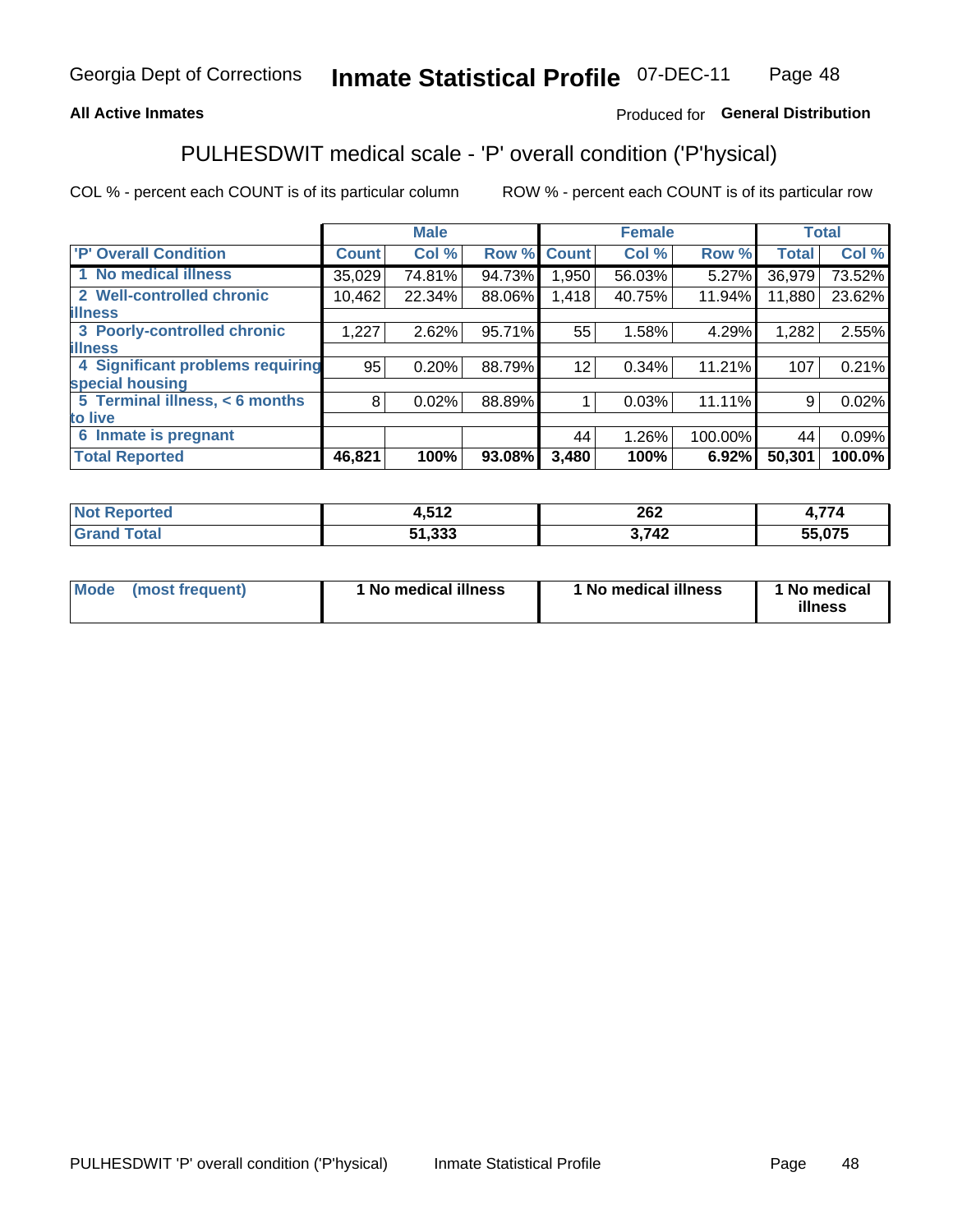### **All Active Inmates**

## Produced for General Distribution

# PULHESDWIT medical scale - 'U' upper body

COL % - percent each COUNT is of its particular column

|                              |              | <b>Male</b> |           |              | <b>Female</b> |       |              | <b>Total</b> |
|------------------------------|--------------|-------------|-----------|--------------|---------------|-------|--------------|--------------|
| <b>U' Upper Body</b>         | <b>Count</b> | Col %       | Row %     | <b>Count</b> | Col %         | Row % | <b>Total</b> | Col %        |
| 1 Upper bones, joints,       | 44,633       | 95.50%      | 93.18%    | 3,269        | 93.94%        | 6.82% | 47,902       | 95.39%       |
| muscles all OK               |              |             |           |              |               |       |              |              |
| 2 One or both arms minimally | 1,758        | 3.76%       | 90.15%    | 192          | 5.52%         | 9.85% | 1,950        | 3.88%        |
| limited                      |              |             |           |              |               |       |              |              |
| 3 One or both arms           | 301          | 0.64%       | 95.25%    | 15           | 0.43%         | 4.75% | 316          | 0.63%        |
| <b>moderately limited</b>    |              |             |           |              |               |       |              |              |
| 4 One arm disabled,          | 41           | 0.09%       | 91.11%    | 4            | 0.11%         | 8.89% | 45           | 0.09%        |
| paralyzed, or amputated      |              |             |           |              |               |       |              |              |
| 5 Both arms disabled,        | 4            | 0.01%       | 100.00%   |              |               |       | 4            | 0.01%        |
| paralyzed, or amputated      |              |             |           |              |               |       |              |              |
| <b>Total Reported</b>        | 46,737       | 100%        | $93.07\%$ | 3,480        | 100%          | 6.93% | 50,217       | 100%         |

| <b>Not Reported</b>          | 4,596  | 262  | 4,858  |
|------------------------------|--------|------|--------|
| <b>Total</b><br><b>Grand</b> | 51,333 | ,742 | 55,075 |

| Mode<br>(most frequent) | 1 Upper bones, joints,<br>muscles all OK | 1 Upper bones, joints,<br>muscles all OK | 1 Upper bones,<br>joints, muscles all<br>ΟK |
|-------------------------|------------------------------------------|------------------------------------------|---------------------------------------------|
|-------------------------|------------------------------------------|------------------------------------------|---------------------------------------------|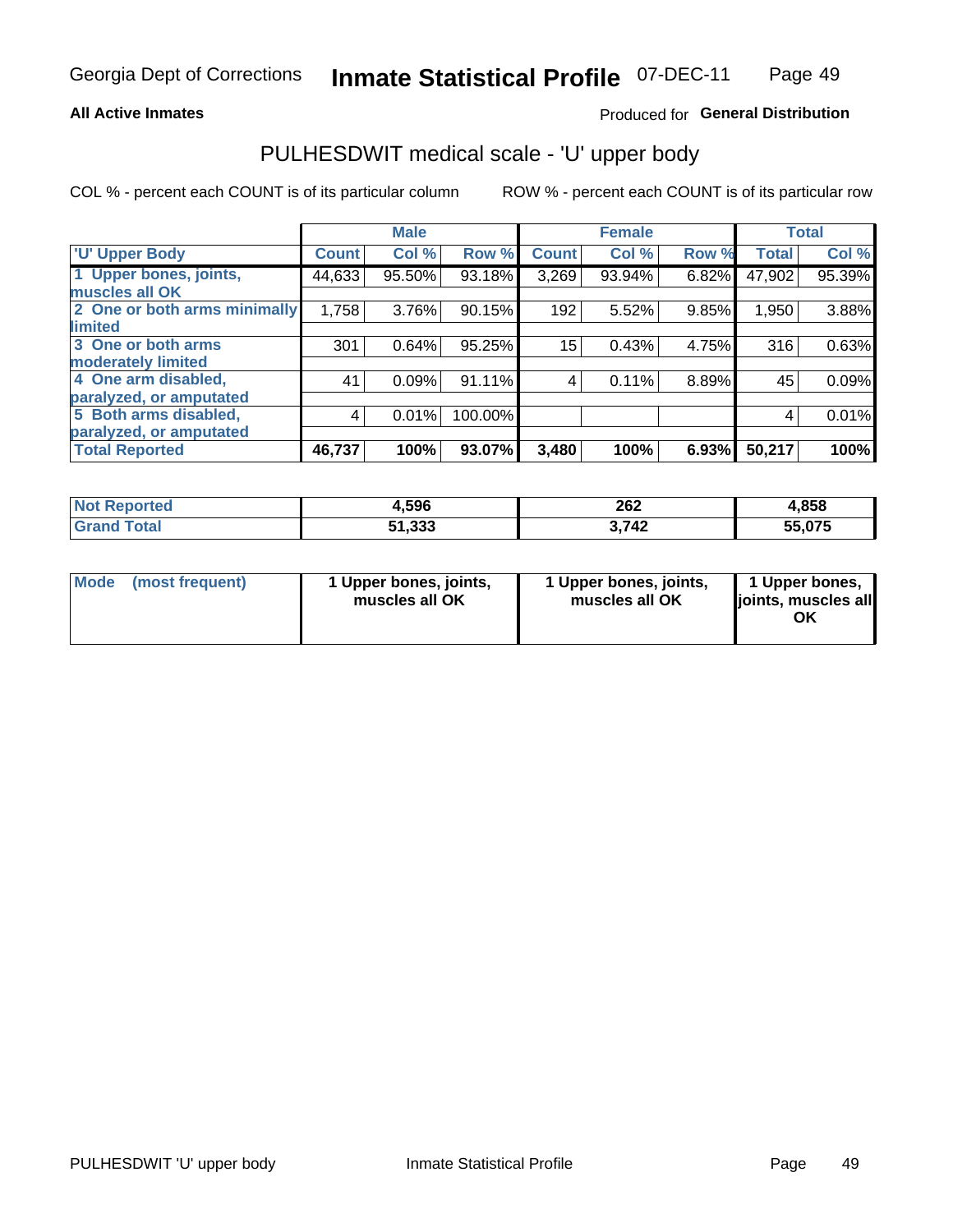### **All Active Inmates**

## Produced for General Distribution

## PULHESDWIT medical scale - 'L' lower body

COL % - percent each COUNT is of its particular column

|                                |              | <b>Male</b> |        |              | <b>Female</b> |        |                 | <b>Total</b> |
|--------------------------------|--------------|-------------|--------|--------------|---------------|--------|-----------------|--------------|
| 'L' Lower Body                 | <b>Count</b> | Col %       | Row %  | <b>Count</b> | Col %         | Row %  | <b>Total</b>    | Col %        |
| 1 Lower bones, joints,         | 41,435       | 88.65%      | 93.69% | 2,789        | 80.14%        | 6.31%  | 44,224          | 88.06%       |
| muscles all OK                 |              |             |        |              |               |        |                 |              |
| 2 One or both legs minimally   | 4,503        | 9.63%       | 87.23% | 659          | 18.94%        | 12.77% | 5,162           | 10.28%       |
| <b>limited</b>                 |              |             |        |              |               |        |                 |              |
| 3 One or both legs             | 689          | 1.47%       | 96.91% | 22           | 0.63%         | 3.09%  | 711             | 1.42%        |
| moderately limited             |              |             |        |              |               |        |                 |              |
| 4 One leg disabled, paralyzed, | 101          | 0.22%       | 91.82% | 9            | 0.26%         | 8.18%  | 110             | 0.22%        |
| or amputated                   |              |             |        |              |               |        |                 |              |
| 5 Both legs disabled,          | 13           | 0.03%       | 92.86% |              | 0.03%         | 7.14%  | 14 <sub>1</sub> | 0.03%        |
| paralyzed, or amputated        |              |             |        |              |               |        |                 |              |
| <b>Total Reported</b>          | 46,741       | 100%        | 93.07% | 3,480        | 100%          | 6.93%  | 50,221          | 100.0%       |

| <b>Not Reported</b>          | 4,592  | 262           | 4,854  |
|------------------------------|--------|---------------|--------|
| <b>Total</b><br><b>Grano</b> | 51,333 | 742<br>J.I TŁ | 55,075 |

| Mode | (most frequent) | 1 Lower bones, joints,<br>muscles all OK | 1 Lower bones, joints,<br>muscles all OK | 1 Lower bones,<br>joints, muscles all<br>ΟK |
|------|-----------------|------------------------------------------|------------------------------------------|---------------------------------------------|
|------|-----------------|------------------------------------------|------------------------------------------|---------------------------------------------|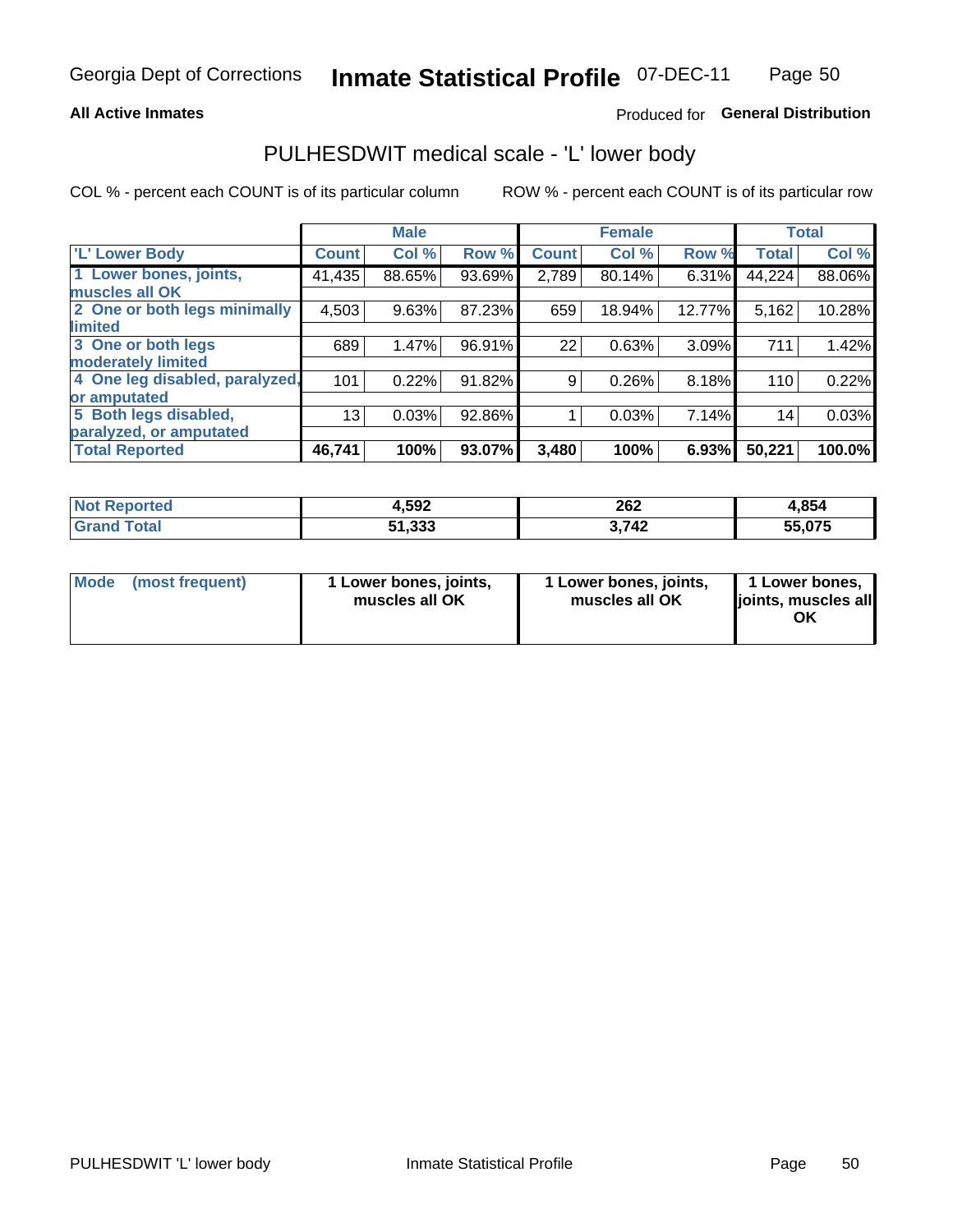### **All Active Inmates**

## Produced for General Distribution

## PULHESDWIT medical scale - 'H' hearing

COL % - percent each COUNT is of its particular column

|                                |              | <b>Male</b> |             |       | <b>Female</b> |       | <b>Total</b> |        |
|--------------------------------|--------------|-------------|-------------|-------|---------------|-------|--------------|--------|
| <b>H'</b> Hearing              | <b>Count</b> | Col %       | Row % Count |       | Col %         | Row % | <b>Total</b> | Col %  |
| 1 Normal hearing both ears     | 46,151       | 98.76%      | 93.07%      | 3,439 | 98.88%        | 6.93% | 49,590       | 98.77% |
| 2 Some loss in one ear with    | 462          | 0.99%       | 92.59%      | 37    | $1.06\%$      | 7.41% | 499          | 0.99%  |
| other OK, or mild loss in both |              |             |             |       |               |       |              |        |
| 3 Total loss in one ear with   | 88           | 0.19%       | 97.78%      | 2     | $0.06\%$      | 2.22% | 90           | 0.18%  |
| mild loss in other             |              |             |             |       |               |       |              |        |
| 4 Severe loss in both ears     | 16           | 0.03%       | 100.00%     |       |               |       | 16           | 0.03%  |
| 5 Total loss in both ears,     | 12           | 0.03%       | 100.00%     |       |               |       | 12           | 0.02%  |
| requiring special housing      |              |             |             |       |               |       |              |        |
| <b>Total Reported</b>          | 46,729       | 100%        | 93.07%      | 3,478 | 100%          | 6.93% | 50,207       | 100%   |

| morted and   | ,604   | 264<br>____ | .868   |
|--------------|--------|-------------|--------|
| <b>Total</b> | 51,333 | ,742        | 55,075 |

| Mode (most frequent) | 1 Normal hearing both ears 1 Normal hearing both ears 1 Normal hearing |           |
|----------------------|------------------------------------------------------------------------|-----------|
|                      |                                                                        | both ears |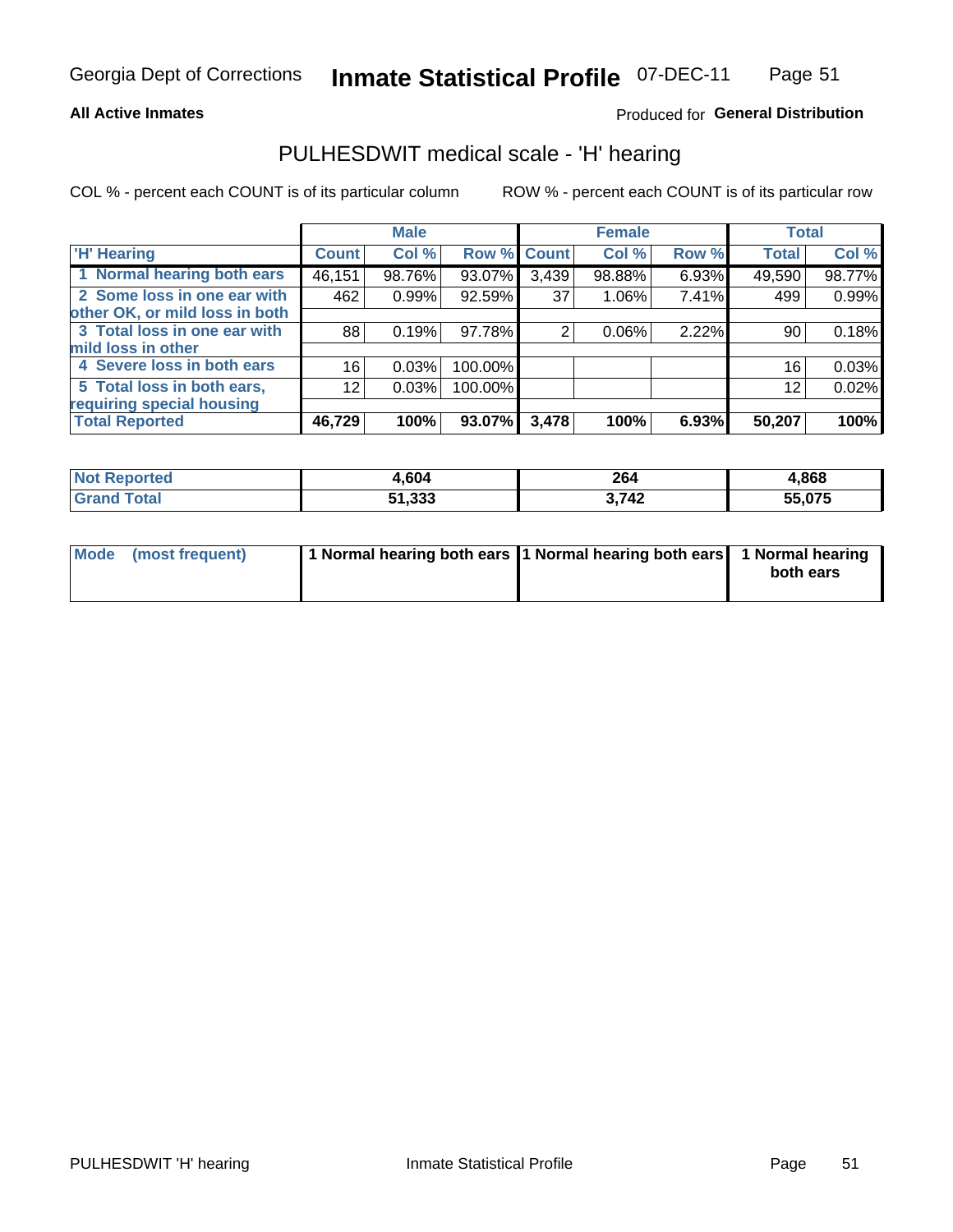### **All Active Inmates**

## Produced for General Distribution

## PULHESDWIT medical scale - 'E' vision

COL % - percent each COUNT is of its particular column

|                                 |              | <b>Male</b> |        |                 | <b>Female</b> |        |              | <b>Total</b> |
|---------------------------------|--------------|-------------|--------|-----------------|---------------|--------|--------------|--------------|
| <b>E' Vision</b>                | <b>Count</b> | Col %       | Row %  | <b>Count</b>    | Col %         | Row %  | <b>Total</b> | Col %        |
| 1 Correctable to 20/40 in both  | 37,794       | 82.39%      | 95.07% | .960            | 56.37%        | 4.93%  | 39,754       | 80.55%       |
| eyes                            |              |             |        |                 |               |        |              |              |
| 2 Correctable to 20/70 in one   | 7,111        | 15.50%      | 83.71% | 1,384           | 39.80%        | 16.29% | 8,495        | 17.21%       |
| eye, may be blind in other      |              |             |        |                 |               |        |              |              |
| 3 Correctable to 20/200 in one  | 826          | 1.80%       | 87.13% | 122             | 3.51%         | 12.87% | 948          | 1.92%        |
| eye, may be blind in other      |              |             |        |                 |               |        |              |              |
| 4 One eye not correctable to    | 125          | 0.27%       | 92.59% | 10 <sub>1</sub> | 0.29%         | 7.41%  | 135          | 0.27%        |
| 20/200, other may be blind      |              |             |        |                 |               |        |              |              |
| 5 Blind in both eyes, requiring | 18           | 0.04%       | 94.74% |                 | 0.03%         | 5.26%  | 19           | 0.04%        |
| special housing                 |              |             |        |                 |               |        |              |              |
| <b>Total Reported</b>           | 45,874       | 100%        | 92.95% | 3,477           | 100%          | 7.05%  | 49,351       | 100%         |

| <b>Not Reported</b> | ,459   | 265   | ;724   |
|---------------------|--------|-------|--------|
| <b>Total</b>        | 51,333 | 3,742 | 55.075 |

| Mode (most frequent) | 1 Correctable to 20/40 in both<br>eves | 1 Correctable to 20/40 in   1 Correctable to  <br>both eves | 20/40 in both eyes |
|----------------------|----------------------------------------|-------------------------------------------------------------|--------------------|
|                      |                                        |                                                             |                    |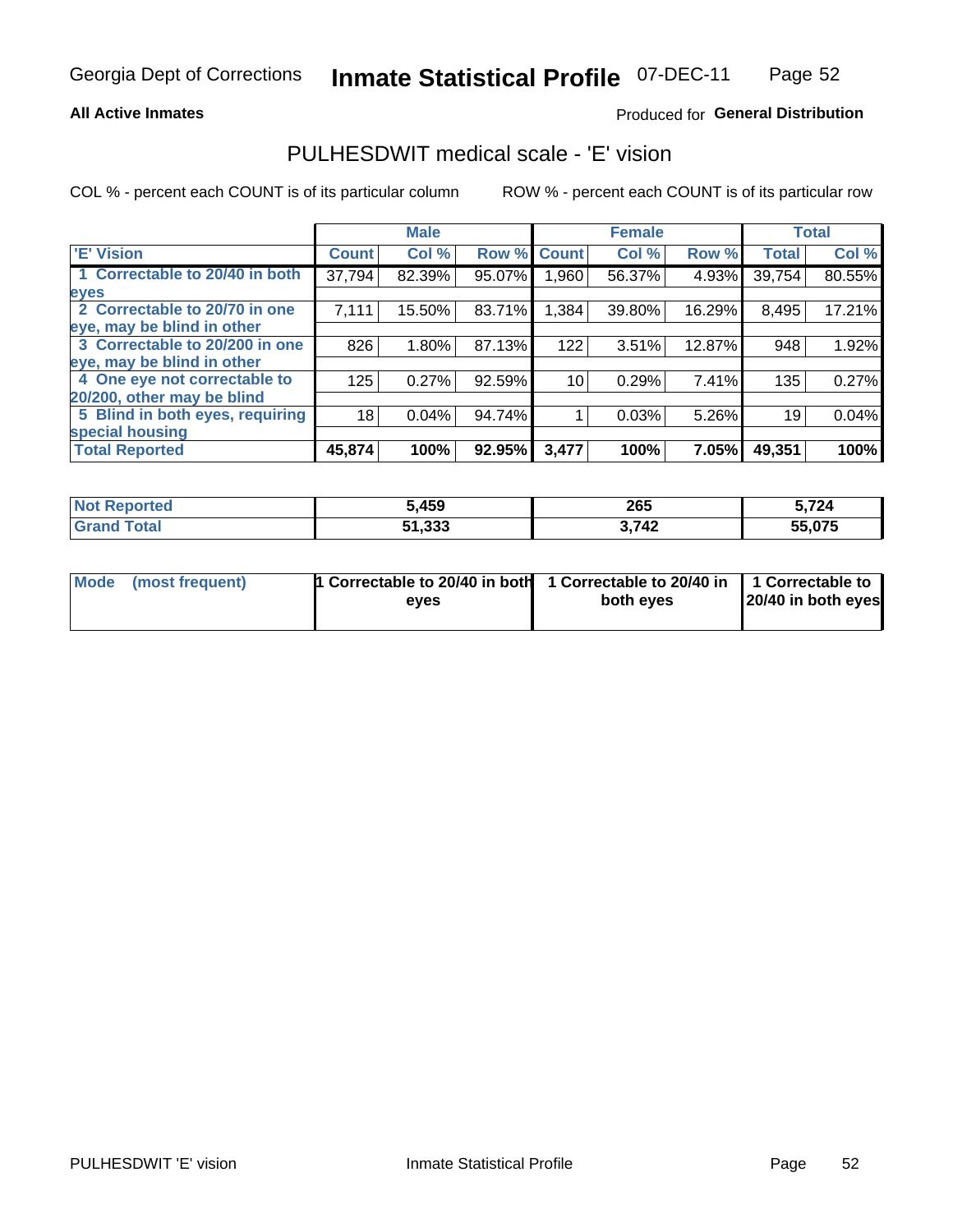### **All Active Inmates**

## Produced for General Distribution

# PULHESDWIT medical scale - 'S' pSychiatric

COL % - percent each COUNT is of its particular column

|                                        |                 | <b>Male</b> |         |              | <b>Female</b> |        |              | <b>Total</b> |
|----------------------------------------|-----------------|-------------|---------|--------------|---------------|--------|--------------|--------------|
| 'S' pSychiatric                        | <b>Count</b>    | Col %       | Row %   | <b>Count</b> | Col %         | Row %  | <b>Total</b> | Col %        |
| 1 No impairment or disorders           | 39,956          | 85.93%      | 95.29%  | 1,977        | 57.60%        | 4.71%  | 41,933       | 83.98%       |
| 2 Stable, or in remission, or          | 5,030           | 10.82%      | 77.82%  | 1,434        | 41.78%        | 22.18% | 6,464        | 12.95%       |
| mild impairment or retardation         |                 |             |         |              |               |        |              |              |
| 3 Requires moderate inpatient          | 1,254           | 2.70%       | 98.82%  | 15           | 0.44%         | 1.18%  | 1,269        | 2.54%        |
| treatment                              |                 |             |         |              |               |        |              |              |
| 4 Requires intensive inpatient         | 239             | 0.51%       | 97.55%  | 6            | 0.17%         | 2.45%  | 245          | 0.49%        |
| treatment                              |                 |             |         |              |               |        |              |              |
| <b>5 Requires Crisis Stabilization</b> | 20 <sub>1</sub> | 0.04%       | 100.00% |              |               |        | 20           | 0.04%        |
| Unit (CSU) inpatient care              |                 |             |         |              |               |        |              |              |
| <b>Total Reported</b>                  | 46,499          | 100%        | 93.13%  | 3,432        | 100%          | 6.87%  | 49,931       | 100%         |

| <b>Not Reported</b> | 4,834  | 310   | 5,144  |
|---------------------|--------|-------|--------|
| Total<br>⊦Gran      | 51,333 | 3,742 | 55,075 |

| Mode<br>1 No impairment or disorders<br>(most frequent) | 1 No impairment or<br>disorders | 1 No impairment or<br>disorders |
|---------------------------------------------------------|---------------------------------|---------------------------------|
|---------------------------------------------------------|---------------------------------|---------------------------------|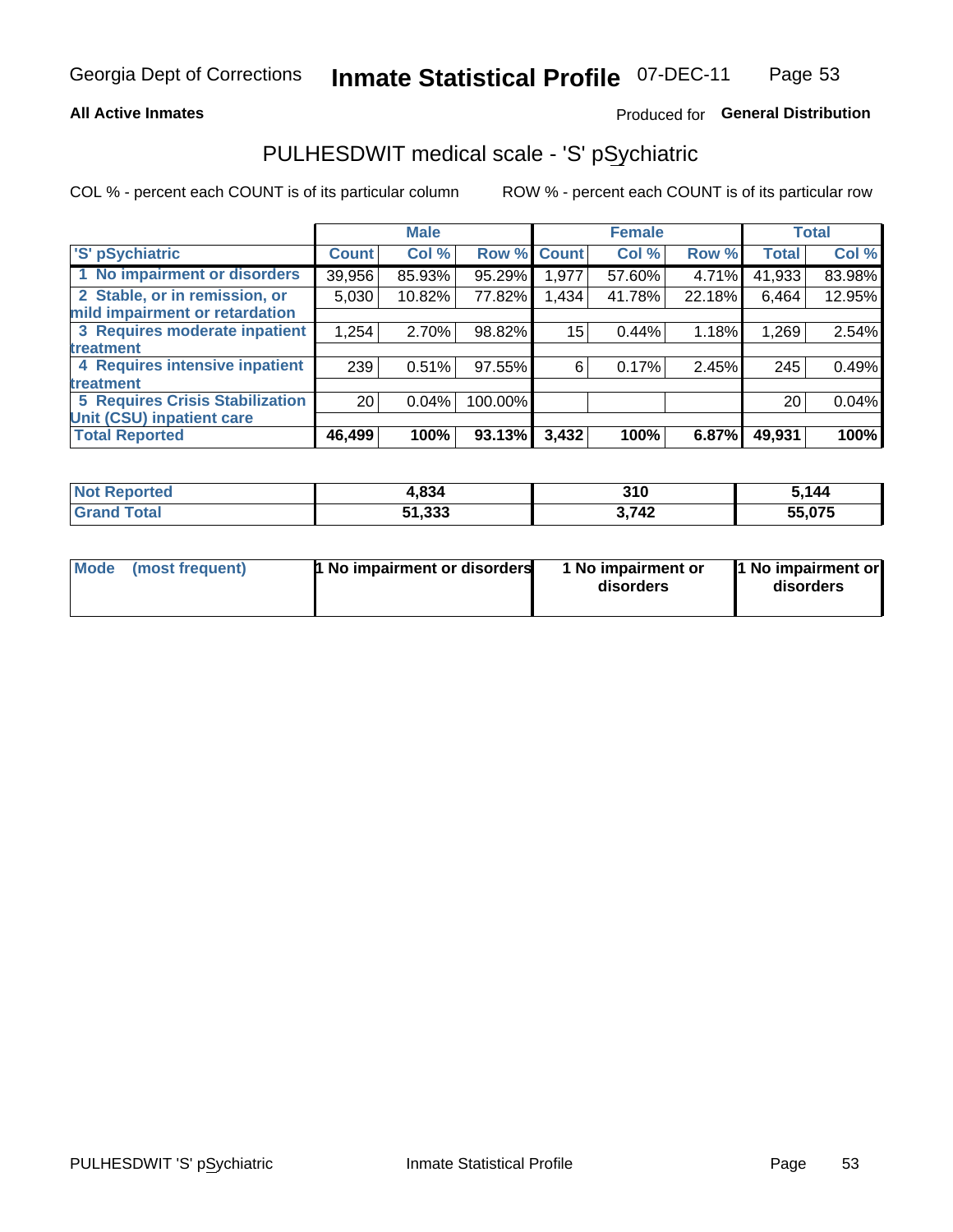### **All Active Inmates**

## Produced for General Distribution

## PULHESDWIT medical scale - 'D' dental

COL % - percent each COUNT is of its particular column

|                                 |              | <b>Male</b> |         |              | <b>Female</b> |       |              | <b>Total</b> |
|---------------------------------|--------------|-------------|---------|--------------|---------------|-------|--------------|--------------|
| <b>D'</b> Dental                | <b>Count</b> | Col %       | Row %   | <b>Count</b> | Col %         | Row % | <b>Total</b> | Col %        |
| 1 Minimal routine dental health | 22,396       | 50.72%      | 91.37%  | 2,114        | 61.51%        | 8.63% | 24,510       | 51.50%       |
| <b>needs</b>                    |              |             |         |              |               |       |              |              |
| 2 Moderate cavities and/or gum  | 15,701       | 35.56%      | 93.46%  | 1,098        | 31.95%        | 6.54% | 16,799       | 35.30%       |
| disease                         |              |             |         |              |               |       |              |              |
| 3 Extensive gum disease         | 6,040        | 13.68%      | 96.42%  | 224          | 6.52%         | 3.58% | 6,264        | 13.16%       |
| and/or widespread decay         |              |             |         |              |               |       |              |              |
| 4 Urgent need for dental        | 15           | 0.03%       | 93.75%  |              | 0.03%         | 6.25% | 16           | 0.03%        |
| <b>services</b>                 |              |             |         |              |               |       |              |              |
| 5 Life-threatening disease or   |              | 0.01%       | 100.00% |              |               |       |              | 0.01%        |
| extreme pain or infection       |              |             |         |              |               |       |              |              |
| <b>Total Reported</b>           | 44,153       | 100%        | 92.78%  | 3,437        | 100%          | 7.22% | 47,590       | 100%         |

| <b>Not Reported</b> | 7,180  | 305   | 7,485  |
|---------------------|--------|-------|--------|
| Total<br>'Grand     | 51,333 | 3,742 | 55,075 |

| Mode<br><b>Minimal routine dental</b><br>(most frequent)<br>health needs | 1 Minimal routine dental<br>health needs | 1 Minimal routine<br>dental health<br>needs |
|--------------------------------------------------------------------------|------------------------------------------|---------------------------------------------|
|--------------------------------------------------------------------------|------------------------------------------|---------------------------------------------|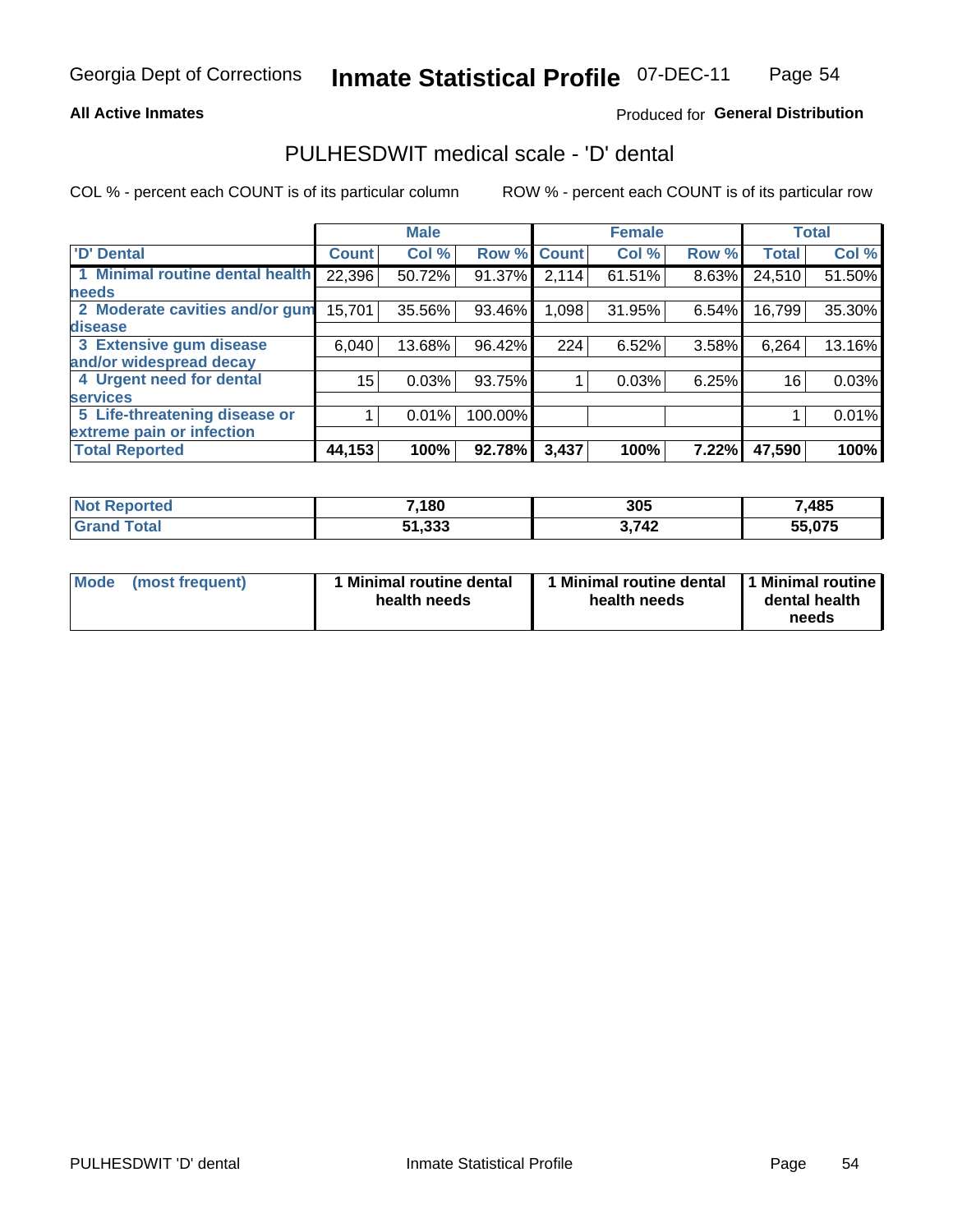### **All Active Inmates**

## Produced for General Distribution

## PULHESDWIT medical scale - 'W' work ability

COL % - percent each COUNT is of its particular column

|                                 |              | <b>Male</b> |        |                 | <b>Female</b> |        |              | <b>Total</b> |
|---------------------------------|--------------|-------------|--------|-----------------|---------------|--------|--------------|--------------|
| <b>W' work ability</b>          | <b>Count</b> | Col %       |        | Row % Count     | Col %         | Row %  | <b>Total</b> | Col %        |
| 1 Unrestricted work or activity | 38,859       | 83.16%      | 93.38% | 2,757           | 79.22%        | 6.62%  | 41,616       | 82.88%       |
| 2 Minor restrictions on type of | 6,215        | 13.30%      | 90.97% | 617             | 17.73%        | 9.03%  | 6,832        | 13.61%       |
| <b>work</b>                     |              |             |        |                 |               |        |              |              |
| 3 Moderate restrictions on type | 1,091        | 2.33%       | 95.28% | 54              | 1.55%         | 4.72%  | 1,145        | 2.28%        |
| lof work                        |              |             |        |                 |               |        |              |              |
| 4 Major restrictions on type of | 374          | 0.80%       | 89.90% | 42              | 1.21%         | 10.10% | 416          | 0.83%        |
| <b>work</b>                     |              |             |        |                 |               |        |              |              |
| 5 Cannot work under any         | 191          | 0.41%       | 95.02% | 10 <sub>1</sub> | 0.29%         | 4.98%  | 201          | 0.40%        |
| <b>circumstances</b>            |              |             |        |                 |               |        |              |              |
| <b>Total Reported</b>           | 46,730       | 100%        | 93.07% | 3,480           | 100%          | 6.93%  | 50,210       | 100%         |

| <b>Not Reported</b>   | 4,603  | 262   | 1,865  |
|-----------------------|--------|-------|--------|
| Total<br><b>Grand</b> | 51,333 | 3,742 | 55,075 |

| Mode            | 1 Unrestricted work or | 1 Unrestricted work or | 1 Unrestricted   |
|-----------------|------------------------|------------------------|------------------|
| (most frequent) | activity               | activity               | work or activity |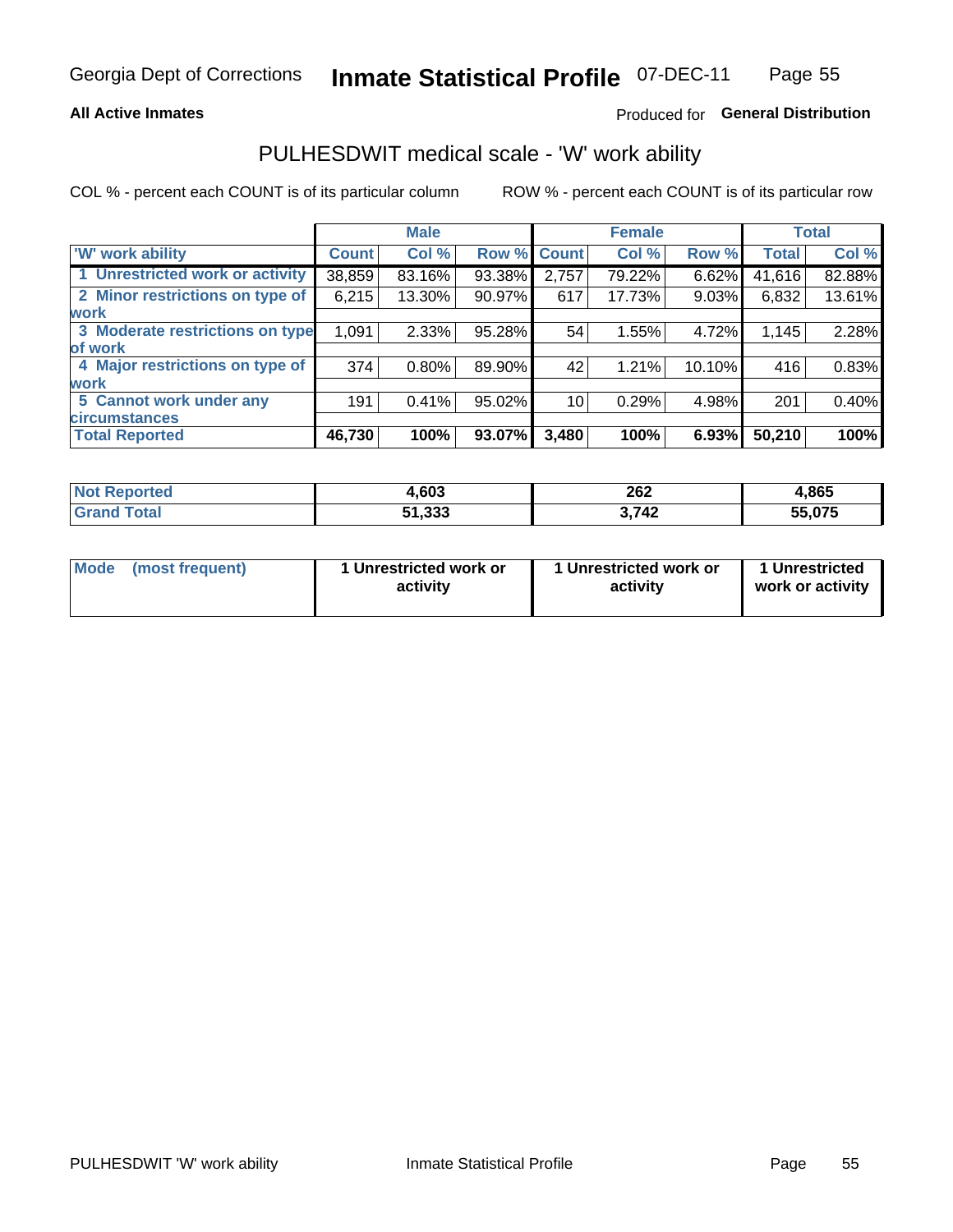### **All Active Inmates**

## Produced for General Distribution

# PULHESDWIT medical scale - 'I' impairment

COL % - percent each COUNT is of its particular column

|                                                             |              | <b>Male</b> |             |       | <b>Female</b> |        |              | <b>Total</b> |
|-------------------------------------------------------------|--------------|-------------|-------------|-------|---------------|--------|--------------|--------------|
| <b>T' Impairment</b>                                        | <b>Count</b> | Col %       | Row % Count |       | Col %         | Row %  | <b>Total</b> | Col %        |
| 1 No impairments or<br>disabilities                         | 46,428       | 99.40%      | 93.10%      | 3,443 | 99.02%        | 6.90%  | 49,871       | 99.37%       |
| 2 Wheelchair-bound but<br>otherwise OK                      | 197          | 0.42%       | 87.56%      | 28    | 0.81%         | 12.44% | 225          | 0.45%        |
| <b>3 Needs low-level Assisted</b>                           | 38           | 0.08%       | 92.68%      | 3     | 0.09%         | 7.32%  | 41           | 0.08%        |
| Living (level I)<br>4 Needs moderate Assisted               | 5            | 0.01%       | 100.00%     |       |               |        | 5            | 0.01%        |
| <b>Living (level II)</b><br><b>5 Needs maximal Assisted</b> |              |             |             |       |               |        |              |              |
| <b>Living (level III)</b>                                   | 42           | 0.09%       | 93.33%      | 3     | 0.09%         | 6.67%  | 45           | 0.09%        |
| <b>Total Reported</b>                                       | 46,710       | 100%        | 93.07%      | 3,477 | 100%          | 6.93%  | 50,187       | 100%         |

| <b>Not</b><br><b>Reported</b> | .623   | 265   | 4,888  |
|-------------------------------|--------|-------|--------|
| <b>otal</b>                   | 51,333 | - 742 | 55,075 |

| Mode | (most frequent) | 1 No impairments or<br>disabilities | 1 No impairments or<br>disabilities | 1 No impairments<br>or disabilities |
|------|-----------------|-------------------------------------|-------------------------------------|-------------------------------------|
|------|-----------------|-------------------------------------|-------------------------------------|-------------------------------------|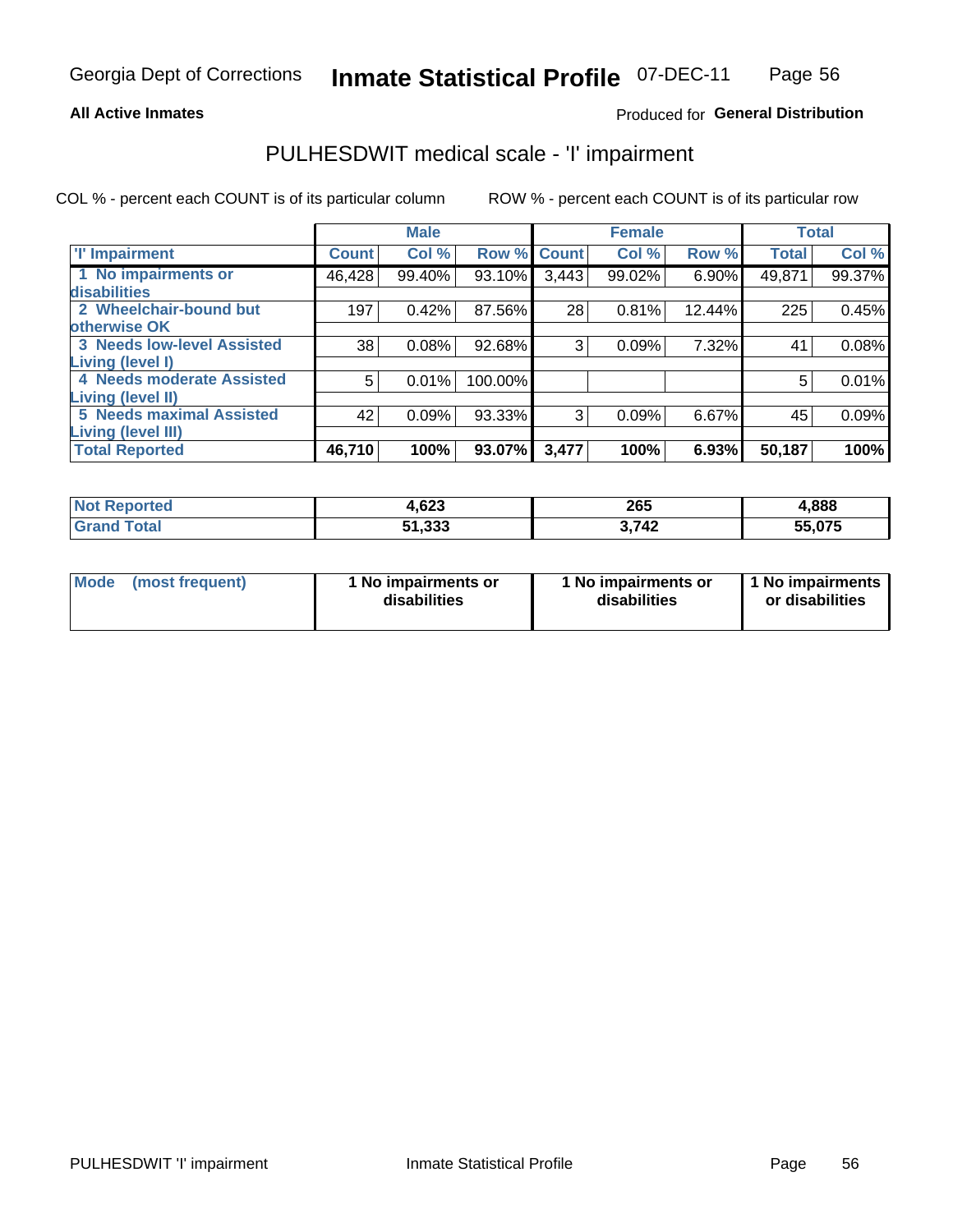### **All Active Inmates**

## Produced fo General Distribution

# PULHESDWIT medical scale - 'T' transportability

COL % - percent each COUNT is of its particular column

|                              |              | <b>Male</b> |         |              | <b>Female</b> |        |              | <b>Total</b> |
|------------------------------|--------------|-------------|---------|--------------|---------------|--------|--------------|--------------|
| <b>T' Transportability</b>   | <b>Count</b> | Col %       | Row %   | <b>Count</b> | Col %         | Row %  | <b>Total</b> | Col %        |
| 1 Can be transported in any  | 46,530       | 99.58%      | 93.09%  | 3,455        | 99.65%        | 6.91%  | 49,985       | 99.59%       |
| ordinary approved vehicle    |              |             |         |              |               |        |              |              |
| 2 Wheelchair-bound, not      | 58           | 0.12%       | 87.88%  | 8            | 0.23%         | 12.12% | 66           | 0.13%        |
| needing special vehicle      |              |             |         |              |               |        |              |              |
| 3 Wheelchair-bound, requires | 12           | 0.03%       | 100.00% |              |               |        | 12           | 0.02%        |
| special vehicle              |              |             |         |              |               |        |              |              |
| 4 Needs specially-equipped   | 5            | 0.01%       | 100.00% |              |               |        | 5            | 0.01%        |
| medical vehicle              |              |             |         |              |               |        |              |              |
| <b>5 Requires ambulance</b>  | 121          | 0.26%       | 96.80%  | 4            | 0.12%         | 3.20%  | 125          | 0.25%        |
| transport                    |              |             |         |              |               |        |              |              |
| <b>Total Reported</b>        | 46,726       | 100%        | 93.09%  | 3,467        | 100%          | 6.91%  | 50,193       | 100%         |

| orted | .,607  | クフド<br>41 V<br>$\sim$ | 4,882  |
|-------|--------|-----------------------|--------|
|       | 51,333 | ,742                  | 55.075 |

|  | Mode (most frequent) | 1 Can be transported in any 1 Can be transported in any<br>ordinary approved vehicle   ordinary approved vehicle   transported in any |  | 1 Can be<br>  ordinary approved  <br>vehicle |
|--|----------------------|---------------------------------------------------------------------------------------------------------------------------------------|--|----------------------------------------------|
|--|----------------------|---------------------------------------------------------------------------------------------------------------------------------------|--|----------------------------------------------|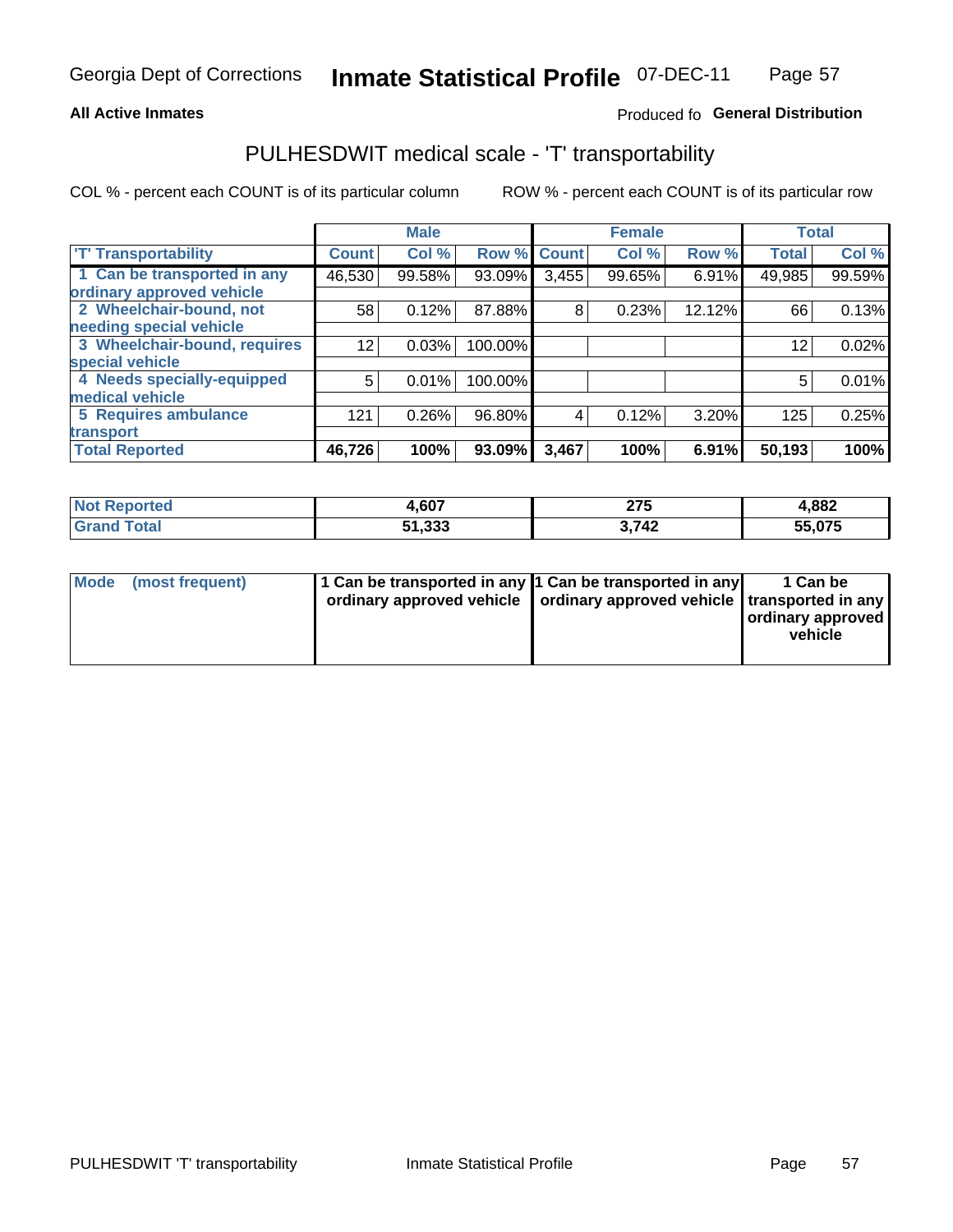## **All Active Inmates**

## Produced for General Distribution

## Criminality in family, self-reported

COL % - percent each COUNT is of its particular column

|                              | <b>Male</b>  |           | <b>Female</b> |              |        | Total    |              |        |
|------------------------------|--------------|-----------|---------------|--------------|--------|----------|--------------|--------|
| <b>Criminality In Family</b> | <b>Count</b> | Col %     | Row %         | <b>Count</b> | Col %  | Row %    | <b>Total</b> | Col %  |
| Yes, criminality in family   | 6.171        | $22.33\%$ | 92.98%        | 466          | 39.90% | $7.02\%$ | 6,637        | 23.04% |
| No criminality in family     | 21.469       | 77.67%    | 96.83%        | 702          | 60.10% |          | 3.17% 22.171 | 76.96% |
| <b>Total Reported</b>        | 27,640       | 100%      | 95.95%        | 1,168        | 100%   |          | 4.05% 28,808 | 100%   |

| <b>Not Reported</b>   | 23,693 | 2,574        | 26,267 |
|-----------------------|--------|--------------|--------|
| <b>Grand</b><br>™otal | 51,333 | -742<br>1 T. | 55.075 |

|  | Mode (most frequent) | No criminality in family | No criminality in family | No criminality in<br>family |
|--|----------------------|--------------------------|--------------------------|-----------------------------|
|--|----------------------|--------------------------|--------------------------|-----------------------------|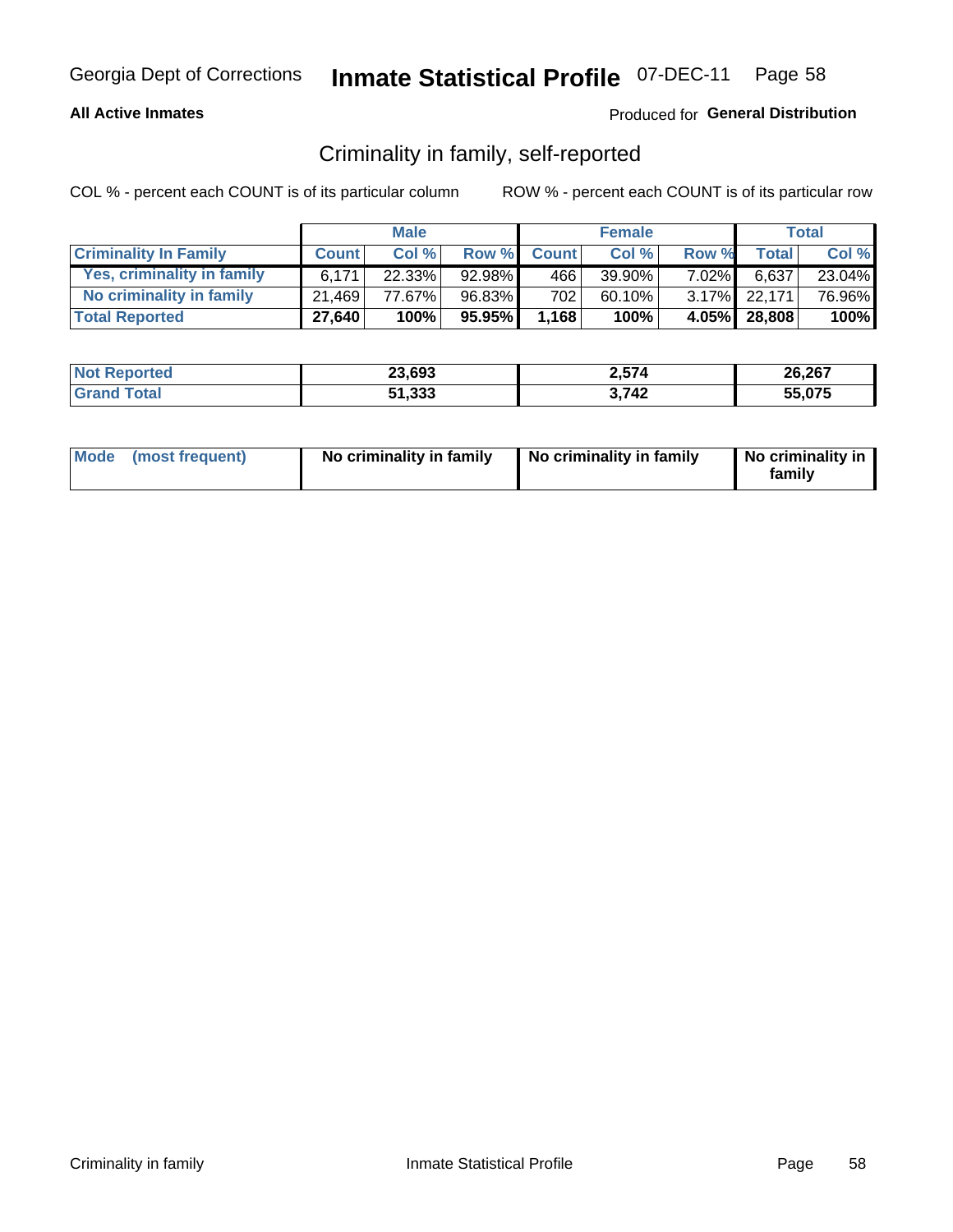## **All Active Inmates**

## Produced for General Distribution

## Alcoholism in family, self-reported

COL % - percent each COUNT is of its particular column

|                             | <b>Male</b>  |        | <b>Female</b> |              |        | Total    |              |        |
|-----------------------------|--------------|--------|---------------|--------------|--------|----------|--------------|--------|
| <b>Alcoholism In Family</b> | <b>Count</b> | Col %  | Row %         | <b>Count</b> | Col %  | Row %    | <b>Total</b> | Col %  |
| Yes, alcoholism in family   | 3.888        | 14.07% | 93.10%        | 288          | 24.66% | $6.90\%$ | 4.176        | 14.50% |
| No alcoholism in family     | 23,752       | 85.93% | 96.43%        | 880          | 75.34% |          | 3.57% 24,632 | 85.50% |
| <b>Total Reported</b>       | 27,640       | 100%   | 95.95%        | 1,168        | 100%   |          | 4.05% 28,808 | 100%   |

| <b>Not</b><br>Reported | 23,693 | 2,574      | 26,267 |
|------------------------|--------|------------|--------|
| 'ota                   | 51,333 | <b>742</b> | 55.075 |

|  | Mode (most frequent) | No alcoholism in family | No alcoholism in family | No alcoholism in<br>family |
|--|----------------------|-------------------------|-------------------------|----------------------------|
|--|----------------------|-------------------------|-------------------------|----------------------------|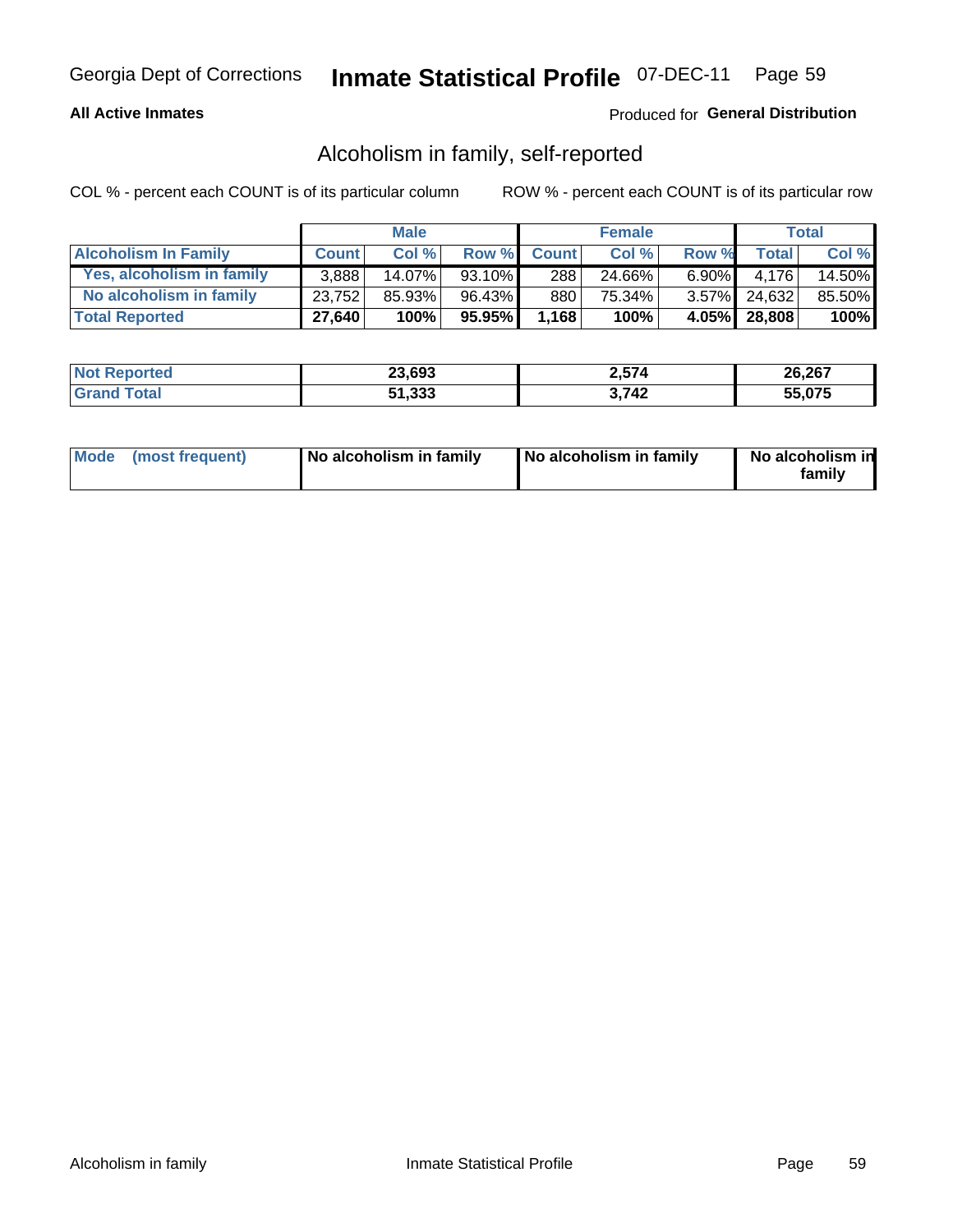## **All Active Inmates**

## Produced for General Distribution

## Drug abuse in family, self-reported

COL % - percent each COUNT is of its particular column

|                           | <b>Male</b>  |           | <b>Female</b> |              |        | <b>Total</b> |        |        |
|---------------------------|--------------|-----------|---------------|--------------|--------|--------------|--------|--------|
| Drug Abuse In Family      | <b>Count</b> | Col%      | Row %         | <b>Count</b> | Col%   | Row %        | Total  | Col %  |
| Yes, drug abuse in family | 2.186        | $7.91\%$  | 89.08%I       | 268          | 22.95% | $10.92\%$    | 2.454  | 8.52%  |
| No drug abuse in family   | 25,454       | $92.09\%$ | 96.58%        | 900          | 77.05% | $3.42\%$     | 26,354 | 91.48% |
| <b>Total Reported</b>     | 27,640       | 100%      | 95.95%        | 1,168        | 100%   | $4.05\%$     | 28,808 | 100%   |

| <b>Not Reported</b>   | 23,693 | 2,574        | 26,267 |
|-----------------------|--------|--------------|--------|
| <b>Grand</b><br>™otal | 51,333 | -742<br>1 T. | 55.075 |

|  | Mode (most frequent) | No drug abuse in family | No drug abuse in family | No drug abuse in<br>familv |
|--|----------------------|-------------------------|-------------------------|----------------------------|
|--|----------------------|-------------------------|-------------------------|----------------------------|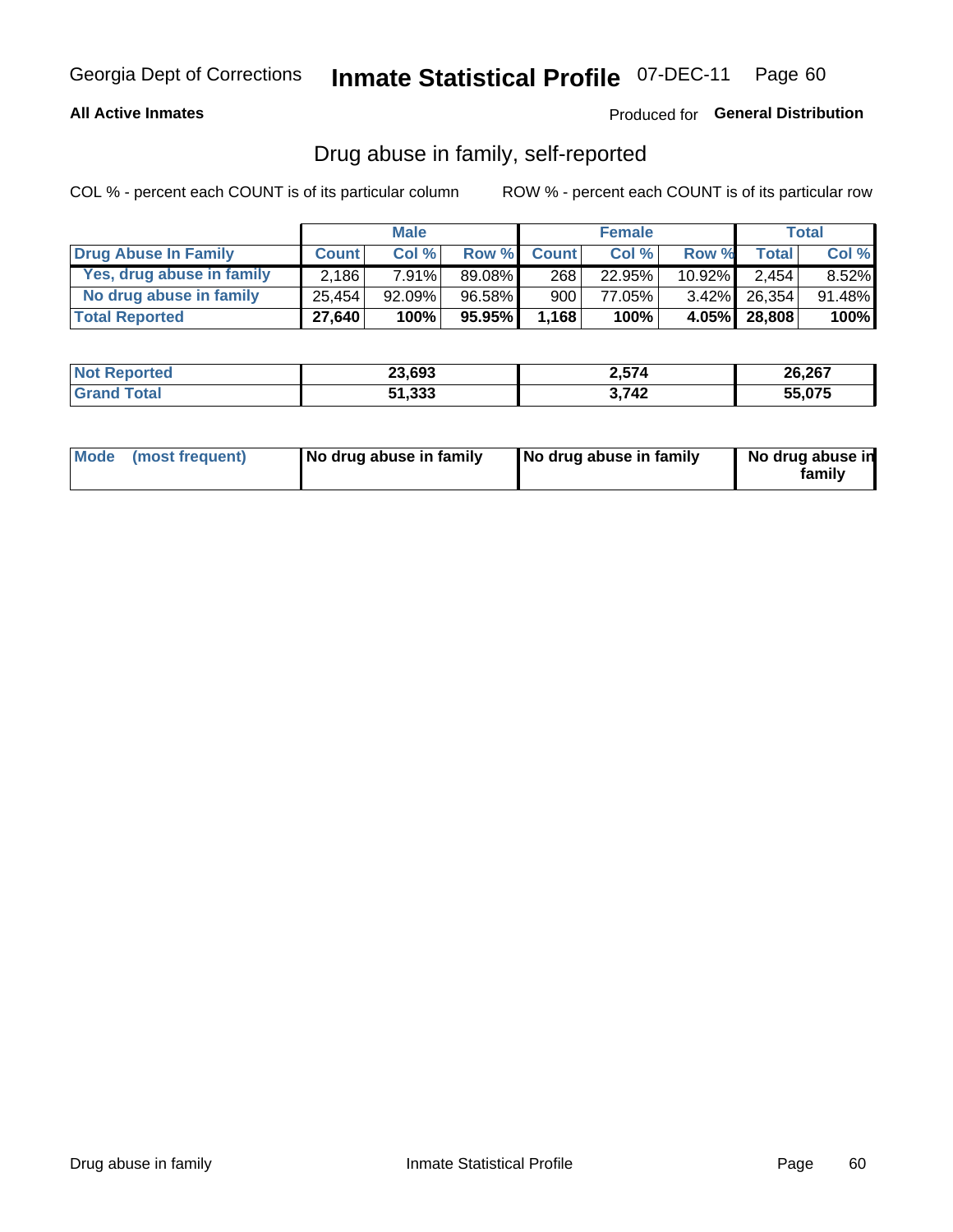## **All Active Inmates**

## **Produced for General Distribution**

## Subjected to frequent beatings, self-reported

COL % - percent each COUNT is of its particular column

|                            |              | <b>Male</b> |        |              | <b>Female</b> |          |              | Total  |
|----------------------------|--------------|-------------|--------|--------------|---------------|----------|--------------|--------|
| <b>Frequent beatings</b>   | <b>Count</b> | Col %       | Row %  | <b>Count</b> | Col %         | Row %    | <b>Total</b> | Col%   |
| Yes, subjected to frequent | 1,216        | 4.40%       | 86.18% | 195          | 16.70%        | 13.82%   | 1.411        | 4.90%  |
| beatings                   |              |             |        |              |               |          |              |        |
| Not subjected to frequent  | 26.424       | 95.60%      | 96.45% | 973          | 83.30%        | $3.55\%$ | 27.397       | 95.10% |
| beatings                   |              |             |        |              |               |          |              |        |
| <b>Total Reported</b>      | 27,640       | 100%        | 95.95% | 1,168        | 100%          | 4.05%    | 28,808       | 100%   |

| <b>Not</b><br>Reported | 23,693 | 2,574         | 26,267 |
|------------------------|--------|---------------|--------|
| <b>Total</b>           | 51,333 | 742<br>J.I TŁ | 55,075 |

| Mode (most frequent) | Not subjected to frequent<br>beatings | Not subjected to frequent<br>beatings | Not subjected to<br><b>frequent beatings</b> |
|----------------------|---------------------------------------|---------------------------------------|----------------------------------------------|
|                      |                                       |                                       |                                              |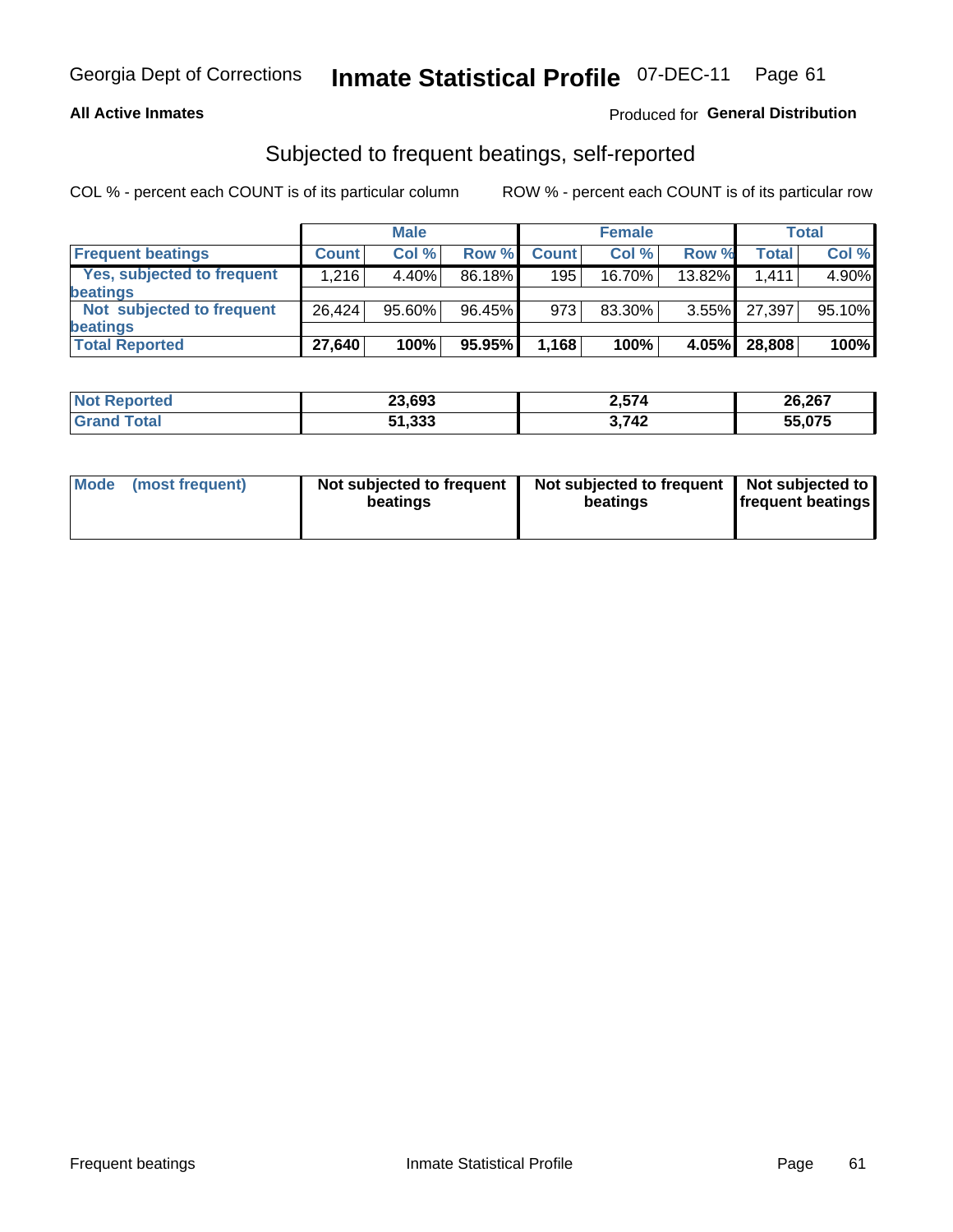## **All Active Inmates**

## **Produced for General Distribution**

## Father absent during inmate's childhood

COL % - percent each COUNT is of its particular column

|                           | <b>Male</b>  |        | <b>Female</b> |              |        | Total    |              |        |
|---------------------------|--------------|--------|---------------|--------------|--------|----------|--------------|--------|
| <b>Father Absent</b>      | <b>Count</b> | Col%   | Row %         | <b>Count</b> | Col %  | Row %    | <b>Total</b> | Col %  |
| Yes, father was absent    | 13.019       | 47.10% | 96.80%        | 430          | 36.82% | $3.20\%$ | 13.449       | 46.68% |
| No, father was not absent | 14.621       | 52.90% | $95.19\%$     | 738          | 63.18% | $4.81\%$ | 15,359       | 53.32% |
| <b>Total Reported</b>     | 27,640       | 100%   | 95.95%        | 1,168        | 100%   |          | 4.05% 28,808 | 100%   |

| <b>Not Reported</b> | 23,693 | 2,574 | 26,267 |
|---------------------|--------|-------|--------|
| <b>Srand Total</b>  | 51,333 | -742  | 55,075 |

|  | Mode (most frequent) | No, father was not absent No, father was not absent |  | No, father was not<br>absent |
|--|----------------------|-----------------------------------------------------|--|------------------------------|
|--|----------------------|-----------------------------------------------------|--|------------------------------|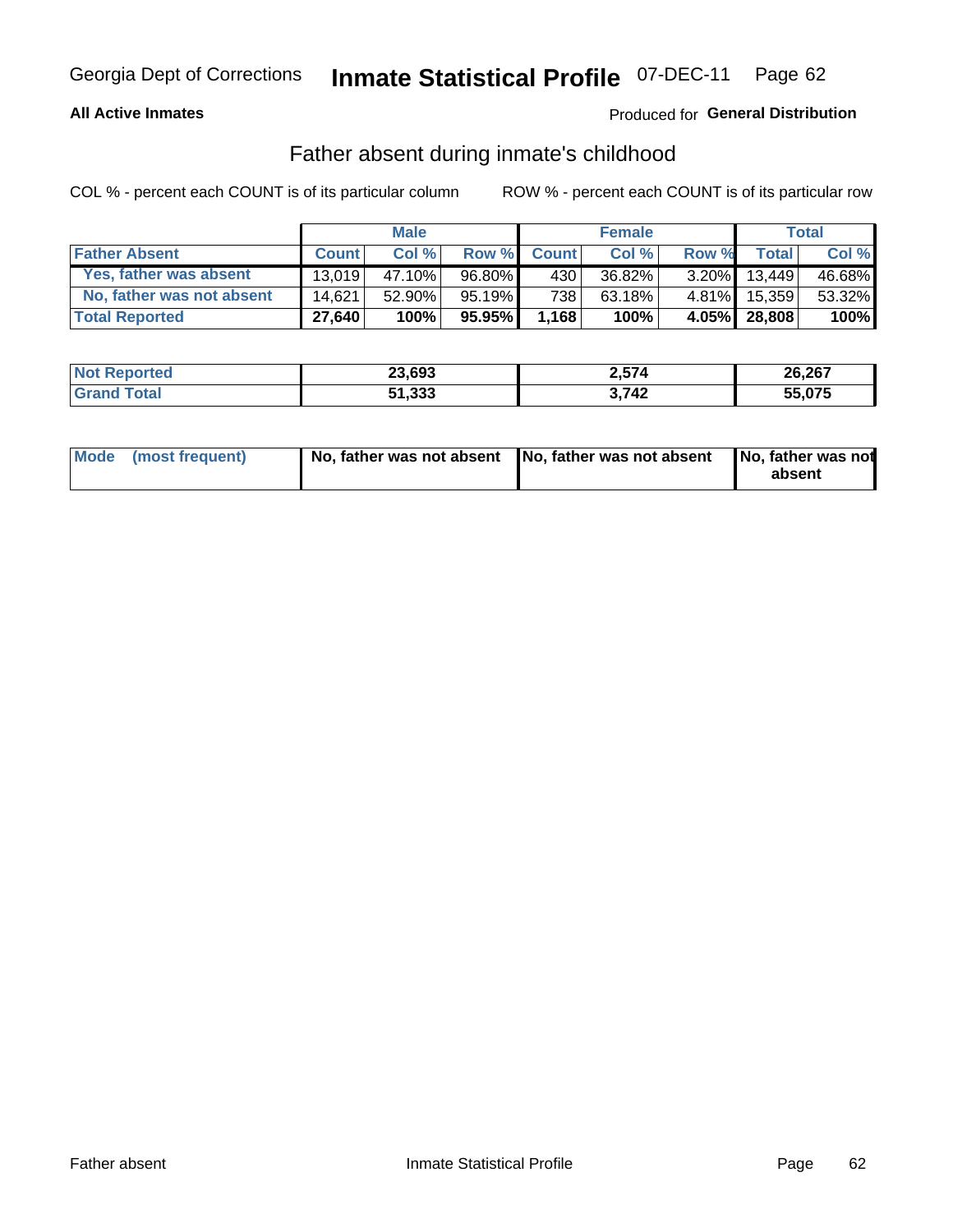## **All Active Inmates**

## Produced for General Distribution

## Mother absent during inmate's childhood

COL % - percent each COUNT is of its particular column

|                           |              | <b>Male</b> |        |              | <b>Female</b> |          |              | Total  |
|---------------------------|--------------|-------------|--------|--------------|---------------|----------|--------------|--------|
| <b>Mother Absent</b>      | <b>Count</b> | Col%        | Row %  | <b>Count</b> | Col %         | Row %    | <b>Total</b> | Col %  |
| Yes, mother was absent    | 3.424        | 12.39%      | 95.78% | 1511         | 12.93%        | $4.22\%$ | 3,575        | 12.41% |
| No, mother was not absent | 24.216       | 87.61%      | 95.97% | 1.017        | 87.07%        | $4.03\%$ | 25,233       | 87.59% |
| <b>Total Reported</b>     | 27,640       | 100%        | 95.95% | 1,168        | 100%          |          | 4.05% 28,808 | 100%   |

| <b>Not Reported</b>           | 23,693 | 2,574 | 26,267 |
|-------------------------------|--------|-------|--------|
| <i>i</i> otal<br><b>Grand</b> | 51,333 | 3742  | 55.075 |

| Mode (most frequent) | No, mother was not absent   No, mother was not absent   No, mother was | not absent |
|----------------------|------------------------------------------------------------------------|------------|
|                      |                                                                        |            |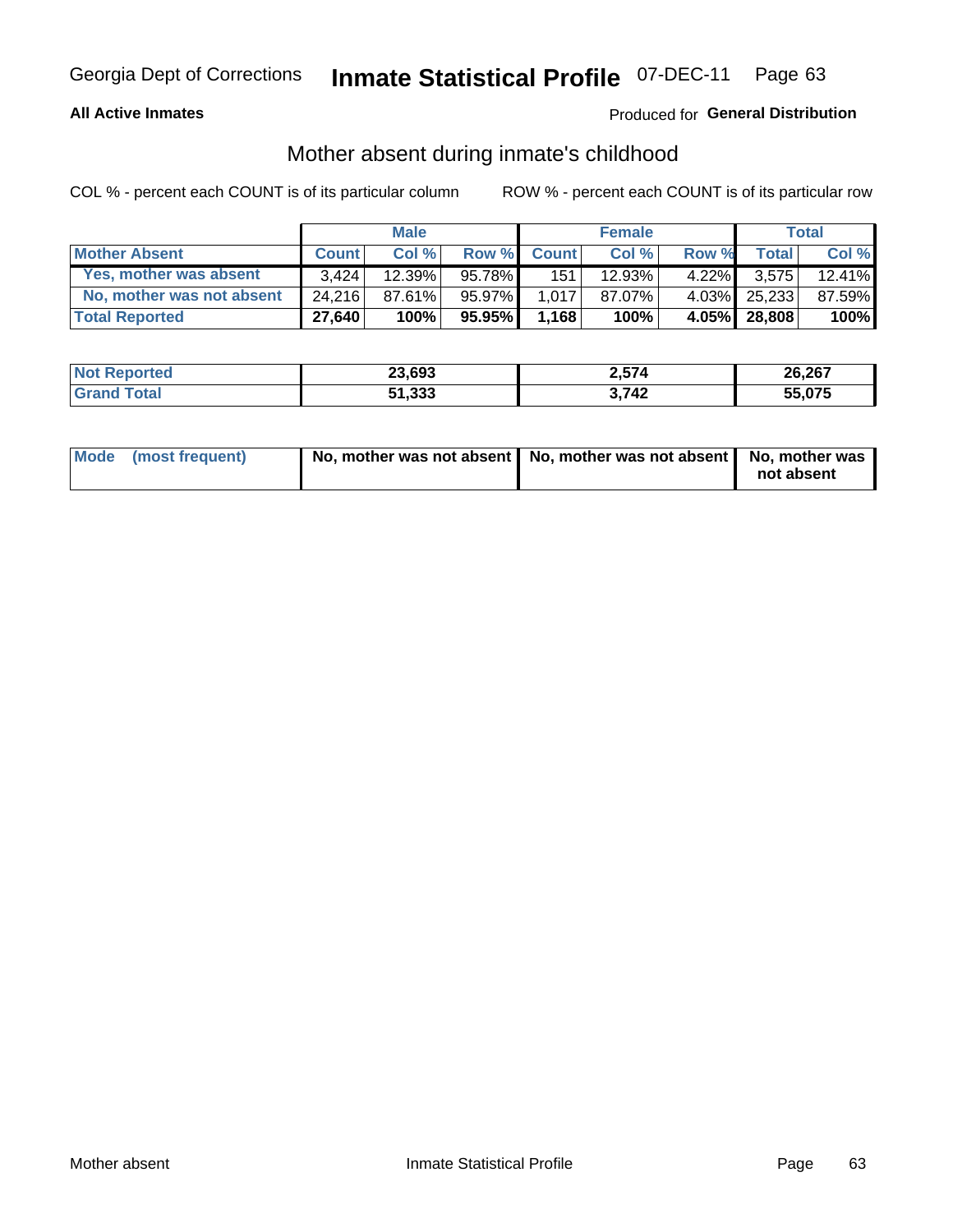## **All Active Inmates**

## Produced for General Distribution

## Inmate diagnosed as manipulative

COL % - percent each COUNT is of its particular column

|                       | <b>Male</b>  |        | <b>Female</b> |              |         | Total    |              |        |
|-----------------------|--------------|--------|---------------|--------------|---------|----------|--------------|--------|
| <b>Manipulative</b>   | <b>Count</b> | Col %  | Row %         | <b>Count</b> | Col%    | Row %    | <b>Total</b> | Col %  |
| Yes, manipulative     | 5,199        | 19.84% | $99.58\%$     | 22           | 1.88%   | 0.42%    | 5.221        | 19.08% |
| No, not manipulative  | 21.000       | 80.16% | 94.83%        | 1,146        | 98.12%」 | $5.17\%$ | 22.146       | 80.92% |
| <b>Total Reported</b> | 26,199       | 100%   | 95.73%        | 1,168        | 100%    | $4.27\%$ | 27.367       | 100%   |

| <b>Not Reported</b>      | 25,134 | 2,574       | 27,708 |
|--------------------------|--------|-------------|--------|
| <i>i</i> otal<br>l Grand | 51,333 | 3,742<br>v. | 55,075 |

| Mode | (most frequent) | No, not manipulative | No, not manipulative | No. not<br><b>I</b> manipulative |
|------|-----------------|----------------------|----------------------|----------------------------------|
|------|-----------------|----------------------|----------------------|----------------------------------|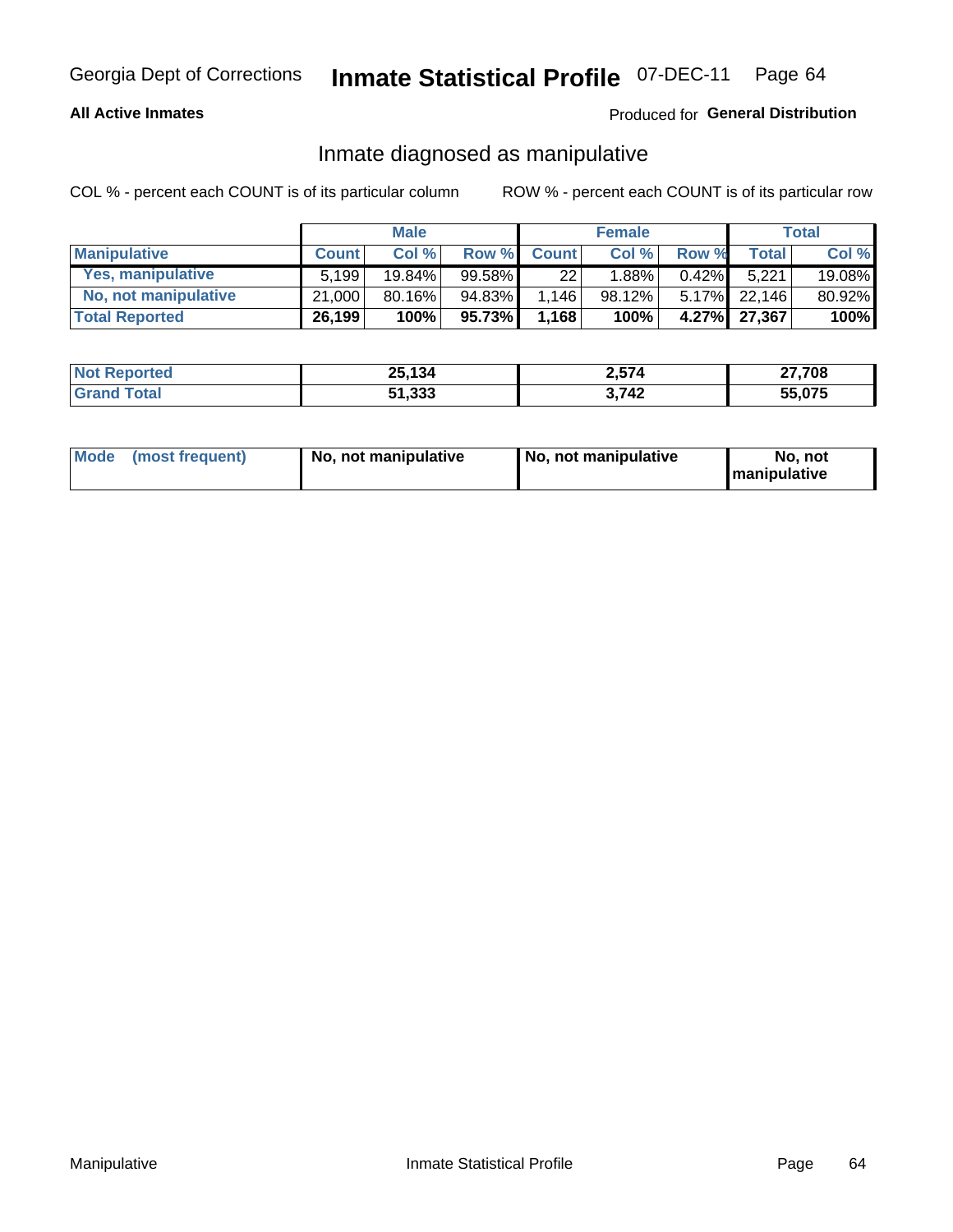## **All Active Inmates**

## Produced for General Distribution

## Inmate diagnosed as assaultive

COL % - percent each COUNT is of its particular column

|                       | <b>Male</b>  |           | <b>Female</b> |              |        | <b>Total</b> |              |        |
|-----------------------|--------------|-----------|---------------|--------------|--------|--------------|--------------|--------|
| <b>Assaultive</b>     | <b>Count</b> | Col%      | Row %         | <b>Count</b> | Col %  | Row %        | <b>Total</b> | Col %  |
| Yes, assaultive       | 13.971       | $53.33\%$ | 95.70%        | 627          | 53.68% | $4.30\%$     | 14,598       | 53.34% |
| No, not assaultive    | 12.228       | 46.67%    | 95.76%        | 541          | 46.32% | $4.24\%$     | 12.769       | 46.66% |
| <b>Total Reported</b> | 26,199       | 100%      | $95.73\%$     | 1,168        | 100%   |              | 4.27% 27,367 | 100%   |

| <b>Not</b><br>Reported | 25,134 | 2,574 | 27,708 |
|------------------------|--------|-------|--------|
| <i>i</i> otal          | 51,333 | 3742  | 55.075 |

| Mode (most frequent)<br>Yes, assaultive | Yes, assaultive | <b>Yes, assaultive</b> |
|-----------------------------------------|-----------------|------------------------|
|-----------------------------------------|-----------------|------------------------|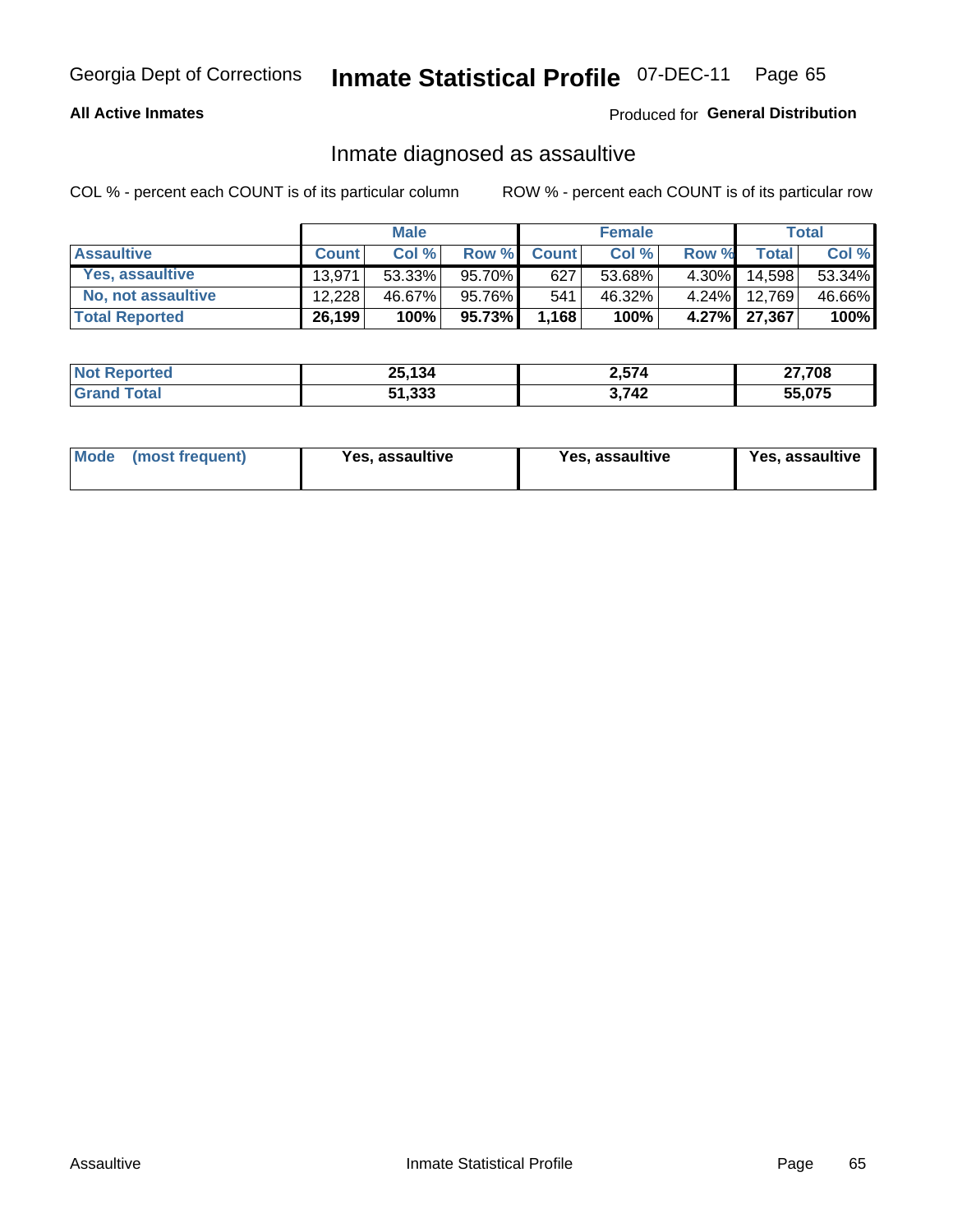#### **Inmate Statistical Profile 07-DEC-11** Page 66

**All Active Inmates** 

### Produced for General Distribution

## Number of prior Georgia incarcerations

COL % - percent each COUNT is of its particular column

|                                       |              | <b>Male</b> |             |       | <b>Female</b> |       |        | <b>Total</b> |
|---------------------------------------|--------------|-------------|-------------|-------|---------------|-------|--------|--------------|
| <b>Num of Prior GA Incarcerations</b> | <b>Count</b> | Col %       | Row % Count |       | Col %         | Row % | Total  | Col %        |
|                                       | 30,301       | 59.03%      | 91.87%      | 2,680 | 71.62%        | 8.13% | 32,981 | 59.88%       |
|                                       | 8,779        | 17.10%      | 94.74%      | 487   | 13.01%        | 5.26% | 9,266  | 16.82%       |
| $\overline{2}$                        | 4,904        | 9.55%       | 95.06%      | 255   | 6.81%         | 4.94% | 5,159  | 9.37%        |
| 3                                     | 2,964        | 5.77%       | 96.11%      | 120   | 3.21%         | 3.89% | 3,084  | 5.60%        |
| $\boldsymbol{4}$                      | 1,805        | 3.52%       | $95.20\%$   | 91    | 2.43%         | 4.80% | 1,896  | 3.44%        |
| 5                                     | 1,102        | 2.15%       | 96.33%      | 42'   | 1.12%         | 3.67% | 1.144  | 2.08%        |
| <b>More Than 5</b>                    | 1,478        | 2.88%       | 95.66%      | 67    | 1.79%         | 4.34% | 1,545  | 2.81%        |
| <b>Total Reported</b>                 | 51,333       | 100%        | 93.21%      | 3,742 | 100%          | 6.79% | 55,075 | 100%         |

| orted<br><b>NI</b> |                  |       |        |
|--------------------|------------------|-------|--------|
| <b>otal</b>        | E4 222<br>31.JJJ | 3,742 | 55,075 |

| Mean (average)       | .99 | .oa | .96 |
|----------------------|-----|-----|-----|
| Median (middle)      |     |     |     |
| Mode (most frequent) |     |     |     |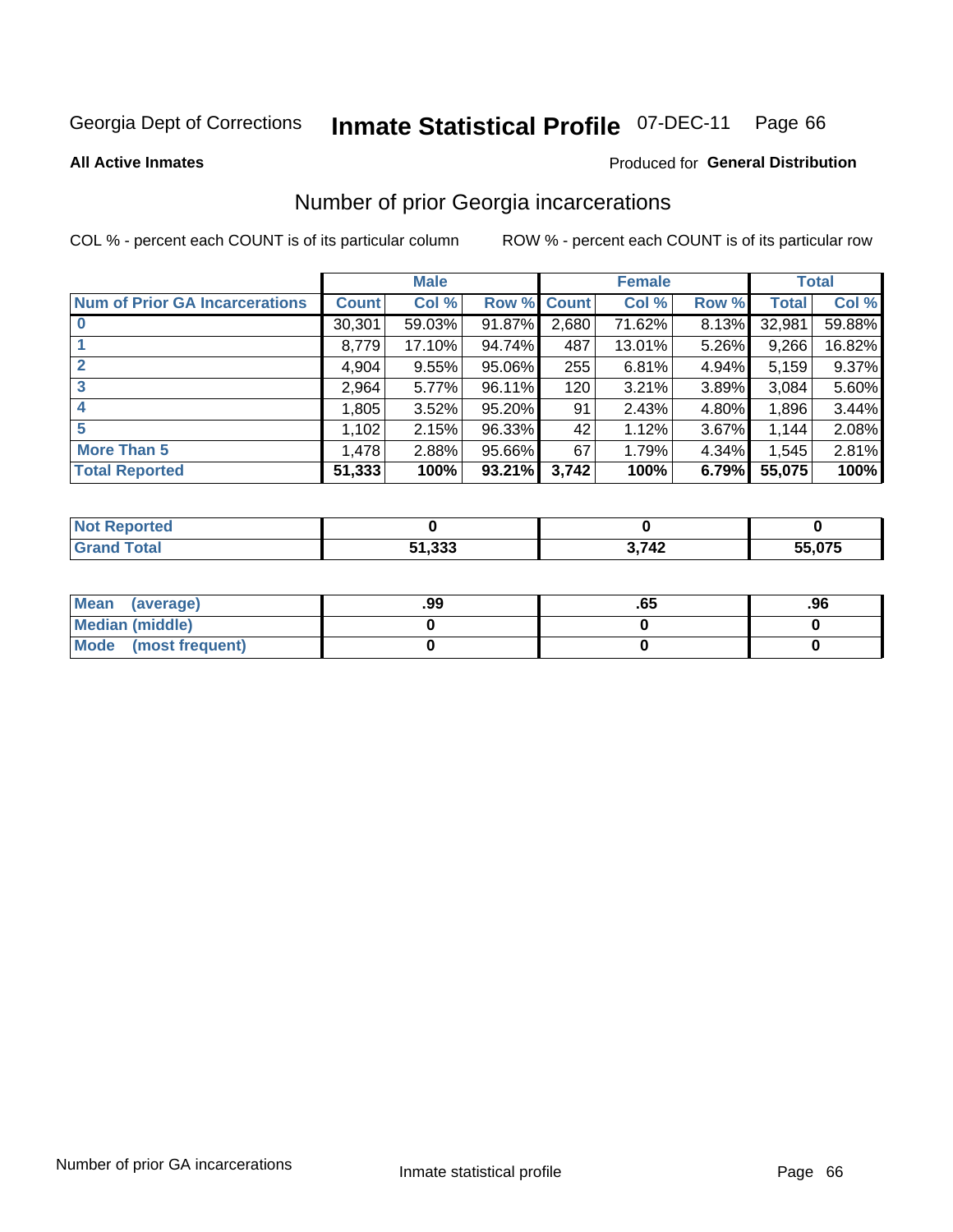#### Inmate Statistical Profile 07-DEC-11 Page 67

### **All Active Inmates**

### Produced for General Distribution

## Prison sentence in years

COL % - percent each COUNT is of its particular column

ROW % - percent each COUNT is of its particular row

|                                 |              | <b>Male</b> |         |              | <b>Female</b> |        |              | <b>Total</b> |
|---------------------------------|--------------|-------------|---------|--------------|---------------|--------|--------------|--------------|
| <b>Prison Sentence In Years</b> | <b>Count</b> | Col %       | Row %   | <b>Count</b> | Col %         | Row %  | <b>Total</b> | Col %        |
| $0 - 1$                         | 2,044        | 3.98%       | 91.66%  | 186          | 4.97%         | 8.34%  | 2,230        | 4.05%        |
| $1.1 - 2$                       | 3,597        | 7.01%       | 87.95%  | 493          | 13.17%        | 12.05% | 4,090        | 7.43%        |
| $2.1 - 3$                       | 4,067        | 7.92%       | 87.73%  | 569          | 15.21%        | 12.27% | 4,636        | 8.42%        |
| $3.1 - 4$                       | 2,991        | 5.83%       | 89.55%  | 349          | 9.33%         | 10.45% | 3,340        | 6.06%        |
| $4.1 - 5$                       | 5,160        | 10.05%      | 91.23%  | 496          | 13.25%        | 8.77%  | 5,656        | 10.27%       |
| $5.1 - 6$                       | 2,087        | 4.07%       | 91.49%  | 194          | 5.18%         | 8.51%  | 2,281        | 4.14%        |
| $6.1 - 7$                       | 2,018        | 3.93%       | 93.34%  | 144          | 3.85%         | 6.66%  | 2,162        | 3.93%        |
| $7.1 - 8$                       | 1,841        | 3.59%       | 93.50%  | 128          | 3.42%         | 6.50%  | 1,969        | 3.58%        |
| $8.1 - 9$                       | 991          | 1.93%       | 95.01%  | 52           | 1.39%         | 4.99%  | 1,043        | 1.89%        |
| $9.1 - 10$                      | 5,712        | 11.13%      | 94.66%  | 322          | 8.61%         | 5.34%  | 6,034        | 10.96%       |
| $10.1 - 12$                     | 2,399        | 4.67%       | 95.65%  | 109          | 2.91%         | 4.35%  | 2,508        | 4.55%        |
| $12.1 - 15$                     | 3,805        | 7.41%       | 96.48%  | 139          | 3.71%         | 3.52%  | 3,944        | 7.16%        |
| $15.1 - 20$                     | 3,842        | 7.48%       | 96.34%  | 146          | 3.90%         | 3.66%  | 3,988        | 7.24%        |
| 20.1 - Over                     | 3,201        | 6.24%       | 97.41%  | 85           | 2.27%         | 2.59%  | 3,286        | 5.97%        |
| <b>Life</b>                     | 6,799        | 13.24%      | 95.56%  | 316          | 8.44%         | 4.44%  | 7,115        | 12.92%       |
| <b>Life Without Parole</b>      | 680          | 1.32%       | 98.12%  | 13           | 0.35%         | 1.88%  | 693          | 1.26%        |
| <b>Death</b>                    | 95           | 0.19%       | 98.96%  |              | 0.03%         | 1.04%  | 96           | 0.17%        |
| <b>Youthful Offenders</b>       | 4            | 0.01%       | 100.00% |              |               |        | 4            | 0.01%        |
| <b>Total Reported</b>           | 51,333       | 100%        | 93.21%  | 3,742        | 100%          | 6.79%  | 55,075       | 100.0%       |

| <b>Not Reported</b> |                |                    |        |
|---------------------|----------------|--------------------|--------|
| <b>Fotal</b>        | 1. 222<br>,ააა | <b>742</b><br>- 74 | 55.075 |

### **Determinate (numeric) sentences only**

| <b>Mean</b> | ממו | 13.99 | ഹ<br>. .<br>J | 13.9 <sup>2</sup> |
|-------------|-----|-------|---------------|-------------------|
|             |     |       |               |                   |

All sentences (including determinate), with life, life without parole, and death sentences figured at 45 years

| M | $\overline{\phantom{a}}$<br>14<br>.<br>--- | . .<br>. .<br>,,,<br>அ∙<br>____ | - 12<br>. |
|---|--------------------------------------------|---------------------------------|-----------|
|   |                                            |                                 |           |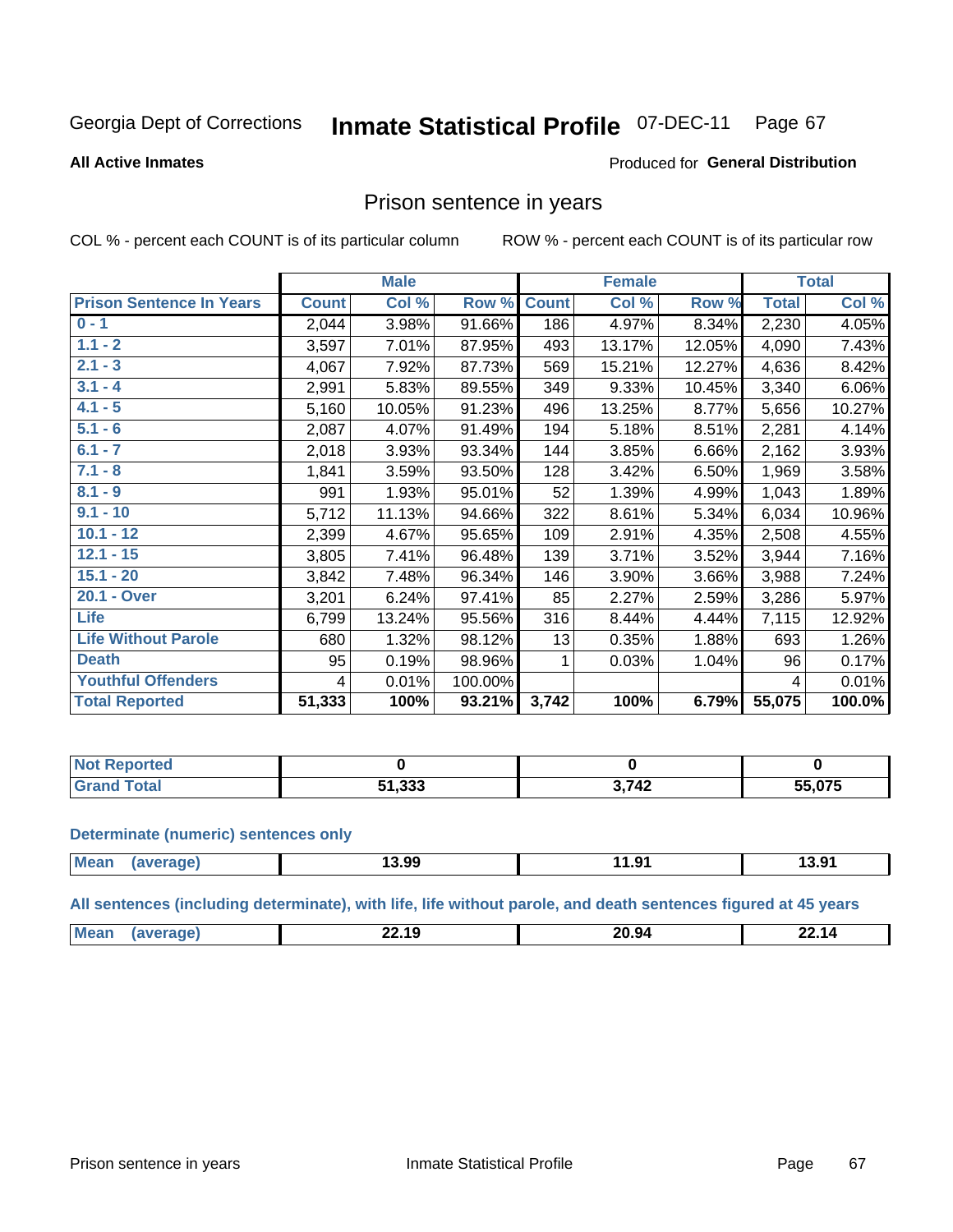#### **Inmate Statistical Profile 07-DEC-11** Page 68

### **All Active Inmates**

### Produced for General Distribution

## Primary offense, broken out into felonies vs misdemeanors

COL % - percent each COUNT is of its particular column

|                                  |              | <b>Male</b> |        |                    | <b>Female</b> |          | Total  |         |
|----------------------------------|--------------|-------------|--------|--------------------|---------------|----------|--------|---------|
| <b>Felonies and Misdemeanors</b> | <b>Count</b> | Col%        |        | <b>Row % Count</b> | Col%          | Row %    | Total, | Col %   |
| <b>Felonies</b>                  | 49,539       | 99.51%      | 93.36% | 3.525              | 99.80%        | 6.64%    | 53,064 | 99.53%  |
| <b>Misdemeanors</b>              | 243          | .49%        | 97.20% |                    | .20%          | $2.80\%$ | 250    | $.47\%$ |
| <b>Total Reported</b>            | 49,782       | 100%        | 93.38% | 3,532              | 100%          | 6.62%    | 53,314 | 100%    |

| <b>Not</b><br>rted  | 1551               | <b>240</b><br>– IV | 1761 |
|---------------------|--------------------|--------------------|------|
| Grar<br><b>otal</b> | :4 222<br>. ددد. ا | 49,992             | .075 |

| M      | .    | nes | onies |
|--------|------|-----|-------|
| nuenti | ____ | .   | .     |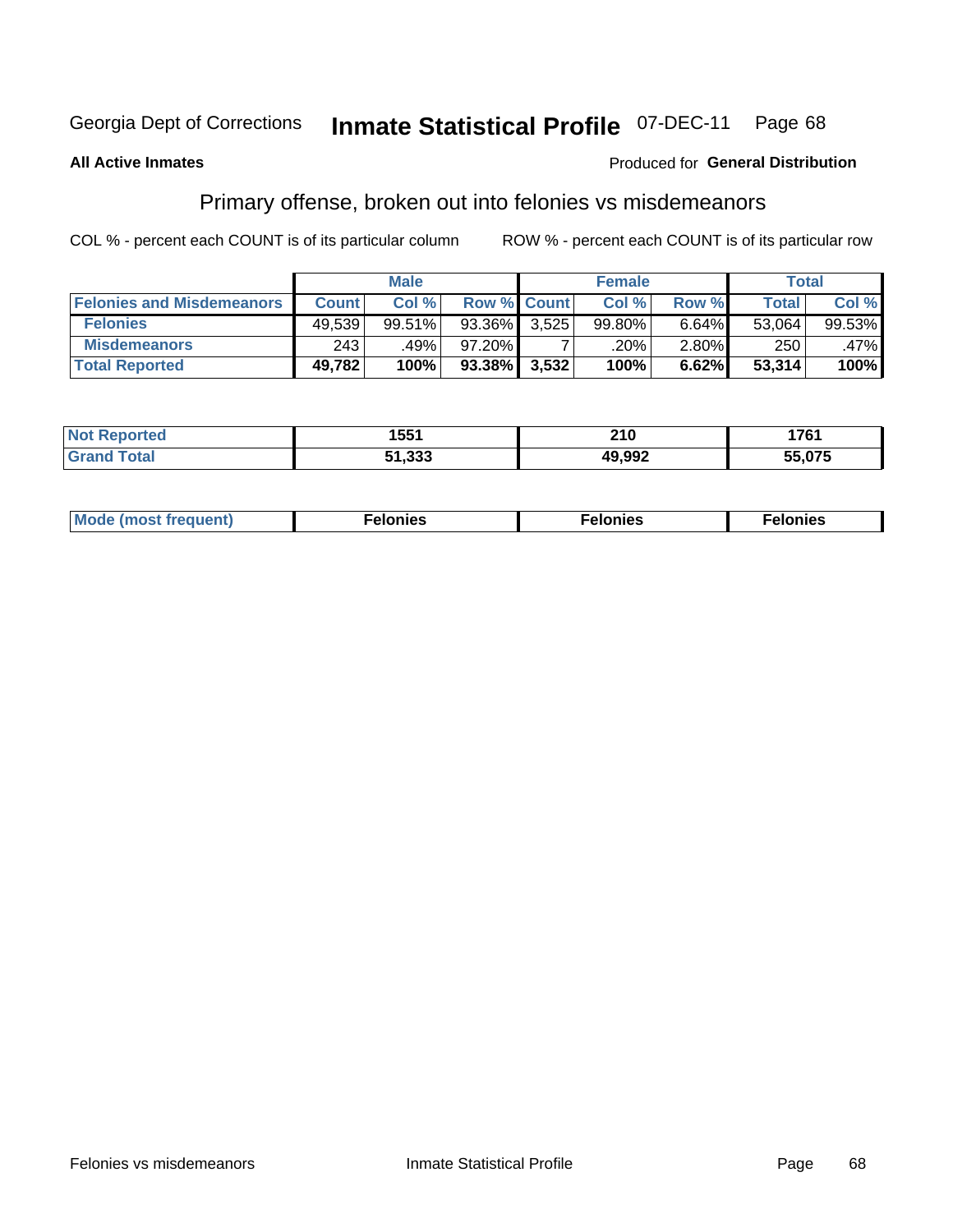### **All Active Inmates**

### Produced for **General Distribution**

## Primary offense, broken out into six broad crime categories

|                                 | <b>Male</b>  |        |           |             | <b>Female</b> | <b>Total</b> |              |        |
|---------------------------------|--------------|--------|-----------|-------------|---------------|--------------|--------------|--------|
| <b>Crime Categories</b>         | <b>Count</b> | Col %  |           | Row % Count | Col %         | Row %        | <b>Total</b> | Col %  |
| <b>Violent</b>                  | 23,510       | 47.23% | 94.46%    | 1,379       | 39.04%        | 5.54%        | 24,889       | 46.68% |
| <b>Sex Crime</b><br>2           | 7,696        | 15.46% | 98.62%    | 108         | $3.06\%$      | 1.38%        | 7,804        | 14.64% |
| $\mathbf{3}$<br><b>Property</b> | 9,599        | 19.28% | 89.15%    | 1,168       | 33.07%        | 10.85%       | 10,767       | 20.20% |
| <b>Drug</b><br>4                | 6,784        | 13.63% | $90.09\%$ | 746         | 21.12%        | 9.91%        | 7,530        | 14.12% |
| <b>Habit/DUI</b><br>5           | 127          | .26%   | 95.49%    | 6           | .17%          | 4.51%        | 133          | .25%   |
| <b>Other</b><br>6               | 2,066        | 4.15%  | 94.29%    | 125         | 3.54%         | 5.71%        | 2,191        | 4.11%  |
| <b>Total Reported</b>           | 49,782       | 100%   | 93.38%    | 3,532       | 100%          | 6.62%        | 53,314       | 100%   |

| тес | 1551                   | 240             | 4 7 C 4                    |
|-----|------------------------|-----------------|----------------------------|
| N   |                        | <u>ziv</u>      | 17 V I                     |
|     | - 222<br>E4<br>ວ ເ.ວວວ | ר איד<br>. . 74 | <b>075</b><br>--<br>.ט ו ט |

| <b>Mode (most frequent)</b> | .<br><b>iolent</b> | 'iolent | ---<br>Violent |
|-----------------------------|--------------------|---------|----------------|
|                             |                    |         |                |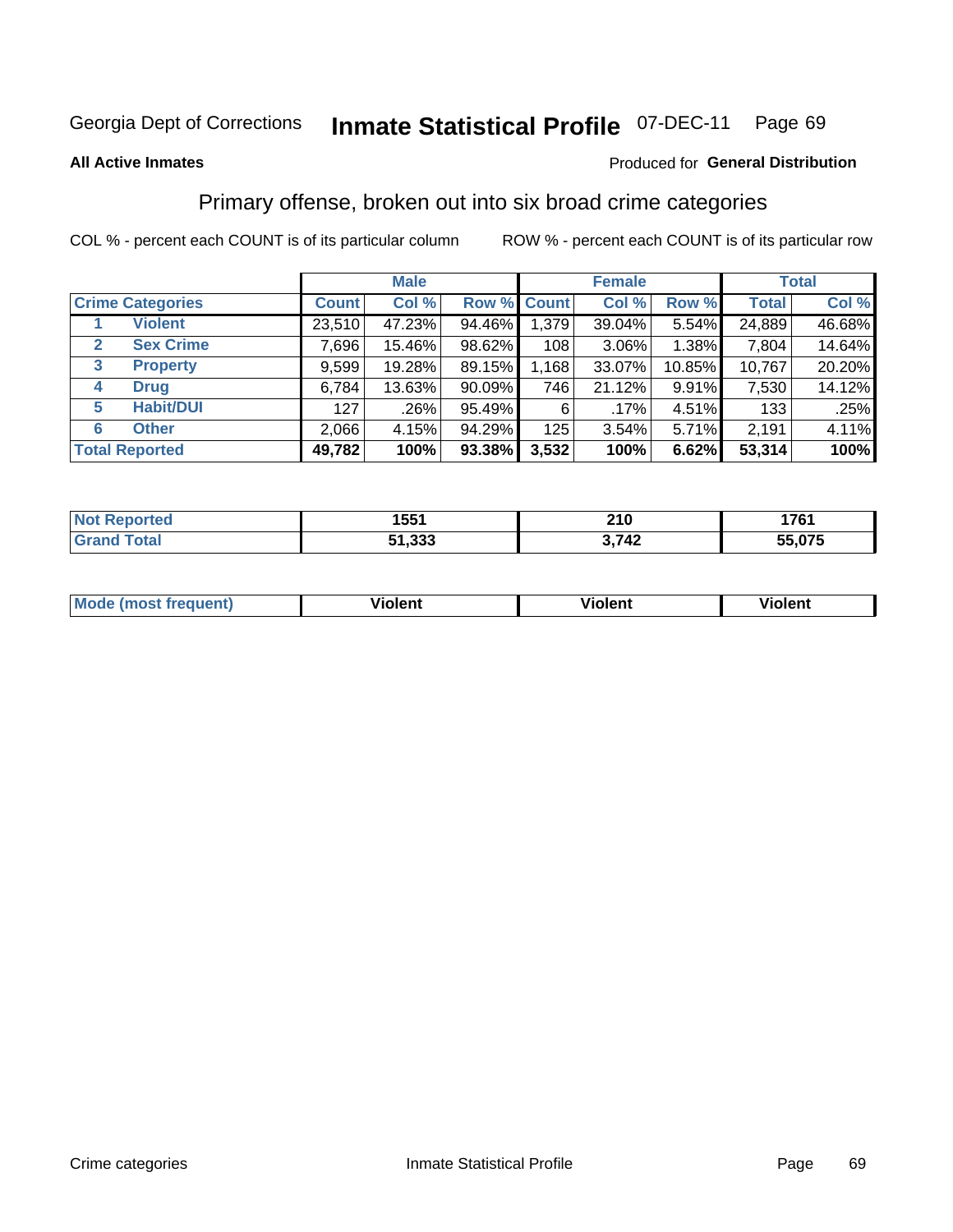**All Active Inmates**

### Produced for **General Distribution**

# Primary offense, detailed offense code

|                 |                                       | <b>Male</b>     |       |         | <b>Female</b> | <b>Total</b> |         |                |       |
|-----------------|---------------------------------------|-----------------|-------|---------|---------------|--------------|---------|----------------|-------|
|                 | <b>Primary Offense</b>                | <b>Count</b>    | Col % | Row %   | <b>Count</b>  | Col %        | Row %   | <b>Total</b>   | Col % |
| 11              | <b>Abandonment Of Dep</b>             | 7 <sup>1</sup>  | .01%  | 100.00% |               |              |         | $\overline{7}$ | .01%  |
|                 | <b>Child</b>                          |                 |       |         |               |              |         |                |       |
| 21              | <b>Assault &amp; Battery</b>          | 15              | .03%  | 93.75%  | 1             | .03%         | 6.25%   | 16             | .03%  |
| 24              | <b>Simple Assault</b>                 | 1               | .01%  | 100.00% |               |              |         | 1              | .01%  |
| 25              | <b>Simple Battery</b>                 | $\overline{2}$  | .01%  | 100.00% |               |              |         | $\overline{2}$ | .01%  |
| 26              | <b>Agg Assault With Knife</b>         | $\mathbf{1}$    | .01%  | 100.00% |               |              |         | 1              | .01%  |
| $\overline{27}$ | <b>Agg Assault With</b>               | $\mathbf{1}$    | .01%  | 100.00% |               |              |         | $\mathbf{1}$   | .01%  |
| 28              | <b>Firearm</b><br><b>Wife Beating</b> | 3               | .01%  | 100.00% |               |              |         | 3              | .01%  |
| 37              | <b>Cruelty To Children</b>            |                 |       |         | 1             | .03%         | 100.00% | $\mathbf{1}$   | .01%  |
| 41              | <b>Theft By Taking -</b>              | 81              | .16%  | 100.00% |               |              |         | 81             | .15%  |
|                 | <b>Larceny</b>                        |                 |       |         |               |              |         |                |       |
| 43              | <b>Theft By Taking</b>                | 1               | .01%  | 100.00% |               |              |         | 1              | .01%  |
| 45              | <b>Burglary</b>                       | $\overline{15}$ | .03%  | 100.00% |               |              |         | 15             | .03%  |
| 46              | <b>Car Breaking</b>                   | 1               | .01%  | 100.00% |               |              |         | 1              | .01%  |
| 51              | <b>Cheating &amp; Swindling</b>       | $\overline{5}$  | .01%  | 100.00% |               |              |         | 5              | .01%  |
| 52              | <b>Bad Checks</b>                     | $\overline{2}$  | .01%  | 66.67%  | 1             | .03%         | 33.33%  | 3              | .01%  |
| 54              | Lottery                               | $\mathbf{1}$    | .01%  | 100.00% |               |              |         | 1              | .01%  |
| 55              | <b>Forgery</b>                        | 5               | .01%  | 100.00% |               |              |         | 5              | .01%  |
| 56              | <b>Worthless Checks</b>               | 3               | .01%  | 100.00% |               |              |         | 3              | .01%  |
| 61              | <b>Public Drunkenness</b>             | 8               | .02%  | 88.89%  | 1             | .03%         | 11.11%  | 9              | .02%  |
| 63              | <b>Abusive Language</b>               | $\overline{2}$  | .01%  | 100.00% |               |              |         | $\overline{2}$ | .01%  |
| 64              | <b>Poss Ntp Whiskey</b>               | $\overline{3}$  | .01%  | 100.00% |               |              |         | $\overline{3}$ | .01%  |
| $\overline{71}$ | <b>Viol Motor Veh Law</b>             | 3               | .01%  | 100.00% |               |              |         | 3              | .01%  |
| 72              | Dui                                   | $\overline{17}$ | .03%  | 94.44%  | 1             | .03%         | 5.56%   | 18             | .03%  |
| 73              | <b>Obstr Of Law Enf Officer</b>       | $\overline{2}$  | .01%  | 100.00% |               |              |         | $\overline{2}$ | .01%  |
| 74              | <b>Impersonating Another</b>          | 1               | .01%  | 100.00% |               |              |         | 1              | .01%  |
| 75              | <b>Crmnl Trespassing</b>              | 1               | .01%  | 100.00% |               |              |         | $\mathbf{1}$   | .01%  |
| 81              | <b>Prostitution</b>                   |                 |       |         | 1             | .03%         | 100.00% | 1              | .01%  |
| 83              | <b>Public Indecency</b>               | $\overline{2}$  | .01%  | 100.00% |               |              |         | $\overline{2}$ | .01%  |
| 84              | <b>Peeping Tom</b>                    | $\mathbf{1}$    | .01%  | 100.00% |               |              |         | $\mathbf{1}$   | .01%  |
| 86              | <b>Fornication &amp; Adultery</b>     | 1               | .01%  | 100.00% |               |              |         | 1              | .01%  |
| 91              | <b>Vagrancy</b>                       | $\frac{3}{2}$   | .01%  | 100.00% |               |              |         | 3              | .01%  |
| 92              | <b>Escape</b>                         | $\overline{7}$  | .01%  | 100.00% |               |              |         | $\overline{7}$ | .01%  |
| 93              | <b>Cpwl &amp; Concealed</b>           | 6 <sup>1</sup>  | .01%  | 100.00% |               |              |         | 6              | .01%  |
|                 | Weapon                                |                 |       |         |               |              |         |                |       |
| 96              | <b>Pointing Gun At Another</b>        | 3 <sup>1</sup>  | .01%  | 100.00% |               |              |         | 3              | .01%  |
| 98              | <b>Crmnl Attempt</b>                  | $\overline{2}$  | .01%  | 100.00% |               |              |         | $\overline{2}$ | .01%  |
| 99              | <b>Other Misdemeanor</b>              | 32              | .06%  | 96.97%  | $\mathbf{1}$  | .03%         | 3.03%   | 33             | .06%  |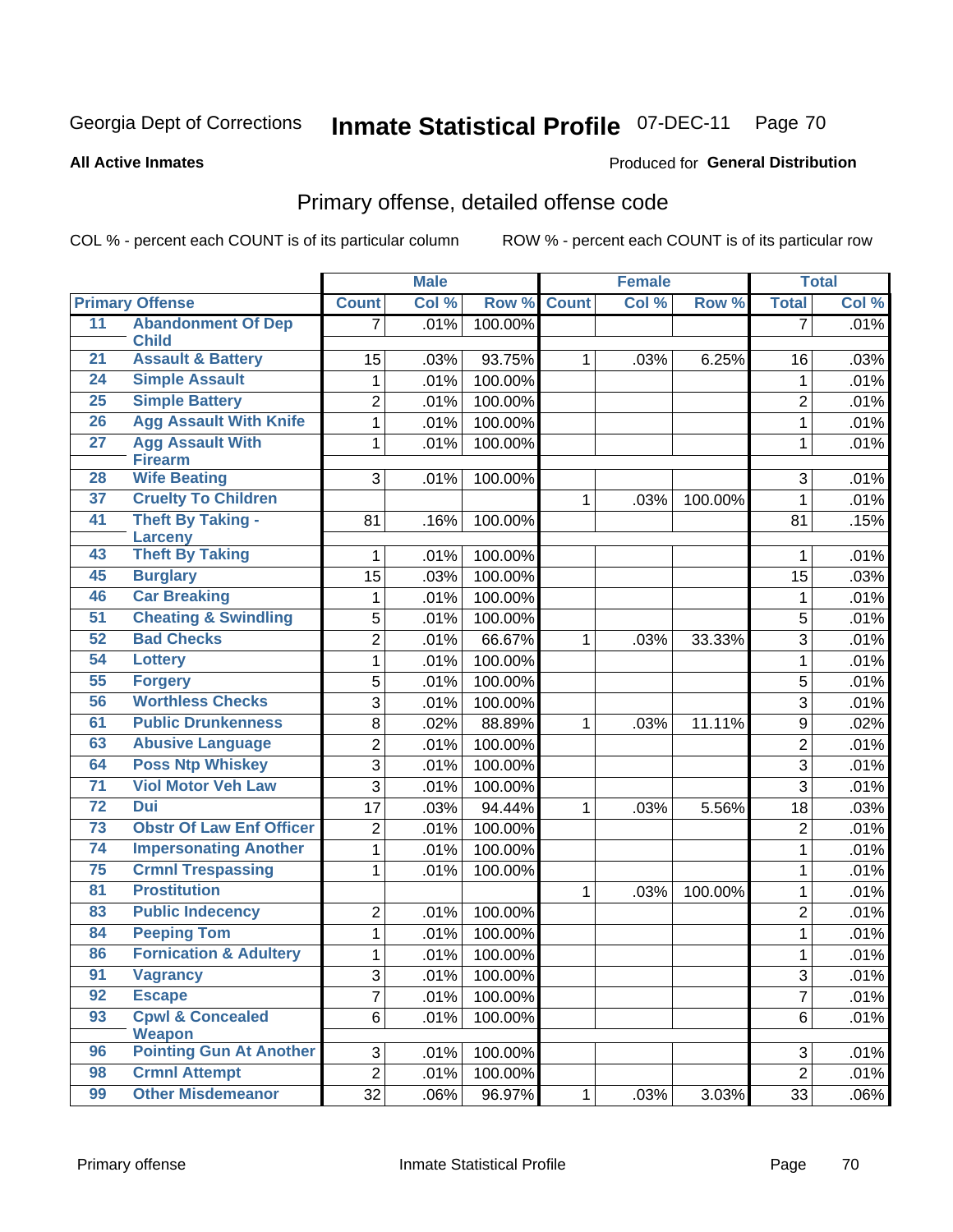Produced for **General Distribution**

### **All Active Inmates**

# Primary offense, detailed offense code

|      |                                             | <b>Male</b>             |        | <b>Female</b> |                         |       | <b>Total</b> |                |        |
|------|---------------------------------------------|-------------------------|--------|---------------|-------------------------|-------|--------------|----------------|--------|
|      | <b>Primary Offense</b>                      | <b>Count</b>            | Col %  | Row %         | <b>Count</b>            | Col % | Row %        | <b>Total</b>   | Col %  |
| 105  | <b>Family Violence Battery</b>              | 1 <sup>1</sup>          | .01%   | 100.00%       |                         |       |              | 1              | .01%   |
| 145  | <b>Theft Motor Vehicle, Parts</b>           | $\mathbf{1}$            | .01%   | 100.00%       |                         |       |              | $\mathbf{1}$   | .01%   |
| 149  | <b>Entrng Mot Veh Crim</b>                  | $\mathbf{1}$            | .01%   | 100.00%       |                         |       |              | $\mathbf{1}$   | .01%   |
|      | Intnt                                       |                         |        |               |                         |       |              |                |        |
| 341  | <b>Reckless Driving</b>                     | 1                       | .01%   | 100.00%       |                         |       |              | 1              | .01%   |
| 500  | <b>Misc Misdemeanor</b>                     | $\mathbf{1}$            | .01%   | 100.00%       |                         |       |              | 1              | .01%   |
| 1100 | <b>Misc Homicide Offense</b>                | 13                      | .03%   | 92.86%        | 1                       | .03%  | 7.14%        | 14             | .03%   |
| 1101 | <b>Murder</b>                               | 5,154                   | 10.35% | 94.45%        | 303                     | 8.58% | 5.55%        | 5,457          | 10.24% |
| 1102 | <b>Voluntary Manslaughter</b>               | 1,059                   | 2.13%  | 89.67%        | 122                     | 3.45% | 10.33%       | 1,181          | 2.22%  |
| 1103 | <b>Involuntary Manslaughter</b>             | 119                     | .24%   | 83.80%        | 23                      | .65%  | 16.20%       | 142            | .27%   |
| 1118 | <b>Feticide By Vehicle</b>                  | $\overline{c}$          | .01%   | 40.00%        | 3                       | .08%  | 60.00%       | 5              | .01%   |
| 1119 | <b>Vol Manslaughter Of</b><br><b>Fetus</b>  | $\overline{2}$          | .01%   | 100.00%       |                         |       |              | $\overline{2}$ | .01%   |
| 1120 | <b>Reckless Abandonment</b>                 | 1                       | .01%   | 100.00%       |                         |       |              | 1              | .01%   |
| 1121 | <b>Feticide</b>                             | $\mathbf{1}$            | .01%   | 100.00%       |                         |       |              | $\mathbf{1}$   | .01%   |
| 1123 | <b>Vehicular Homicide</b>                   | 320                     | .64%   | 88.64%        | 41                      | 1.16% | 11.36%       | 361            | .68%   |
| 1124 | <b>Homicide By Vessel</b>                   | 18                      | .04%   | 78.26%        | 5                       | .14%  | 21.74%       | 23             | .04%   |
| 1125 | <b>Conceal Death Of</b><br><b>Another</b>   | $\overline{7}$          | .01%   | 77.78%        | $\overline{2}$          | .06%  | 22.22%       | 9              | .02%   |
| 1190 | <b>Atmpt Murder</b>                         | 32                      | .06%   | 96.97%        | $\mathbf 1$             | .03%  | 3.03%        | 33             | .06%   |
| 1191 | <b>Murder, Conspire To</b><br><b>Commit</b> | $\overline{7}$          | .01%   | 77.78%        | $\overline{2}$          | .06%  | 22.22%       | 9              | .02%   |
| 1300 | <b>Misc Assault/Battery</b>                 | 18                      | .04%   | 100.00%       |                         |       |              | 18             | .03%   |
| 1301 | <b>Family Violence Battery</b>              | 104                     | .21%   | 95.41%        | 5                       | .14%  | 4.59%        | 109            | .20%   |
| 1302 | <b>Aggrav Assault</b>                       | 4,483                   | 9.01%  | 95.06%        | 233                     | 6.60% | 4.94%        | 4,716          | 8.85%  |
| 1303 | <b>Atmpt Aggrav Assault</b>                 | 5                       | .01%   | 71.43%        | 2                       | .06%  | 28.57%       | 7              | .01%   |
| 1304 | <b>Aggravated Assault On</b><br>$65+$       | $\overline{\mathbf{4}}$ | .01%   | 100.00%       |                         |       |              | 4              | .01%   |
| 1305 | <b>Aggrav Battery</b>                       | 920                     | 1.85%  | 93.21%        | 67                      | 1.90% | 6.79%        | 987            | 1.85%  |
| 1306 | <b>Misc Family Violence</b>                 | $\overline{2}$          | .01%   | 100.00%       |                         |       |              | $\overline{2}$ | .01%   |
| 1307 | <b>Terrorist Threats &amp; Acts</b>         | 384                     | .77%   | 96.73%        | 13                      | .37%  | 3.27%        | 397            | .74%   |
| 1308 | <b>False Imprisonment</b>                   | 181                     | .36%   | 97.84%        | $\overline{\mathbf{4}}$ | .11%  | 2.16%        | 185            | .35%   |
| 1309 | <b>False Impris Color Legal</b>             | 1                       | .01%   | 100.00%       |                         |       |              | 1              | .01%   |
| 1311 | <b>Kidnapping</b>                           | 1,562                   | 3.14%  | 96.96%        | 49                      | 1.39% | 3.04%        | 1,611          | 3.02%  |
| 1312 | <b>Interference With</b>                    | 13                      | .03%   | 81.25%        | 3                       | .08%  | 18.75%       | 16             | .03%   |
|      | <b>Custody</b>                              |                         |        |               |                         |       |              |                |        |
| 1314 | <b>Aggrav Assault Peace</b><br><b>Ofcr</b>  | 292                     | .59%   | 94.50%        | 17                      | .48%  | 5.50%        | 309            | .58%   |
| 1315 | <b>Aggrav Battery Peace</b><br><b>Ofcr</b>  | 19                      | .04%   | 90.48%        | $\overline{2}$          | .06%  | 9.52%        | 21             | .04%   |
| 1316 | <b>Simple Battery</b>                       | 20                      | .04%   | 100.00%       |                         |       |              | 20             | .04%   |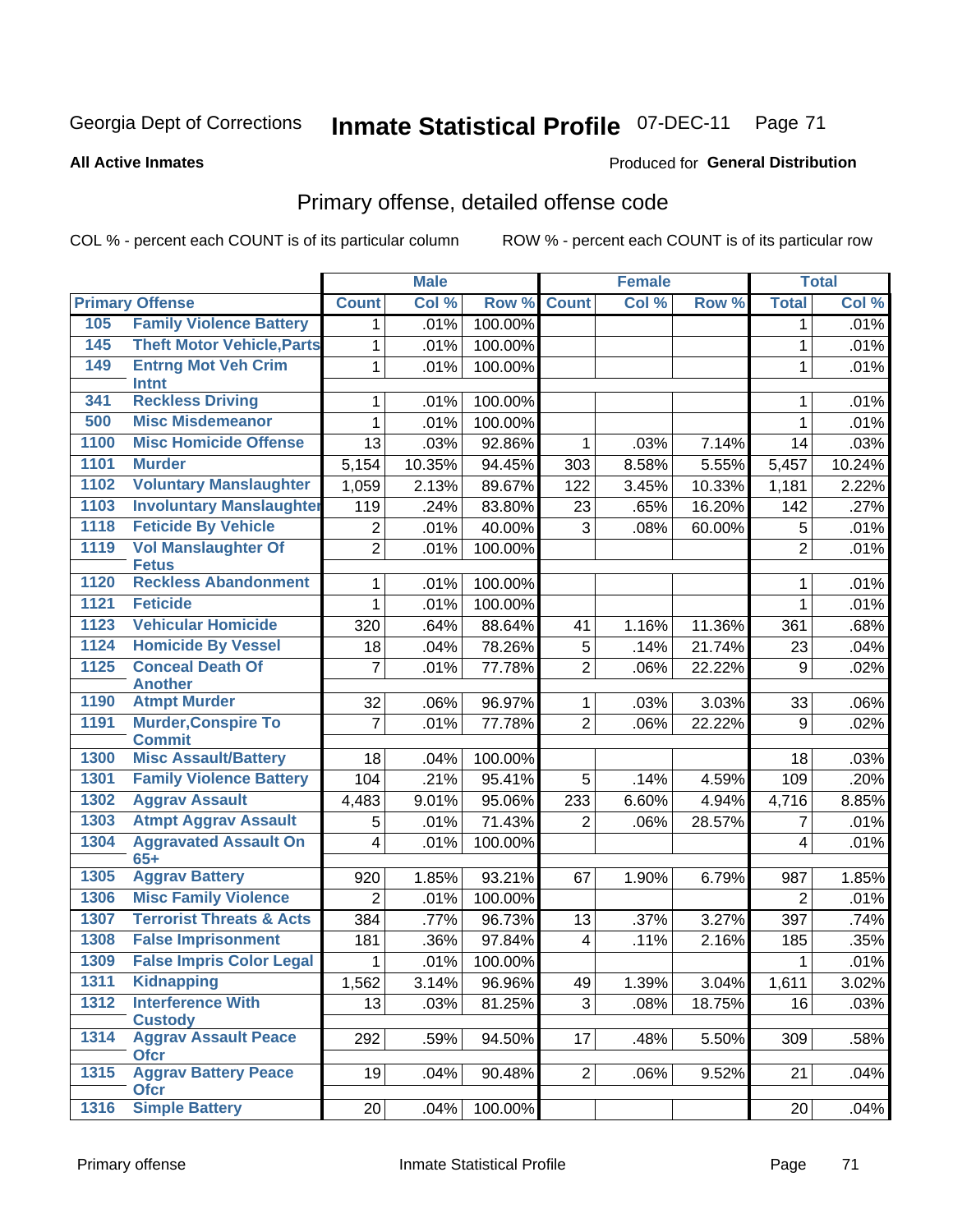Produced for **General Distribution**

### **All Active Inmates**

# Primary offense, detailed offense code

|      |                                             | <b>Male</b>             |        | <b>Female</b> |                |        | <b>Total</b> |                         |        |
|------|---------------------------------------------|-------------------------|--------|---------------|----------------|--------|--------------|-------------------------|--------|
|      | <b>Primary Offense</b>                      | <b>Count</b>            | Col %  | Row %         | <b>Count</b>   | Col %  | Row %        | <b>Total</b>            | Col %  |
| 1317 | <b>Reck Cond Infected</b>                   | 10 <sup>1</sup>         | .02%   | 90.91%        | $\mathbf{1}$   | .03%   | 9.09%        | $\overline{11}$         | .02%   |
|      | <b>Person</b>                               |                         |        |               |                |        |              |                         |        |
| 1318 | <b>Injury By Vehicle</b>                    | 93                      | .19%   | 92.08%        | 8              | .23%   | 7.92%        | 101                     | .19%   |
| 1320 | <b>Stalking</b>                             | 4                       | .01%   | 100.00%       |                |        |              | $\overline{\mathbf{4}}$ | .01%   |
| 1321 | <b>Aggrav Stalking</b>                      | 236                     | .47%   | 95.93%        | 10             | .28%   | 4.07%        | 246                     | .46%   |
| 1390 | <b>Atmpt Kidnap</b>                         | 5                       | .01%   | 100.00%       |                |        |              | 5                       | .01%   |
| 1400 | <b>Arson Misc</b>                           | 1                       | .01%   | 100.00%       |                |        |              | 1                       | .01%   |
| 1401 | <b>Arson 1st Degree</b>                     | 92                      | .18%   | 86.79%        | 14             | .40%   | 13.21%       | 106                     | .20%   |
| 1402 | <b>Arson 2nd Degree</b>                     | 9                       | .02%   | 100.00%       |                |        |              | 9                       | .02%   |
| 1403 | <b>Arson 3rd Degree</b>                     | 3                       | .01%   | 100.00%       |                |        |              | 3                       | .01%   |
| 1404 | <b>Crmnl Poss Explosives</b>                | 1                       | .01%   | 100.00%       |                |        |              | 1                       | .01%   |
| 1501 | <b>Crmnl Damage 1st</b><br><b>Degree</b>    | 29                      | .06%   | 90.63%        | 3              | .08%   | 9.38%        | 32                      | .06%   |
| 1502 | <b>Crmnl Damage 2nd</b><br><b>Degree</b>    | 104                     | .21%   | 96.30%        | $\overline{4}$ | .11%   | 3.70%        | 108                     | .20%   |
| 1504 | <b>Damage, Destroy Secr</b><br><b>Prop</b>  | $\mathbf{1}$            | .01%   | 100.00%       |                |        |              | 1                       | .01%   |
| 1506 | <b>Alter Id</b>                             | $\overline{2}$          | .01%   | 100.00%       |                |        |              | $\overline{2}$          | .01%   |
| 1601 | <b>Burglary</b>                             | 5,494                   | 11.04% | 96.47%        | 201            | 5.69%  | 3.53%        | 5,695                   | 10.68% |
| 1602 | <b>Poss Tools Commit</b>                    | 51                      | .10%   | 98.08%        | $\mathbf{1}$   | .03%   | 1.92%        | 52                      | .10%   |
|      | <b>Crime</b>                                |                         |        |               |                |        |              |                         |        |
| 1690 | <b>Atmpt Burglary</b>                       | 36                      | .07%   | 97.30%        | $\mathbf{1}$   | .03%   | 2.70%        | 37                      | .07%   |
| 1700 | <b>Misc Forgery</b>                         | 3                       | .01%   | 100.00%       |                |        |              | 3                       | .01%   |
| 1701 | <b>Forgery 1st Degree</b>                   | 1,025                   | 2.06%  | 72.80%        | 383            | 10.84% | 27.20%       | 1,408                   | 2.64%  |
| 1702 | <b>Forgery 2nd Degree</b>                   | 30                      | .06%   | 81.08%        | $\overline{7}$ | .20%   | 18.92%       | 37                      | .07%   |
| 1704 | <b>Bad Checks</b>                           | 6                       | .01%   | 50.00%        | 6              | .17%   | 50.00%       | 12                      | .02%   |
| 1705 | <b>Illegal Use-Credit Card</b>              |                         |        |               | $\mathbf{1}$   | .03%   | 100.00%      | $\mathbf{1}$            | .01%   |
| 1750 | <b>Fraudulent Checks</b>                    | $\overline{7}$          | .01%   | 100.00%       |                |        |              | $\overline{7}$          | .01%   |
| 1751 | <b>Theft Credit Card</b>                    | 19                      | .04%   | 82.61%        | $\overline{4}$ | .11%   | 17.39%       | 23                      | .04%   |
| 1752 | <b>Forgery Credit Card</b>                  | 1                       | .01%   | 50.00%        | 1              | .03%   | 50.00%       | $\overline{2}$          | .01%   |
| 1753 | <b>Fraudulent Credit Card</b>               | 64                      | .13%   | 67.37%        | 31             | .88%   | 32.63%       | 95                      | .18%   |
| 1755 | <b>Recv Gds, Srvs Fraud</b><br><b>Obtnd</b> | $\overline{2}$          | .01%   | 66.67%        | $\mathbf{1}$   | .03%   | 33.33%       | 3                       | .01%   |
| 1756 | <b>Financial Identity Fraud</b>             | 42                      | .08%   | 56.76%        | 32             | .91%   | 43.24%       | 74                      | .14%   |
| 1759 | <b>Telecommunications</b><br><b>Fraud</b>   | $\mathbf{1}$            | .01%   | 100.00%       |                |        |              | $\mathbf 1$             | .01%   |
| 1760 | <b>Computer Pornography</b>                 | 45                      | .09%   | 100.00%       |                |        |              | 45                      | .08%   |
| 1761 | <b>Computer Theft</b>                       | $\overline{\mathbf{4}}$ | .01%   | 23.53%        | 13             | .37%   | 76.47%       | 17                      | .03%   |
| 1790 | <b>Atmpt Forgery</b>                        | 1                       | .01%   | 100.00%       |                |        |              | 1                       | .01%   |
| 1796 | <b>Fraudulent Access</b>                    | $\mathbf 1$             | .01%   | 100.00%       |                |        |              | 1                       | .01%   |
|      | <b>Compute</b>                              |                         |        |               |                |        |              |                         |        |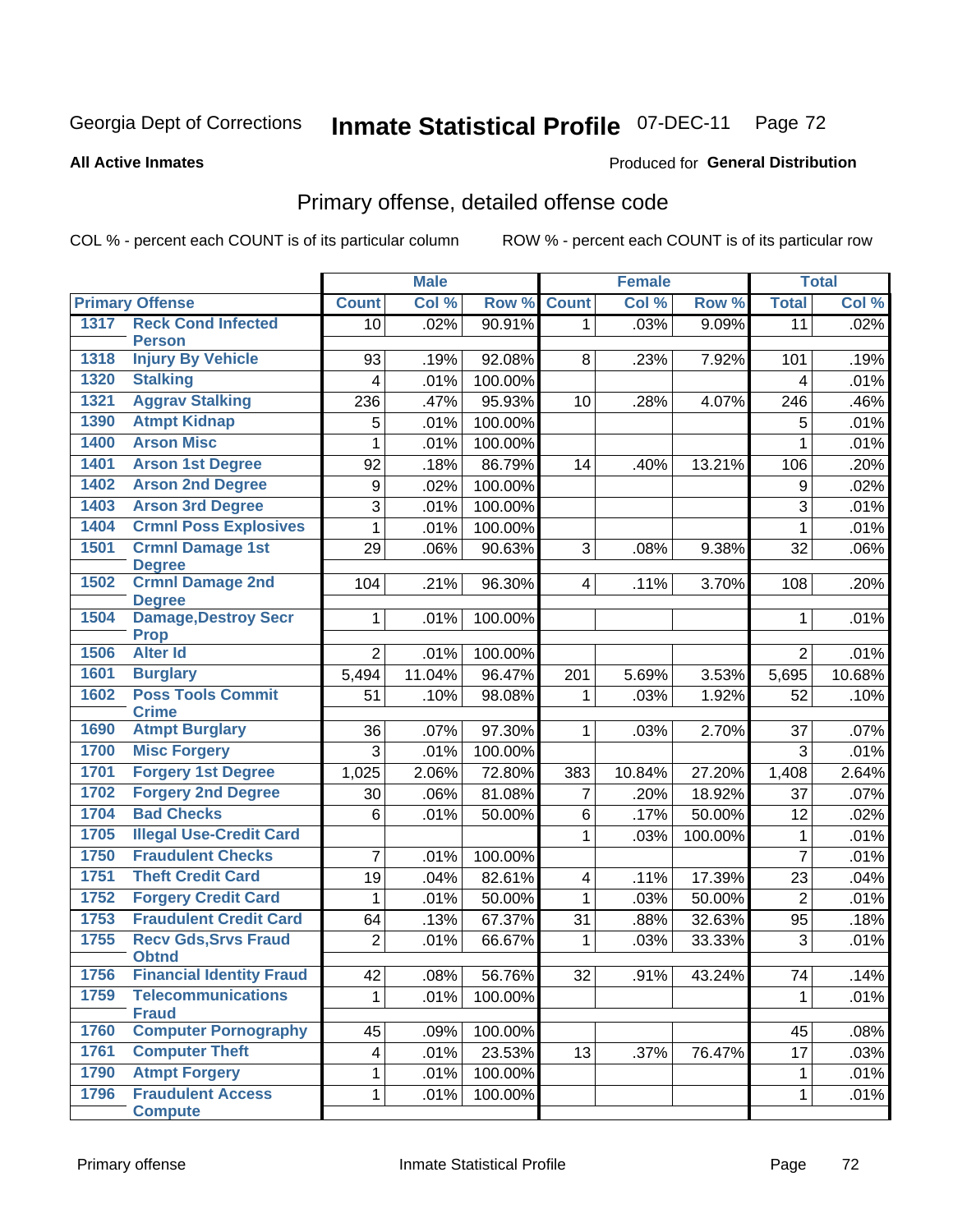#### **All Active Inmates**

### Produced for **General Distribution**

# Primary offense, detailed offense code

|      |                                            | <b>Male</b>  |        | <b>Female</b> |                         |       | <b>Total</b> |                           |        |
|------|--------------------------------------------|--------------|--------|---------------|-------------------------|-------|--------------|---------------------------|--------|
|      | <b>Primary Offense</b>                     | <b>Count</b> | Col %  | Row %         | <b>Count</b>            | Col % | Row %        | <b>Total</b>              | Col %  |
| 1799 | <b>Misc Fraud</b>                          | 7            | .01%   | 53.85%        | $\overline{6}$          | .17%  | 46.15%       | 13                        | .02%   |
| 1802 | <b>Theft By Taking</b>                     | 914          | 1.84%  | 84.71%        | 165                     | 4.67% | 15.29%       | 1,079                     | 2.02%  |
| 1803 | <b>Theft By Deception</b>                  | 40           | .08%   | 75.47%        | 13                      | .37%  | 24.53%       | 53                        | .10%   |
| 1804 | <b>Theft By Extortion</b>                  | 3            | .01%   | 100.00%       |                         |       |              | $\ensuremath{\mathsf{3}}$ | .01%   |
| 1805 | <b>Theft Of Lost Property</b>              | 1            | .01%   | 50.00%        | 1                       | .03%  | 50.00%       | $\overline{2}$            | .01%   |
| 1806 | <b>Theft By Rec Stolen Prop</b>            | 785          | 1.58%  | 93.56%        | 54                      | 1.53% | 6.44%        | 839                       | 1.57%  |
| 1807 | <b>Theft Of Services</b>                   | 4            | .01%   | 80.00%        | 1                       | .03%  | 20.00%       | 5                         | .01%   |
| 1808 | <b>Theft By Conversion</b>                 | 20           | .04%   | 74.07%        | $\overline{7}$          | .20%  | 25.93%       | 27                        | .05%   |
| 1811 | <b>Convsn Paymnts Real</b><br><b>Propy</b> | 1            | .01%   | 100.00%       |                         |       |              | 1                         | .01%   |
| 1812 | <b>Atmpt Theft By Taking</b>               | 6            | .01%   | 100.00%       |                         |       |              | 6                         | .01%   |
| 1813 | <b>Theft Motorveh Or Part</b>              | 89           | .18%   | 93.68%        | 6                       | .17%  | 6.32%        | 95                        | .18%   |
| 1815 | <b>Theft Bring Prop In State</b>           | 6            | .01%   | 100.00%       |                         |       |              | 6                         | .01%   |
| 1816 | <b>Theft Recv Prop Out</b><br><b>State</b> |              |        |               | $\mathbf 1$             | .03%  | 100.00%      | 1                         | .01%   |
| 1817 | <b>Livestock Theft</b>                     | 6            | .01%   | 100.00%       |                         |       |              | 6                         | .01%   |
| 1821 | <b>Theft By Shoplifting</b>                | 371          | .75%   | 65.78%        | 193                     | 5.46% | 34.22%       | 564                       | 1.06%  |
| 1880 | <b>Entering Vehicle</b>                    | 150          | .30%   | 98.68%        | $\overline{2}$          | .06%  | 1.32%        | 152                       | .29%   |
| 1901 | <b>Robbery</b>                             | 1,695        | 3.40%  | 93.91%        | 110                     | 3.11% | 6.09%        | 1,805                     | 3.39%  |
| 1902 | <b>Armed Robbery</b>                       | 5,302        | 10.65% | 96.79%        | 176                     | 4.98% | 3.21%        | 5,478                     | 10.27% |
| 1903 | <b>Robbery By Force</b>                    | 257          | .52%   | 89.86%        | 29                      | .82%  | 10.14%       | 286                       | .54%   |
| 1904 | <b>Robbery By Intimidation</b>             | 272          | .55%   | 93.79%        | 18                      | .51%  | 6.21%        | 290                       | .54%   |
| 1905 | <b>Robbery By Sudden</b><br><b>Snatch</b>  | 110          | .22%   | 88.00%        | 15                      | .42%  | 12.00%       | 125                       | .23%   |
| 1911 | <b>Hijacking Motor Vehicle</b>             | 37           | .07%   | 100.00%       |                         |       |              | 37                        | .07%   |
| 1912 | <b>Carjacking, Attempted</b>               | 1            | .01%   | 100.00%       |                         |       |              | 1                         | .01%   |
| 1991 | <b>Atmpt Robbery</b>                       | 39           | .08%   | 95.12%        | $\overline{2}$          | .06%  | 4.88%        | 41                        | .08%   |
| 1992 | <b>Atmpt Armed Robbery</b>                 | 79           | .16%   | 94.05%        | $\overline{5}$          | .14%  | 5.95%        | 84                        | .16%   |
| 2000 | <b>Misc Sexual Offense</b>                 | 15           | .03%   | 100.00%       |                         |       |              | 15                        | .03%   |
| 2001 | <b>Rape</b>                                | 1,782        | 3.58%  | 99.78%        | 4                       | .11%  | .22%         | 1,786                     | 3.35%  |
| 2002 | <b>Sodomy</b>                              | 21           | .04%   | 95.45%        | 1                       | .03%  | 4.55%        | 22                        | .04%   |
| 2003 | <b>Aggrav Sodomy</b>                       | 209          | .42%   | 99.05%        | $\overline{2}$          | .06%  | .95%         | 211                       | .40%   |
| 2004 | <b>Bestiality</b>                          | $\mathbf 1$  | .01%   | 50.00%        | $\mathbf{1}$            | .03%  | 50.00%       | $\overline{2}$            | .01%   |
| 2006 | <b>Incest</b>                              | 172          | .35%   | 97.73%        | $\overline{\mathbf{4}}$ | .11%  | 2.27%        | 176                       | .33%   |
| 2007 | <b>Bigamy</b>                              | 3            | .01%   | 75.00%        | 1                       | .03%  | 25.00%       | 4                         | .01%   |
| 2009 | <b>Aggrav Sexual Battery</b>               | 175          | .35%   | 99.43%        | 1                       | .03%  | .57%         | 176                       | .33%   |
| 2011 | <b>Sexual Battery</b>                      | 148          | .30%   | 100.00%       |                         |       |              | 148                       | .28%   |
| 2016 | <b>Pimping A Minor Under</b><br>18         | 6            | .01%   | 100.00%       |                         |       |              | 6                         | .01%   |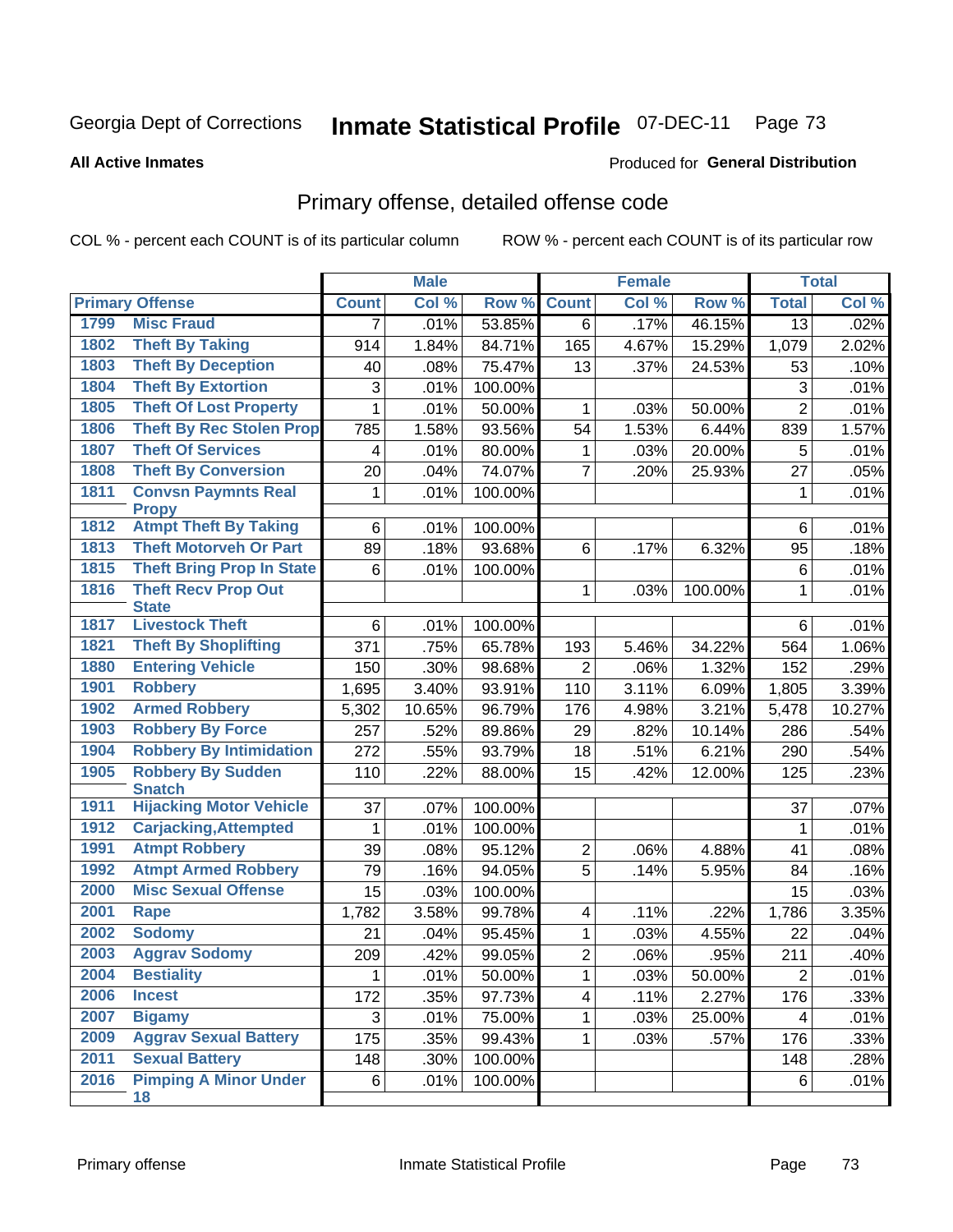Produced for **General Distribution**

#### **All Active Inmates**

# Primary offense, detailed offense code

|              |                                                |                         | <b>Male</b> |                    |                | <b>Female</b> |         |                           | <b>Total</b> |
|--------------|------------------------------------------------|-------------------------|-------------|--------------------|----------------|---------------|---------|---------------------------|--------------|
|              | <b>Primary Offense</b>                         | <b>Count</b>            | Col %       | Row %              | <b>Count</b>   | Col %         | Row %   | <b>Total</b>              | Col %        |
| 2018         | <b>Statutory Rape</b>                          | 698                     | 1.40%       | 98.31%             | 12             | .34%          | 1.69%   | $\overline{710}$          | 1.33%        |
| 2019         | <b>Child Molestation</b>                       | 2,448                   | 4.92%       | 97.84%             | 54             | 1.53%         | 2.16%   | 2,502                     | 4.69%        |
| 2020         | <b>Enticing Child-Indec</b>                    | 76                      | .15%        | 96.20%             | 3              | .08%          | 3.80%   | 79                        | .15%         |
| 2021         | <b>Purp</b><br><b>Aggrav Child Molestation</b> |                         |             |                    |                |               |         |                           |              |
| 2023         | Sexl/AssIt/Agn/Pers/Cstdy                      | 1,263                   | 2.54%       | 98.52%             | 19             | .54%          | 1.48%   | 1,282                     | 2.40%        |
| 2025         | <b>Solicit Sodomy From</b>                     | 6                       | .01%        | 100.00%<br>100.00% |                |               |         | 6                         | .01%         |
|              | <b>Minor</b>                                   | $\overline{\mathbf{4}}$ | .01%        |                    |                |               |         | 4                         | .01%         |
| 2026         | <b>Sex Offender Fail Registr</b>               | 361                     | .73%        | 99.18%             | 3              | .08%          | .82%    | 364                       | .68%         |
| 2028         | <b>Sex Offender Fail To</b>                    | 8                       | .02%        | 100.00%            |                |               |         | 8                         | .02%         |
|              | <b>Move</b>                                    |                         |             |                    |                |               |         |                           |              |
| 2090         | <b>Entice Child, Attempted</b>                 | 5                       | .01%        | 100.00%            |                |               |         | 5                         | .01%         |
| 2091         | <b>Atmpt Rape</b>                              | 28                      | .06%        | 96.55%             | 1              | .03%          | 3.45%   | 29                        | .05%         |
| 2092         | <b>Atmpt Sodomy</b>                            | $\overline{c}$          | .01%        | 100.00%            |                |               |         | $\overline{2}$            | .01%         |
| 2093         | <b>Atmpt Aggrav Sodomy</b>                     | 3                       | .01%        | 100.00%            |                |               |         | 3                         | .01%         |
| 2094         | <b>Atmpt Child Molestation</b>                 | 25                      | .05%        | 100.00%            |                |               |         | 25                        | .05%         |
| 2095         | <b>Agg Aslt W Intnt To Rape</b>                | 51                      | .10%        | 100.00%            |                |               |         | 51                        | .10%         |
| 2096         | <b>Aggrav Ch Molest, Atmpt</b>                 | 3                       | .01%        | 100.00%            |                |               |         | 3                         | .01%         |
| 2098         | <b>Incest, Atmpt</b>                           | $\mathbf{1}$            | .01%        | 100.00%            |                |               |         | 1                         | .01%         |
| 2099         | <b>Agg Sex Battery Atmpt</b>                   | $\mathbf{1}$            | .01%        | 100.00%            |                |               |         | 1                         | .01%         |
| 2100         | <b>Misc Obscenity</b>                          | 2                       | .01%        | 100.00%            |                |               |         | $\overline{2}$            | .01%         |
| 2200         | <b>Misc Public Order</b>                       | $\overline{2}$          | .01%        | 100.00%            |                |               |         | $\overline{2}$            | .01%         |
| 2202         | <b>Insurrection</b>                            | $\mathbf{1}$            | .01%        | 100.00%            |                |               |         | $\mathbf{1}$              | .01%         |
| 2205         | <b>False Swearng Writtn</b>                    | 9                       | .02%        | 81.82%             | $\overline{2}$ | .06%          | 18.18%  | 11                        | .02%         |
| 2301         | <b>Stmt</b><br><b>Bribery Govt Officer</b>     |                         |             |                    |                |               |         |                           |              |
| 2302         | <b>Viol Oath Public Offcr</b>                  | $\overline{2}$          | .01%        | 100.00%            |                |               |         | $\overline{2}$            | .01%         |
| 2307         | <b>Defrauding State</b>                        |                         |             |                    | 1              | .03%          | 100.00% | 1                         | .01%         |
| 2311         | <b>False Certificates</b>                      | 1                       | .01%        | 50.00%             | 1              | .03%          | 50.00%  | $\overline{2}$            | .01%         |
|              |                                                |                         |             |                    | $\mathbf 1$    | .03%          | 100.00% | $\mathbf{1}$              | .01%         |
| 2313<br>2314 | <b>Influencing Witness</b>                     | 3                       | .01%        | 60.00%             | $\overline{2}$ | .06%          | 40.00%  | 5                         | .01%         |
|              | <b>Obstr Of Law Enf Officer</b>                | 495                     | .99%        | 94.29%             | 30             | .85%          | 5.71%   | 525                       | .98%         |
| 2315         | <b>Tampering With</b><br><b>Evidence</b>       | 6                       | .01%        | 66.67%             | 3              | .08%          | 33.33%  | 9                         | .02%         |
| 2316         | <b>Fleeing/Eluding Police</b>                  | 179                     | .36%        | 94.71%             | 10             | .28%          | 5.29%   | 189                       | .35%         |
| 2401         | <b>Perjury</b>                                 | 3                       | .01%        | 100.00%            |                |               |         | 3                         | .01%         |
| 2402         | <b>False Swearing</b>                          | $\overline{7}$          | .01%        | 70.00%             | 3              | .08%          | 30.00%  | 10                        | .02%         |
| 2404         | <b>Impersonation</b>                           | 3                       | .01%        | 100.00%            |                |               |         | $\ensuremath{\mathsf{3}}$ | .01%         |
| 2405         | <b>Impersonating Officer</b>                   | $\overline{\mathbf{4}}$ | .01%        | 80.00%             | $\mathbf 1$    | .03%          | 20.00%  | $\mathbf 5$               | .01%         |
| 2407         | <b>Embracery</b>                               | $\mathbf 1$             | .01%        | 100.00%            |                |               |         | $\mathbf{1}$              | .01%         |
| 2408         | <b>False Statements Govt</b>                   | 25                      | .05%        | 69.44%             | 11             | .31%          | 30.56%  | 36                        | .07%         |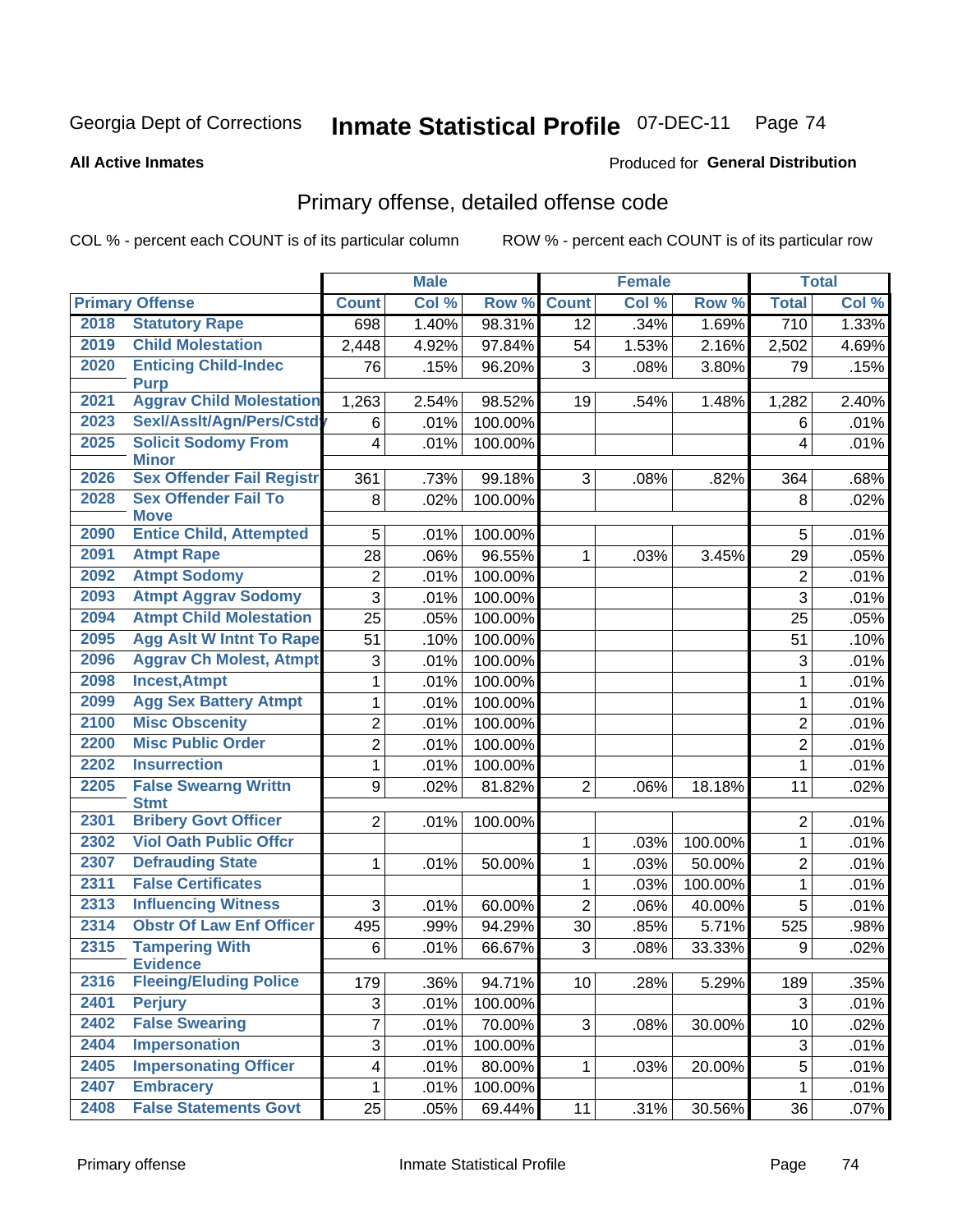**All Active Inmates**

### Produced for **General Distribution**

# Primary offense, detailed offense code

|      |                                            |                 | <b>Male</b> |         | <b>Female</b>  |       |         | <b>Total</b>   |       |
|------|--------------------------------------------|-----------------|-------------|---------|----------------|-------|---------|----------------|-------|
|      | <b>Primary Offense</b>                     | <b>Count</b>    | Col %       | Row %   | <b>Count</b>   | Col % | Row %   | <b>Total</b>   | Col % |
| 2409 | <b>Unauth Represtn Peace</b>               | 1 <sup>1</sup>  | .01%        | 100.00% |                |       |         | 1              | .01%  |
| 2411 | <b>Impersntng In Legal</b><br><b>Procd</b> | $\mathbf{1}$    | .01%        | 100.00% |                |       |         | $\mathbf{1}$   | .01%  |
| 2501 | <b>Escape</b>                              | 53              | .11%        | 92.98%  | 4              | .11%  | 7.02%   | 57             | .11%  |
| 2502 | <b>Aiding Escape</b>                       |                 |             |         | 1              | .03%  | 100.00% | 1              | .01%  |
| 2503 | <b>Hindering Appreh Or Pun</b>             | $\overline{c}$  | .01%        | 50.00%  | $\overline{2}$ | .06%  | 50.00%  | 4              | .01%  |
| 2511 | <b>Bail Jumping</b>                        | $\mathbf{1}$    | .01%        | 50.00%  | $\mathbf{1}$   | .03%  | 50.00%  | $\overline{2}$ | .01%  |
| 2590 | <b>Atmpt Escape</b>                        | $\mathbf{1}$    | .01%        | 100.00% |                |       |         | $\mathbf{1}$   | .01%  |
| 2613 | <b>Crmnl Interfere Govt</b><br><b>Prop</b> | 25              | .05%        | 89.29%  | 3              | .08%  | 10.71%  | 28             | .05%  |
| 2718 | <b>Dogfighting</b>                         | 1               | .01%        | 100.00% |                |       |         | 1              | .01%  |
| 2761 | Removal Baggage, Cargo<br><b>Etc</b>       |                 |             |         | 1              | .03%  | 100.00% | $\mathbf{1}$   | .01%  |
| 2801 | <b>Cruelty To Children</b>                 | 220             | .44%        | 72.13%  | 85             | 2.41% | 27.87%  | 305            | .57%  |
| 2802 | <b>Atmpt Cruelty To</b><br><b>Children</b> | 1               | .01%        | 100.00% |                |       |         | 1              | .01%  |
| 2803 | <b>Manufact Meth Near</b><br><b>Child</b>  | 11              | .02%        | 78.57%  | 3              | .08%  | 21.43%  | 14             | .03%  |
| 2811 | <b>Cruelty To Elder Person</b>             | 17              | .03%        | 68.00%  | 8              | .23%  | 32.00%  | 25             | .05%  |
| 2843 | <b>Sex Exploitation Child</b>              | 119             | .24%        | 98.35%  | $\overline{2}$ | .06%  | 1.65%   | 121            | .23%  |
| 2854 | <b>Cntrbtng Delingency</b><br><b>Minor</b> |                 |             |         | 1              | .03%  | 100.00% | 1              | .01%  |
| 2901 | <b>Carry Concealed Weapon</b>              | $\overline{5}$  | .01%        | 100.00% |                |       |         | 5              | .01%  |
| 2910 | <b>Poss Of Firearm Dur</b><br><b>Crime</b> | 358             | .72%        | 96.24%  | 14             | .40%  | 3.76%   | 372            | .70%  |
| 2911 | <b>Poss Knife During Crime</b>             | $\overline{2}$  | .01%        | 100.00% |                |       |         | $\overline{2}$ | .01%  |
| 2912 | <b>Poss Of Certain</b><br><b>Weapons</b>   | $\overline{21}$ | .04%        | 100.00% |                |       |         | 21             | .04%  |
| 2913 | Poss Firearm 1st<br><b>Offender</b>        | 94              | .19%        | 97.92%  | $\overline{2}$ | .06%  | 2.08%   | 96             | .18%  |
| 2914 | <b>Poss Firearm Convct</b><br><b>Felon</b> | 838             | 1.68%       | 98.01%  | 17             | .48%  | 1.99%   | 855            | 1.60% |
| 2915 | <b>Carry Weapon At School</b>              | 4               | .01%        | 100.00% |                |       |         | 4              | .01%  |
| 2963 | <b>Guard Line</b><br><b>W/Weapon/Drugs</b> | 9               | .02%        | 60.00%  | $6\phantom{1}$ | .17%  | 40.00%  | 15             | .03%  |
| 2965 | <b>Poss Wpn, Drugs By</b><br><b>Prisnr</b> | 43              | .09%        | 91.49%  | 4              | .11%  | 8.51%   | 47             | .09%  |
| 2967 | <b>Destroy/Injur Police Dog</b>            | $\mathbf 1$     | .01%        | 100.00% |                |       |         | 1              | .01%  |
| 2971 | <b>Cruelty To Animals</b>                  | $\overline{5}$  | .01%        | 100.00% |                |       |         | 5              | .01%  |
| 2972 | <b>Aggrav Cruelty To</b><br><b>Animals</b> | $\overline{7}$  | .01%        | 87.50%  | $\mathbf{1}$   | .03%  | 12.50%  | 8              | .02%  |
| 3000 | <b>Misc Invasion Of Privacy</b>            | 1               | .01%        | 100.00% |                |       |         | $\mathbf{1}$   | .01%  |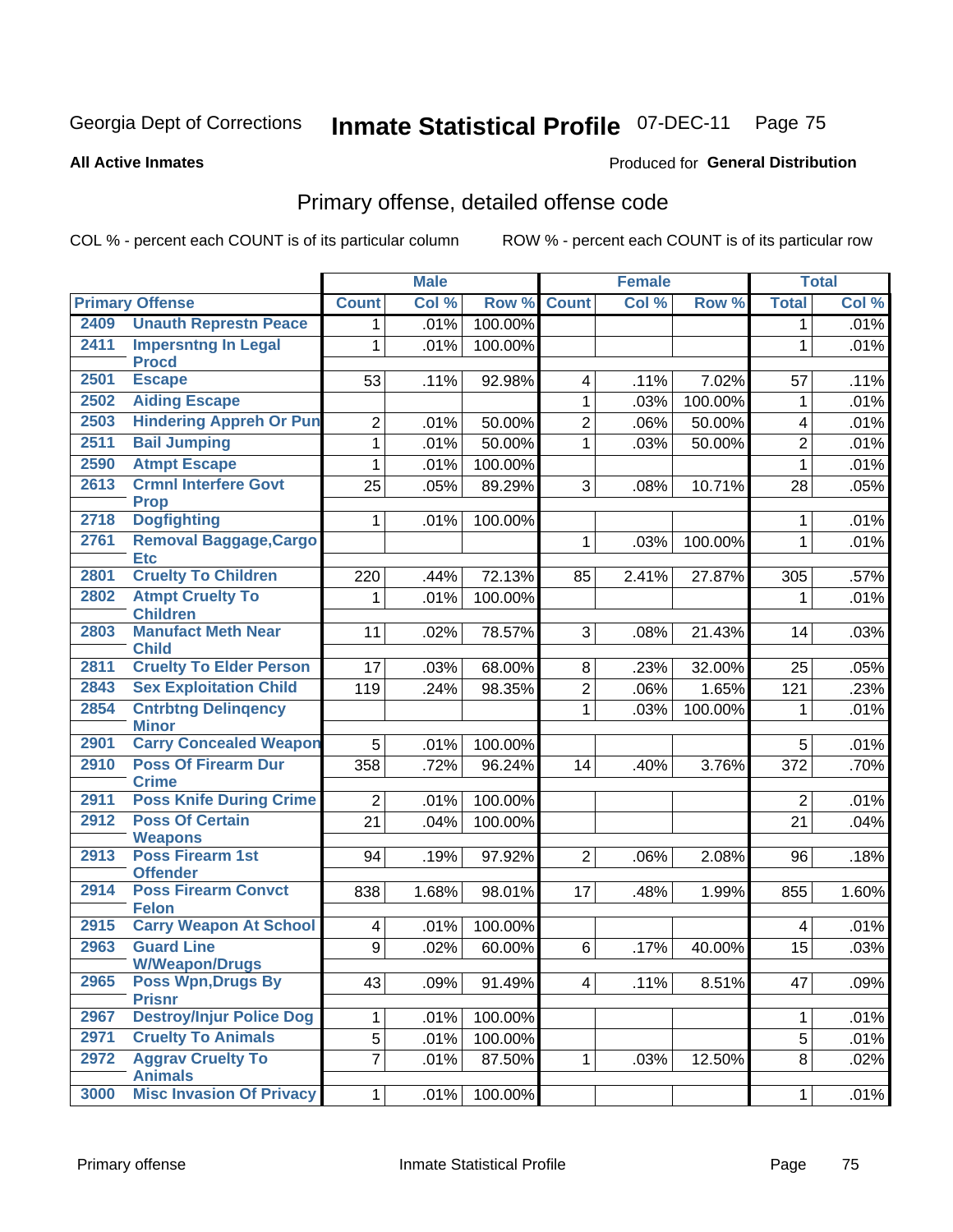Produced for **General Distribution**

#### **All Active Inmates**

# Primary offense, detailed offense code

|      |                                            |                  | <b>Male</b> |         |                 | <b>Female</b> |        |                 | <b>Total</b> |
|------|--------------------------------------------|------------------|-------------|---------|-----------------|---------------|--------|-----------------|--------------|
|      | <b>Primary Offense</b>                     | <b>Count</b>     | Col %       | Row %   | <b>Count</b>    | Col %         | Row %  | <b>Total</b>    | Col %        |
| 3001 | <b>Eavesdrop &amp;</b>                     | $\overline{2}$   | .01%        | 100.00% |                 |               |        | $\overline{2}$  | .01%         |
|      | <b>Surveillance</b>                        |                  |             |         |                 |               |        |                 |              |
| 3002 | <b>Peeping Tom</b>                         | 14               | .03%        | 100.00% |                 |               |        | 14              | .03%         |
| 3404 | <b>Racketeering</b>                        | 40               | .08%        | 76.92%  | 12              | .34%          | 23.08% | 52              | .10%         |
| 4001 | <b>S/D Narcotics Opiates</b>               | 30               | .06%        | 88.24%  | 4               | .11%          | 11.76% | 34              | .06%         |
| 4002 | <b>S/D Dep Stim Cntrf Drugs</b>            | $\overline{51}$  | .10%        | 69.86%  | 22              | .62%          | 30.14% | 73              | .14%         |
| 4004 | <b>S/D Of Marijuana</b>                    | 317              | .64%        | 96.65%  | 11              | .31%          | 3.35%  | 328             | .62%         |
| 4005 | <b>S/D Of Alcoholic Intox</b>              | 1                | .01%        | 100.00% |                 |               |        | 1               | .01%         |
| 4006 | <b>Poss Narcotics Opiates</b>              | 58               | .12%        | 81.69%  | 13              | .37%          | 18.31% | 71              | .13%         |
| 4007 | <b>Poss Dep Stim Cntrf</b>                 | 78               | .16%        | 72.22%  | 30              | .85%          | 27.78% | 108             | .20%         |
| 4009 | <b>Drugs</b><br><b>Poss Of Marijuana</b>   | 108              | .22%        | 90.00%  | 12              | .34%          | 10.00% | 120             | .23%         |
| 4010 | <b>Illegal Poss/Manf Liquor</b>            | $\overline{2}$   | .01%        | 100.00% |                 |               |        | $\overline{2}$  | .01%         |
| 4011 | <b>Illegal Attm To Obt Drugs</b>           | $\overline{3}$   | .01%        | 30.00%  | 7               | .20%          | 70.00% | 10              | .02%         |
| 4012 | <b>Viol Ga Cntrl Sbst Act</b>              | 37               | .07%        | 88.10%  | $\overline{5}$  | .14%          | 11.90% | 42              | .08%         |
| 4013 | <b>Viol Dngrous Drgs Act</b>               | 88               | .18%        | 83.02%  | 18              | .51%          | 16.98% | 106             | .20%         |
| 4014 | <b>Uniwfl Mfg/Del/Dist N-C S</b>           | 20               | .04%        | 100.00% |                 |               |        | 20              | .04%         |
| 4016 | <b>Poss Drug Related Matri</b>             | $\boldsymbol{9}$ | .02%        | 75.00%  | 3               | .08%          | 25.00% | 12              | .02%         |
| 4017 | <b>S/D Cont Sub Public</b>                 | 55               | .11%        | 98.21%  | 1               | .03%          | 1.79%  | 56              | .11%         |
| 4018 | <b>S/D Cont Sub School</b>                 | 36               | .07%        | 97.30%  | 1               | .03%          | 2.70%  | 37              | .07%         |
| 4021 | <b>S/D Cocaine</b>                         | 939              | 1.89%       | 94.37%  | 56              | 1.59%         | 5.63%  | 995             | 1.87%        |
| 4022 | <b>Poss Of Cocaine</b>                     | 913              | 1.83%       | 87.37%  | 132             | 3.74%         | 12.63% | 1,045           | 1.96%        |
| 4030 | <b>Poss Ephedrine</b>                      | 11               | .02%        | 68.75%  | 5               | .14%          | 31.25% | 16              | .03%         |
| 4031 | <b>Poss Methamphetamine</b>                | 478              | .96%        | 80.07%  | 119             | 3.37%         | 19.93% | 597             | 1.12%        |
| 4032 | <b>Sale Methamphetamine</b>                | 100              | .20%        | 78.13%  | 28              | .79%          | 21.88% | 128             | .24%         |
| 4033 | <b>Poss Mda/Extsy</b>                      | 19               | .04%        | 90.48%  | $\overline{2}$  | .06%          | 9.52%  | 21              | .04%         |
| 4034 | <b>Sale Mda/Extsy</b>                      | 6                | .01%        | 100.00% |                 |               |        | $6\phantom{1}6$ | .01%         |
| 4050 | <b>Poss W Int Dist Cocaine</b>             | 525              | 1.05%       | 95.28%  | 26              | .74%          | 4.72%  | 551             | 1.03%        |
| 4051 | <b>Poss W Int Dist</b>                     | 764              | 1.53%       | 95.62%  | 35              | .99%          | 4.38%  | 799             | 1.50%        |
|      | <b>Marijuana</b>                           |                  |             |         |                 |               |        |                 |              |
| 4052 | <b>Poss W Int Dist Meth</b>                | 288              | .58%        | 84.46%  | 53              | 1.50%         | 15.54% | 341             | .64%         |
| 4053 | <b>Poss W Int Dis Other</b><br><b>Drug</b> | 90               | .18%        | 84.11%  | $\overline{17}$ | .48%          | 15.89% | 107             | .20%         |
| 4090 | <b>Atmpt Viol Substance</b>                | 36               | .07%        | 90.00%  | 4 <sup>1</sup>  | .11%          | 10.00% | 40              | .08%         |
|      | <b>Act</b>                                 |                  |             |         |                 |               |        |                 |              |
| 4100 | <b>Misc Drugs Trafficking</b>              | 32               | .06%        | 100.00% |                 |               |        | 32              | .06%         |
| 4101 | <b>Traf Cocaine Less 200</b><br>Gm         | 443              | .89%        | 97.15%  | 13              | .37%          | 2.85%  | 456             | .86%         |
| 4102 | <b>Traf Cocaine 201-400</b>                | 210              | .42%        | 94.17%  | 13              | .37%          | 5.83%  | 223             | .42%         |
|      | Gm                                         |                  |             |         |                 |               |        |                 |              |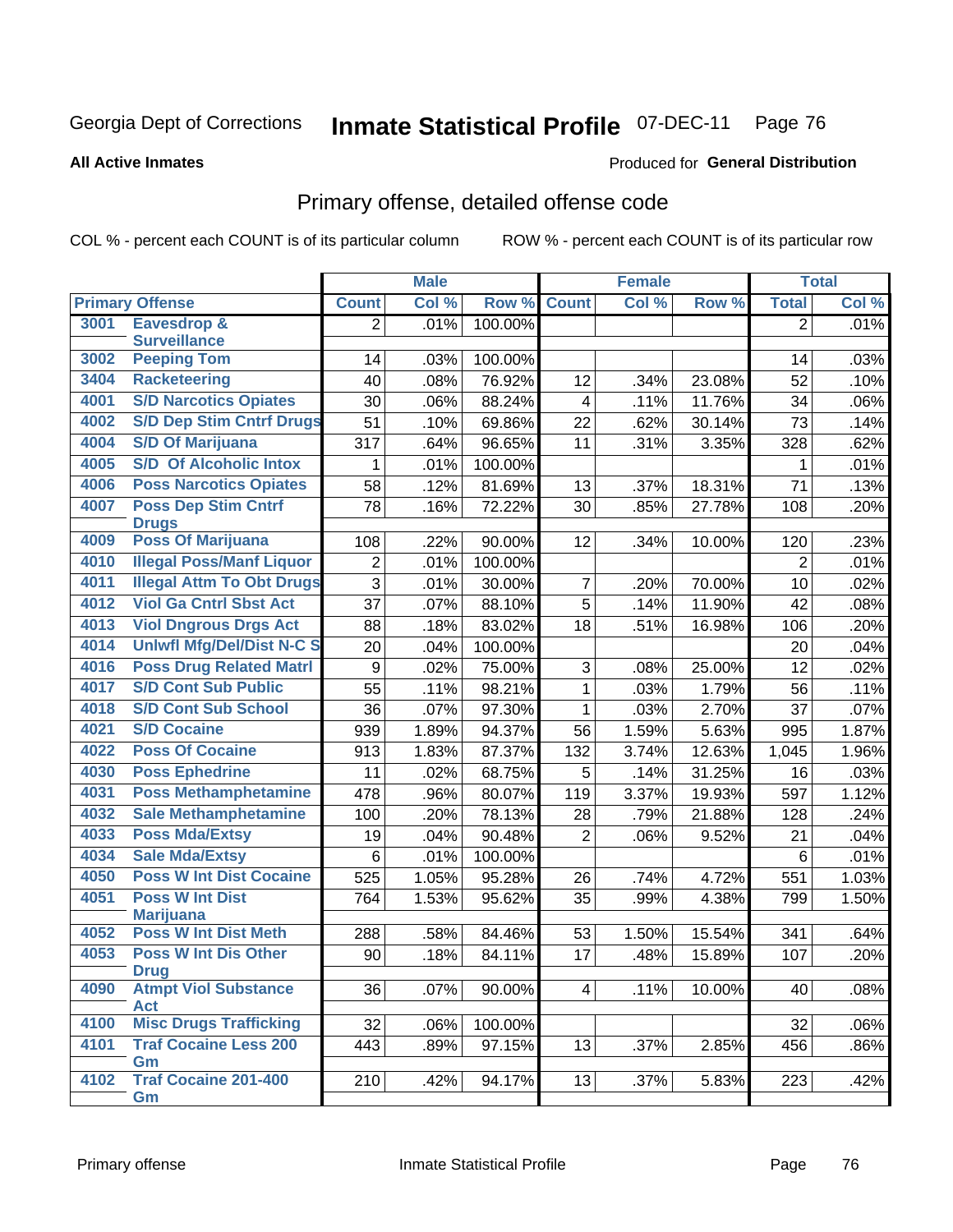#### **All Active Inmates**

### Produced for **General Distribution**

# Primary offense, detailed offense code

|      |                                            |                | <b>Male</b> |         |                | <b>Female</b> |        |                | <b>Total</b> |
|------|--------------------------------------------|----------------|-------------|---------|----------------|---------------|--------|----------------|--------------|
|      | <b>Primary Offense</b>                     | <b>Count</b>   | Col %       | Row %   | <b>Count</b>   | Col %         | Row %  | <b>Total</b>   | Col %        |
| 4103 | <b>Traf Cocaine 401+ Gm</b>                | 156            | .31%        | 95.71%  | $\overline{7}$ | .20%          | 4.29%  | 163            | .31%         |
| 4111 | <b>Traf Narcotic Less 14 Gm</b>            | 9              | .02%        | 90.00%  | $\mathbf 1$    | .03%          | 10.00% | 10             | .02%         |
| 4112 | <b>Traf Narcotic 15-28 Gm</b>              | 8              | .02%        | 100.00% |                |               |        | 8              | .02%         |
| 4113 | <b>Traf Narcotic 29+ Gm</b>                | 6              | .01%        | 100.00% |                |               |        | 6              | .01%         |
| 4121 | Traf Marijna 10-2000 Lb                    | 101            | .20%        | 97.12%  | 3              | .08%          | 2.88%  | 104            | .20%         |
| 4122 | <b>Traf Marijna 2001-10k Lb</b>            | 4              | .01%        | 100.00% |                |               |        | 4              | .01%         |
| 4123 | Traf Marijna 10001+ Lb                     | 4              | .01%        | 80.00%  | 1              | .03%          | 20.00% | $\mathbf 5$    | .01%         |
| 4126 | <b>Traf Amphtmine 28-199</b><br>Gm         | 5              | .01%        | 100.00% |                |               |        | 5              | .01%         |
| 4127 | <b>Traf Amphtmine 200-399</b><br>Gm        | $\overline{2}$ | .01%        | 100.00% |                |               |        | $\overline{2}$ | .01%         |
| 4128 | <b>Traf Amphtmine 400+ Gm</b>              | 5              | .01%        | 100.00% |                |               |        | 5              | .01%         |
| 4130 | <b>Cnspire Traffic Cntrl Sub</b>           | 15             | .03%        | 83.33%  | 3              | .08%          | 16.67% | 18             | .03%         |
| 4132 | <b>Transactions Cntrft</b><br><b>Drugs</b> | 1              | .01%        | 100.00% |                |               |        | 1              | .01%         |
| 4133 | <b>Use Comm Facity Vio C</b><br><b>Sub</b> | 4              | .01%        | 100.00% |                |               |        | 4              | .01%         |
| 4134 | <b>Att/Consprcy Commt</b><br>C/S/Of        | 49             | .10%        | 87.50%  | 7 <sup>1</sup> | .20%          | 12.50% | 56             | .11%         |
| 4135 | <b>Unauth Dist Contrild Sub</b>            | 1              | .01%        | 50.00%  | $\mathbf{1}$   | .03%          | 50.00% | $\overline{2}$ | .01%         |
| 4136 | <b>Illgl Dist Contrild Subst</b>           | 1              | .01%        | 100.00% |                |               |        | $\mathbf{1}$   | .01%         |
| 4140 | <b>Traf Methamph 28-199</b><br>Gm          | 208            | .42%        | 84.55%  | 38             | 1.08%         | 15.45% | 246            | .46%         |
| 4141 | <b>Traf Methamph 200-399</b><br>Gm         | 75             | .15%        | 91.46%  | $\overline{7}$ | .20%          | 8.54%  | 82             | .15%         |
| 4142 | Traf Methamph 400+ Gm                      | 58             | .12%        | 95.08%  | 3              | .08%          | 4.92%  | 61             | .11%         |
| 4143 | <b>Manf Methamph 28-199</b><br>Gm          | 25             | .05%        | 78.13%  | $\overline{7}$ | .20%          | 21.88% | 32             | .06%         |
| 4144 | <b>Manf Methamph 200-399</b><br>Gm         | 6              | .01%        | 100.00% |                |               |        | 6              | .01%         |
| 4145 | Manf Methamph 400+ Gm                      | 1              | .01%        | 100.00% |                |               |        | 1              | .01%         |
| 4146 | <b>Traf Methamph Unspec</b><br><b>Amt</b>  | 62             | .12%        | 91.18%  | 6              | .17%          | 8.82%  | 68             | .13%         |
| 4147 | <b>Manf Methamph Unspec</b><br>Amt         | 191            | .38%        | 88.84%  | 24             | .68%          | 11.16% | 215            | .40%         |
| 4150 | <b>Traf Mda/Extsy 28-199gm</b>             | 21             | .04%        | 87.50%  | 3 <sup>1</sup> | .08%          | 12.50% | 24             | .05%         |
| 4151 | <b>Traf Mda/Extsy 200-</b><br><b>399gm</b> | 8              | .02%        | 80.00%  | $\overline{2}$ | .06%          | 20.00% | 10             | .02%         |
| 4152 | <b>Traf Mda/Extsy 400+Gm</b>               | 3              | .01%        | 100.00% |                |               |        | $\sqrt{3}$     | .01%         |
| 5001 | <b>Viol Motor Vehicle Laws</b>             | 39             | .08%        | 97.50%  | $\mathbf{1}$   | .03%          | 2.50%  | 40             | .08%         |
| 5003 | <b>Chop Shop Violation</b>                 | 1              | .01%        | 100.00% |                |               |        | 1              | .01%         |
| 5004 | <b>Drvng Habtl Violator</b>                | 10             | .02%        | 100.00% |                |               |        | 10             | .02%         |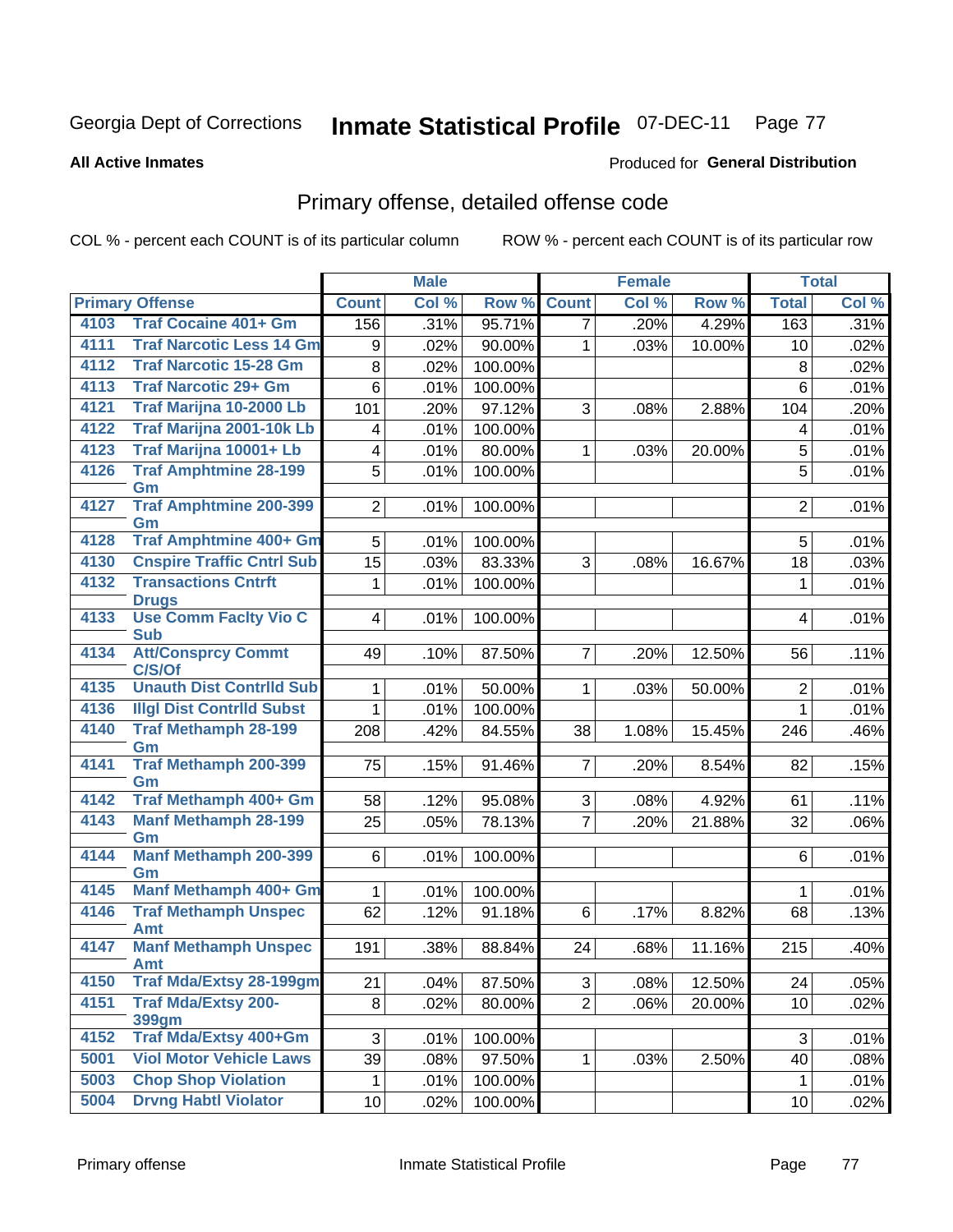Produced for **General Distribution**

#### **All Active Inmates**

# Primary offense, detailed offense code

|      |                                  | <b>Male</b>    |       |         |                | <b>Female</b> |        | <b>Total</b>   |       |
|------|----------------------------------|----------------|-------|---------|----------------|---------------|--------|----------------|-------|
|      | <b>Primary Offense</b>           | <b>Count</b>   | Col % | Row %   | <b>Count</b>   | Col %         | Row %  | <b>Total</b>   | Col % |
| 5005 | <b>Habit Traf Viol/Impaired</b>  | 25             | .05%  | 92.59%  | 2              | .06%          | 7.41%  | 27             | .05%  |
| 5006 | <b>Habit Traf Viol/Other</b>     | 28             | .06%  | 100.00% |                |               |        | 28             | .05%  |
| 5007 | <b>Hit-Run W/Injury/Fatality</b> | 7              | .01%  | 77.78%  | 2              | .06%          | 22.22% | 9              | .02%  |
| 5171 | <b>Poss Contraband</b>           |                | .01%  | 100.00% |                |               |        |                | .01%  |
|      | <b>Articles</b>                  |                |       |         |                |               |        |                |       |
| 5173 | <b>Conceal Contraband</b>        |                | .01%  | 100.00% |                |               |        |                | .01%  |
| 6000 | <b>Misc Mrals/Pblic H/Safty</b>  | 6              | .01%  | 75.00%  | $\overline{2}$ | .06%          | 25.00% | 8              | .02%  |
| 6200 | <b>Misc CorrectionI Inst Off</b> | 4              | .01%  | 100.00% |                |               |        | 4              | .01%  |
| 8001 | <b>Violatn Othr States Law</b>   | 4              | .01%  | 66.67%  | $\overline{2}$ | .06%          | 33.33% | 6              | .01%  |
| 9901 | <b>Conspiracy</b>                | 51             | .10%  | 92.73%  | 4              | .11%          | 7.27%  | 55             | .10%  |
| 9905 | <b>Crmnl Atmpt</b>               |                | .01%  | 100.00% |                |               |        |                | .01%  |
| 9906 | <b>Aircraft Hijacking</b>        | $\overline{2}$ | .01%  | 100.00% |                |               |        | $\overline{2}$ | .01%  |
| 9907 | <b>Unauth Dist Recrd</b>         | 5              | .01%  | 100.00% |                |               |        | 5              | .01%  |
|      | <b>Devices</b>                   |                |       |         |                |               |        |                |       |
| 9910 | <b>Crmnl Solicitation</b>        |                | .01%  | 100.00% |                |               |        |                | .01%  |
| 9911 | <b>Party To A Crime</b>          | 2              | .01%  | 100.00% |                |               |        | 2              | .01%  |
| 9912 | <b>Crmnl Trespassing</b>         |                | .01%  | 100.00% |                |               |        |                | .01%  |
| 9914 | <b>Gang Participation</b>        | 34             | .07%  | 100.00% |                |               |        | 34             | .06%  |
| 9999 | <b>Unknown Offense</b>           | 25             | .05%  | 78.13%  | 7              | .20%          | 21.88% | 32             | .06%  |
|      | <b>Total Rported</b>             | 49,782         | 101%  | 93.38%  | 3,532          | 100%          | 6.62%  | 53,314         | 101%  |

| <b>Not Reported</b> | ,551 | 210   | 1,761  |
|---------------------|------|-------|--------|
| <b>Fotal</b>        | .333 | 2,742 | 55.075 |

| Mode (most frequent) | 1601 Burglary | 1701 Forgery 1st Degree | 1601 Burglary |
|----------------------|---------------|-------------------------|---------------|
|----------------------|---------------|-------------------------|---------------|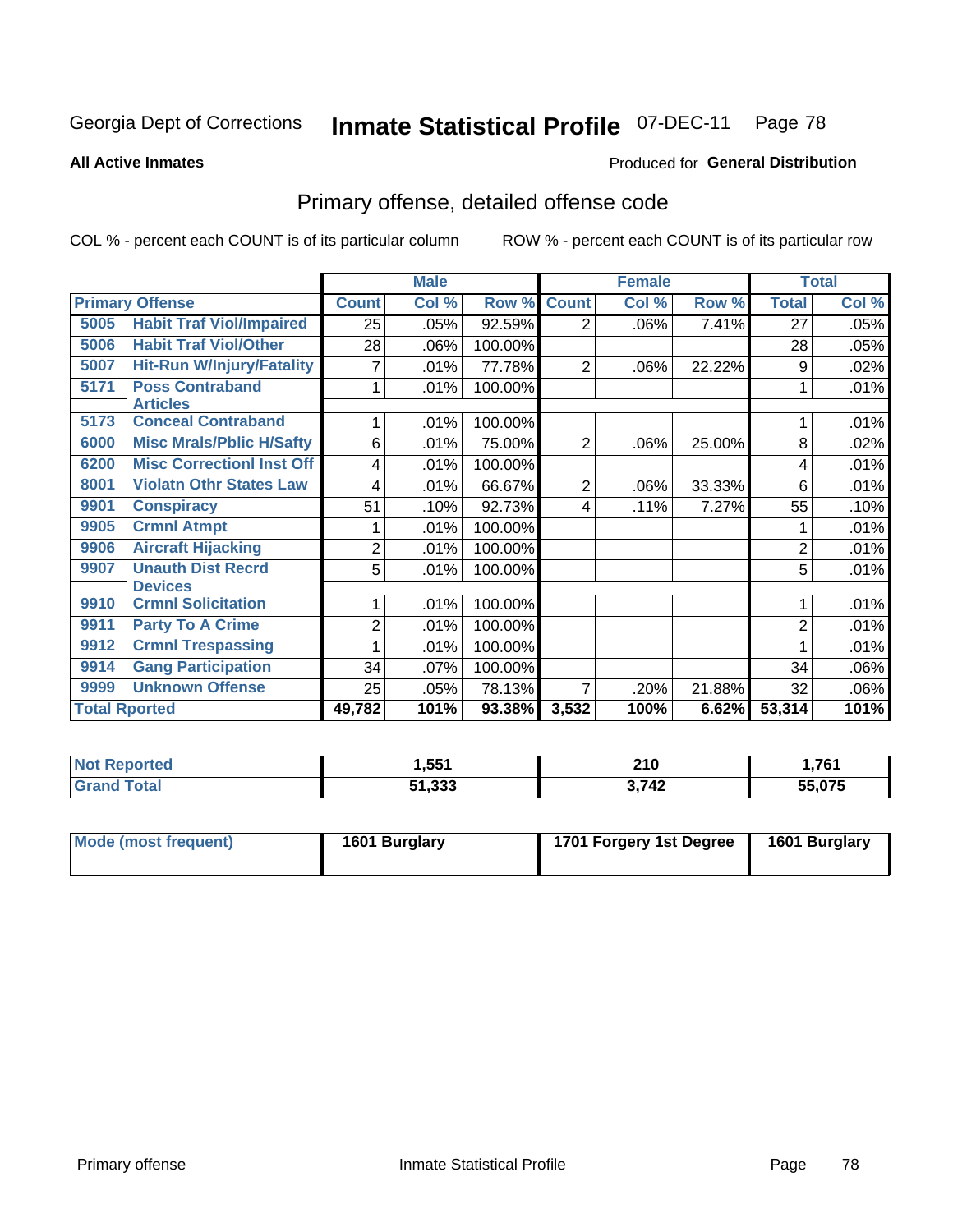#### **All Active Inmates**

### Produced for **General Distribution**

# County of conviction of primary offense

|                                    |              | <b>Male</b> |         |                  | <b>Female</b> |        |              | <b>Total</b> |
|------------------------------------|--------------|-------------|---------|------------------|---------------|--------|--------------|--------------|
| <b>County of Conviction</b>        | <b>Count</b> | Col %       | Row %   | <b>Count</b>     | Col %         | Row %  | <b>Total</b> | Col %        |
| <b>Unknown</b><br>000              | 1,551        | 3.02%       | 88.07%  | $\overline{210}$ | 5.61%         | 11.93% | 1,761        | 3.20%        |
| <b>Appling County</b><br>001       | 95           | .19%        | 97.94%  | 2                | .05%          | 2.06%  | 97           | .18%         |
| <b>Atkinson County</b><br>002      | 44           | .09%        | 89.80%  | 5                | .13%          | 10.20% | 49           | .09%         |
| <b>Bacon County</b><br>003         | 55           | .11%        | 98.21%  | $\mathbf 1$      | .03%          | 1.79%  | 56           | .10%         |
| <b>Baker County</b><br>004         | 14           | .03%        | 100.00% |                  |               |        | 14           | .03%         |
| <b>Baldwin County</b><br>005       | 292          | .57%        | 93.89%  | 19               | .51%          | 6.11%  | 311          | .56%         |
| <b>Banks County</b><br>006         | 66           | .13%        | 92.96%  | 5                | .13%          | 7.04%  | 71           | .13%         |
| <b>Barrow County</b><br>007        | 243          | .47%        | 92.40%  | 20               | .53%          | 7.60%  | 263          | .48%         |
| <b>Bartow County</b><br>008        | 564          | 1.10%       | 90.10%  | 62               | 1.66%         | 9.90%  | 626          | 1.14%        |
| <b>Ben Hill County</b><br>009      | 220          | .43%        | 94.42%  | 13               | .35%          | 5.58%  | 233          | .42%         |
| <b>Berrien County</b><br>010       | 75           | .15%        | 93.75%  | 5                | .13%          | 6.25%  | 80           | .15%         |
| <b>Bibb County</b><br>011          | 1,074        | 2.09%       | 95.38%  | 52               | 1.39%         | 4.62%  | 1,126        | 2.04%        |
| <b>Bleckley County</b><br>012      | 67           | .13%        | 93.06%  | 5                | .13%          | 6.94%  | 72           | .13%         |
| <b>Brantley County</b><br>013      | 62           | .12%        | 92.54%  | 5                | .13%          | 7.46%  | 67           | .12%         |
| <b>Brooks County</b><br>014        | 59           | .11%        | 95.16%  | 3                | .08%          | 4.84%  | 62           | .11%         |
| 015<br><b>Bryan County</b>         | 104          | .20%        | 98.11%  | $\overline{2}$   | .05%          | 1.89%  | 106          | .19%         |
| <b>Bulloch County</b><br>016       | 478          | .93%        | 93.00%  | 36               | .96%          | 7.00%  | 514          | .93%         |
| <b>Burke County</b><br>017         | 225          | .44%        | 97.40%  | 6                | .16%          | 2.60%  | 231          | .42%         |
| <b>Butts County</b><br>018         | 170          | .33%        | 97.14%  | 5                | .13%          | 2.86%  | 175          | .32%         |
| <b>Calhoun County</b><br>019       | 41           | .08%        | 83.67%  | 8                | .21%          | 16.33% | 49           | .09%         |
| <b>Camden County</b><br>020        | 164          | .32%        | 94.80%  | 9                | .24%          | 5.20%  | 173          | .31%         |
| <b>Candler County</b><br>021       | 96           | .19%        | 90.57%  | 10               | .27%          | 9.43%  | 106          | .19%         |
| <b>Carroll County</b><br>022       | 615          | 1.20%       | 90.31%  | 66               | 1.76%         | 9.69%  | 681          | 1.24%        |
| <b>Catoosa County</b><br>023       | 320          | .62%        | 90.65%  | 33               | .88%          | 9.35%  | 353          | .64%         |
| <b>Charlton County</b><br>024      | 50           | .10%        | 89.29%  | 6                | .16%          | 10.71% | 56           | .10%         |
| 025<br><b>Chatham County</b>       | 2,515        | 4.90%       | 95.23%  | 126              | 3.37%         | 4.77%  | 2,641        | 4.80%        |
| <b>Chattahoochee County</b><br>026 | 28           | .05%        | 96.55%  | 1                | .03%          | 3.45%  | 29           | .05%         |
| <b>Chattooga County</b><br>027     | 261          | .51%        | 89.69%  | 30               | .80%          | 10.31% | 291          | .53%         |
| <b>Cherokee County</b><br>028      | 562          | 1.09%       | 92.28%  | 47               | 1.26%         | 7.72%  | 609          | 1.11%        |
| <b>Clarke County</b><br>029        | 474          | .92%        | 94.23%  | 29               | .77%          | 5.77%  | 503          | .91%         |
| <b>Clay County</b><br>030          | 33           | .06%        | 91.67%  | 3                | .08%          | 8.33%  | 36           | .07%         |
| 031<br><b>Clayton County</b>       | 1,455        | 2.83%       | 93.15%  | 107              | 2.86%         | 6.85%  | 1,562        | 2.84%        |
| <b>Clinch County</b><br>032        | 62           | .12%        | 96.88%  | $\overline{2}$   | .05%          | 3.13%  | 64           | .12%         |
| <b>Cobb County</b><br>033          | 2,492        | 4.85%       | 91.55%  | 230              | 6.15%         | 8.45%  | 2,722        | 4.94%        |
| <b>Coffee County</b><br>034        | 234          | .46%        | 94.74%  | 13               | .35%          | 5.26%  | 247          | .45%         |
| <b>Colquitt County</b><br>035      | 281          | .55%        | 95.25%  | 14               | .37%          | 4.75%  | 295          | .54%         |
| <b>Columbia County</b><br>036      | 316          | .62%        | 92.40%  | 26               | .69%          | 7.60%  | 342          | .62%         |
| <b>Cook County</b><br>037          | 121          | .24%        | 96.03%  | 5                | .13%          | 3.97%  | 126          | .23%         |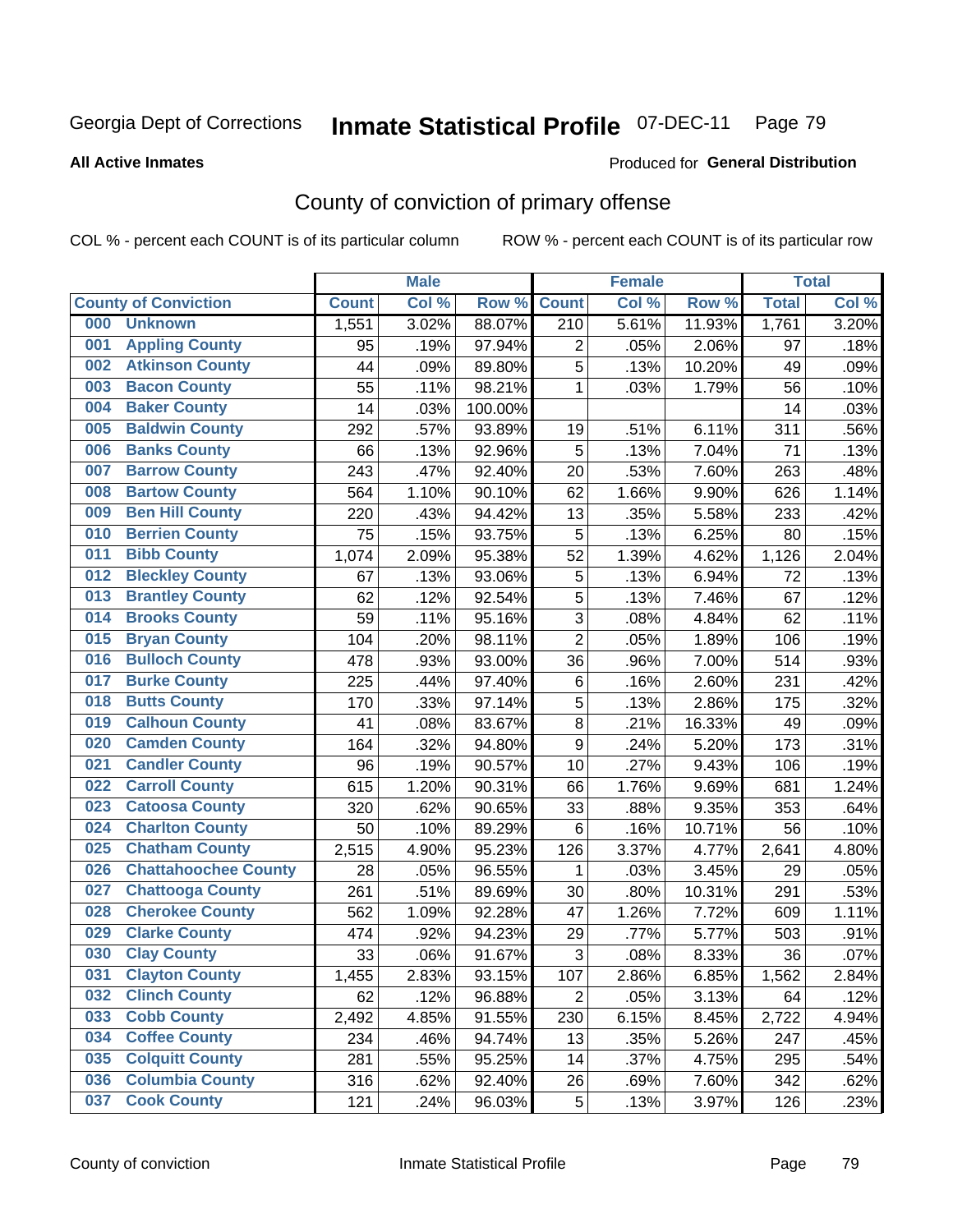**All Active Inmates**

### Produced for **General Distribution**

# County of conviction of primary offense

|     |                             |              | <b>Male</b> |         |                           | <b>Female</b> |        |                | <b>Total</b> |
|-----|-----------------------------|--------------|-------------|---------|---------------------------|---------------|--------|----------------|--------------|
|     | <b>County of Conviction</b> | <b>Count</b> | Col %       | Row %   | <b>Count</b>              | Col %         | Row %  | <b>Total</b>   | Col %        |
| 038 | <b>Coweta County</b>        | 538          | 1.05%       | 92.76%  | 42                        | 1.12%         | 7.24%  | 580            | 1.05%        |
| 039 | <b>Crawford County</b>      | 17           | .03%        | 94.44%  | 1                         | .03%          | 5.56%  | 18             | .03%         |
| 040 | <b>Crisp County</b>         | 260          | .51%        | 92.86%  | 20                        | .53%          | 7.14%  | 280            | .51%         |
| 041 | <b>Dade County</b>          | 139          | .27%        | 92.67%  | 11                        | .29%          | 7.33%  | 150            | .27%         |
| 042 | <b>Dawson County</b>        | 127          | .25%        | 92.03%  | 11                        | .29%          | 7.97%  | 138            | .25%         |
| 043 | <b>Decatur County</b>       | 303          | .59%        | 92.38%  | 25                        | .67%          | 7.62%  | 328            | .60%         |
| 044 | <b>Dekalb County</b>        | 2,873        | 5.60%       | 94.32%  | 173                       | 4.62%         | 5.68%  | 3,046          | 5.53%        |
| 045 | <b>Dodge County</b>         | 147          | .29%        | 93.04%  | 11                        | .29%          | 6.96%  | 158            | .29%         |
| 046 | <b>Dooly County</b>         | 94           | .18%        | 94.95%  | 5                         | .13%          | 5.05%  | 99             | .18%         |
| 047 | <b>Dougherty County</b>     | 956          | 1.86%       | 94.65%  | 54                        | 1.44%         | 5.35%  | 1,010          | 1.83%        |
| 048 | <b>Douglas County</b>       | 1,206        | 2.35%       | 88.68%  | 154                       | 4.12%         | 11.32% | 1,360          | 2.47%        |
| 049 | <b>Early County</b>         | 94           | .18%        | 95.92%  | 4                         | .11%          | 4.08%  | 98             | .18%         |
| 050 | <b>Echols County</b>        | 10           | .02%        | 100.00% |                           |               |        | 10             | .02%         |
| 051 | <b>Effingham County</b>     | 151          | .29%        | 92.07%  | 13                        | .35%          | 7.93%  | 164            | .30%         |
| 052 | <b>Elbert County</b>        | 123          | .24%        | 93.89%  | 8                         | .21%          | 6.11%  | 131            | .24%         |
| 053 | <b>Emanuel County</b>       | 177          | .34%        | 93.16%  | 13                        | .35%          | 6.84%  | 190            | .34%         |
| 054 | <b>Evans County</b>         | 101          | .20%        | 97.12%  | $\ensuremath{\mathsf{3}}$ | .08%          | 2.88%  | 104            | .19%         |
| 055 | <b>Fannin County</b>        | 109          | .21%        | 93.16%  | 8                         | .21%          | 6.84%  | 117            | .21%         |
| 056 | <b>Fayette County</b>       | 370          | .72%        | 93.67%  | 25                        | .67%          | 6.33%  | 395            | .72%         |
| 057 | <b>Floyd County</b>         | 713          | 1.39%       | 91.06%  | 70                        | 1.87%         | 8.94%  | 783            | 1.42%        |
| 058 | <b>Forsyth County</b>       | 288          | .56%        | 85.46%  | 49                        | 1.31%         | 14.54% | 337            | .61%         |
| 059 | <b>Franklin County</b>      | 133          | .26%        | 91.10%  | 13                        | .35%          | 8.90%  | 146            | .27%         |
| 060 | <b>Fulton County</b>        | 5,071        | 9.88%       | 96.28%  | 196                       | 5.24%         | 3.72%  | 5,267          | 9.56%        |
| 061 | <b>Gilmer County</b>        | 128          | .25%        | 89.51%  | 15                        | .40%          | 10.49% | 143            | .26%         |
| 062 | <b>Glascock County</b>      | 6            | .01%        | 85.71%  | $\mathbf 1$               | .03%          | 14.29% | $\overline{7}$ | .01%         |
| 063 | <b>Glynn County</b>         | 397          | .77%        | 93.19%  | 29                        | .77%          | 6.81%  | 426            | .77%         |
| 064 | <b>Gordon County</b>        | 292          | .57%        | 90.12%  | 32                        | .86%          | 9.88%  | 324            | .59%         |
| 065 | <b>Grady County</b>         | 200          | .39%        | 94.34%  | 12                        | .32%          | 5.66%  | 212            | .38%         |
| 066 | <b>Greene County</b>        | 156          | .30%        | 95.71%  | $\overline{7}$            | .19%          | 4.29%  | 163            | .30%         |
| 067 | <b>Gwinnett County</b>      | 2,286        | 4.45%       | 92.89%  | 175                       | 4.68%         | 7.11%  | 2,461          | 4.47%        |
| 068 | <b>Habersham County</b>     | 103          | .20%        | 95.37%  | 5                         | .13%          | 4.63%  | 108            | .20%         |
| 069 | <b>Hall County</b>          | 673          | 1.31%       | 91.94%  | 59                        | 1.58%         | 8.06%  | 732            | 1.33%        |
| 070 | <b>Hancock County</b>       | 38           | .07%        | 100.00% |                           |               |        | 38             | .07%         |
| 071 | <b>Haralson County</b>      | 91           | .18%        | 97.85%  | $\overline{c}$            | .05%          | 2.15%  | 93             | .17%         |
| 072 | <b>Harris County</b>        | 127          | .25%        | 95.49%  | 6                         | .16%          | 4.51%  | 133            | .24%         |
| 073 | <b>Hart County</b>          | 117          | .23%        | 95.12%  | 6                         | .16%          | 4.88%  | 123            | .22%         |
| 074 | <b>Heard County</b>         | 63           | .12%        | 95.45%  | 3                         | .08%          | 4.55%  | 66             | .12%         |
| 075 | <b>Henry County</b>         | 565          | 1.10%       | 89.83%  | 64                        | 1.71%         | 10.17% | 629            | 1.14%        |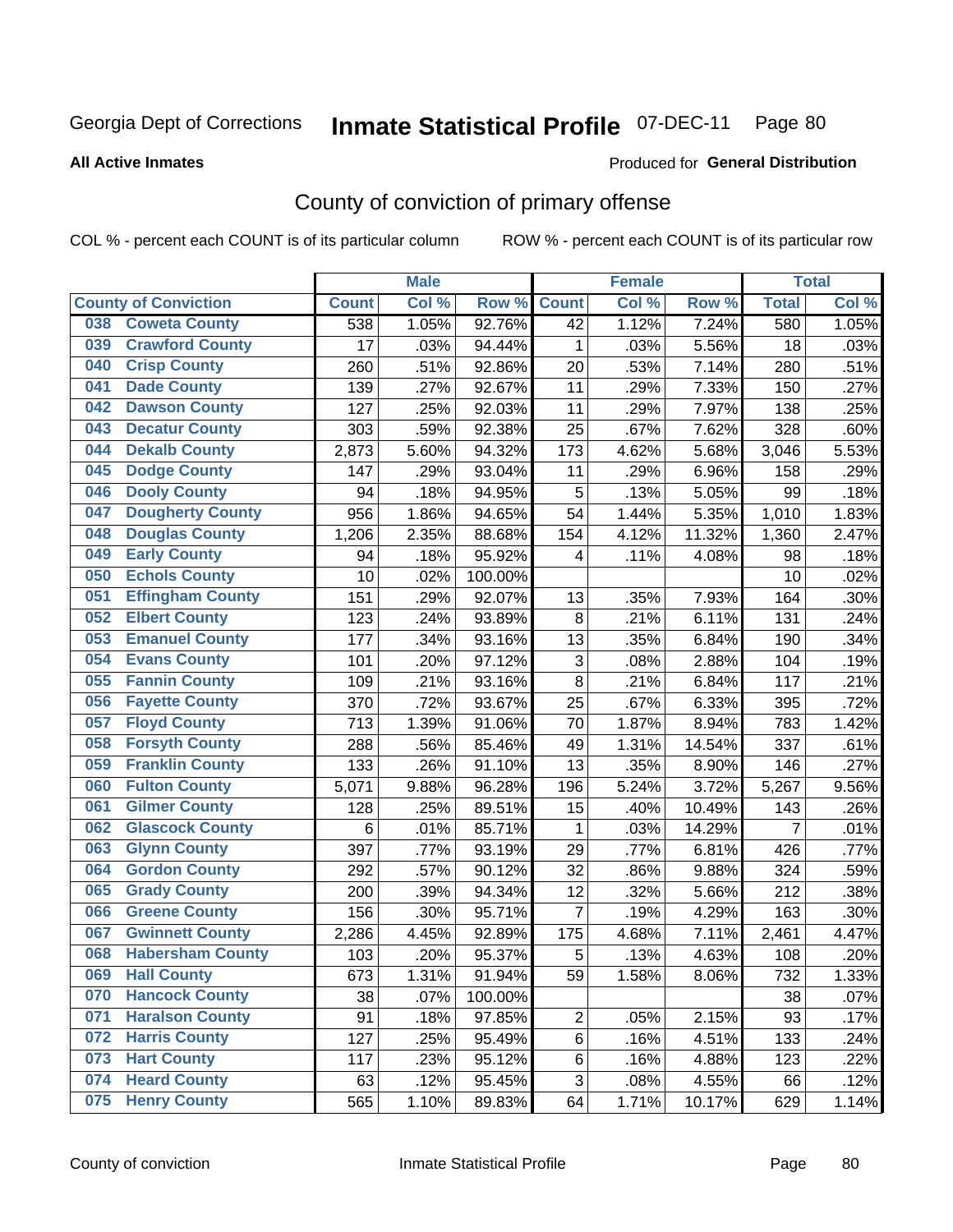**All Active Inmates**

#### Produced for **General Distribution**

# County of conviction of primary offense

|       |                             |              | <b>Male</b> |         |                           | <b>Female</b> |        |              | <b>Total</b> |
|-------|-----------------------------|--------------|-------------|---------|---------------------------|---------------|--------|--------------|--------------|
|       | <b>County of Conviction</b> | <b>Count</b> | Col %       | Row %   | <b>Count</b>              | Col %         | Row %  | <b>Total</b> | Col %        |
| 076   | <b>Houston County</b>       | 635          | 1.24%       | 94.21%  | 39                        | 1.04%         | 5.79%  | 674          | 1.22%        |
| 077   | <b>Irwin County</b>         | 78           | .15%        | 97.50%  | $\overline{2}$            | .05%          | 2.50%  | 80           | .15%         |
| 078   | <b>Jackson County</b>       | 212          | .41%        | 93.81%  | 14                        | .37%          | 6.19%  | 226          | .41%         |
| 079   | <b>Jasper County</b>        | 63           | .12%        | 90.00%  | $\overline{7}$            | .19%          | 10.00% | 70           | .13%         |
| 080   | <b>Jeff Davis County</b>    | 61           | .12%        | 85.92%  | 10                        | .27%          | 14.08% | 71           | .13%         |
| 081   | <b>Jefferson County</b>     | 149          | .29%        | 94.90%  | 8                         | .21%          | 5.10%  | 157          | .29%         |
| 082   | <b>Jenkins County</b>       | 59           | .11%        | 93.65%  | 4                         | .11%          | 6.35%  | 63           | .11%         |
| 083   | <b>Johnson County</b>       | 54           | .11%        | 93.10%  | 4                         | .11%          | 6.90%  | 58           | .11%         |
| 084   | <b>Jones County</b>         | 194          | .38%        | 90.65%  | 20                        | .53%          | 9.35%  | 214          | .39%         |
| 085   | <b>Lamar County</b>         | 83           | .16%        | 93.26%  | 6                         | .16%          | 6.74%  | 89           | .16%         |
| 086   | <b>Lanier County</b>        | 42           | .08%        | 95.45%  | $\overline{2}$            | .05%          | 4.55%  | 44           | .08%         |
| 087   | <b>Laurens County</b>       | 296          | .58%        | 93.97%  | 19                        | .51%          | 6.03%  | 315          | .57%         |
| 088   | <b>Lee County</b>           | 68           | .13%        | 94.44%  | 4                         | .11%          | 5.56%  | 72           | .13%         |
| 089   | <b>Liberty County</b>       | 302          | .59%        | 92.92%  | 23                        | .61%          | 7.08%  | 325          | .59%         |
| 090   | <b>Lincoln County</b>       | 23           | .04%        | 100.00% |                           |               |        | 23           | .04%         |
| 091   | <b>Long County</b>          | 79           | .15%        | 96.34%  | 3                         | .08%          | 3.66%  | 82           | .15%         |
| 092   | <b>Lowndes County</b>       | 533          | 1.04%       | 93.84%  | 35                        | .94%          | 6.16%  | 568          | 1.03%        |
| 093   | <b>Lumpkin County</b>       | 99           | .19%        | 87.61%  | 14                        | .37%          | 12.39% | 113          | .21%         |
| 094   | <b>Macon County</b>         | 69           | .13%        | 97.18%  | $\mathbf 2$               | .05%          | 2.82%  | 71           | .13%         |
| 095   | <b>Madison County</b>       | 117          | .23%        | 95.12%  | 6                         | .16%          | 4.88%  | 123          | .22%         |
| 096   | <b>Marion County</b>        | 39           | .08%        | 95.12%  | $\overline{2}$            | .05%          | 4.88%  | 41           | .07%         |
| 097   | <b>Mcduffie County</b>      | 185          | .36%        | 93.91%  | 12                        | .32%          | 6.09%  | 197          | .36%         |
| 098   | <b>Mcintosh County</b>      | 65           | .13%        | 100.00% |                           |               |        | 65           | .12%         |
| 099   | <b>Meriwether County</b>    | 223          | .43%        | 96.54%  | 8                         | .21%          | 3.46%  | 231          | .42%         |
| 100   | <b>Miller County</b>        | 34           | .07%        | 100.00% |                           |               |        | 34           | .06%         |
| 101   | <b>Mitchell County</b>      | 207          | .40%        | 93.67%  | 14                        | .37%          | 6.33%  | 221          | .40%         |
| 102   | <b>Monroe County</b>        | 170          | .33%        | 91.89%  | 15                        | .40%          | 8.11%  | 185          | .34%         |
| 103   | <b>Montgomery County</b>    | 47           | .09%        | 94.00%  | $\ensuremath{\mathsf{3}}$ | .08%          | 6.00%  | 50           | .09%         |
| 104   | <b>Morgan County</b>        | 143          | .28%        | 91.08%  | 14                        | .37%          | 8.92%  | 157          | .29%         |
| 105   | <b>Murray County</b>        | 191          | .37%        | 92.72%  | 15                        | .40%          | 7.28%  | 206          | .37%         |
| 106   | <b>Muscogee County</b>      | 1,580        | 3.08%       | 95.18%  | 80                        | 2.14%         | 4.82%  | 1,660        | 3.01%        |
| 107   | <b>Newton County</b>        | 651          | 1.27%       | 91.95%  | 57                        | 1.52%         | 8.05%  | 708          | 1.29%        |
| 108   | <b>Oconee County</b>        | 55           | .11%        | 94.83%  | 3                         | .08%          | 5.17%  | 58           | .11%         |
| 109   | <b>Oglethorpe County</b>    | 60           | .12%        | 98.36%  | $\mathbf{1}$              | .03%          | 1.64%  | 61           | .11%         |
| 110   | <b>Paulding County</b>      | 276          | .54%        | 93.88%  | 18                        | .48%          | 6.12%  | 294          | .53%         |
| 111   | <b>Peach County</b>         | 73           | .14%        | 97.33%  | $\overline{2}$            | .05%          | 2.67%  | 75           | .14%         |
| 112   | <b>Pickens County</b>       | 110          | .21%        | 90.91%  | 11                        | .29%          | 9.09%  | 121          | .22%         |
| $113$ | <b>Pierce County</b>        | 73           | .14%        | 96.05%  | 3                         | .08%          | 3.95%  | 76           | .14%         |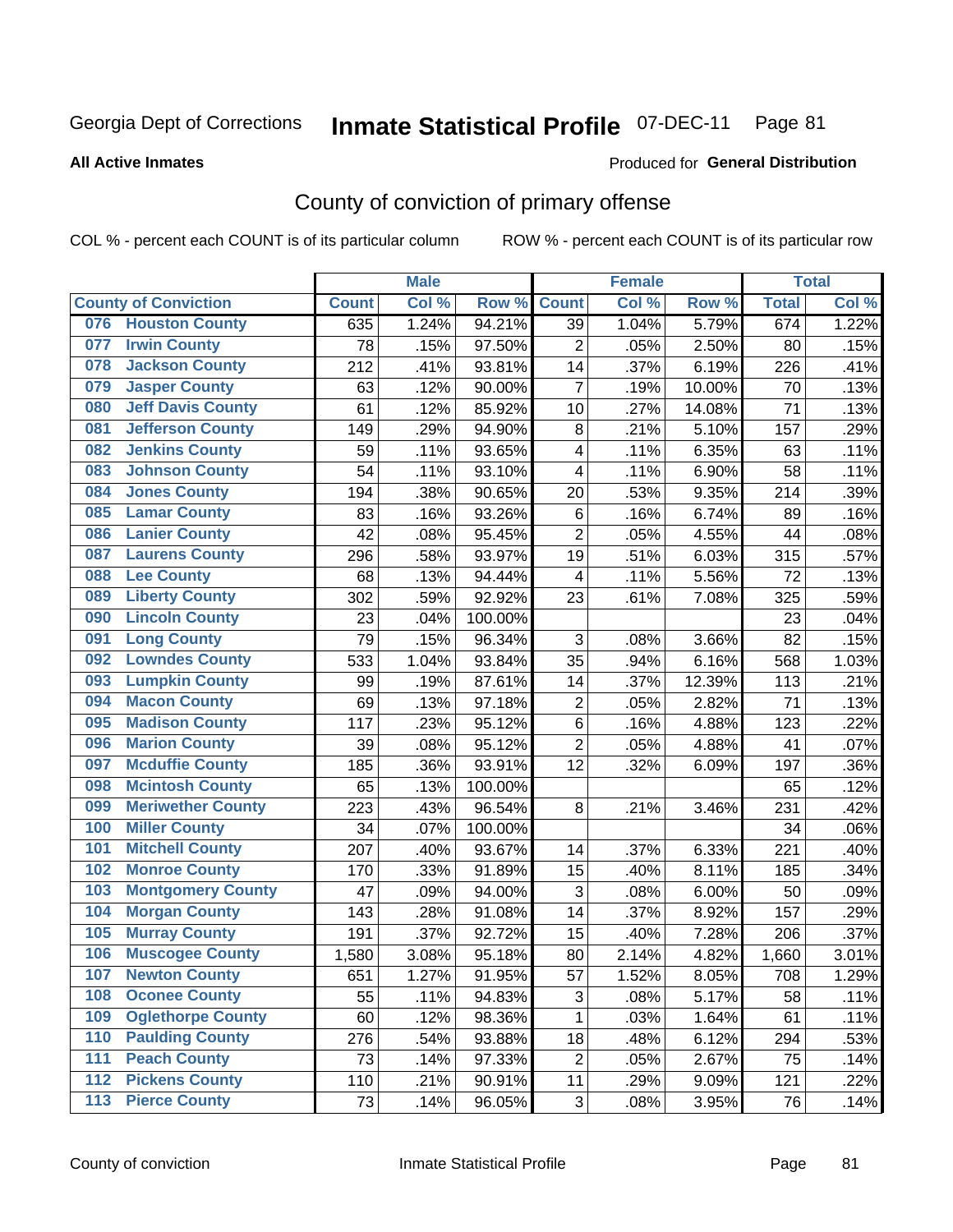#### **All Active Inmates**

### Produced for **General Distribution**

# County of conviction of primary offense

|                                        |                 | <b>Male</b> |         |                         | <b>Female</b> |        |                 | <b>Total</b> |
|----------------------------------------|-----------------|-------------|---------|-------------------------|---------------|--------|-----------------|--------------|
| <b>County of Conviction</b>            | <b>Count</b>    | Col %       | Row %   | <b>Count</b>            | Col %         | Row %  | <b>Total</b>    | Col %        |
| <b>Pike County</b><br>114              | $\overline{55}$ | .11%        | 90.16%  | 6                       | .16%          | 9.84%  | $\overline{61}$ | .11%         |
| <b>Polk County</b><br>$\overline{115}$ | 154             | .30%        | 93.90%  | 10                      | .27%          | 6.10%  | 164             | .30%         |
| <b>Pulaski County</b><br>116           | 73              | .14%        | 94.81%  | 4                       | .11%          | 5.19%  | 77              | .14%         |
| <b>Putnam County</b><br>117            | 160             | .31%        | 95.81%  | $\overline{7}$          | .19%          | 4.19%  | 167             | .30%         |
| 118<br><b>Quitman County</b>           | 21              | .04%        | 100.00% |                         |               |        | 21              | .04%         |
| <b>Rabun County</b><br>119             | 45              | .09%        | 84.91%  | $\,8\,$                 | .21%          | 15.09% | 53              | .10%         |
| <b>Randolph County</b><br>120          | 68              | .13%        | 97.14%  | $\overline{2}$          | .05%          | 2.86%  | 70              | .13%         |
| <b>Richmond County</b><br>121          | 1,828           | 3.56%       | 94.72%  | 102                     | 2.73%         | 5.28%  | 1,930           | 3.50%        |
| <b>Rockdale County</b><br>122          | 461             | .90%        | 92.20%  | 39                      | 1.04%         | 7.80%  | 500             | .91%         |
| <b>Schley County</b><br>123            | 16              | .03%        | 100.00% |                         |               |        | 16              | .03%         |
| <b>Screven County</b><br>124           | 130             | .25%        | 97.01%  | 4                       | .11%          | 2.99%  | 134             | .24%         |
| <b>Seminole County</b><br>125          | 57              | .11%        | 89.06%  | $\overline{7}$          | .19%          | 10.94% | 64              | .12%         |
| 126<br><b>Spalding County</b>          | 538             | 1.05%       | 90.73%  | 55                      | 1.47%         | 9.27%  | 593             | 1.08%        |
| 127<br><b>Stephens County</b>          | 179             | .35%        | 92.27%  | 15                      | .40%          | 7.73%  | 194             | .35%         |
| <b>Stewart County</b><br>128           | 30              | .06%        | 93.75%  | $\overline{2}$          | .05%          | 6.25%  | 32              | .06%         |
| <b>Sumter County</b><br>129            | 222             | .43%        | 95.69%  | 10                      | .27%          | 4.31%  | 232             | .42%         |
| <b>Talbot County</b><br>130            | 59              | .11%        | 98.33%  | 1                       | .03%          | 1.67%  | 60              | .11%         |
| <b>Taliaferro County</b><br>131        | 24              | .05%        | 88.89%  | 3                       | .08%          | 11.11% | 27              | .05%         |
| <b>Tattnall County</b><br>132          | 191             | .37%        | 94.55%  | 11                      | .29%          | 5.45%  | 202             | .37%         |
| <b>Taylor County</b><br>133            | 85              | .17%        | 92.39%  | $\overline{7}$          | .19%          | 7.61%  | 92              | .17%         |
| <b>Telfair County</b><br>134           | 95              | .19%        | 88.79%  | 12                      | .32%          | 11.21% | 107             | .19%         |
| <b>Terrell County</b><br>135           | 85              | .17%        | 97.70%  | $\overline{2}$          | .05%          | 2.30%  | 87              | .16%         |
| <b>Thomas County</b><br>136            | 237             | .46%        | 95.18%  | 12                      | .32%          | 4.82%  | 249             | .45%         |
| <b>Tift County</b><br>137              | 288             | .56%        | 95.68%  | 13                      | .35%          | 4.32%  | 301             | .55%         |
| <b>Toombs County</b><br>138            | 367             | .71%        | 91.29%  | 35                      | .94%          | 8.71%  | 402             | .73%         |
| <b>Towns County</b><br>139             | 49              | .10%        | 85.96%  | 8                       | .21%          | 14.04% | 57              | .10%         |
| <b>Treutlen County</b><br>140          | 76              | .15%        | 97.44%  | $\overline{2}$          | .05%          | 2.56%  | 78              | .14%         |
| <b>Troup County</b><br>141             | 662             | 1.29%       | 92.98%  | 50                      | 1.34%         | 7.02%  | 712             | 1.29%        |
| <b>Turner County</b><br>142            | 69              | .13%        | 94.52%  | $\overline{\mathbf{4}}$ | .11%          | 5.48%  | 73              | .13%         |
| <b>Twiggs County</b><br>143            | 62              | .12%        | 95.38%  | $\sqrt{3}$              | .08%          | 4.62%  | 65              | .12%         |
| <b>Union County</b><br>144             | 83              | .16%        | 90.22%  | 9                       | .24%          | 9.78%  | 92              | .17%         |
| 145<br><b>Upson County</b>             | 175             | .34%        | 94.09%  | 11                      | .29%          | 5.91%  | 186             | .34%         |
| <b>Walker County</b><br>146            | 404             | .79%        | 92.03%  | 35                      | .94%          | 7.97%  | 439             | .80%         |
| <b>Walton County</b><br>147            | 437             | .85%        | 90.66%  | 45                      | 1.20%         | 9.34%  | 482             | .88%         |
| <b>Ware County</b><br>148              | 297             | .58%        | 91.95%  | 26                      | .69%          | 8.05%  | 323             | .59%         |
| <b>Warren County</b><br>149            | 44              | .09%        | 93.62%  | 3                       | .08%          | 6.38%  | 47              | .09%         |
| <b>Washington County</b><br>150        | 147             | .29%        | 89.63%  | 17                      | .45%          | 10.37% | 164             | .30%         |
| <b>Wayne County</b><br>151             | 135             | .26%        | 91.22%  | 13                      | .35%          | 8.78%  | 148             | .27%         |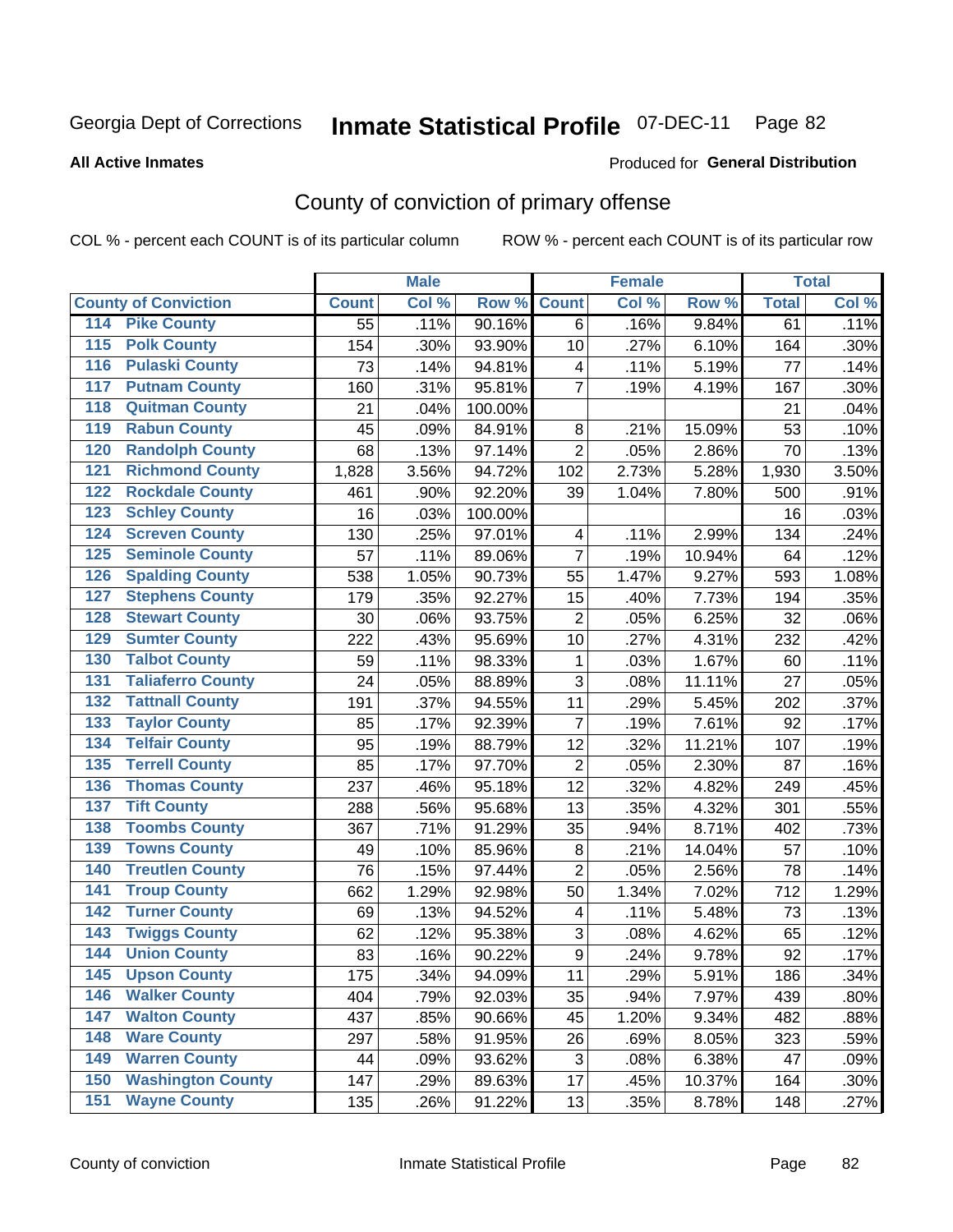**All Active Inmates**

### Produced for **General Distribution**

# County of conviction of primary offense

|                                | <b>Male</b>        |         |             |       | <b>Female</b> | <b>Total</b> |              |       |
|--------------------------------|--------------------|---------|-------------|-------|---------------|--------------|--------------|-------|
| <b>County of Conviction</b>    | Count <sup>'</sup> | Col %   | Row % Count |       | Col %         | Row %        | <b>Total</b> | Col % |
| <b>Webster County</b><br>152   | 5                  | $.01\%$ | 100.00%     |       |               |              | 5            | .01%  |
| <b>Wheeler County</b><br>153   | 29                 | $.06\%$ | 82.86%      | 6     | .16%          | 17.14%       | 35           | .06%  |
| <b>White County</b><br>154     | 99                 | .19%    | 90.83%      | 10    | .27%          | 9.17%        | 109          | .20%  |
| <b>Whitfield County</b><br>155 | 600                | 1.17%   | 87.85%      | 83    | 2.22%         | 12.15%       | 683          | 1.24% |
| <b>Wilcox County</b><br>156    | 51                 | .10%    | 83.61%      | 10    | .27%          | 16.39%       | 61           | .11%  |
| <b>Wilkes County</b><br>157    | 66                 | .13%    | 91.67%      | 6     | .16%          | 8.33%        | 72           | .13%  |
| <b>Wilkinson County</b><br>158 | 48                 | .09%    | 96.00%      | 2     | .05%          | 4.00%        | 50           | .09%  |
| <b>Worth County</b><br>159     | 109                | .21%    | 94.78%      | 6     | .16%          | 5.22%        | 115          | .21%  |
| <b>Total Rported</b>           | 51,333             | 100%    | 93.21%      | 3,742 | 100%          | 6.79%        | 55,075       | 100%  |

| <b>Not Reported</b> |        |       |        |
|---------------------|--------|-------|--------|
| <b>Grand Total</b>  | 51,333 | 3,742 | 55,075 |

| Mode (most frequent) | <b>Fulton County</b> | <b>Cobb County</b> | <b>Fulton County</b> |
|----------------------|----------------------|--------------------|----------------------|
|                      |                      |                    |                      |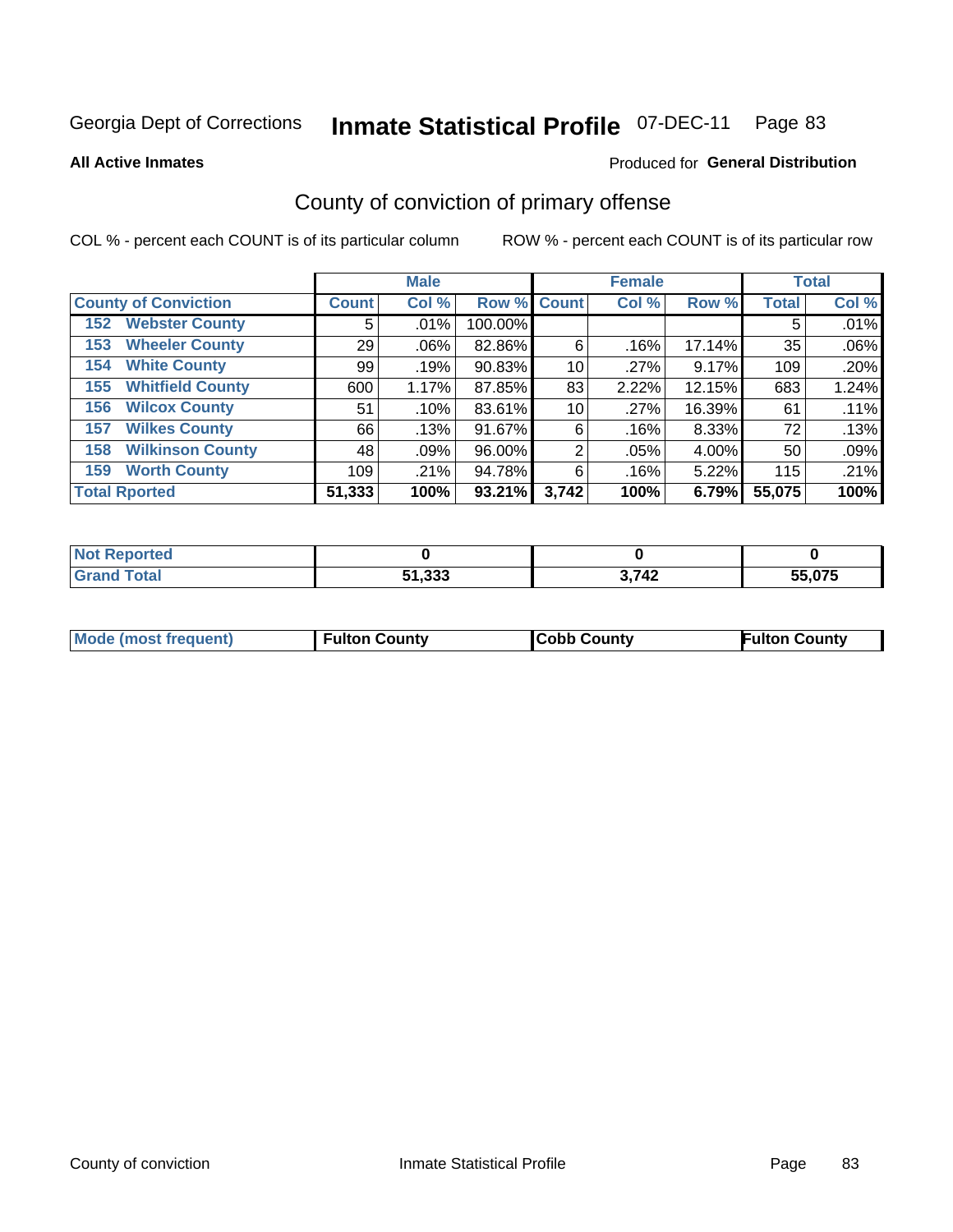Produced for **General Distribution**

#### **All Active Inmates**

# Circuit of conviction of primary offense

|                         |                                 |              | <b>Male</b> |        |              | <b>Female</b> |        |              | <b>Total</b> |
|-------------------------|---------------------------------|--------------|-------------|--------|--------------|---------------|--------|--------------|--------------|
|                         | <b>Circuit of Conviction</b>    | <b>Count</b> | Col %       | Row %  | <b>Count</b> | Col %         | Row %  | <b>Total</b> | Col %        |
| $\overline{1}$          | <b>Alapaha Circuit</b>          | 344          | .69%        | 94.77% | 19           | .54%          | 5.23%  | 363          | .68%         |
| $\overline{2}$          | <b>Alcovy Circuit</b>           | 1,088        | 2.19%       | 91.43% | 102          | 2.89%         | 8.57%  | 1,190        | 2.23%        |
| $\overline{\mathbf{3}}$ | <b>Atlanta Circuit</b>          | 5,071        | 10.19%      | 96.28% | 196          | 5.55%         | 3.72%  | 5,267        | 9.88%        |
| 4                       | <b>Atlantic Circuit</b>         | 842          | 1.69%       | 95.25% | 42           | 1.19%         | 4.75%  | 884          | 1.66%        |
| 5                       | <b>Augusta Circuit</b>          | 2,369        | 4.76%       | 94.65% | 134          | 3.79%         | 5.35%  | 2,503        | 4.69%        |
| $\overline{\mathbf{6}}$ | <b>Blue Ridge Circuit</b>       | 562          | 1.13%       | 92.28% | 47           | 1.33%         | 7.72%  | 609          | 1.14%        |
| $\overline{\mathbf{7}}$ | <b>Brunswick Circuit</b>        | 852          | 1.71%       | 93.11% | 63           | 1.78%         | 6.89%  | 915          | 1.72%        |
| 8                       | <b>Chattahoochee Circuit</b>    | 1,918        | 3.85%       | 95.19% | 97           | 2.75%         | 4.81%  | 2,015        | 3.78%        |
| $\overline{9}$          | <b>Cherokee Circuit</b>         | 856          | 1.72%       | 90.11% | 94           | 2.66%         | 9.89%  | 950          | 1.78%        |
| 10                      | <b>Clayton Circuit</b>          | 1,455        | 2.92%       | 93.15% | 107          | 3.03%         | 6.85%  | 1,562        | 2.93%        |
| 11                      | <b>Cobb Circuit</b>             | 2,492        | 5.01%       | 91.55% | 230          | 6.51%         | 8.45%  | 2,722        | 5.11%        |
| 12                      | <b>Conasauga Circuit</b>        | 791          | 1.59%       | 88.98% | 98           | 2.77%         | 11.02% | 889          | 1.67%        |
| 13                      | <b>Cordele Circuit</b>          | 625          | 1.26%       | 92.87% | 48           | 1.36%         | 7.13%  | 673          | 1.26%        |
| 14                      | <b>Coweta Circuit</b>           | 2,101        | 4.22%       | 92.56% | 169          | 4.78%         | 7.44%  | 2,270        | 4.26%        |
| 15                      | <b>Dougherty Circuit</b>        | 956          | 1.92%       | 94.65% | 54           | 1.53%         | 5.35%  | 1,010        | 1.89%        |
| 16                      | <b>Dublin Circuit</b>           | 488          | .98%        | 94.57% | 28           | .79%          | 5.43%  | 516          | .97%         |
| 17                      | <b>Eastern Circuit</b>          | 2,515        | 5.05%       | 95.23% | 126          | 3.57%         | 4.77%  | 2,641        | 4.95%        |
| 18                      | <b>Flint Circuit</b>            | 565          | 1.13%       | 89.83% | 64           | 1.81%         | 10.17% | 629          | 1.18%        |
| 19                      | <b>Griffin Circuit</b>          | 1,138        | 2.29%       | 92.15% | 97           | 2.75%         | 7.85%  | 1,235        | 2.32%        |
| 20                      | <b>Gwinnett Circuit</b>         | 2,286        | 4.59%       | 92.89% | 175          | 4.95%         | 7.11%  | 2,461        | 4.62%        |
| $\overline{21}$         | <b>Houston Circuit</b>          | 635          | 1.28%       | 94.21% | 39           | 1.10%         | 5.79%  | 674          | 1.26%        |
| $\overline{22}$         | <b>Lookout Mountain Circuit</b> | 1,124        | 2.26%       | 91.16% | 109          | 3.09%         | 8.84%  | 1,233        | 2.31%        |
| 23                      | <b>Macon Circuit</b>            | 1,164        | 2.34%       | 95.49% | 55           | 1.56%         | 4.51%  | 1,219        | 2.29%        |
| 24                      | <b>Middle Circuit</b>           | 936          | 1.88%       | 91.85% | 83           | 2.35%         | 8.15%  | 1,019        | 1.91%        |
| 25                      | <b>Mountain Circuit</b>         | 327          | .66%        | 92.11% | 28           | .79%          | 7.89%  | 355          | .67%         |
| 26                      | <b>Northeastern Circuit</b>     | 800          | 1.61%       | 91.95% | 70           | 1.98%         | 8.05%  | 870          | 1.63%        |
| $\overline{27}$         | <b>Northern Circuit</b>         | 550          | 1.10%       | 94.18% | 34           | .96%          | 5.82%  | 584          | 1.10%        |
| 28                      | <b>Ocmulgee Circuit</b>         | 1,094        | 2.20%       | 93.50% | 76           | 2.15%         | 6.50%  | 1,170        | 2.19%        |
| 29                      | <b>Oconee Circuit</b>           | 458          | .92%        | 91.78% | 41           | 1.16%         | 8.22%  | 499          | .94%         |
| 30                      | <b>Ogeechee Circuit</b>         | 818          | 1.64%       | 93.49% | 57           | 1.61%         | 6.51%  | 875          | 1.64%        |
| $\overline{31}$         | <b>Pataula Circuit</b>          | 392          | .79%        | 95.61% | 18           | .51%          | 4.39%  | 410          | .77%         |
| 32                      | <b>Piedmont Circuit</b>         | 521          | 1.05%       | 93.04% | 39           | 1.10%         | 6.96%  | 560          | 1.05%        |
| 33                      | <b>Rome Circuit</b>             | 713          | 1.43%       | 91.06% | 70           | 1.98%         | 8.94%  | 783          | 1.47%        |
| 34                      | <b>South Georgia Circuit</b>    | 765          | 1.54%       | 92.84% | 59           | 1.67%         | 7.16%  | 824          | 1.55%        |
| 35                      | <b>Southern Circuit</b>         | 1,120        | 2.25%       | 94.59% | 64           | 1.81%         | 5.41%  | 1,184        | 2.22%        |
| 36                      | <b>Southwestern Circuit</b>     | 410          | .82%        | 95.79% | 18           | .51%          | 4.21%  | 428          | .80%         |
| 37                      | <b>Stone Mountain Circuit</b>   | 2,873        | 5.77%       | 94.32% | 173          | 4.90%         | 5.68%  | 3,046        | 5.71%        |
| 38                      | <b>Tallapoosa Circuit</b>       | 245          | .49%        | 95.33% | 12           | .34%          | 4.67%  | 257          | .48%         |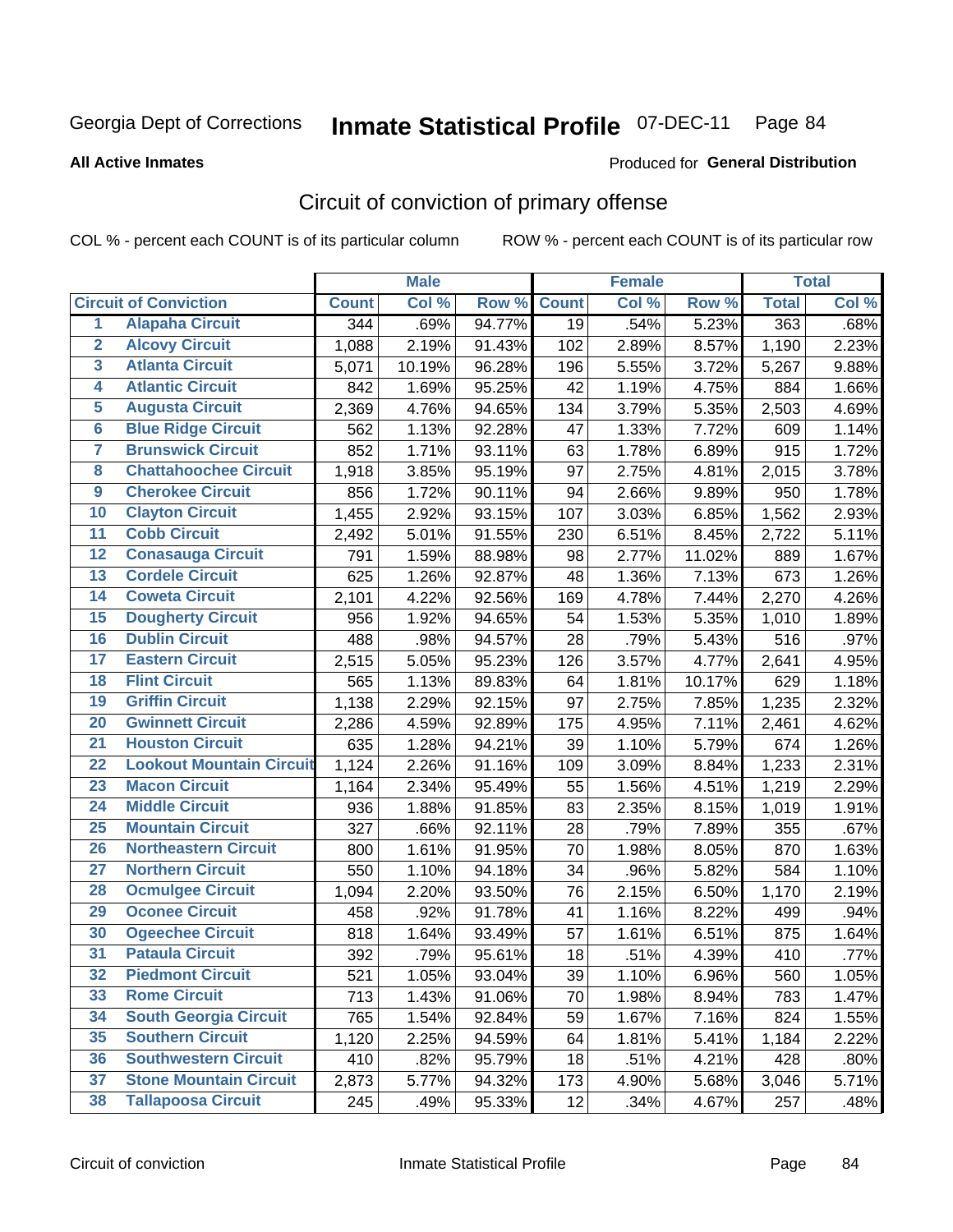Produced for **General Distribution**

#### **All Active Inmates**

# Circuit of conviction of primary offense

|                                   |              | <b>Male</b> |        |              | <b>Female</b> |        |              | <b>Total</b> |
|-----------------------------------|--------------|-------------|--------|--------------|---------------|--------|--------------|--------------|
| <b>Circuit of Conviction</b>      | <b>Count</b> | Col %       | Row %  | <b>Count</b> | Col %         | Row %  | <b>Total</b> | Col %        |
| <b>Tifton Circuit</b><br>39       | 544          | 1.09%       | 95.61% | 25           | .71%          | 4.39%  | 569          | 1.07%        |
| <b>Toombs Circuit</b><br>40       | 348          | .70%        | 93.30% | 25           | .71%          | 6.70%  | 373          | .70%         |
| <b>Waycross Circuit</b><br>41     | 771          | 1.55%       | 93.45% | 54           | 1.53%         | 6.55%  | 825          | 1.55%        |
| <b>Western Circuit</b><br>42      | 529          | 1.06%       | 94.30% | 32           | .91%          | 5.70%  | 561          | 1.05%        |
| <b>Rockdale Circuit</b><br>43     | 461          | .93%        | 92.20% | 39           | 1.10%         | 7.80%  | 500          | .94%         |
| <b>Douglas Circuit</b><br>44      | 1,206        | 2.42%       | 88.68% | 154          | 4.36%         | 11.32% | 1,360        | 2.55%        |
| <b>Appalachian Circuit</b><br>45  | 347          | .70%        | 91.08% | 34           | .96%          | 8.92%  | 381          | .71%         |
| <b>Enotah Circuit</b><br>46       | 330          | .66%        | 88.95% | 41           | 1.16%         | 11.05% | 371          | .70%         |
| <b>Bell-Forsyth Circuit</b><br>47 | 288          | .58%        | 85.46% | 49           | 1.39%         | 14.54% | 337          | .63%         |
| <b>Towaliga Circuit</b><br>48     | 423          | .85%        | 94.21% | 26           | .74%          | 5.79%  | 449          | .84%         |
| <b>Paulding Circuit</b><br>49     | 276          | .55%        | 93.88% | 18           | .51%          | 6.12%  | 294          | .55%         |
| <b>Total Rported</b>              | 49,782       | 100%        | 93.38% | 3,532        | 100%          | 6.62%  | 53,314       | 100%         |

| eс | .,551  | <b>040</b><br>ZIU | 1.70<br>.        |
|----|--------|-------------------|------------------|
|    | 51.333 | 3742<br>- 14      | $F = A = F$<br>. |

| M<br>- - -<br>.<br>.<br>∪opp<br>нс |
|------------------------------------|
|------------------------------------|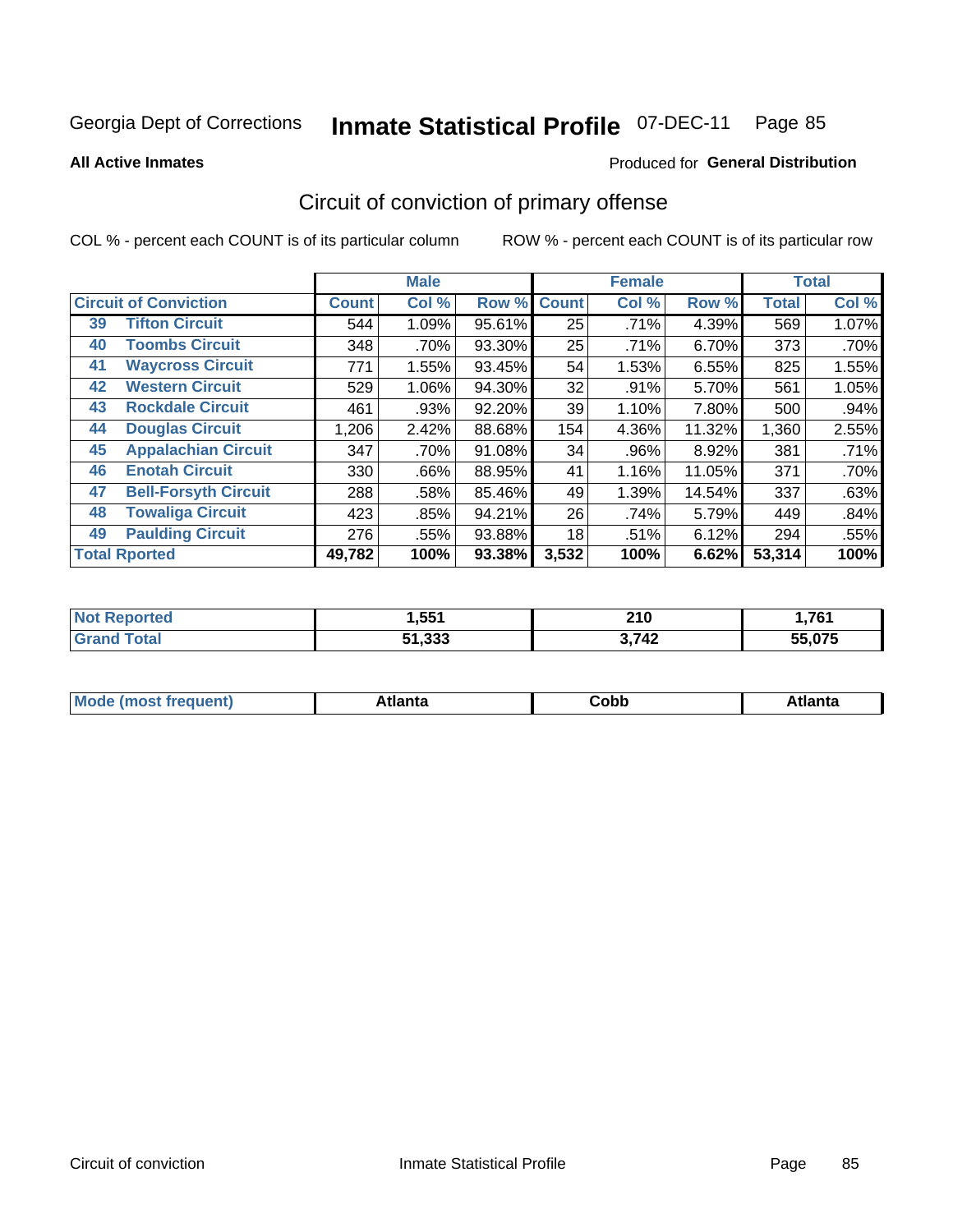### **All Active Inmates**

### Produced for **General Distribution**

### Years served (jail + prison) in this incarceration

COL % - percent each COUNT is of its particular column ROW % - percent each COUNT is of its particular row

|                       |              | <b>Male</b> |         |                | <b>Female</b> |        |              | <b>Total</b> |
|-----------------------|--------------|-------------|---------|----------------|---------------|--------|--------------|--------------|
| <b>Years Served</b>   | <b>Count</b> | Col %       | Row %   | <b>Count</b>   | Col %         | Row %  | <b>Total</b> | Col %        |
| Less than one year    | 10,279       | 20.12%      | 89.81%  | 1,166          | 31.29%        | 10.19% | 11,445       | 20.88%       |
| 1 to 1.99 years       | 9,496        | 18.58%      | 89.99%  | 1,056          | 28.34%        | 10.01% | 10,552       | 19.25%       |
| 2 to 2.99 years       | 6,656        | 13.03%      | 92.57%  | 534            | 14.33%        | 7.43%  | 7,190        | 13.12%       |
| 3 to 3.99 years       | 3,911        | 7.65%       | 95.04%  | 204            | 5.48%         | 4.96%  | 4,115        | 7.51%        |
| 4 to 4.99 years       | 3,222        | 6.31%       | 95.84%  | 140            | 3.76%         | 4.16%  | 3,362        | 6.13%        |
| 5 to 5.99 years       | 2,269        | 4.44%       | 95.98%  | 95             | 2.55%         | 4.02%  | 2,364        | 4.31%        |
| $6$ to $6.99$ years   | 1,722        | 3.37%       | 95.83%  | 75             | 2.01%         | 4.17%  | 1,797        | 3.28%        |
| 7 to 7.99 years       | 1,441        | 2.82%       | 95.68%  | 65             | 1.74%         | 4.32%  | 1,506        | 2.75%        |
| 8 to 8.99 years       | 1,403        | 2.75%       | 96.03%  | 58             | 1.56%         | 3.97%  | 1,461        | 2.67%        |
| 9 to 9.99 years       | 1,301        | 2.55%       | 95.52%  | 61             | 1.64%         | 4.48%  | 1,362        | 2.48%        |
| 10 to 10.99 years     | 971          | 1.90%       | 97.00%  | 30             | 0.81%         | 3.00%  | 1,001        | 1.83%        |
| 11 to 11.99 years     | 876          | 1.71%       | 95.95%  | 37             | 0.99%         | 4.05%  | 913          | 1.67%        |
| 12 to 12.99 years     | 765          | 1.50%       | 96.11%  | 31             | 0.83%         | 3.89%  | 796          | 1.45%        |
| 13 to 13.99 years     | 780          | 1.53%       | 96.06%  | 32             | 0.86%         | 3.94%  | 812          | 1.48%        |
| 14 to 14.99 years     | 815          | 1.60%       | 97.49%  | 21             | 0.56%         | 2.51%  | 836          | 1.52%        |
| 15 to 15.99 years     | 601          | 1.18%       | 97.41%  | 16             | 0.43%         | 2.59%  | 617          | 1.13%        |
| 16 to 16.99 years     | 566          | 1.11%       | 96.59%  | 20             | 0.54%         | 3.41%  | 586          | 1.07%        |
| 17 to 17.99 years     | 481          | 0.94%       | 96.98%  | 15             | 0.40%         | 3.02%  | 496          | 0.90%        |
| 18 to 18.99 years     | 471          | 0.92%       | 97.31%  | 13             | 0.35%         | 2.69%  | 484          | 0.88%        |
| 19 to 19.99 years     | 337          | 0.66%       | 97.12%  | 10             | 0.27%         | 2.88%  | 347          | 0.63%        |
| 20 to 20.99 years     | 326          | 0.64%       | 96.74%  | 11             | 0.30%         | 3.26%  | 337          | 0.61%        |
| 21 to 21.99 years     | 231          | 0.45%       | 96.65%  | 8              | 0.21%         | 3.35%  | 239          | 0.44%        |
| 22 to 22.99 years     | 191          | 0.37%       | 97.95%  | 4              | 0.11%         | 2.05%  | 195          | 0.36%        |
| 23 to 23.99 years     | 196          | 0.38%       | 97.51%  | 5              | 0.13%         | 2.49%  | 201          | 0.37%        |
| 24 to 24.99 years     | 162          | 0.32%       | 99.39%  | 1              | 0.03%         | 0.61%  | 163          | 0.30%        |
| 25 to 25.99 years     | 124          | 0.24%       | 99.20%  | $\mathbf 1$    | 0.03%         | 0.80%  | 125          | 0.23%        |
| 26 to 26.99 years     | 111          | 0.22%       | 98.23%  | $\overline{2}$ | 0.05%         | 1.77%  | 113          | 0.21%        |
| 27 to 27.99 years     | 97           | 0.19%       | 97.98%  | $\overline{2}$ | 0.05%         | 2.02%  | 99           | 0.18%        |
| 28 to 28.99 years     | 64           | 0.13%       | 96.97%  | 2              | 0.05%         | 3.03%  | 66           | 0.12%        |
| 29 to 29.99 years     | 52           | 0.10%       | 100.00% |                |               |        | 52           | 0.09%        |
| Thirty + years        | 1,178        | 2.31%       | 99.07%  | 11             | 0.30%         | 0.93%  | 1,189        | 2.17%        |
| <b>Total Reported</b> | 51,095       | 100%        | 93.20%  | 3,726          | 100%          | 6.80%  | 54,821       | 100.0%       |

| <b>Not Reported</b>     | 238                | 16                 | 254           |
|-------------------------|--------------------|--------------------|---------------|
| <b>Grand Total</b>      | 51,333             | 3.742              | 55,075        |
|                         |                    |                    |               |
| Mean<br>(average)       | 6.34               | 3.18               | 6.13          |
| <b>Median (middle)</b>  | 2.79               | 1.61               | 2.64          |
| Mode<br>(most frequent) | Less than one year | Less than one year | Less than one |

**year**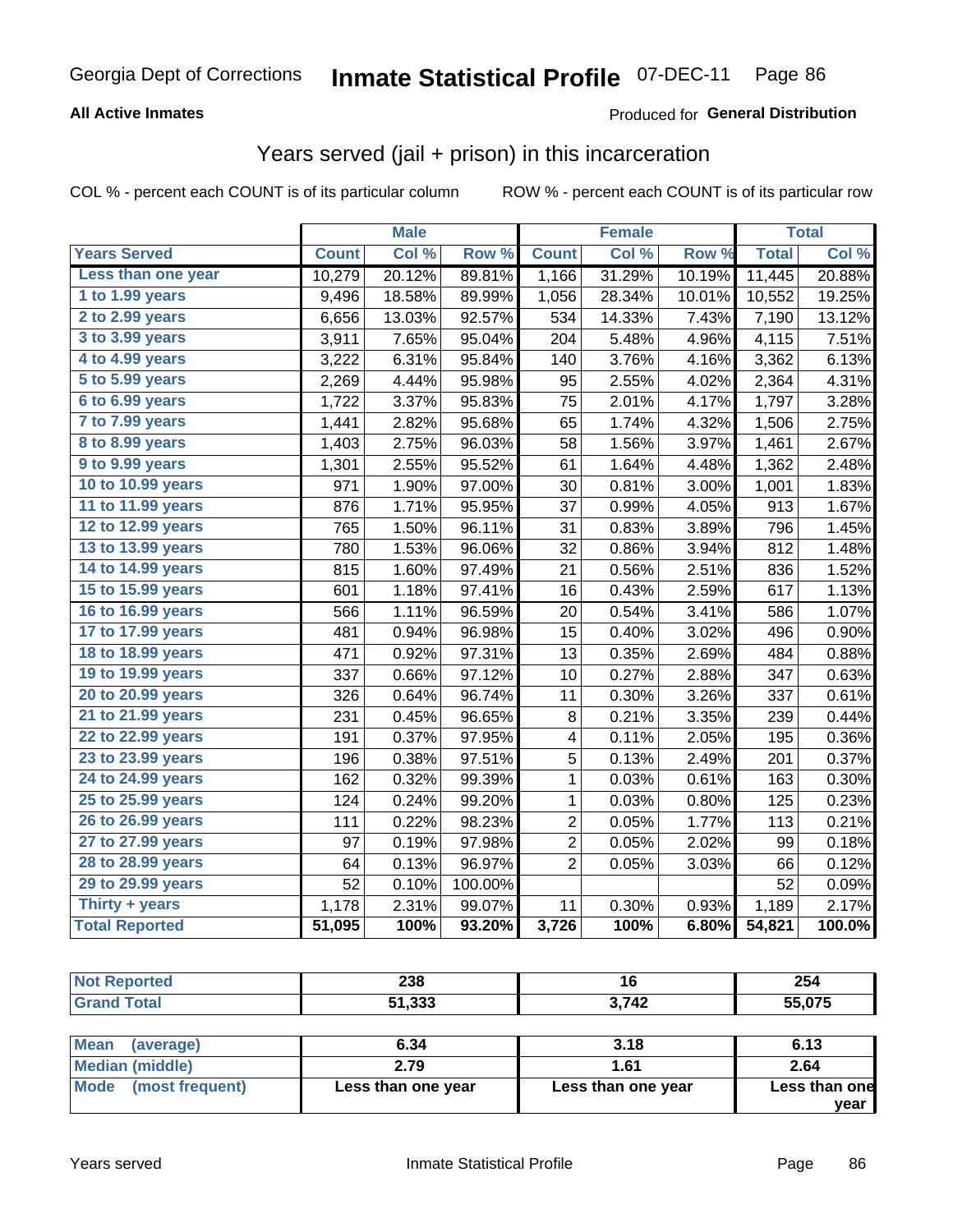### **All Active Inmates**

Produced for **General Distribution**

# Results of most recent HIV tests

|                         |              | <b>Male</b> |           |              | <b>Female</b> |          |        | Total  |
|-------------------------|--------------|-------------|-----------|--------------|---------------|----------|--------|--------|
| <b>HIV Test Results</b> | <b>Count</b> | Col %       | Row %I    | <b>Count</b> | Col %         | Row %    | Total  | Col %  |
| <b>Positive</b>         | 793          | 1.64%       | $91.46\%$ | 74           | 2.09%         | $8.54\%$ | 867    | 1.67%  |
| <b>Negative</b>         | 47,519       | 98.35%      | $93.21\%$ | 3,459        | 97.91%        | 6.79%    | 50,978 | 98.32% |
| Indeterminate           | 6            | 0.01%       | 100.00%   |              |               |          |        | 0.01%  |
| <b>Total Reported</b>   | 48,318       | 100%        | 93.19%    | 3,533        | 100%          | 6.81%    | 51,851 | 100%   |

| <b>Not Reported</b> | 3,015  | 209   | 3,224  |
|---------------------|--------|-------|--------|
| Total<br>Gran       | 51,333 | 3,742 | 55,075 |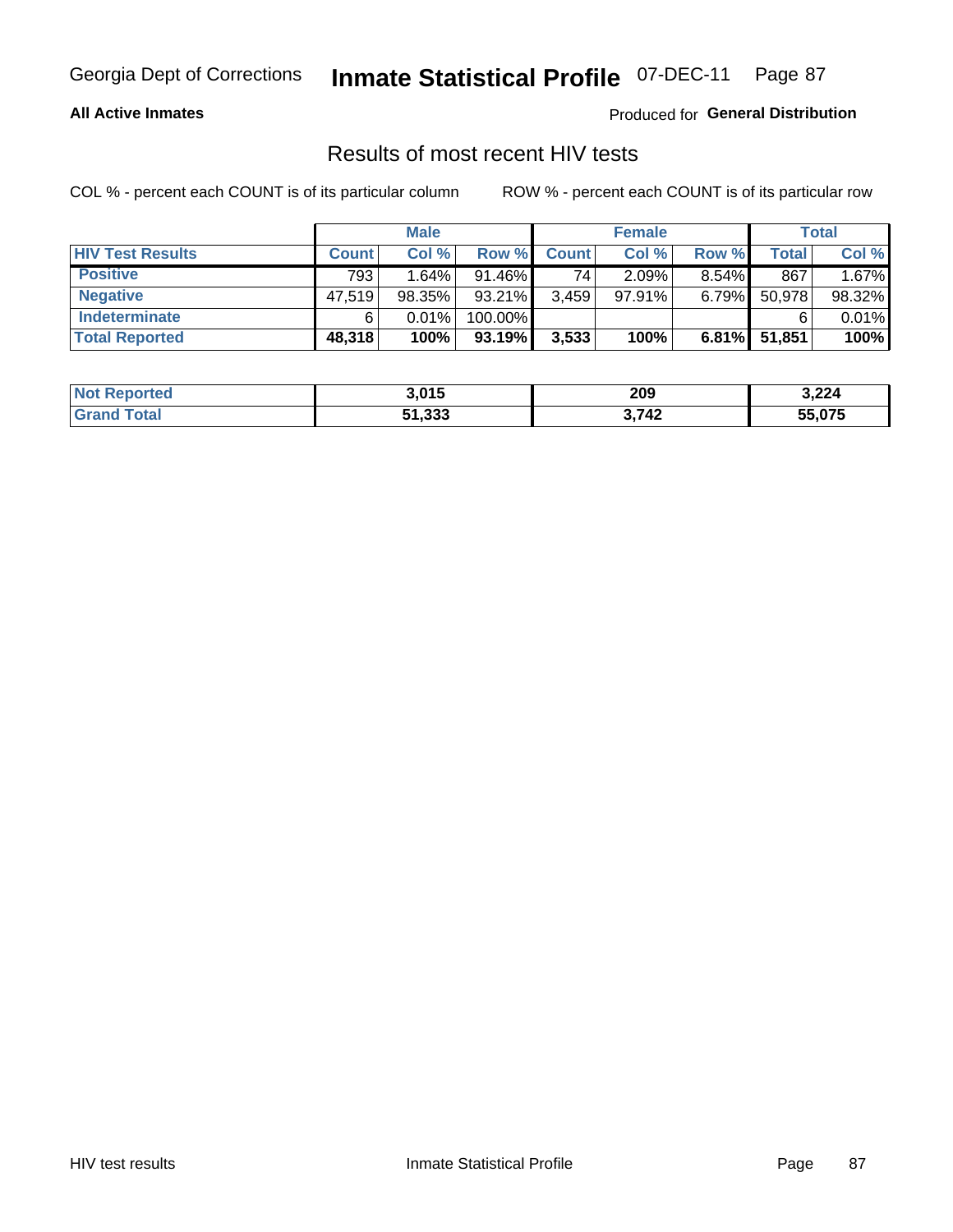### **All Active Inmates**

### Produced for **General Distribution**

### Results of most recent tuberculosis test

|                                  | <b>Male</b>  |        |           | <b>Female</b> |           |          | Total        |        |
|----------------------------------|--------------|--------|-----------|---------------|-----------|----------|--------------|--------|
| <b>Tuberculosis Test Results</b> | <b>Count</b> | Col%   | Row %     | <b>Count</b>  | Col %     | Row %    | <b>Total</b> | Col %  |
| <b>Positive on current test</b>  | 9.248        | 19.06% | $97.66\%$ | 222           | 6.19%     | $2.34\%$ | 9.470        | 18.17% |
| <b>Positive on previous test</b> | 791          | 0.16%  | 100.00%   |               |           |          | 79           | 0.15%  |
| <b>Negative</b>                  | 39,199       | 80.78% | 92.10%    | 3,364         | $93.81\%$ | 7.90%    | 42,563       | 81.68% |
| <b>Total Reported</b>            | 48,526       | 100%   | $93.12\%$ | 3,586         | 100%      | 6.88%    | 52,112       | 100%   |

| <b>Not Reported</b> | 2,807  | 156           | 2,963  |
|---------------------|--------|---------------|--------|
| Total               | 51,333 | 3,742<br>- -- | 55,075 |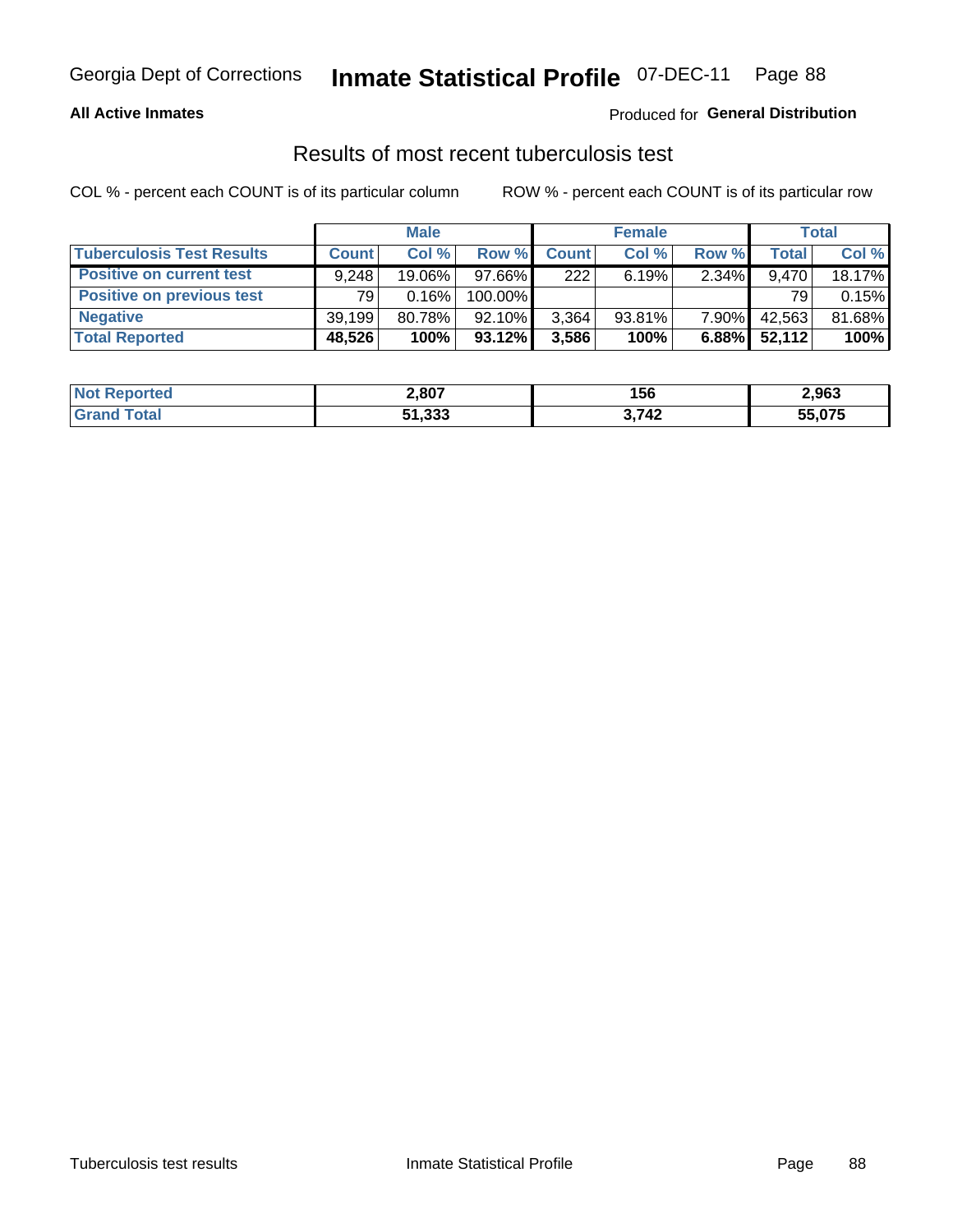### **All Active Inmates**

Produced for **General Distribution**

### Results of most recent syphilis test

|                                 | <b>Male</b>  |           |           | <b>Female</b> |           |          | Total        |        |
|---------------------------------|--------------|-----------|-----------|---------------|-----------|----------|--------------|--------|
| <b>Syphilis Test Results</b>    | <b>Count</b> | Col%      | Row %     | <b>Count</b>  | Col %     | Row %    | Total I      | Col %  |
| <b>Positive on current test</b> | 489          | $1.41\%$  | $92.26\%$ | 41            | 1.93%     | $7.74\%$ | 530          | 1.44%  |
| <b>Negative</b>                 | 34,292       | $98.59\%$ | 94.26%    | 2,087         | $98.07\%$ |          | 5.74% 36,379 | 98.56% |
| <b>Total Reported</b>           | 34,781       | 100%      | 94.23%    | 2,128         | 100%      |          | 5.77% 36,909 | 100%   |

| <b>Not Reported</b> | 16,552 | 1,614 | 18,166 |
|---------------------|--------|-------|--------|
| <b>Grand Total</b>  | 51,333 | 3,742 | 55,075 |